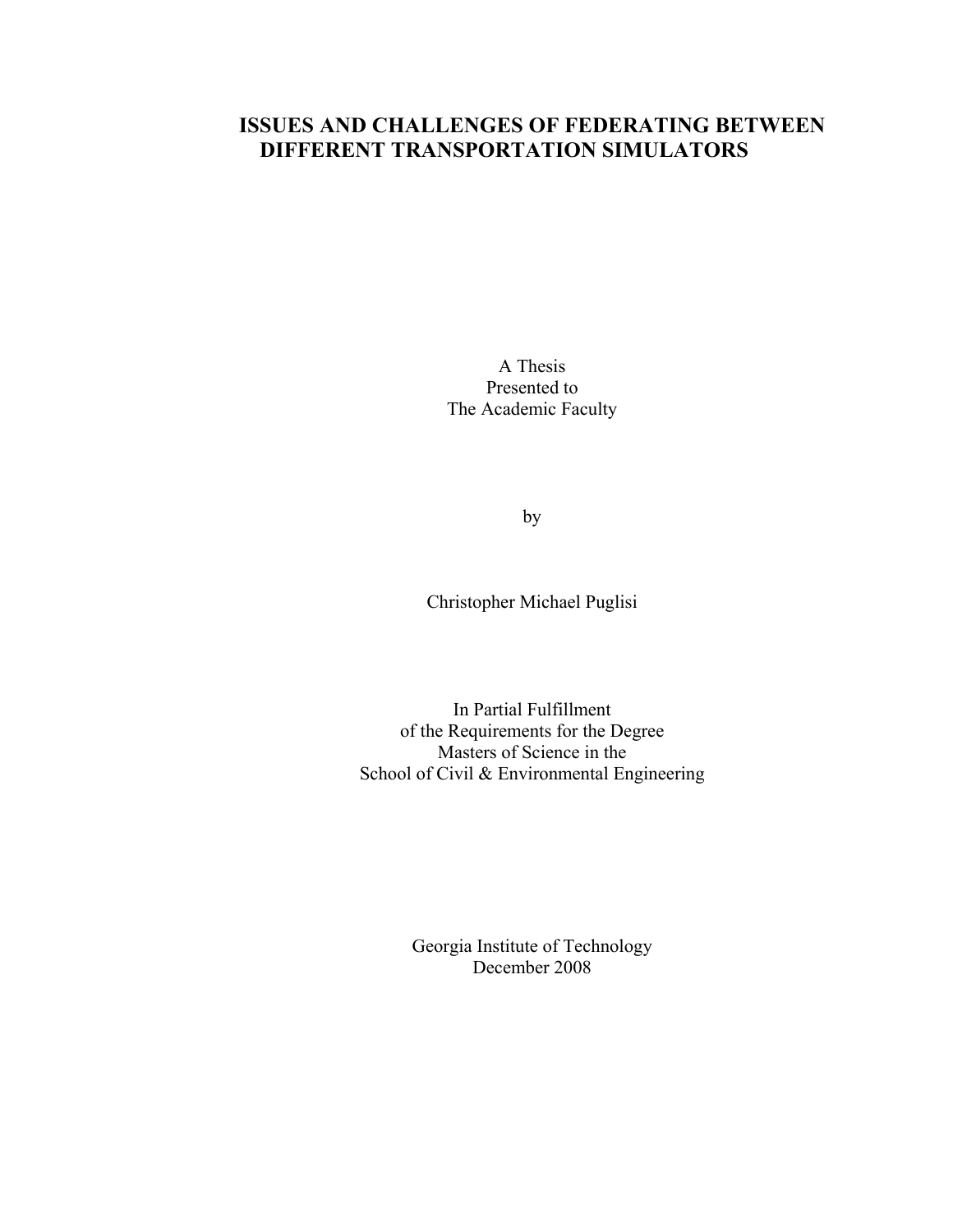# **ISSUES AND CHALLENGES OF FEDERATING BETWEEN DIFFERENT TRANSPORTATION SIMULATORS**

Approved by:

Dr. Michael Hunter, Advisor School of Civil & Environmental Engineering *Georgia Institute of Technology* 

Dr. Michael Rodgers School of Civil & Environmental Engineering *Georgia Institute of Technology*

Dr. Jorge Laval School of Civil & Environmental Engineering *Georgia Institute of Technology*

Date Approved: November 16, 2008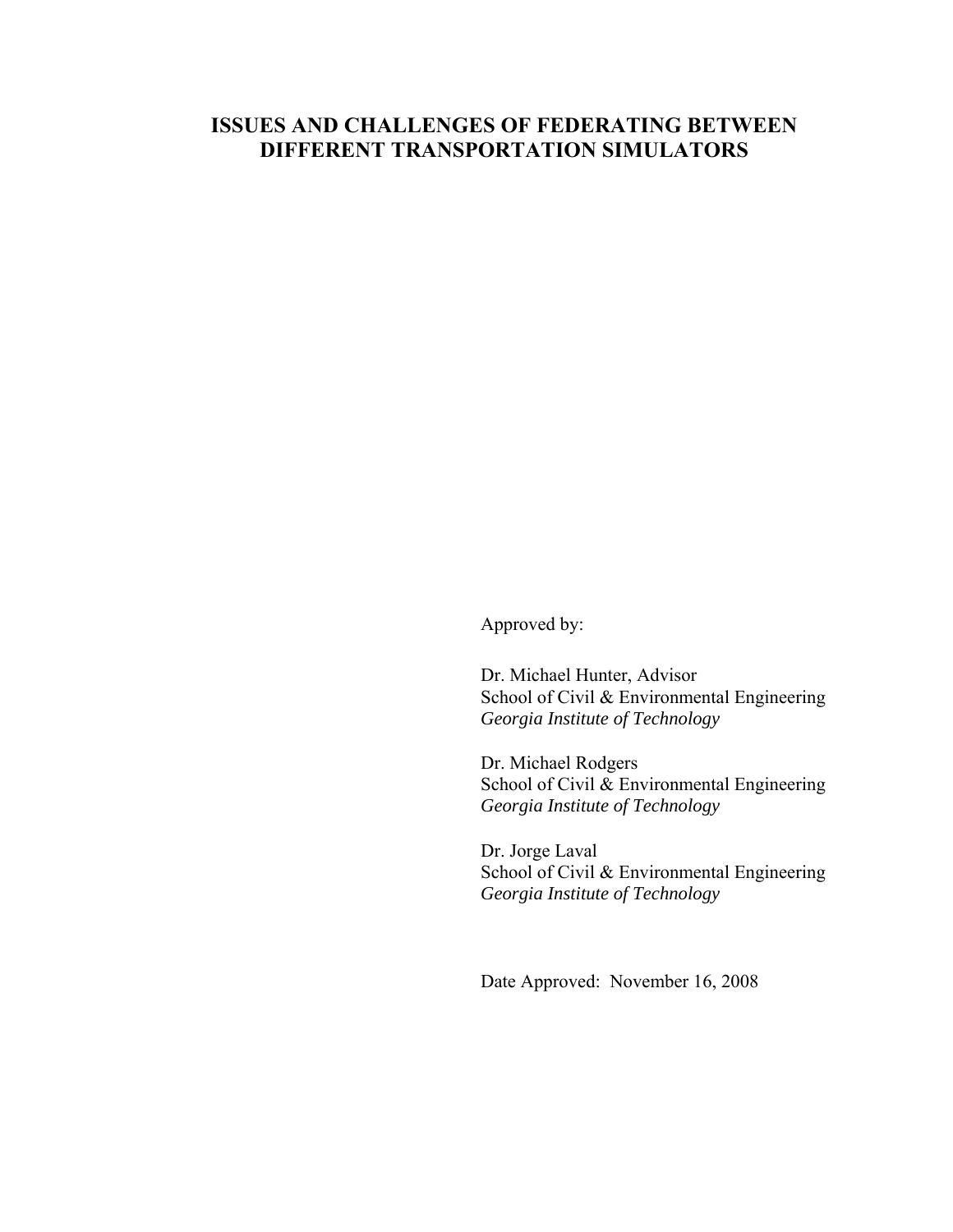Dedicated to the memory of my father, William Puglisi.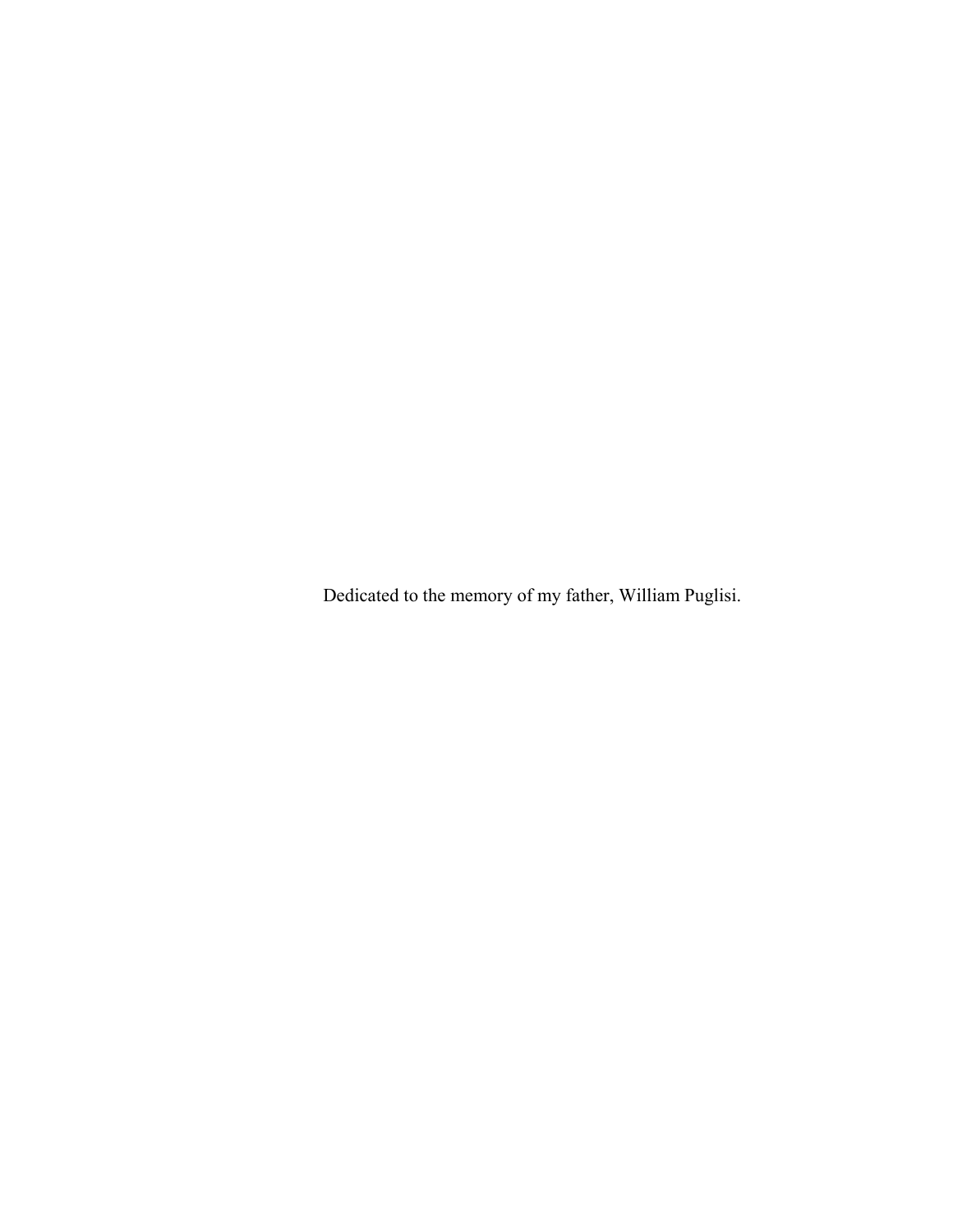### **ACKNOWLEDGEMENTS**

<span id="page-3-1"></span><span id="page-3-0"></span>I would like to thank my adviser, Dr. Hunter, for providing guidance and his expertise for my research. I would also like to thank my reading committee, Dr. Rodgers and Dr. Laval for their assistance with my thesis. I would also like to thank Lakshmi Peesaapti for developing the Port of Savannah Model in Arena© and Thomas Wall for developing the model of the roadway network in VISSIM<sup>©</sup>, and for their assistance regarding their models. I would also like to acknowledge the additional help and assistance that Dwayne Henclewood provided.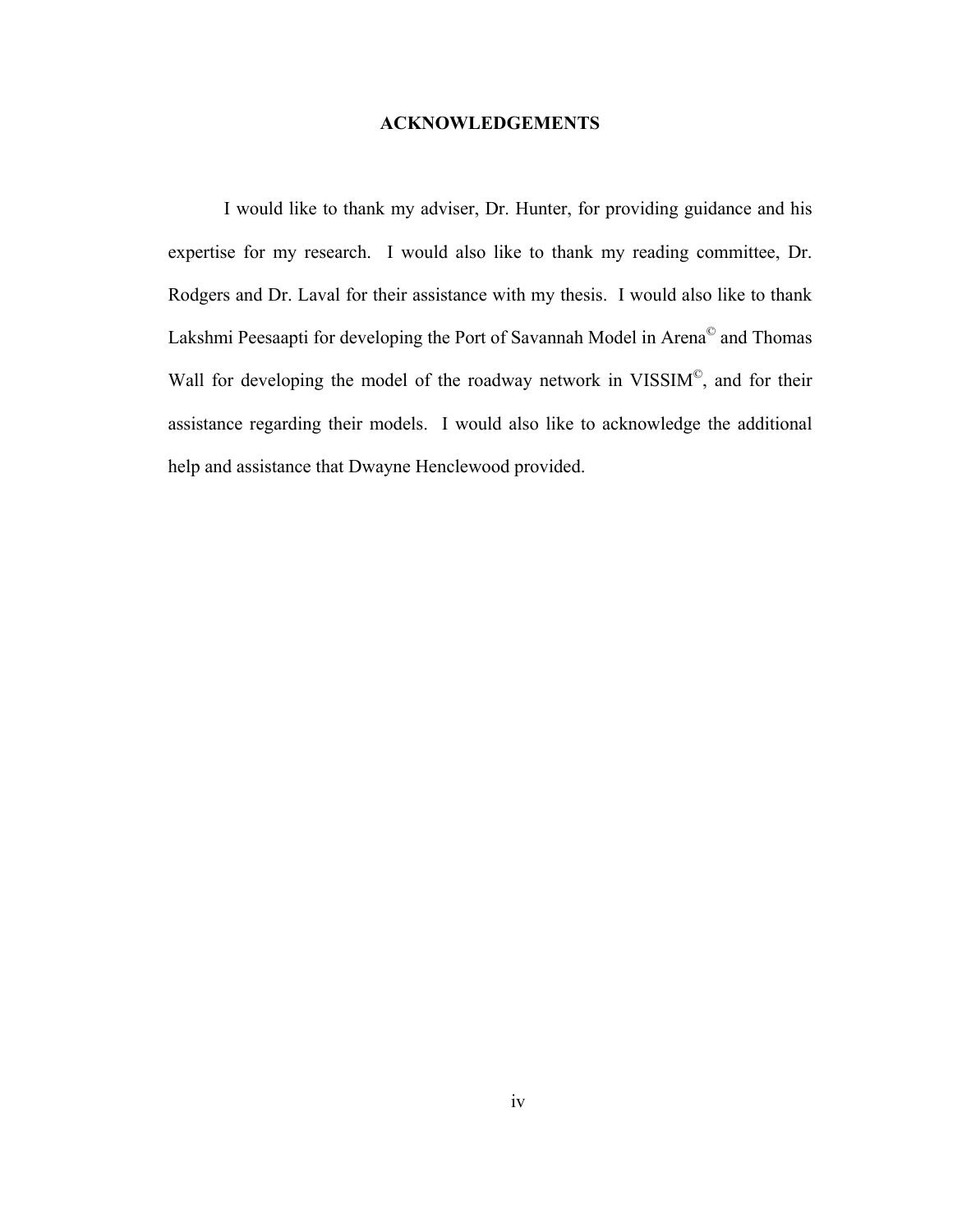# **Table of Contents**

| Acknowledgements                                                 | iv             |
|------------------------------------------------------------------|----------------|
| List of Tables                                                   | vii            |
| List of Figures                                                  | ix             |
| Summary                                                          | $\mathbf X$    |
| Chapter 1: Introduction                                          | $\mathbf{1}$   |
| 1.1 Motivation Statement                                         | $\mathbf{1}$   |
| 1.2 Model Overview                                               | $\overline{2}$ |
| 1.2.1 Simulation Model Platforms                                 | $\overline{2}$ |
| 1.2.2 Modeling Approach                                          | $\overline{2}$ |
| 1.3 Background & Literature Review                               | $\overline{4}$ |
| Chapter 2: Procedure                                             | 9              |
| 2.1 Developing a Conceptual Model                                | 9              |
| 2.1.1 Vehicle Creation in Arena <sup>©</sup>                     | 10             |
| 2.1.2 VISSIM <sup>©</sup> and Arena <sup>©</sup> Synchronization | 13             |
| 2.1.3 Entity Tracking                                            | 15             |
| 2.1.4 Federation Test                                            | 15             |
| 2.2 Validating the Model                                         | 26             |
| 2.3 Applying the Conceptual RTI                                  | 29             |
| 2.4 Chapter Summary                                              | 32             |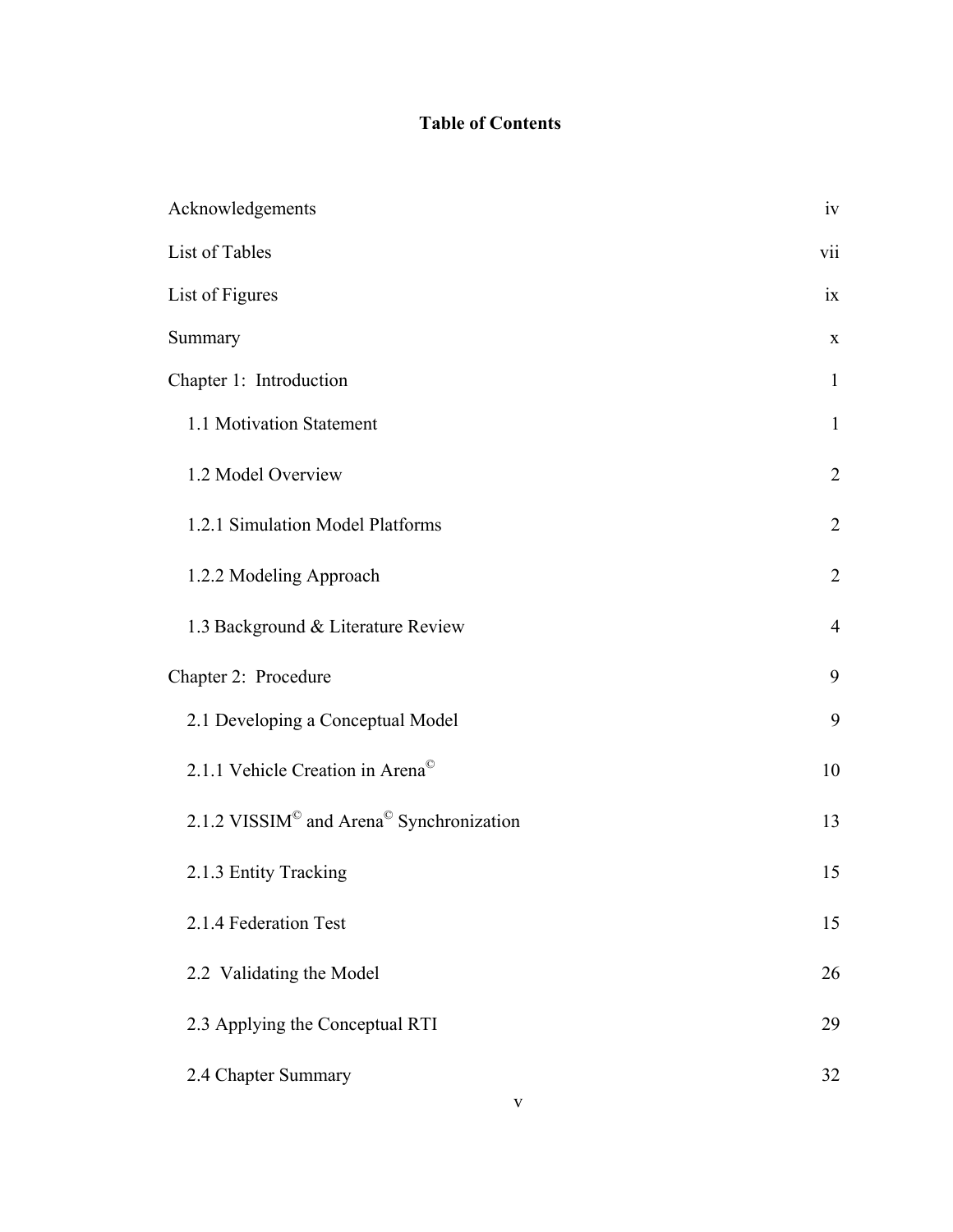| Chapter 3: Results                                                   | 33 |
|----------------------------------------------------------------------|----|
| 3.1 Base Case Model                                                  | 35 |
| 3.2 Experiment One: Increased Traffic Conditions                     | 38 |
| 3.3 Experiment Two: Increased Container Volumes at the Port          | 40 |
| 3.4 Experiment Three: Increases in Traffic Volume & Container Volume | 41 |
| 3.5 Chapter Summary                                                  | 43 |
| Chapter 4: Discussion of Results and Conclusions                     | 44 |
| 4.1 Discussion of Experiment 1                                       | 46 |
| 4.2 Discussion of Experiment 2                                       | 47 |
| 4.3 Discussion of Experiment 3                                       | 50 |
| 4.4 Conclusions                                                      | 51 |
| Chapter 5: Recomendations                                            | 54 |
| Appendix-A                                                           | 56 |
| Appendix-B                                                           | 62 |
| <b>Bibliography</b>                                                  | 75 |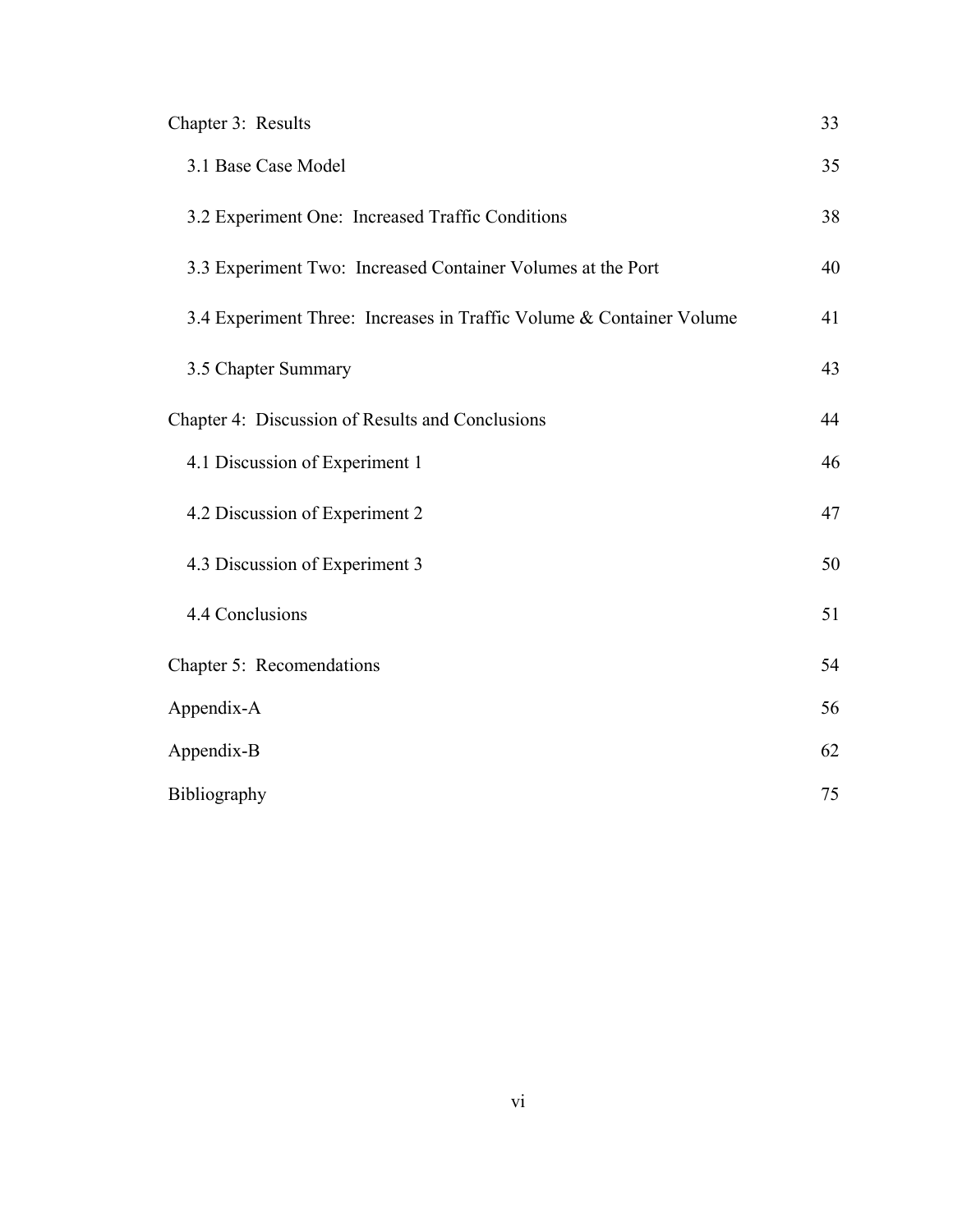# **List of Tables**

<span id="page-6-1"></span><span id="page-6-0"></span>

| Table 1: Validation results of the basic federation model.                    | 27 |
|-------------------------------------------------------------------------------|----|
| Table 2: Random Seed Numbers used in the Simulations                          | 35 |
| Table 3: Number of Trucks at Commencement of Simulation                       | 35 |
| Table 4: Average Time Spent by the Containers for the Baseline                | 36 |
| Table 5: Average Travel Time between Locations for the Baseline               | 36 |
| Table 6: Average Number of Trucks Available at each Location for the Baseline | 36 |
| Table 7: Percentage of Containers that Left the Port for the Baseline         | 37 |
| Table 8: Average Queue Lengths for the Baseline                               | 37 |
| Table 9: Average Time Spent by the Containers for Experiment One              | 39 |
| Table 10: Average Travel Time between Locations for Experiment One            | 39 |
| Table 11: Average Number of Trucks Available for Experiment One               | 39 |
| Table 12: Percentage of Containers that Left the Port for Experiment One      | 39 |
| Table 13: Average Queue Lengths for Experiment One                            | 40 |
| Table 14: Average Time Spent by the Containers for Experiment Two             | 40 |
| Table 15: Average Travel Time between Locations for Experiment Two            | 40 |
| Table 16: Average Number of Trucks Available for Experiment Two               | 41 |
| Table 17: Percentage of Containers that Left the Port for Experiment Two      | 41 |
| Table 18: Average Queue Lengths for Experiment Two                            | 41 |
| Table 19: Average Time Spent by the Containers for Experiment Three           | 42 |
| Table 20: Average Travel Time between Locations for Experiment Three          | 42 |
| Table 21: Average Number of Trucks Available for Experiment Three             | 42 |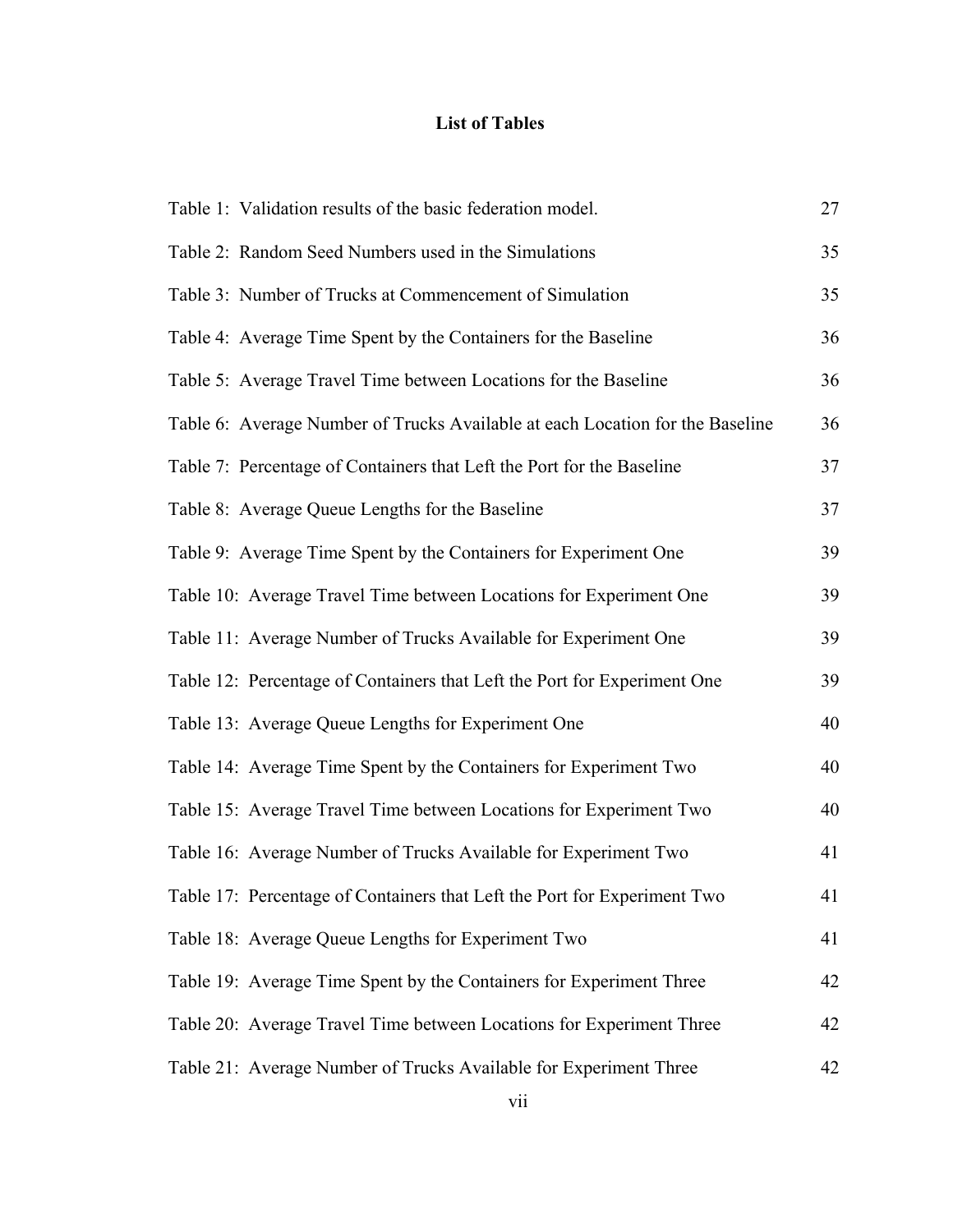| Table 22: Percentage of Containers that Left the Port for Experiment Three | 42 |
|----------------------------------------------------------------------------|----|
| Table 23: Average Queue Lengths for Experiment Three                       | 43 |
| Table 24: Percent Change of the Average Time Spent by the Containers       | 44 |
| Table 25: Percent Change of the Travel Time between each Location          | 45 |
| Table 26: Percent Change of the Average Number of Available Trucks         | 45 |
| Table 27: Percent Change of the Number of Containers that Left the Port    | 45 |
| Table 28: Change in Average Queue Length                                   | 46 |
| Table 29: Master Database Worksheet                                        | 62 |
| Table 30: Port of Savannah Database Worksheet                              | 67 |
| Table 31: Distribution Center 1 Database Worksheet                         | 68 |
| Table 32: Distribution Center 2 Database Worksheet                         | 69 |
| Table 33: Vehicle ID Database Worksheet                                    | 70 |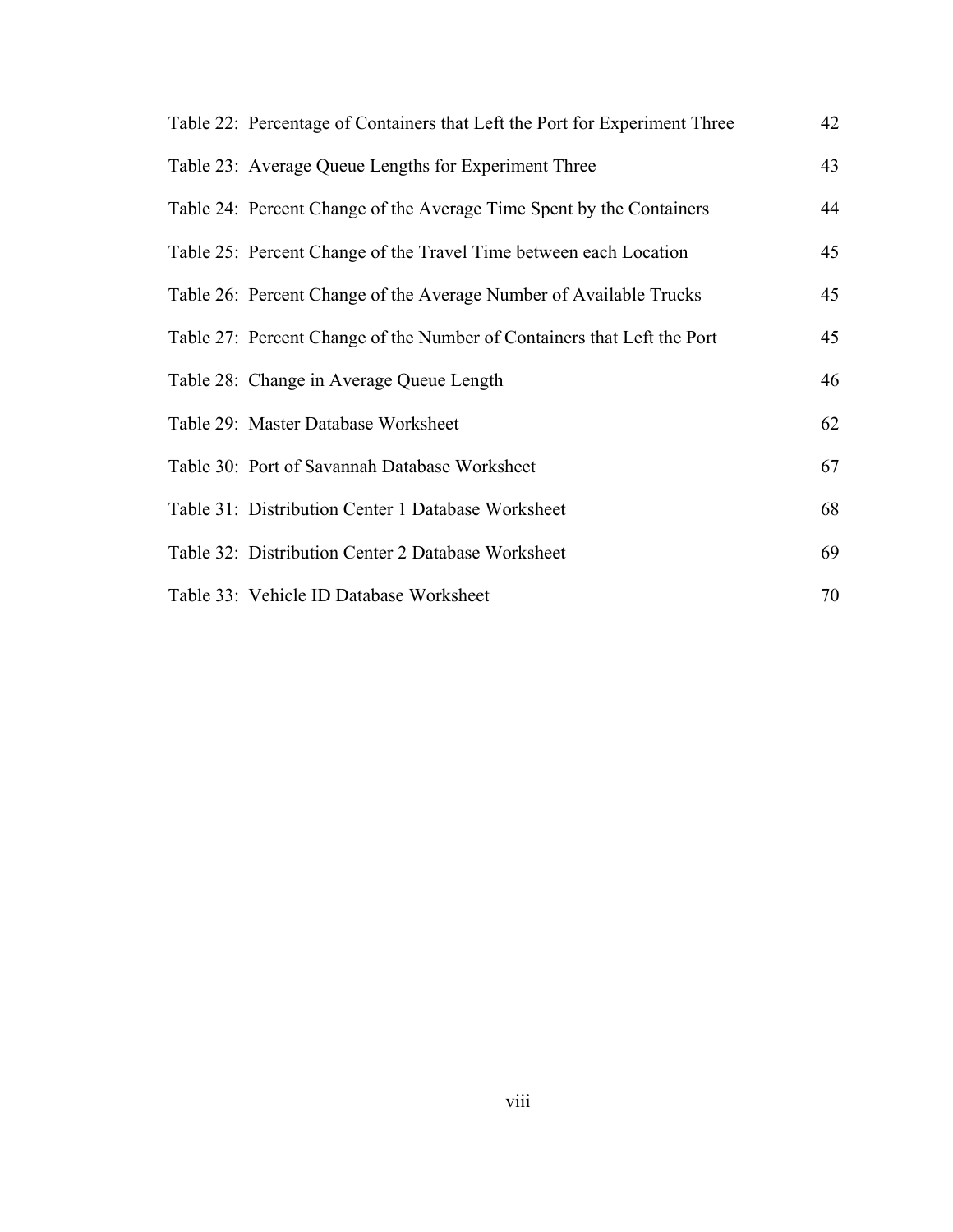# **List of Figures**

<span id="page-8-1"></span><span id="page-8-0"></span>

| Figure 1: Vehicle Input Module Logic                                                                    | 10 |
|---------------------------------------------------------------------------------------------------------|----|
| Figure 2: User Interface of the Vehicle Input Module                                                    | 11 |
| Figure 3: Continuous Clock Module Logic                                                                 | 14 |
| Figure 4: User Interface of the Continuous Clock Module                                                 | 14 |
| Figure 5: Overview of the VISSIM <sup>©</sup> -Arena <sup>©</sup> Federated System                      | 16 |
| Figure 6: Representation of a Gate at the Port of Savannah in Arena <sup>©</sup>                        | 17 |
| Figure 7: Overview of the basic VISSIM <sup>®</sup> model                                               | 18 |
| Figure 8: Vehicle Type and Vehicle Class dialog boxes in VISSIM <sup>®</sup>                            | 20 |
| Figure 9: Routing Decisions dialog box in VISSIM <sup><math>\circ</math></sup>                          | 21 |
| Figure 10: Script that Transfers Vehicles from VISSIM <sup>©</sup> to Arena <sup>©</sup> in the RTI     | 21 |
| Figure 11: Illustration of how the Database is Processed and Managed                                    | 23 |
| Figure 12: Script that Steps Through Arena and Resets Dynamic Variables                                 | 24 |
| Figure 13: Portion of the script that transfers vehicles from Arena <sup>©</sup> to VISSIM <sup>©</sup> | 25 |
| Figure 14: Map of the Federation between Arena <sup>©</sup> and VISSIM <sup>©</sup>                     | 30 |
| Figure 15: Arrival Pattern of Trucks and Containers for Run 1 of Experiment 2                           | 48 |
| Figure 16: Arrival Pattern of Trucks and Containers for Run 3 of Experiment 2                           | 49 |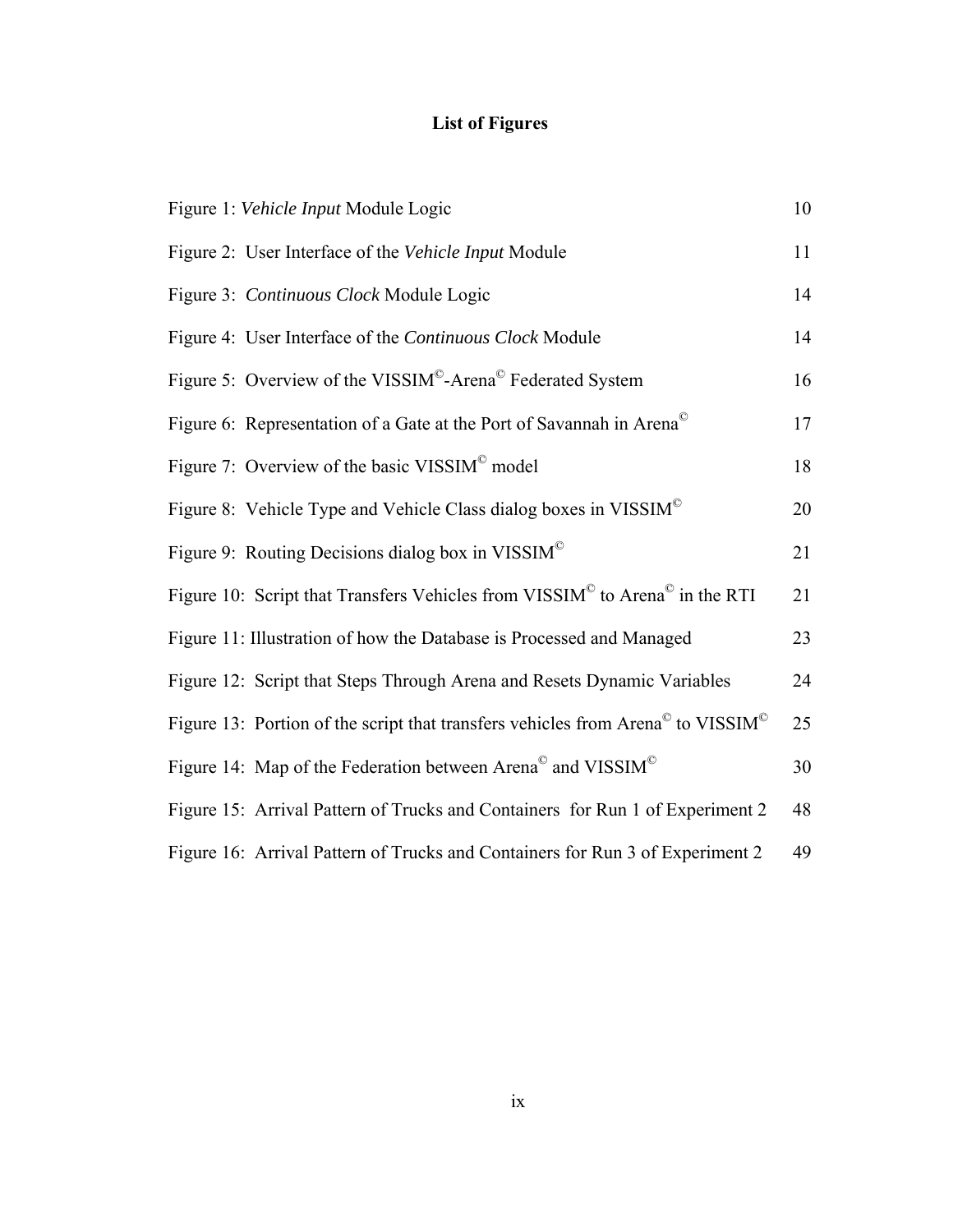#### **Summary**

<span id="page-9-1"></span><span id="page-9-0"></span>As the container traffic at the Port of Savannah is expected to increase, its impacts need to be evaluated to address major concerns regarding the roadway network surrounding the port and the overall operations of the port. A federation of two disparate simulators was created in order to model the impacts of increased container traffic.

The Port of Savannah was modeled using Rockwell Arena<sup>©</sup> and the surrounding roadway network was modeled using PTV VISSIM<sup>©</sup>. These two simulators operated concurrently and continually provided feedback with one another. The challenges that arose from this combination were largely due to the time structure of the models. Arena $^{\circ}$  is a discrete event simulator and VISSIM $^{\circ}$  is a continuous traffic simulator.

 A basic model, where these two pieces of software could pass information between one another, was initially created as a test bed for methods required to federate the two models. These basic concepts were then applied to a comprehensive model of the Port of Savannah and the surrounding area.

 This federated modeling approach for the Port of Savannah allowed the analysis to reflect the interaction of behaviors unique to the port and local roadway network. For instance, the federated model successfully captured how delays at the Port of Savannah increased as a result of increased congestion in the surrounding roadway network.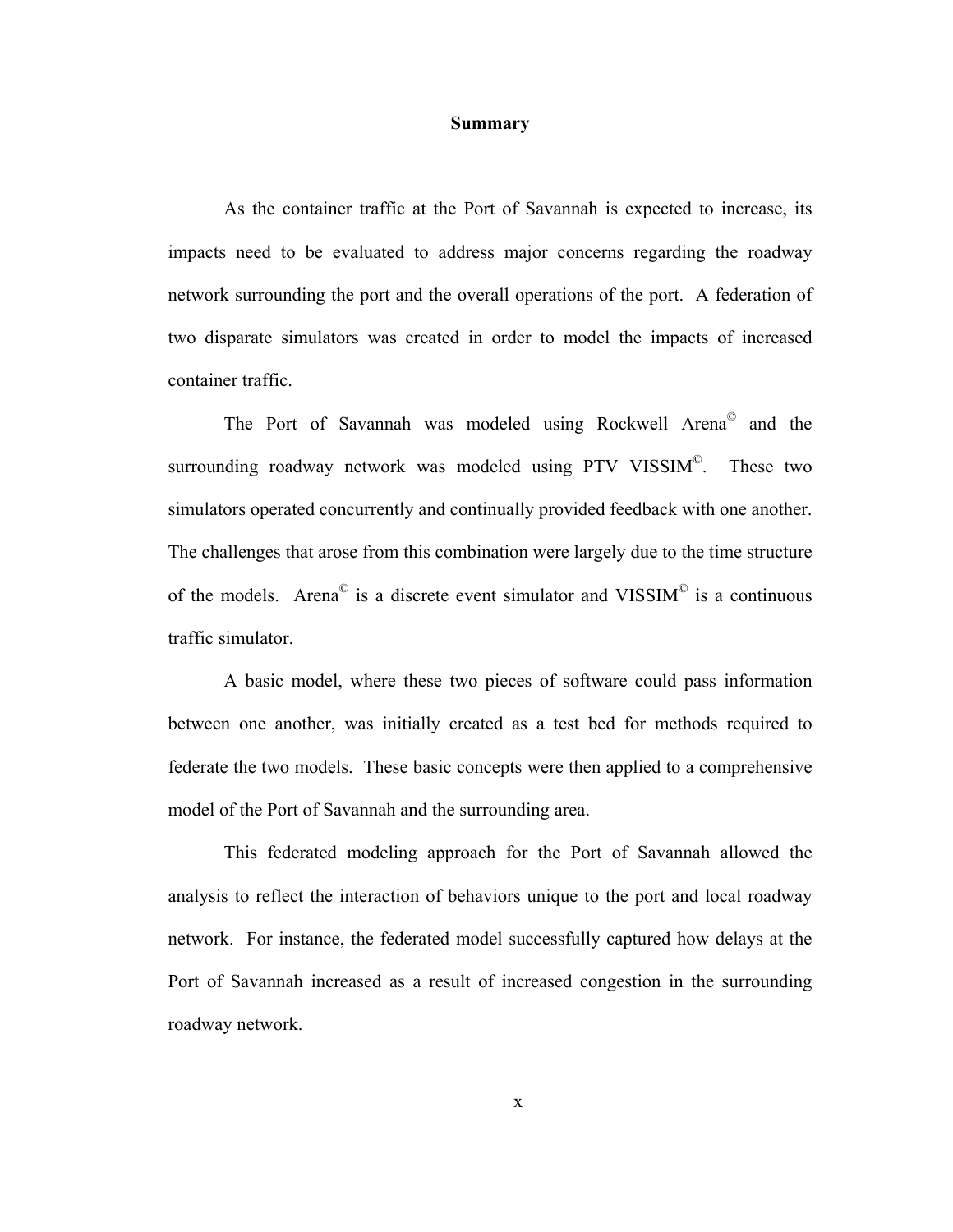It is anticipated that this prototypal model will be a base for future research into the area of federating disparate transportation simulators, as well as aid in the further exploration of a transportation run-time interface.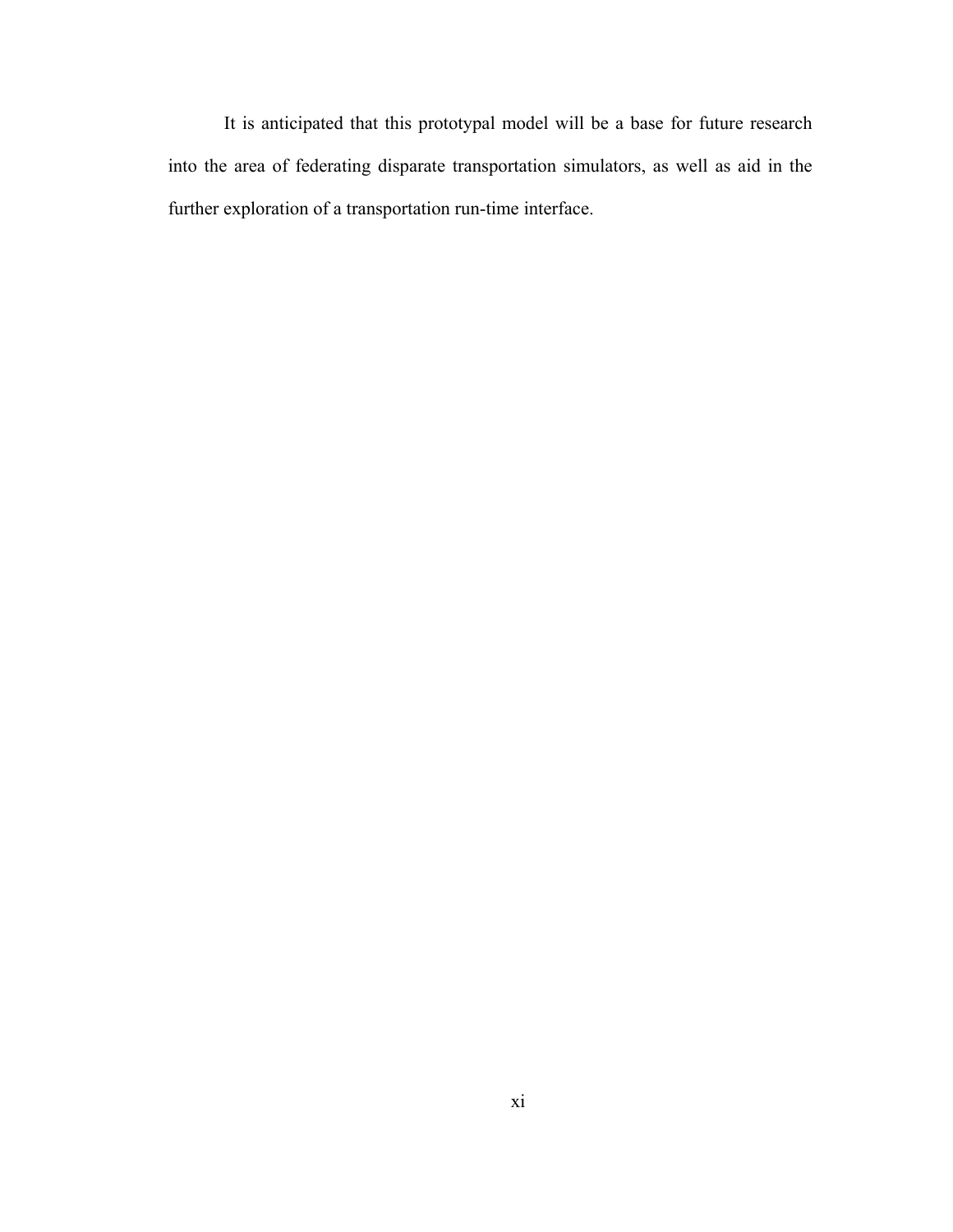#### **CHAPTER 1**

### **INTRODUCTION**

<span id="page-11-1"></span><span id="page-11-0"></span>As the Port of Savannah continues to see an increase of container traffic, it is important to analyze the effects this will have on port operations and the surrounding roadway networks. Increasing container volume through the port may lead to increased truck traffic and congestion in and around the port. Likewise, increasing congestion around the port will lead to delays in moving trucks to and from the port. In this research effort, a port model is federated with a traffic network simulation to provide a platform to analyze this interaction.

### **1.1 Motivation Statement**

<span id="page-11-2"></span>Trucks are a critical resource at most seaports because they are the sole transporters of containers between local origins and local destinations. For example, after off-loading at the port of Savannah, many containers are shipped to a local rail cargo yard or to a local distribution center by truck. As most of these trips are local, many trucks make multiple round trips per day. As off-port traffic congestion increases, the number of round trips a truck can complete per day decreases. This may become problematic as only a finite number of trucks are available for transport. Decreasing the daily productivity of the trucks can result in direct increases in the delay experienced by containers waiting to be transported. Since trucks are the limiting factor in the overall operations of the port, any model of port operations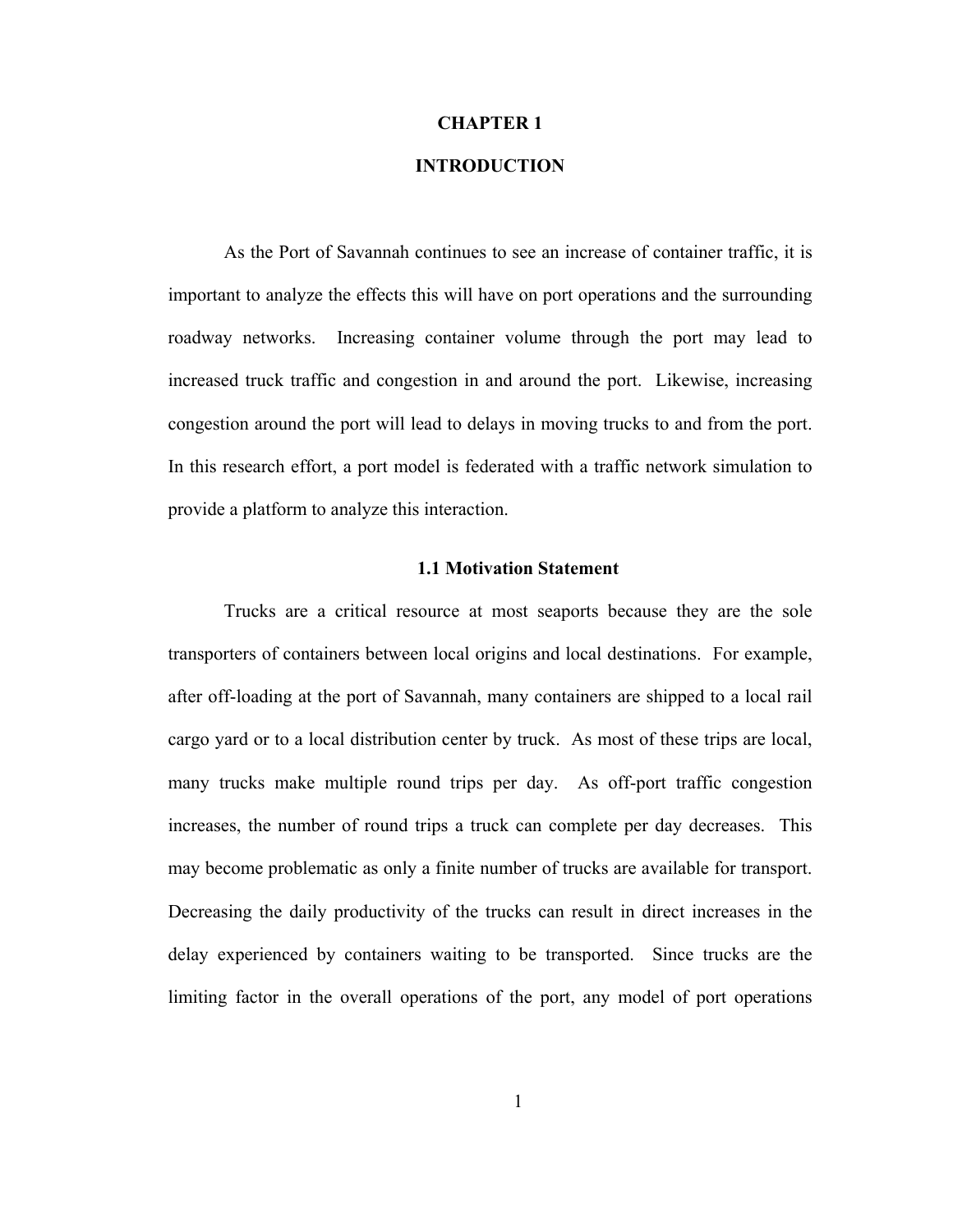<span id="page-12-0"></span>should be able to track trucks both in the port and in the surrounding roadway network.

#### **1.2 Model Overview**

<span id="page-12-1"></span>This analysis is undertaken using a federated simulation of two different computer models derived from two separate computer modeling software packages. The port operations are modeled using Rockwell Arena© and the surrounding roadway network is modeled using PTV VISSIM©. Additional features, such as local distribution centers and a local rail terminal are included in the Arena model.

#### <span id="page-12-2"></span>1.2.1 Simulation Model Platforms

Arena© is a discrete, event based simulation that utilizes the SIMAN simulation programming language. Arena's intended use is primarily for analyzing supply chains, manufacturing, processes, logistics, distribution centers, and warehousing. Arena<sup>©</sup> maintains a calendar of future events and uses a logical clock to advance the simulation time. Once events are complete at the current time, the logical clock advances to the time of the next logical process in the event list, disregarding the time between two events  $[1-4]$ . VISSIM<sup>®</sup> is a microscopic continuous simulation used to analyze traffic and transit operations. As a continuous model, it institutes a time-step advancement to progress its simulation time [5].

#### <span id="page-12-3"></span>1.2.2 Modeling Approach

To model the interaction effect of the port and traffic network, a federated model is needed as the activities of these two facilities are intertwined, each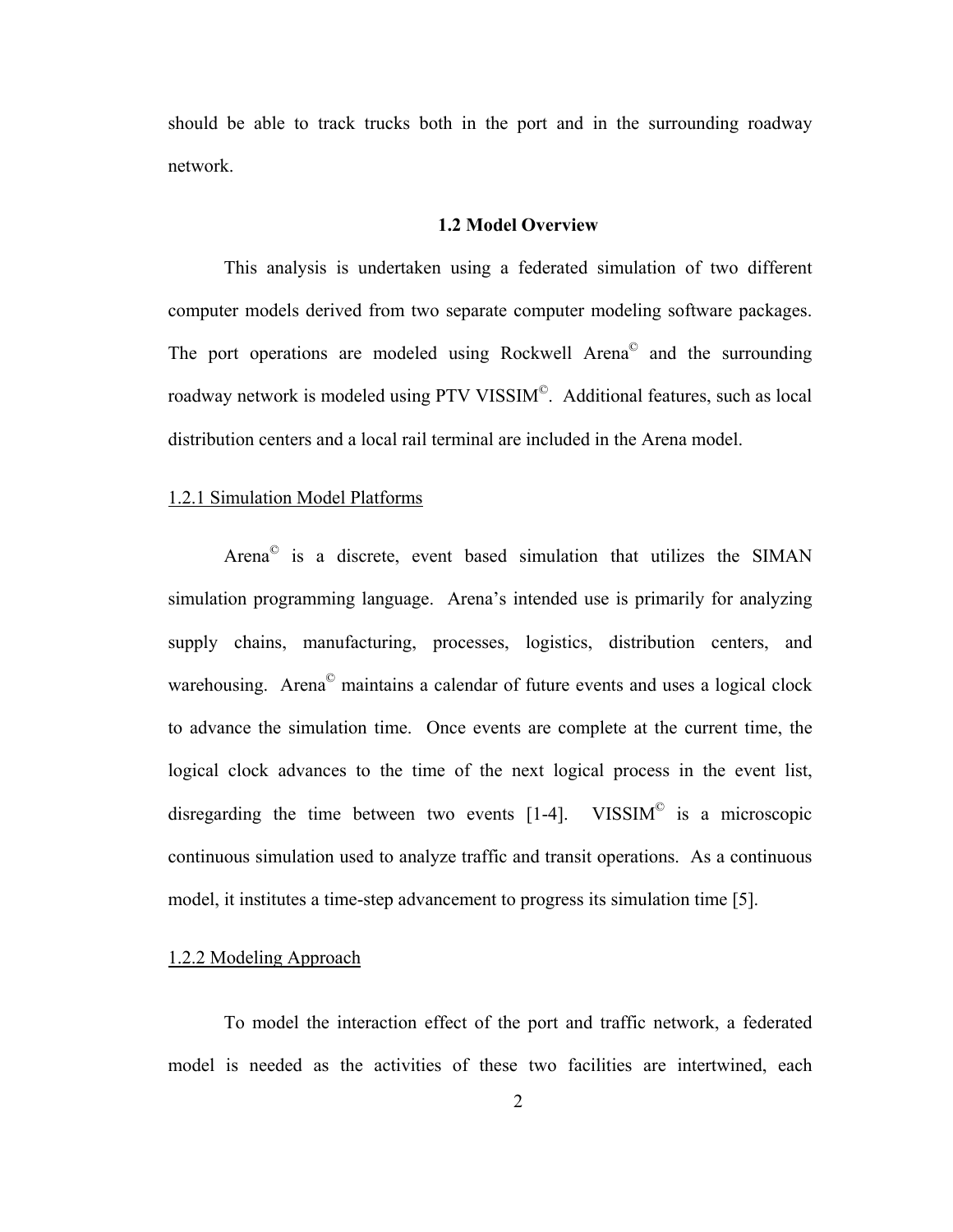dependent on continuous feedback from the other. A federation is a global conceptual model (GCM) consisting of multiple simulations, or federates, and maps the exchange of data between them. To federate two disparate simulators, a runtime infrastructure (RTI) interface is needed to maintain interconnection during the federated simulation experiments [6].

One critical aspect of a RTI in this analysis is the synchronization of information between federates. The timestamp of the information passed from one federate must not be earlier than the simulation time of the receiving federate. If a piece of information is sent to a model where the timestamp is earlier than the current simulation time, this information would be rendered useless as neither model currently has a rollback ability. Therefore a conservative synchronization approach is implemented for this project, with the federation maintaining its own logical clock (LC) in order to sync the two federates. That is, if each model is defined as a logical process,  $LP_i$  and  $LP_j$  respectively, with an associated  $LC_i$  and  $LC_j$ , a conservative simulation is defined as  $LP_i$  never receiving a message from  $LP_i$  such that the message timestamp is earlier than  $LC_i[1]$ .

To implement the conservative synchronization, the RTI runs one federate (e.g. the VISSIM<sup>©</sup> traffic simulation) for a period of time,  $\Delta t$ , until time,  $t_1$ , and then runs the second federate (e.g. the Arena<sup>©</sup> port model) for the same  $\Delta t$ , again until t<sub>1</sub>. This process continues, forwarding each model in equal increments of  $\Delta t$  until some predefined stop condition is reached, such as time  $t_n$ . After each increment of  $\Delta t$ , information is passed from one model to the other.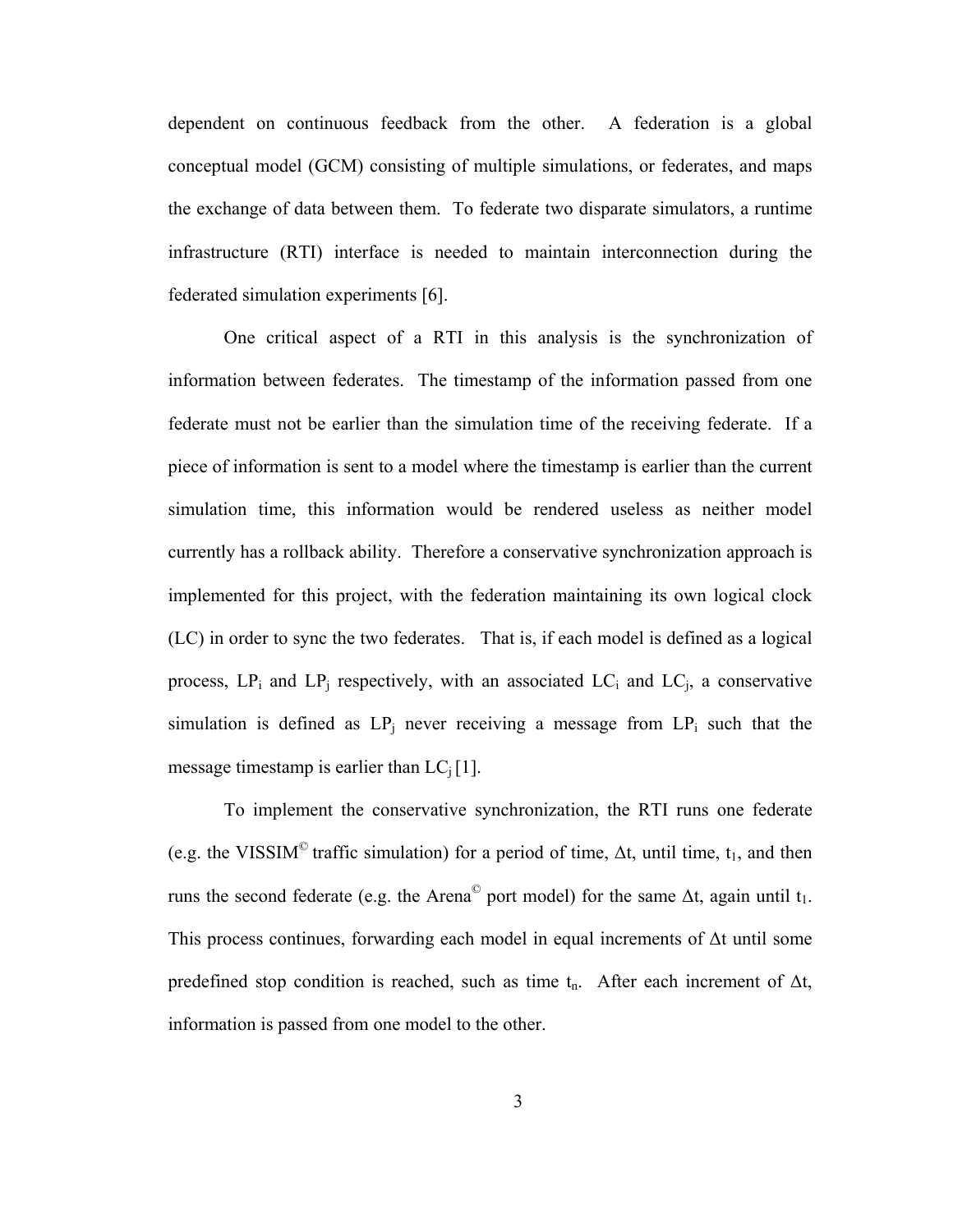<span id="page-14-0"></span>There are several pieces of information being passed back and forth between the models. The primary information passed allows for a modeling of trucks and container movements between the models. Container and truck information passed includes unique identification numbers, timestamps for particular occurrences within the model, and origin and destination identifiers. This information allows for a tracking of every entity within the model at all times and therefore is the foundation for the presented results. In Arena©, entities are used to carry the listed information. In VISSIM<sup>©</sup>, every vehicle is assigned unique identifiers that ties back to a record of container and truck information maintained in a Microsoft Excel© spreadsheet.

The federation of these models allows for measuring the total time containers spent at each location (simulated in the Arena<sup>®</sup> model), and travel times and intersection queue lengths on the local roadway network (simulated in the VISSIM<sup>©</sup> model). As he federation tracks each individual entity, the delay experienced by individual entities can also be measured. This information may then be used to determine if the port and the surrounding infrastructure will be able to handle the increase in container volume being processed by the Port of Savannah. The results should show exactly where any bottlenecks or capacity constraints are located and provide guidance for resource allocation for upgrades.

#### **1.3 Background & Literature Review**

<span id="page-14-1"></span>Recently, research has been dedicated towards shifting simulations from single monolithic models to distributed architectures. A standard, called High Level Architecture (HLA) was initially developed for use by the U.S. Military to interface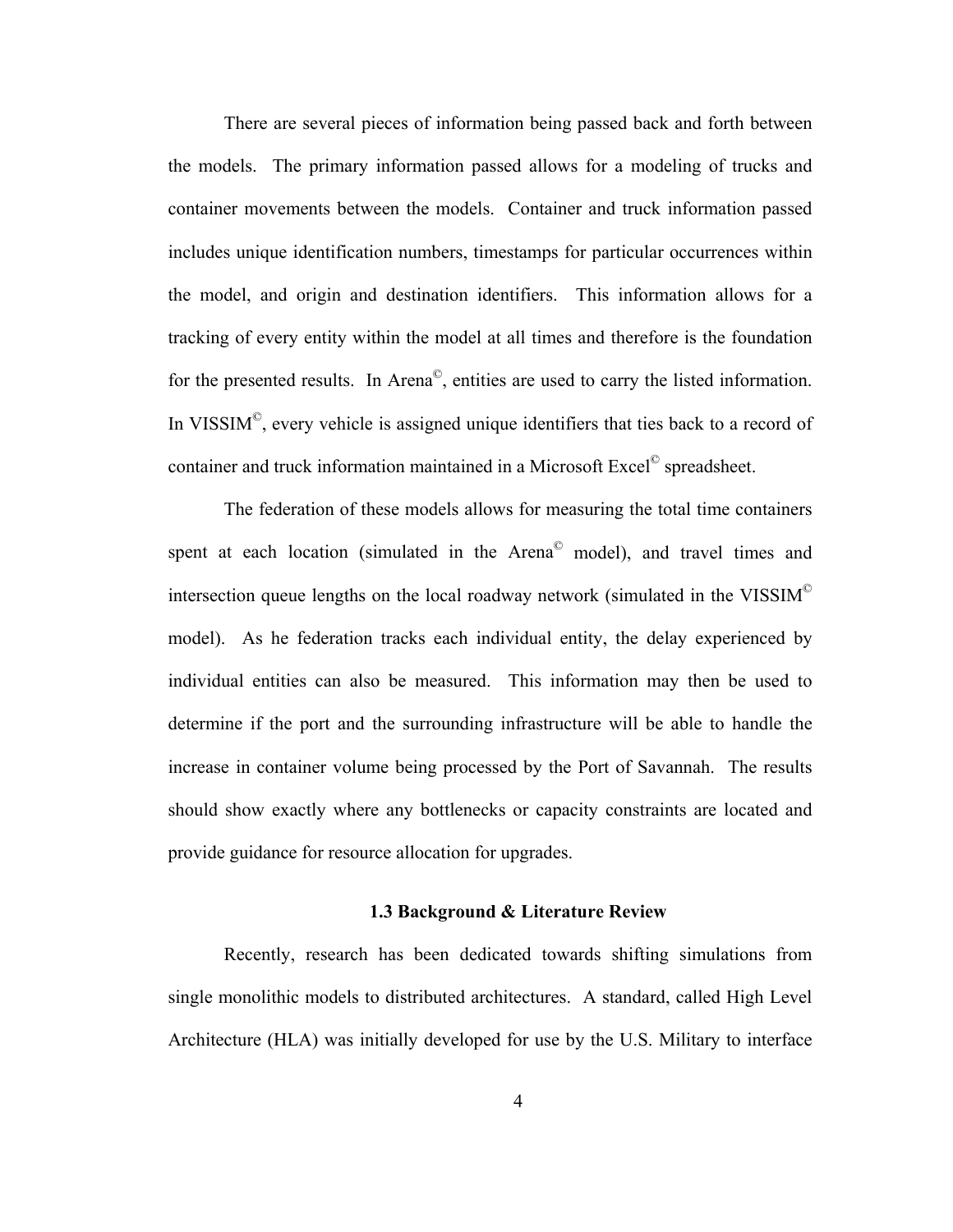multiple simulations. The premise of HLA is based on the notion that no single simulation can satisfy all uses and users [7]. Klein et al (1998) suggests that HLA seems to be very well suited for civilian application. Coupling distributed systems or simulations is something of interest for traffic management applications [8]. According to Daiheng Ni (2006), the "new generation of transportation simulators is envisioned to be multiscale in resolution, parallel in execution, and driven by objects" [9]. As the research suggests, integrating HLA with traffic simulation may result in many benefits to the industry.

HLA is defined by three components: the interface specification, the object model, and the HLA rules. The interface specification requires the RTI to perform six services: federation management, declaration management, object management, ownership management, time management, and data distribution management. The HLA object models are a set of shareable elements of the federation. The HLA defines two types of object models, which are the Federation Object Model (FOM) and the simulation object model (SOM). The FOM describes the set of objects, attributes, and interactions which are shared across a federation. The SOM describes the simulation in terms of the types of objects, attributes, and interactions it can offer to future federations. The HLA rules are further subcategorized into "federate" and "federation" rules. The key principles are that during runtime, all object representations take place within the federates themselves and not the RTI. All information must be passed with the RTI using the interface specification [7].

With a basic understanding of what HLA is, the principles can be applied to the new generation of transportation simulation. This new generation can include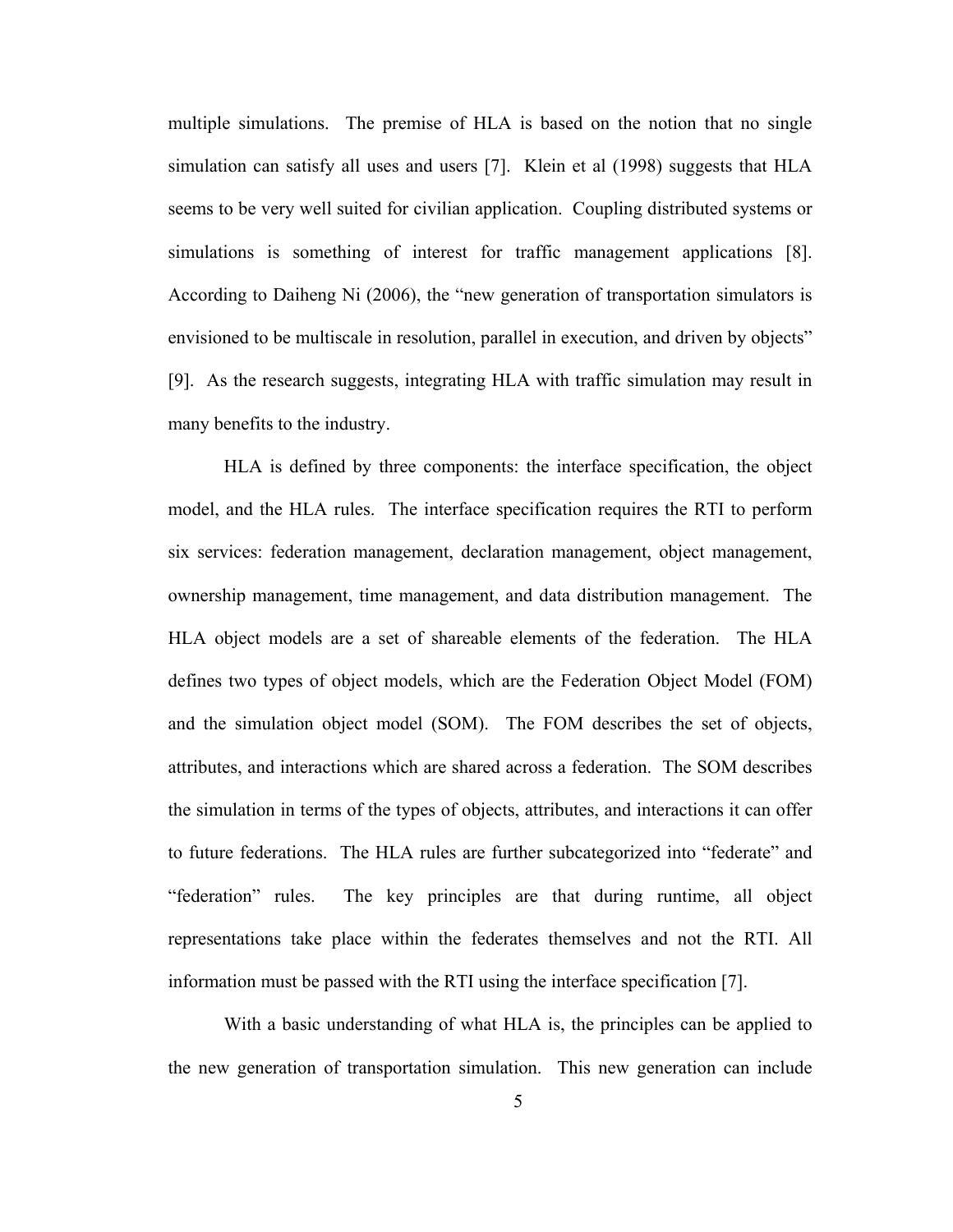multiple simulation processes that can communicate and synchronize with each other in a way such that each process is a part of a larger transportation network. This could be done in two ways, either being parallel on the same computer processor or distributed over multiple processors. For the purposes of this project, a spatially parallel simulation of VISSIM<sup> $\degree$ </sup> and Arena $\degree$  on a single computer is created. This means that the large network is divided spatially into several small sub-networks connected with an RTI [9].

The idea that no single simulation can satisfy all uses and users is epitomized by this project. A discrete logistics simulator is necessary to effectively model the Port of Savannah and a continuous traffic simulator is necessary to effectively model the surrounding roadway traffic. The principles of HLA allow for the interoperability of these two simulators instead of creating an entirely new simulation environment for this single purpose. This in turn reduces the time and effort required to create a single purpose model [7].

How HLA will impact the field of traffic engineering, is that it will add a degree of interoperability, flexibility and reusability. Modular simulation models are easier to develop, test and maintain than the traditional monolithic models. They also allow for the models to be easily adapted and extended in future uses [8]. As this project grows in complexity, it will take on more "modules." The proof of concept discussed in this report, is the first and primary version of an integrated model of the Port of Savannah, incorporating a collection of roadway network and port components that will induce an effect on the overall operations of the model.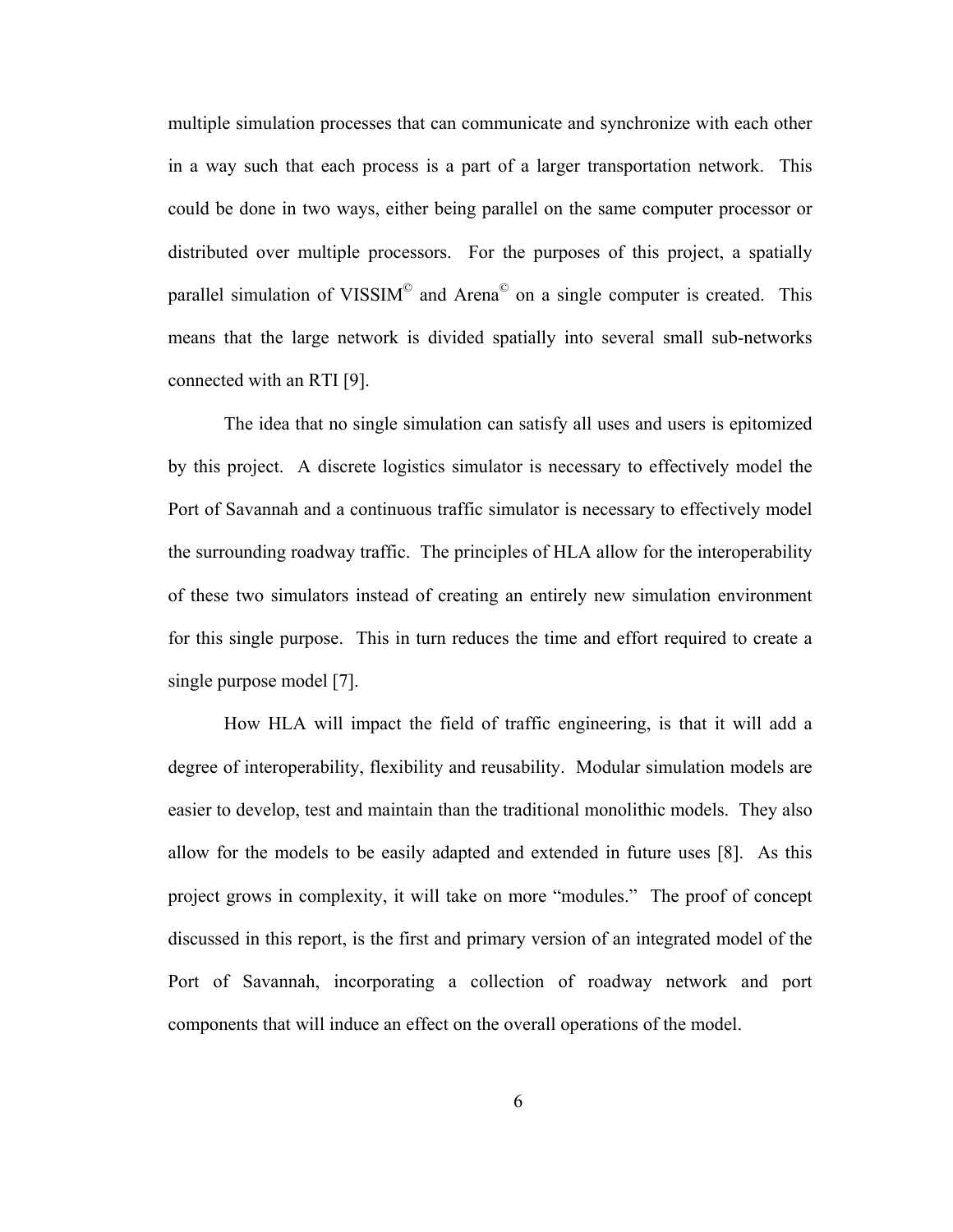To illustrate the distinction in the different approaches to transportation simulation, common terms must be defined. The difference between a monolithic model and a distributed or parallel model is that a monolithic model contains all relevant information in one single model. A distributed or parallel model is divided into several sub-models, each containing a part of the entire system being modeled. The difference between static and dynamic elements is that static elements are not altered during the simulation model execution. Dynamic elements have the option of altering their attributes or properties during the simulation model execution. Static information includes items such as street parameters and traffic characteristics, geometric layouts, port facilities, and intersection control (however, future versions may allow intersection control to become dynamic) [8]. Dynamic elements, in the case of this project, are primarily limited to traffic input (for example, the trucks themselves entering VISSIM<sup> $\degree$ </sup> or Arena $\degree$ ). There are also two categories of information within the model: primary and secondary. Primary information is information the simulators utilize during runtime, such as simulation variables, and they are usually dynamic in nature. Secondary information is the information needed to support the simulation, such as input files or the model code itself [8].

For the purposes of this project, a completely HLA-compliant model is not constructed, but its principles are used. The objective of this initial effort is to show that two disparate simulators can be federated in a way that is beneficial to the transportation community. This will hopefully open the door to further research into creating a completely HLA-compliant transportation run-time infrastructure.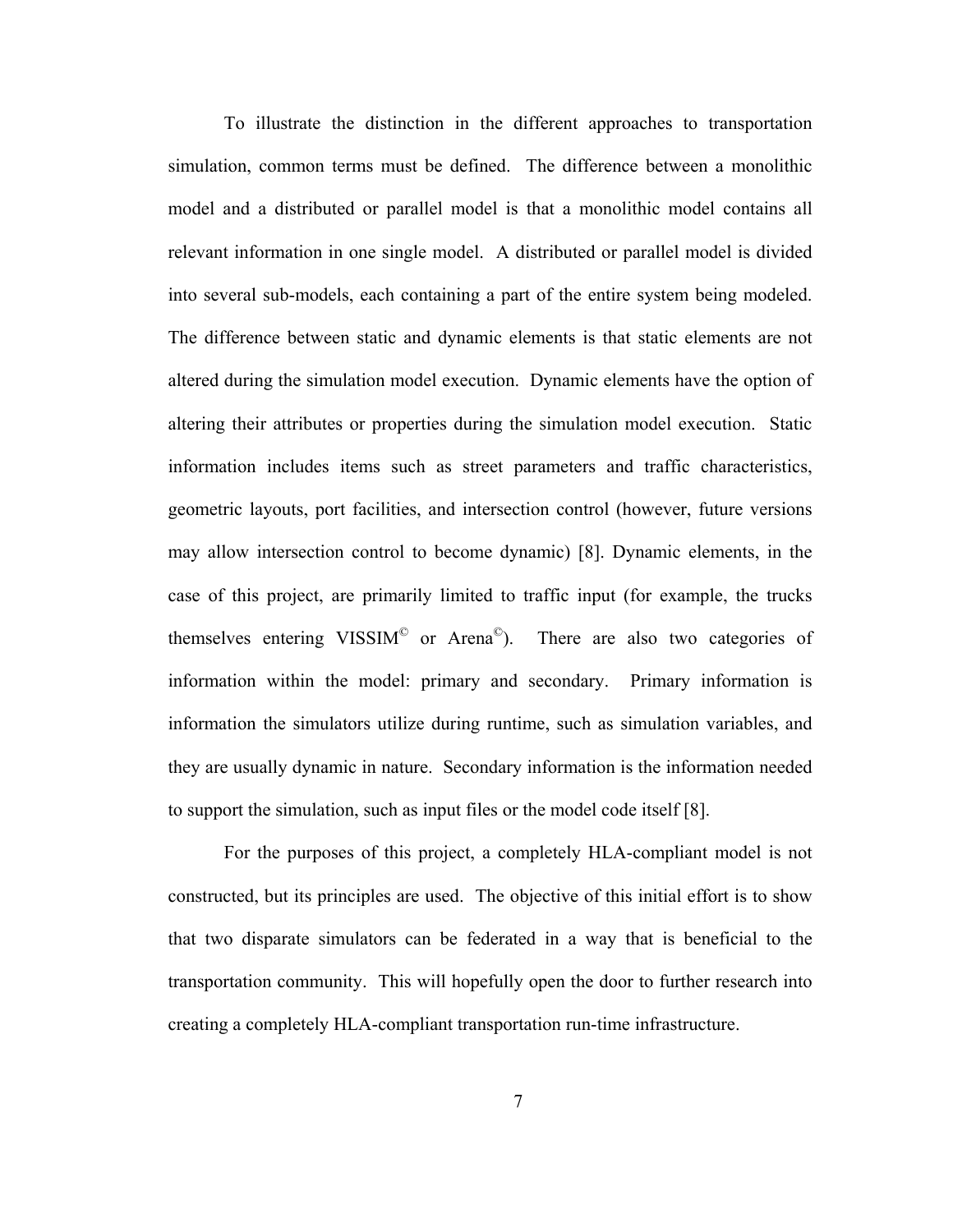Some literature already suggests that research has previously been undertaken into utilizing HLA for the purposes of traffic simulation, but its use is sporadic and extremely focused. One such example is the research by Jenkins et al (2004) [10] for a passing behavior study. The research federated VISSIM and DriveSafety© [11], a driving simulator. The outcomes of this research, with regards to federating simulators in the field of traffic engineering, further support the notion that this practice extends the usefulness of each of the individual application.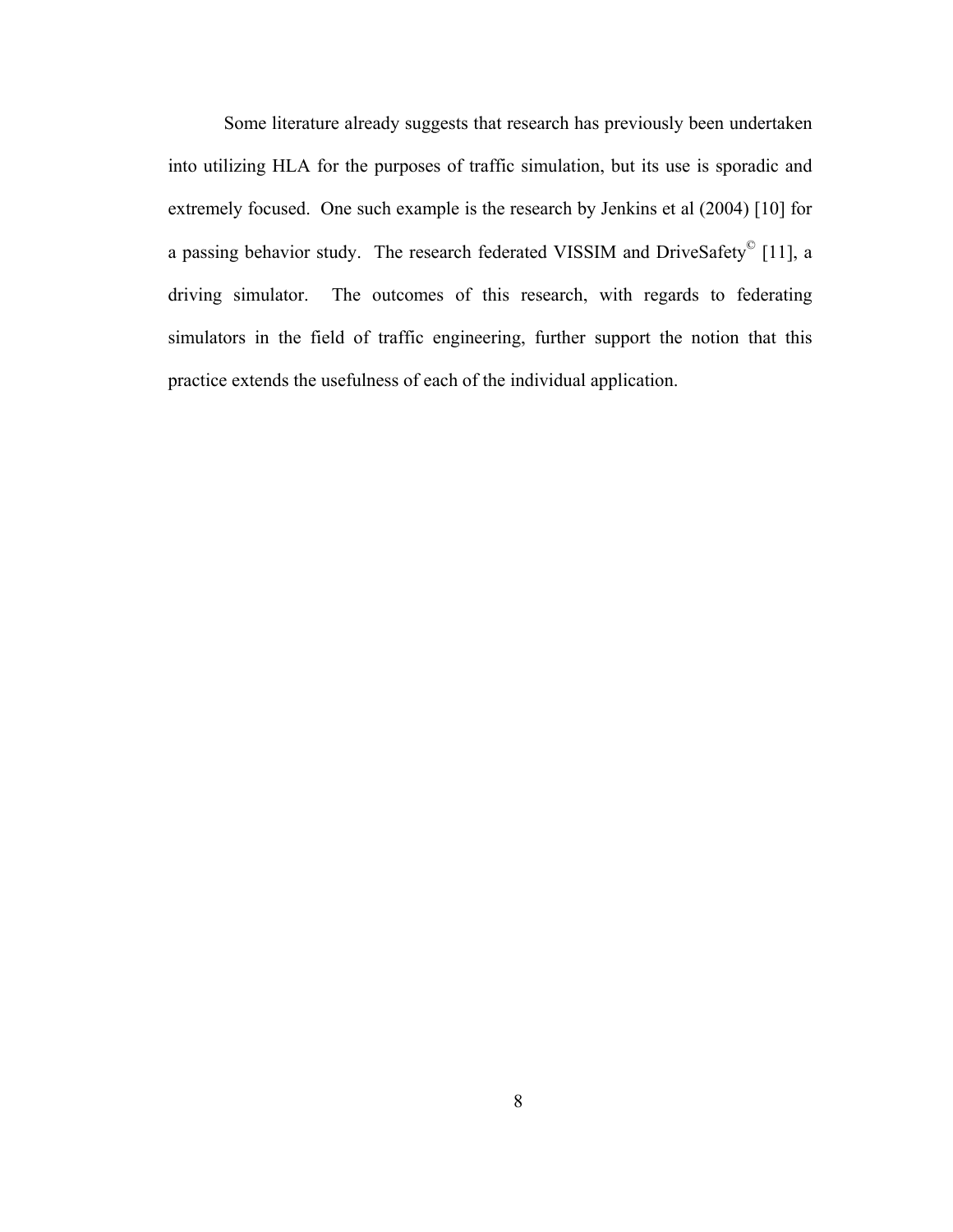#### **CHAPTER 2**

## **PROCEDURE**

<span id="page-19-1"></span><span id="page-19-0"></span>As a first step, the capabilities of Arena<sup>®</sup> and VISSIM<sup>©</sup> were analyzed to determine the reasonableness of federation. Both Arena© and VISSIM© have component object model (COM) interfaces using Visual Basic for Applications (VBA), and both have read/write capabilities [3], [12]-[13]. The COM interface in Microsoft Excel© will be used as the foundation for RTI, and the worksheets in the Excel© Workbook will be used to communicate information between the two federates.

As a first step in the federation development, basic models were created in both Arena<sup>©</sup> and VISSIM<sup>©</sup> to represent the more complex models of the Port of Savannah and the surrounding roadway network. Starting with a simplified prototype makes challenges more apparent and rectifying them much simpler. It also allows the validation process of the proof of concept to be more straight forward, eliminating the need to simultaneously debug errors in the individual federates. Once it can be validated that these two models are working together properly, the concept can then be applied to a more detailed system of models.

## **2.1 Developing a Conceptual Model**

<span id="page-19-2"></span>Arena© models entities through a process which is defined by a flowchart of blocks and modules. Entities are the pieces of data that are processed through the model. The entities are mapped through processes that are represented by blocks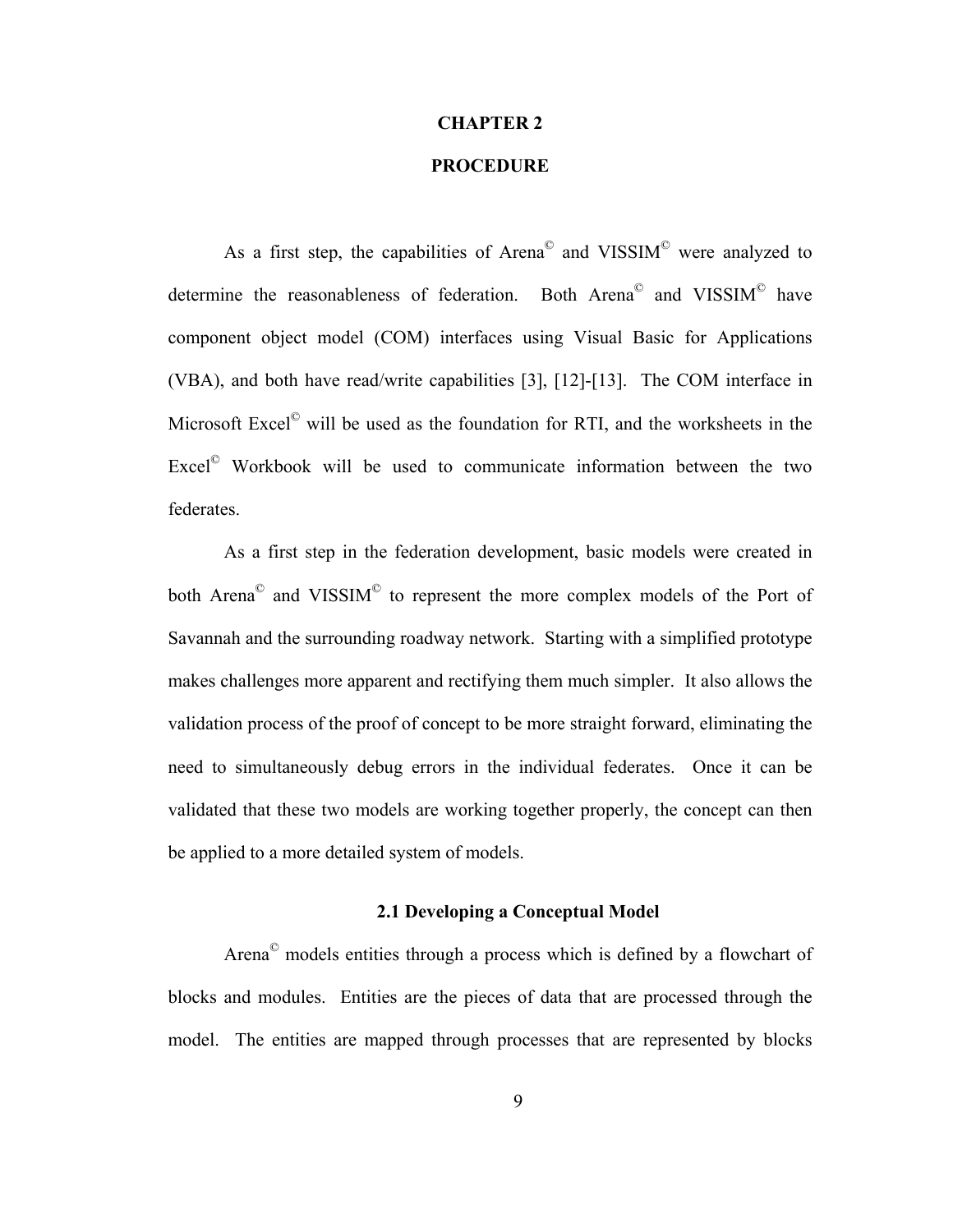<span id="page-20-0"></span>and/or modules. Blocks represent simple logical constructs in Arena© used to control entities. Blocks sometimes require elements as inputs to aid in defining the purpose and actions of the block. Elements are resources or characteristics used to describe the model components [2]. A module is a predefined logical construct of blocks and elements, which typically captures the more complex actions the modeler wants an entity to perform. All references to specific Arena© constructs, such as a *queue* block or *dispose* module, will be italicized in the subsequent text.

## <span id="page-20-1"></span>2.1.1 Vehicle Creation in Arena©

The first challenge of the project was developing a method to dynamically create an entity in Arena©. Since the preexisting modules in the program did not allow dynamic creation, new modules needed to be developed [13]. A *vehicle input*  module was created using basic Arena© blocks that could interface with the RTI to create an entity in Arena© during simulation runtime. The module's logic is outlined in [Figure 1](#page-20-2) and the user interface is shown in [Figure 2.](#page-21-1)



<span id="page-20-2"></span>**Figure 1:** *Vehicle Input* **Module Logic.**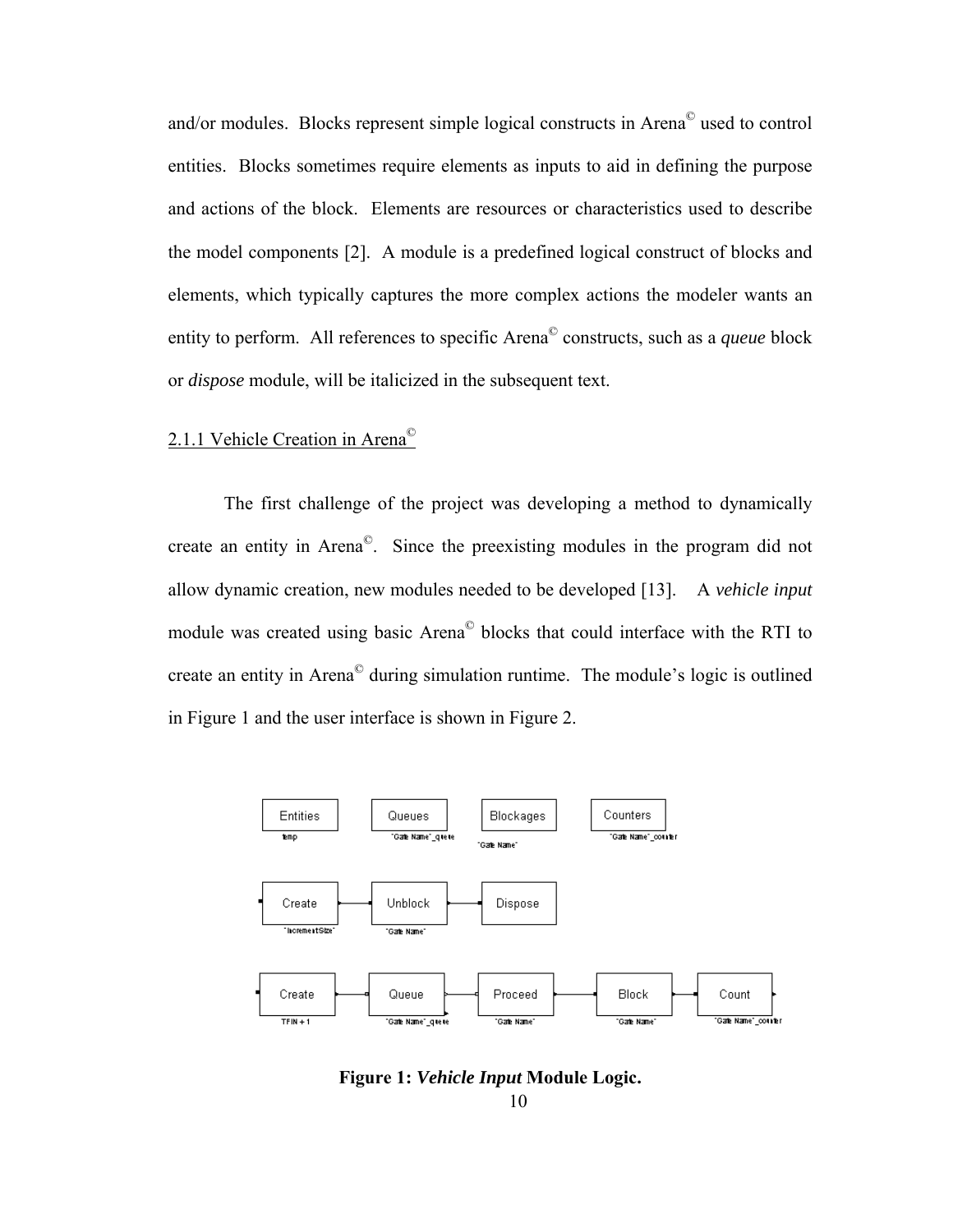<span id="page-21-0"></span>

**Figure 2: User Interface of the** *Vehicle Input* **Module.** 

<span id="page-21-1"></span>The module creates an initial batch of entities at the simulation initialization to be utilized as a source of entering containers during simulation runtime. These entities are queued within the module until needed, which is indicated through an external variable value, referred to as a switch variable in [Figure 2.](#page-21-1) A variable value of "0" indicates not to release an entity (i.e. a container does not enter the port during the current time step), and a value of "1" indicates to release an entity (i.e. a container does enter the port during the current time step). Variables in Arena can be dynamically altered using VBA COM. Thus, the switch variable is able to be altered by the RTI to indicate to Arena<sup>©</sup> to allow an entity to proceed from the queue, exit the module, and enter the main port model.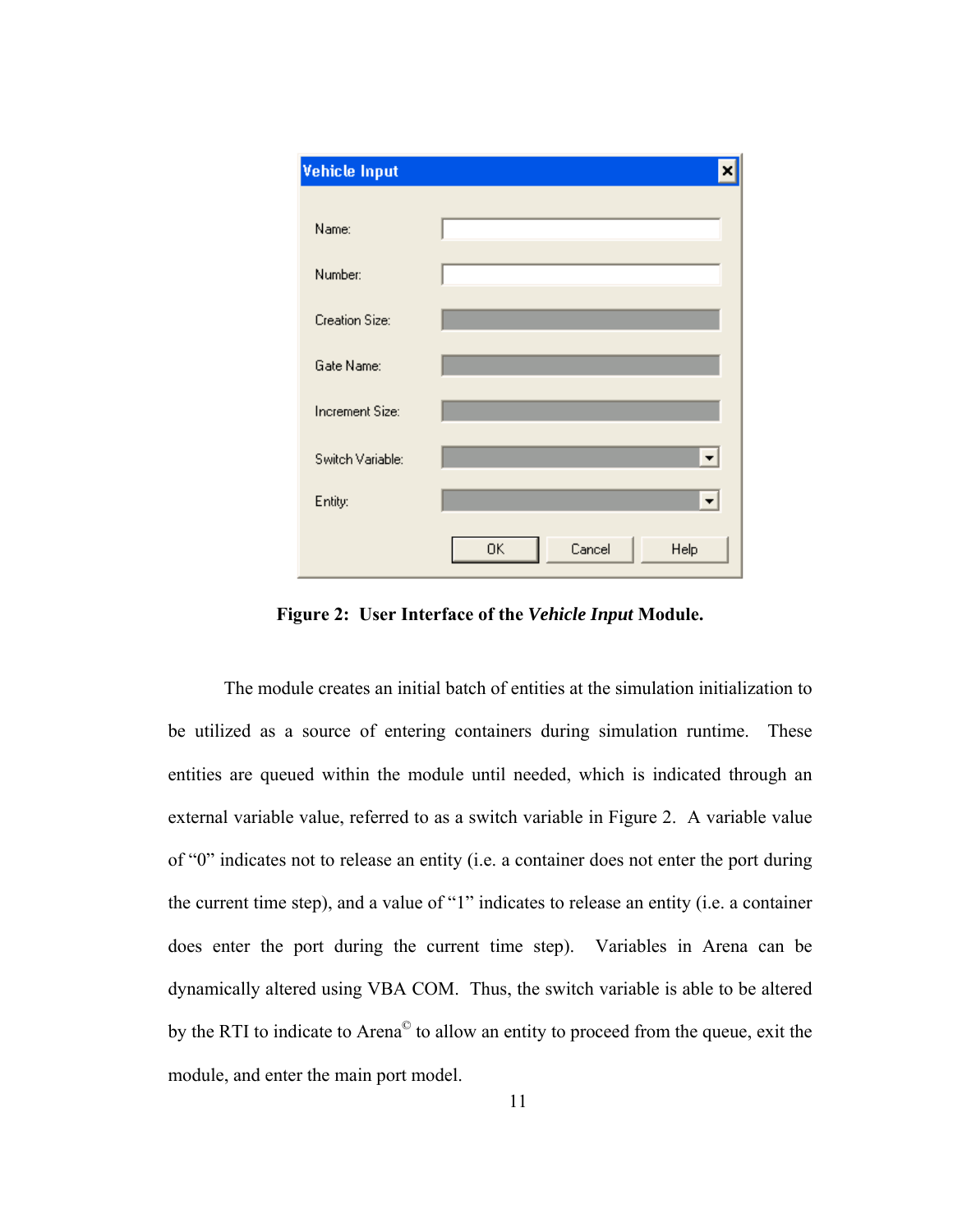For example, changing the switch variable to a value of "1" causes the *unblock* block to change the number of blockages from 0 to 1, removing the blockage preventing the entities from proceeding. As the entity exits the module, it passes through a *block* block that reestablishes the number of blockages to 1 and prevents other entities from following it out of the module. Essentially, the *unblock* and *block* blocks serve to create a gating system that allows one container out of the waiting batch of containers and into the port. This logic is used to represent a container that is entering the port model from the roadway model. The logic to check the switch variable is executed every time step through the use of a logical entity (i.e. an entity that does not have a real-world physical equivalent). The logical entity controlling the *unblock* block does not produce any output statistics.

The user can input the initial "Creation Size" which should always be greater than the number of entities expected to be "created" from this module. This is because all entities must be created at model initialization and stored within the module for release at some later point. The user also inputs a "Gate Name" to be given to this module. This is used to name the internal queues and blockages so that multiple instances of this module have unique element names. The "Increment Size" is equal to the time steps that will be used throughout the federated system. This input will also appear in the module used to control the time advancement of the Arena simulation. The user also needs to input the "Switch Variable" that will be used to cue the module to release an entity. This requires the user to input a *variables* element into the model, and add a variable that will be used by the *vehicle input*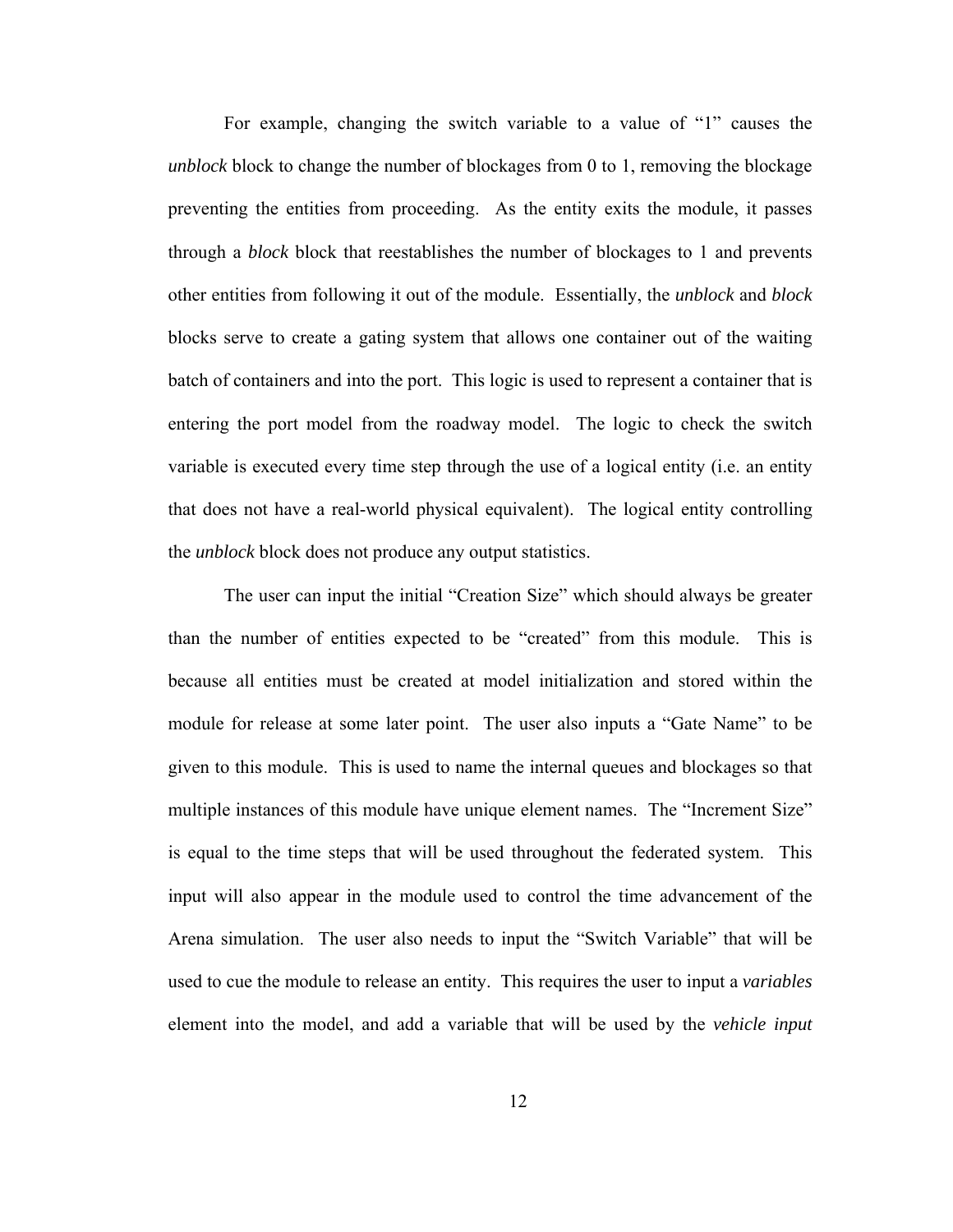<span id="page-23-0"></span>module. The "Entity" field is used to create the same entities that are being used in the model.

The limitation of this module, however, is that it can only release one entity during one time interval. However, because it is a module, it can have multiple instances within the model, each uniquely defined. The time interval of the model can also be manipulated so that at most, only one vehicle could possibly transition between Arena<sup>©</sup> and VISSIM<sup>©</sup> at any given location.

# <span id="page-23-1"></span>2.1.2 VISSIM<sup>©</sup> and Arena<sup>©</sup> Synchronization

The second goal is to allow for the synchronization of Arena<sup>®</sup> and VISSIM<sup>®</sup>. In order for the RTI to properly pass information between the federates at the appropriate times, both models must be able to be paused at the same time steps. The VISSIM© simulation is constrained to proceed with increments of equal time length. Therefore, it is necessary to incorporate a clock feature in Arena that guarantees an event at the end of each VISSIM<sup>®</sup> time step, allowing for a pause of the model in sync with VISSIM©. A c*ontinuous clock* module was created and is shown in [Figure](#page-24-1)  [3](#page-24-1), and its user interface is shown in [Figure 4.](#page-24-2)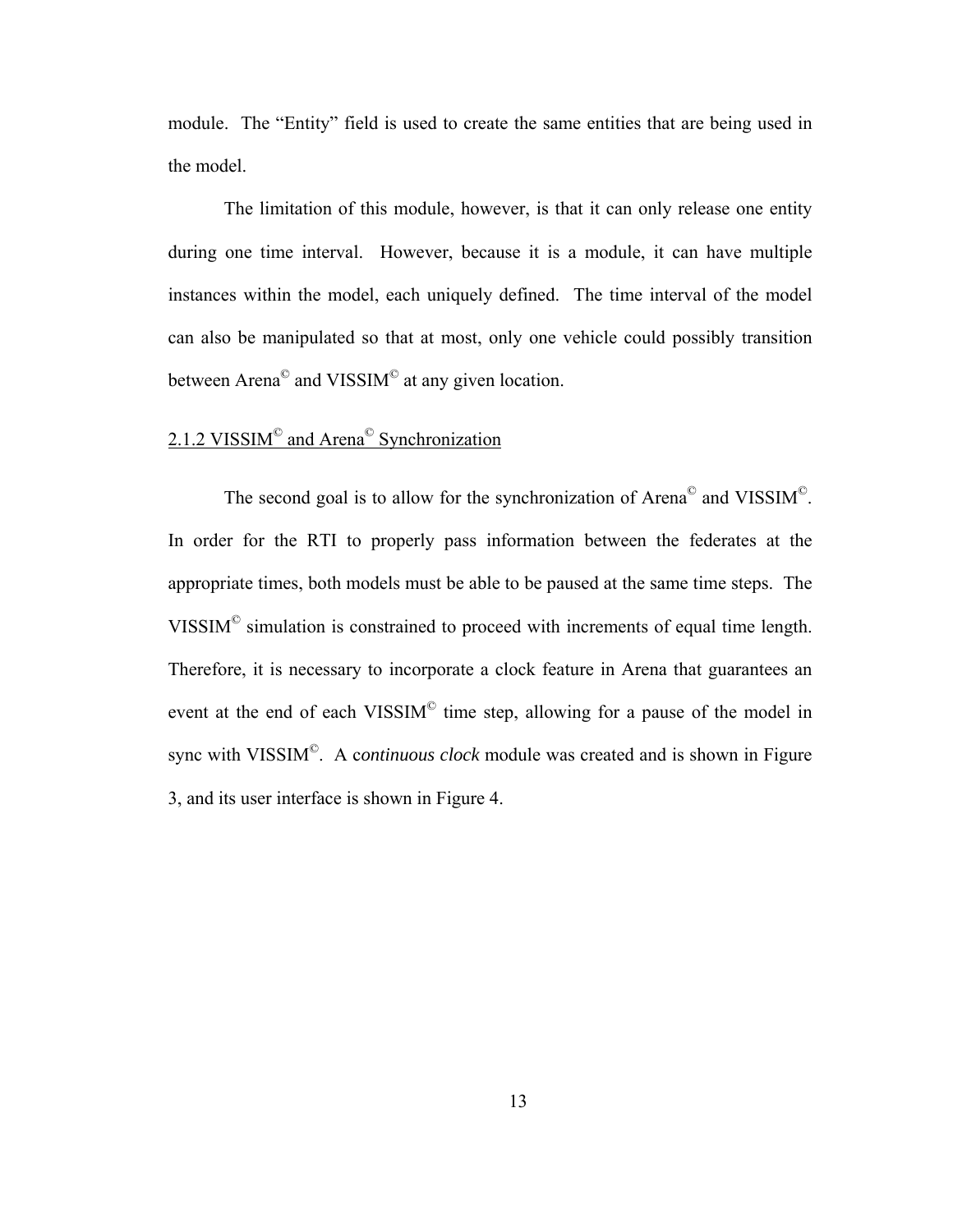<span id="page-24-0"></span>

**Figure 3:** *Continuous Clock* **Module Logic.** 

<span id="page-24-1"></span>

| <b>Continuous Clock</b> |                      |  |
|-------------------------|----------------------|--|
| Name:                   |                      |  |
| Number:                 |                      |  |
| Increment Size:         |                      |  |
|                         | 0K<br>Cancel<br>Help |  |

**Figure 4: User Interface of the** *Continuous Clock* **Module.** 

<span id="page-24-2"></span>The module's logic is straightforward. It creates an entity every time interval, where the time interval is user specified. This logic exploits Arena's<sup>©</sup> event-based simulation clock by creating an entity at a specified interval forcing the model's simulation clock to arrive at a time equal to that in VISSIM<sup>©</sup>.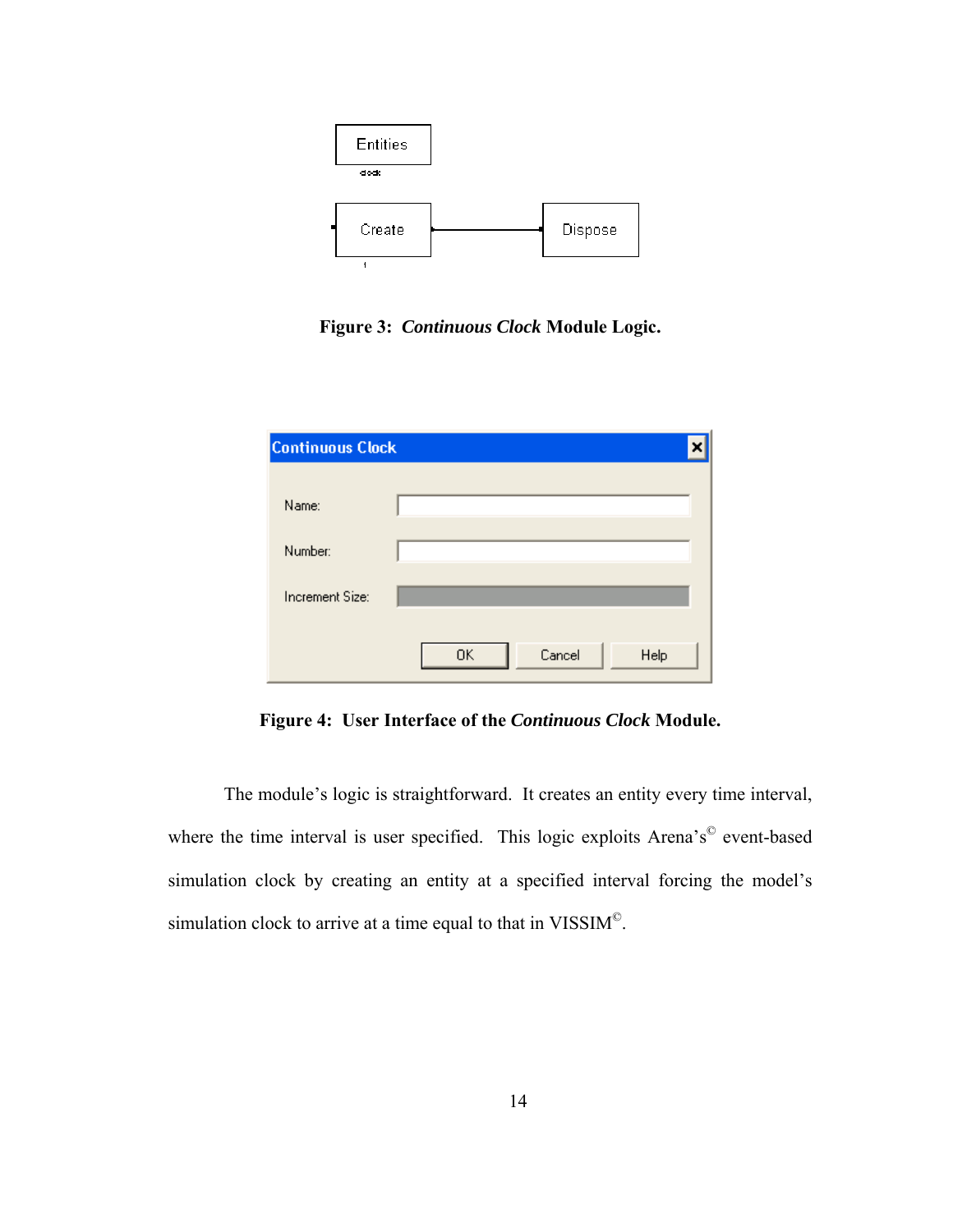#### <span id="page-25-1"></span><span id="page-25-0"></span>2.1.3 Entity Tracking

The *read/write* module in Arena is used to pass attribute information back and forth to the RTI. When an entity leaves Arena, it will write its attributes to an Excel worksheet, and when that entity re-enters Arena it will read them back from Excel<sup>©</sup>.

For VISSIM©, simple COM commands are used to track vehicles. To locate vehicles exiting the network, the simulation is paused and the network is searched for vehicles about to exit the model. Additionally, there is a vehicle create command that can place vehicles in the network at any given coordinate. When a vehicle is created, its unique vehicle identification number (ID) is recorded into Excel to correspond with the entity information from Arena [12].

## <span id="page-25-2"></span>2.1.4 Federation Test

The preceding modules and principles are implemented for a very basic set of Arena© and VISSIM© models to test and validate the federation. An overview of how these models are mapped is shown in [Figure 5](#page-26-1), and the location names displayed over the terminals define which part of the Arena© model the trucks enter or exit. The Arena model consists of a simple representation of one port gate, two distribution centers, and access to a highway for long distance trucking. An example of the gate logic is seen in [Figure 6](#page-27-1). The VISSIM<sup>©</sup> model is a simple four-leg intersection, with each leg leading to one of the four representative locations in the Arena© model, as shown in [Figure 7](#page-28-1).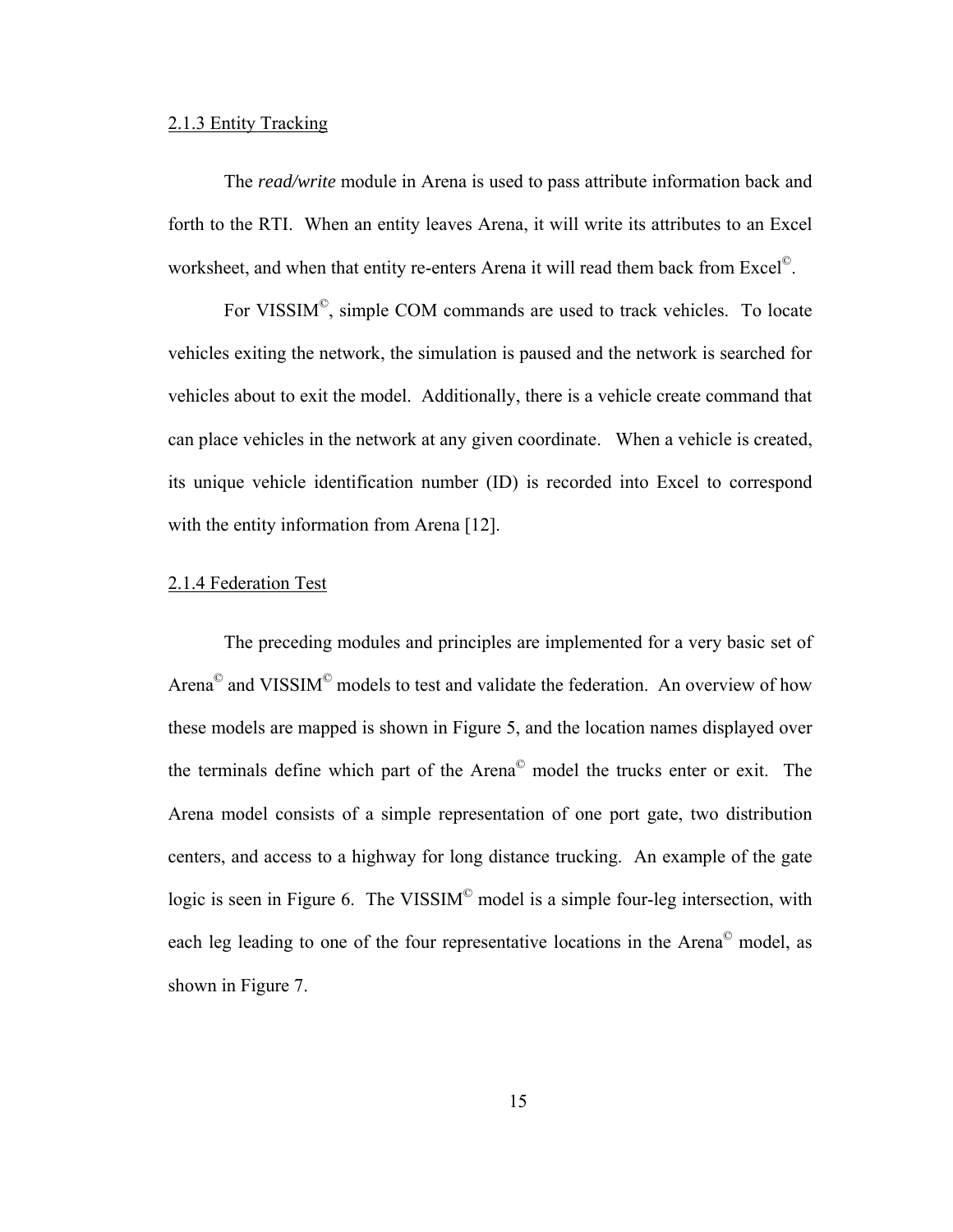<span id="page-26-0"></span>

<span id="page-26-1"></span>**Figure 5: Overview of the VISSIM©-Arena© Federated System.**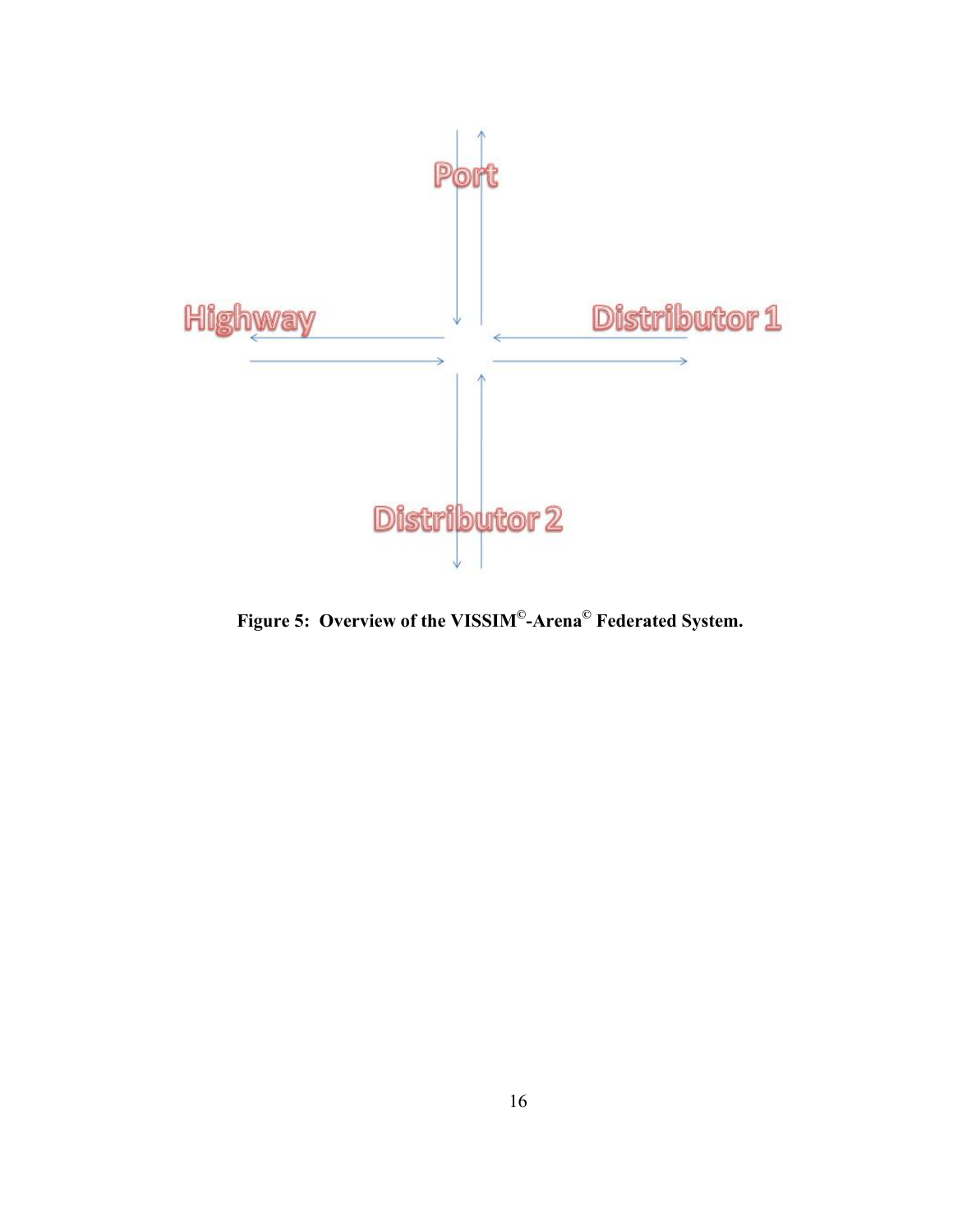<span id="page-27-0"></span>

<span id="page-27-1"></span>**Figure 6: Representation of a Gate at the Port of Savannah in the Basic Arena© Model, as well as an Overview of the Elements Used.** 

The first module in the logic is the *vehicle input* module discussed previously. This is followed by an *assign* block which stamps the entity with the time it is released into the main Arena© model. The third block is a *read/write* module which reads entity-related information from Excel<sup>©</sup> that was written when the truck represented by this particular entity was last present in Arena©. The next block is a *decide* module which sets an entity's next destination based on user input percentages. The *delay* block is a simplistic representation of the time an entity is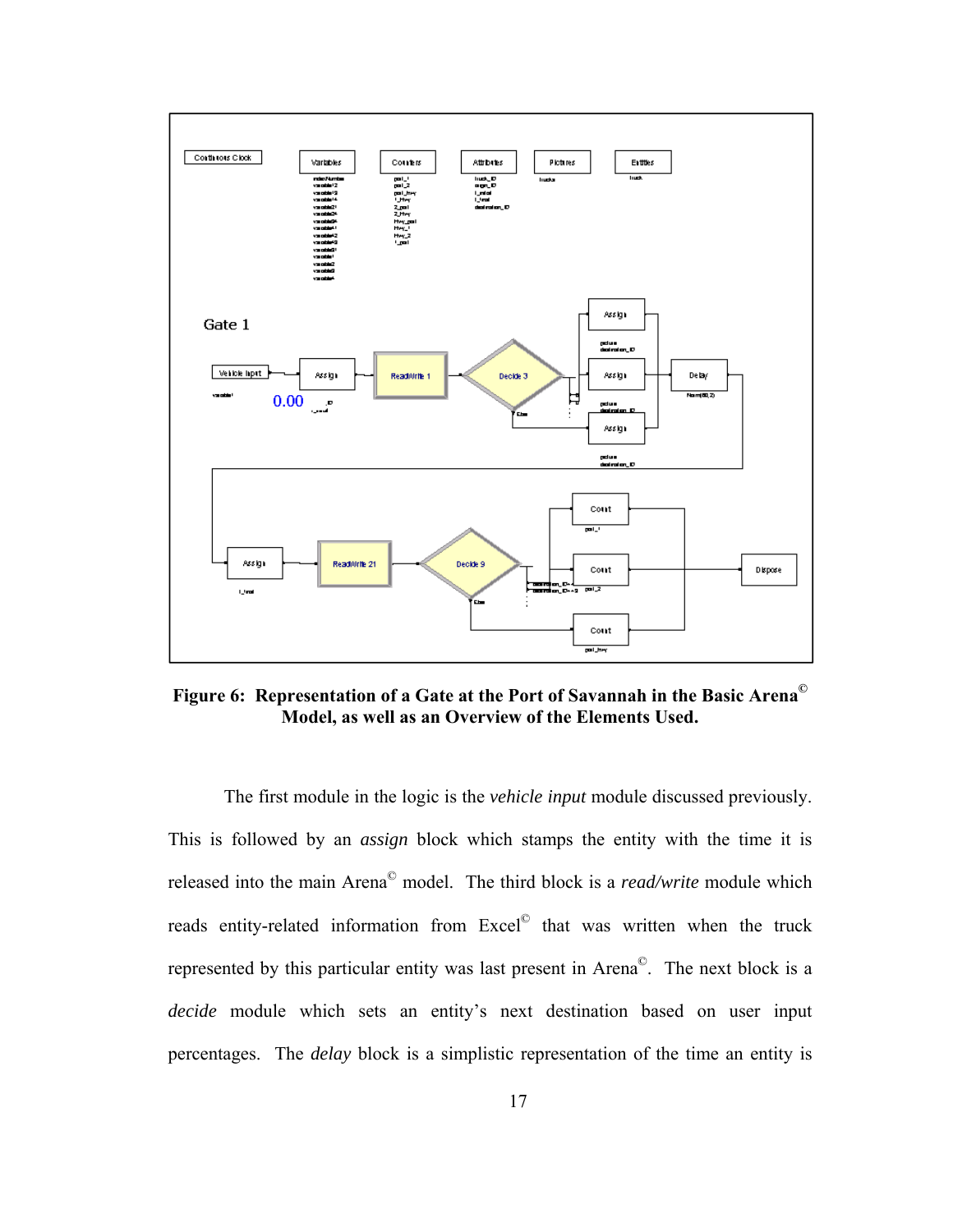<span id="page-28-0"></span>expected to spend inside the Port. The next *assign* block stamps the time the entity exits Arena. The following *read/write* module writes all of the updated entity's attributes into Excel©. This information is used by the RTI to transfer entities from the Arena© federate to the VISSIM© federate. Finally, the *decide* module sorts entities based on their destination ID and the *count* blocks maintain a running tally of trucks headed to each destination from this particular location. This information is used for validating the model. After the entities are counted, they are disposed upon entering the *dispose* block and are removed from the Arena© model. It is important to note that the only block or module in this Arena© port representation that has a time delay associated with it is the *delay* block.



<span id="page-28-1"></span>**Figure 7: Overview of the basic VISSIM© model.**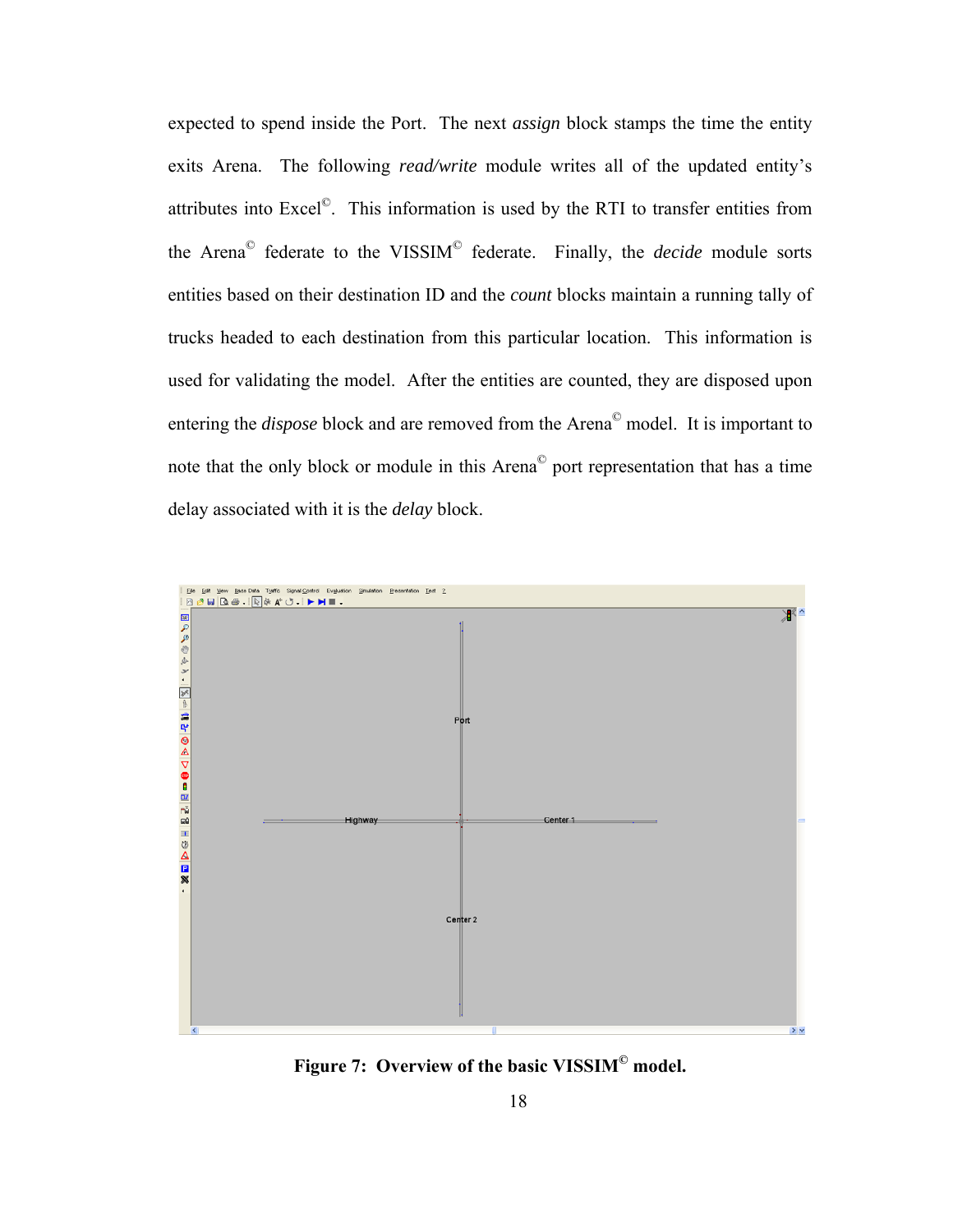The VISSIM<sup>©</sup> model shown in [Figure 7](#page-28-1) is a basic intersection. Each approach is one-quarter mile long. Data collectors can be seen in [Figure 7](#page-28-1) at the terminals of the four approaches, and are illustrated in blue in the figure. The data collection points for links with vehicles entering the VISSIM<sup>®</sup> model are located at the beginning of each link. The federation logic assumes a vehicle within the last 25 meters of a link is about to exit the VISSIM<sup>®</sup> network. The data collection point is placed before this zone to guarantee that all vehicles are counted.

Routing decisions can also be seen in [Figure 7](#page-28-1) near the intersection and are red in color. The routing decisions are necessary to ensure vehicles travel to their appropriate destination. For this study, routing decisions are based on vehicle classes. There are four vehicle classes and four vehicle types in the model. When a vehicle is created in VISSIM<sup> $\circ$ </sup> it is assigned a certain vehicle type, with each vehicle type associated with one of the possible destinations. Since the routing decisions are based on vehicle classes, each class is uniquely linked to its corresponding type. The dialog boxes for vehicle types and vehicle classes are shown in [Figure 8](#page-30-1) and the dialog box for routing decisions is shown in [Figure 9](#page-31-1).

As seen in [Figure 8,](#page-30-1) all four vehicle types are heavy goods vehicles (HGV) and have a distinct location in their names. The vehicle classes also carry the destination in their name. It is important to note that the vehicle type number and vehicle class number are not the same number. As seen in the vehicle class dialog box, vehicle class 3 (To Port) can be defined to be only vehicles of vehicle type 1 (HVG – To Port). This means that whenever a vehicle is created of vehicle type 1 it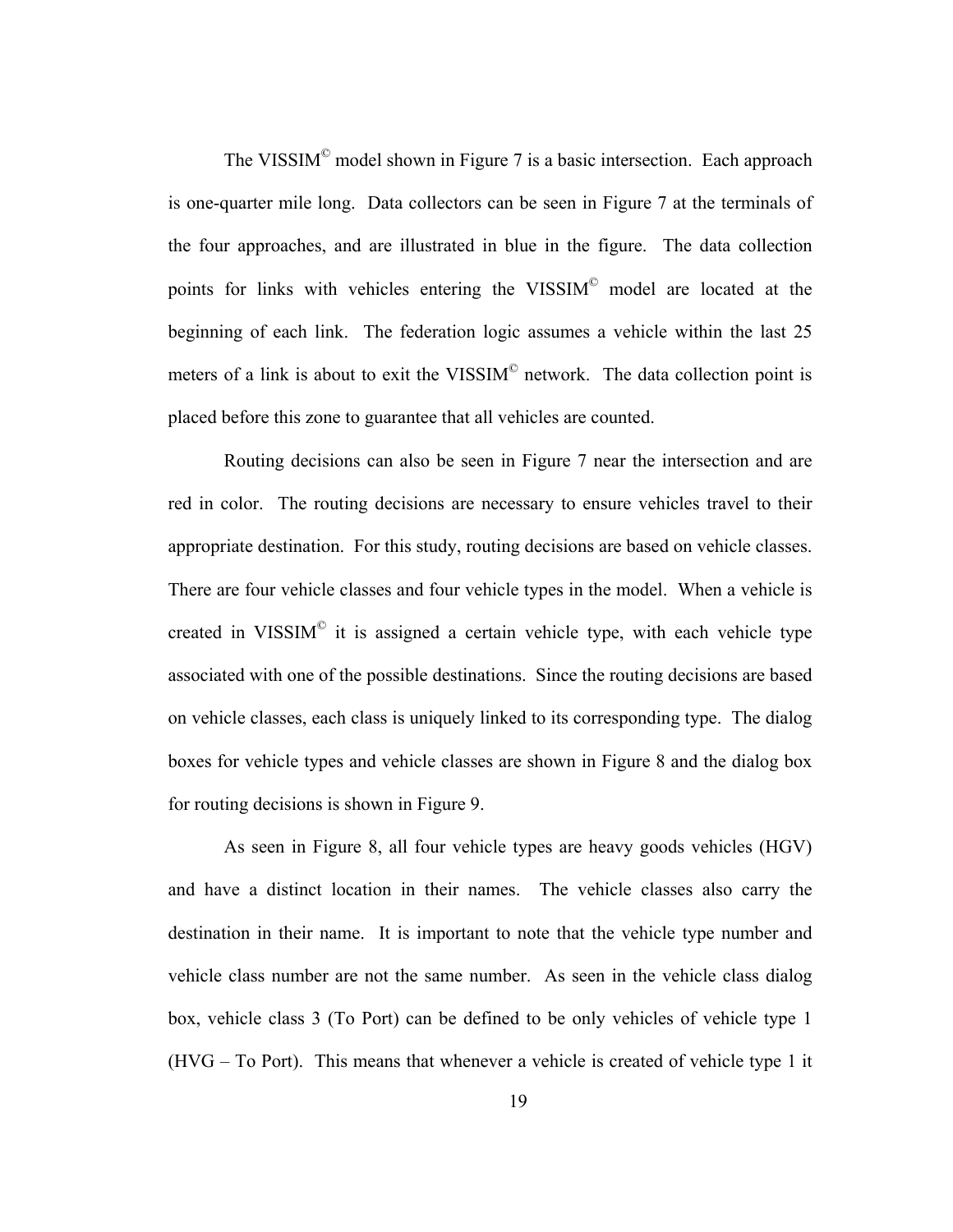<span id="page-30-0"></span>will also be of class 3. [Figure 9](#page-31-1) shows the dialog box of the routing decisions and how routing decisions are made based on the vehicle class. For example, the highlighted route decision (number 3) in [Figure 9](#page-31-1), will send a vehicle of class 2 (To Dist 2) from link 3 (start link) to link 6 (destination link) which leads the vehicle to distributor 2 from wherever it is in the model.



<span id="page-30-1"></span>**Figure 8: Vehicle Type and Vehicle Class dialog boxes in VISSIM©.**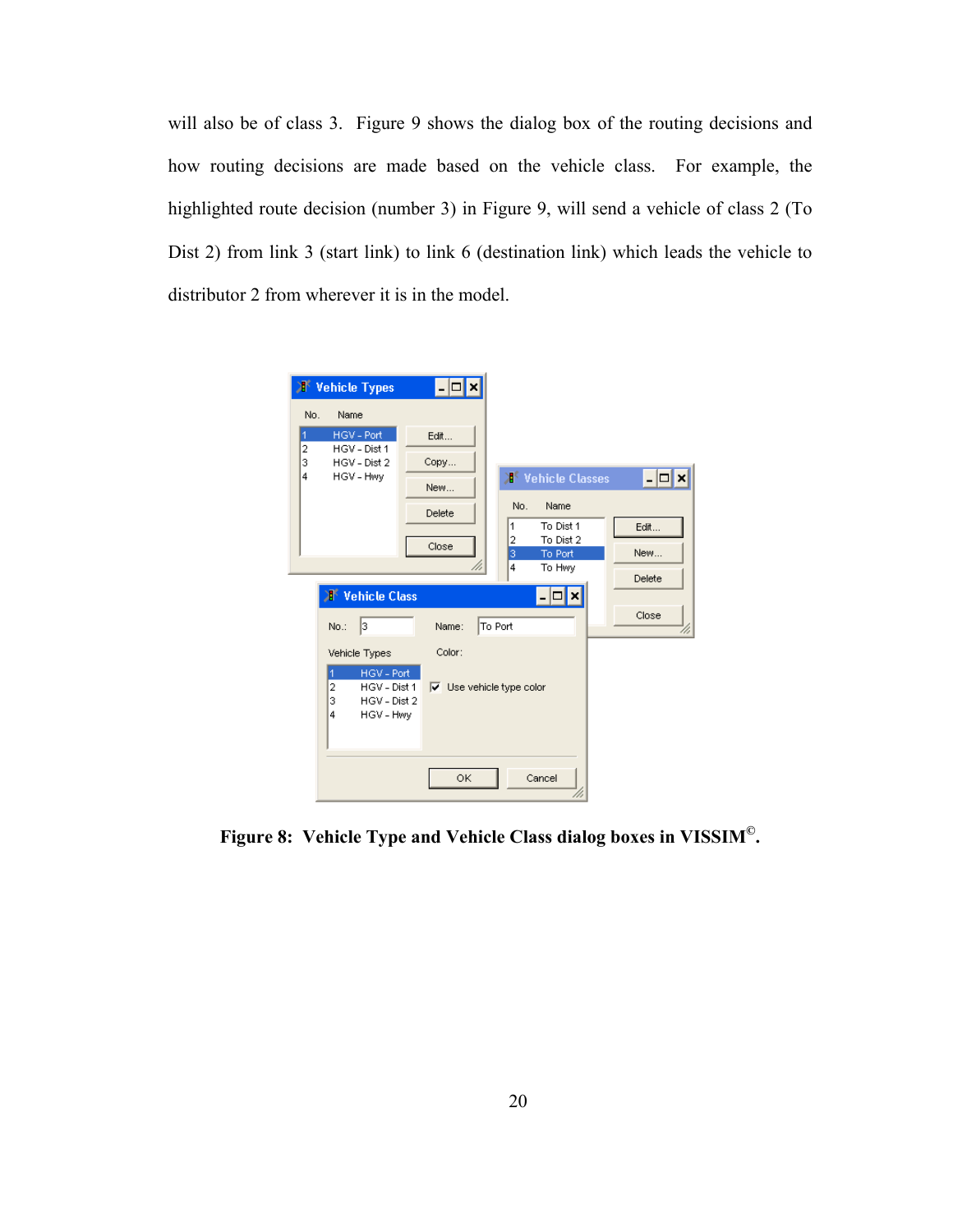<span id="page-31-0"></span>

|        | <b>F</b> Routes                                                               |                    |                                          |                        |                                         |                         |                          |     |                                   |                    |                 |         |                     |           |       |      |                          |
|--------|-------------------------------------------------------------------------------|--------------------|------------------------------------------|------------------------|-----------------------------------------|-------------------------|--------------------------|-----|-----------------------------------|--------------------|-----------------|---------|---------------------|-----------|-------|------|--------------------------|
| Static | Partial                                                                       | Parking            | Dynamic                                  | Closures               |                                         |                         |                          |     |                                   |                    |                 |         |                     |           |       |      |                          |
|        | Decisi $\sqrt{r}$<br>No.                                                      | Decision<br>Name   | Start<br>$\overline{\mathbf{Y}}$<br>Link | At<br>[ <sub>m</sub> ] | Vehicle<br>$\triangledown$<br>Class(es) | Show  <br>Label         |                          | $-$ | Decision<br>No.:                  | 3                  | Name: To Dist 2 |         |                     |           |       |      |                          |
|        |                                                                               | To Port            | 3                                        | 1297.17 To Port        |                                         | $\overline{\mathbf{v}}$ |                          |     | At:                               | 1293.71 m          |                 | Link: 3 |                     |           |       |      |                          |
|        | $\overline{2}$                                                                | To Dist $1 \mid 3$ |                                          |                        | 1295.75 To Dist 1                       | $\overline{\mathbf{v}}$ |                          |     | Vehicle Class(es):   To Dist 2    |                    |                 |         |                     |           |       |      | $\overline{\phantom{a}}$ |
| ▶      | 13                                                                            | To Dist $2 \mid 3$ |                                          |                        | 1293.71 To Dist 2                       | $\blacksquare$          |                          |     |                                   |                    |                 |         |                     |           |       |      |                          |
|        | 4                                                                             | To Hwy             | $\vert$ 1                                |                        | 1298.88 To Hwy                          | $\overline{v}$          |                          |     | Decision                          | Route <sub>V</sub> | Dest. V         | At      | 0                   | -         |       | Time |                          |
|        | 5                                                                             | To Dist 1   1      |                                          |                        | 1297.33 To Dist 1                       | $\overline{\mathbf{v}}$ |                          |     | No.                               | No.                | Link            | [m]     | $-999999$           | Time      | 0     |      |                          |
|        | 6                                                                             | To Dist 2 1        |                                          |                        | 1296.09 To Dist 2                       | $\overline{\mathbf{v}}$ |                          | ٠   | 3                                 |                    | 6               | 22.683  | 1                   |           | 99999 |      |                          |
|        | 7                                                                             | To Port            | 7:Center 1                               |                        | 1276.58 To Port                         | $\overline{\mathbf{v}}$ |                          |     |                                   |                    |                 |         |                     | Intervals |       |      |                          |
|        | 8                                                                             | To Hwy             | 7:Center 1                               |                        | 1276.03 To Hwy                          | $\overline{V}$          |                          |     |                                   |                    |                 |         |                     |           |       |      |                          |
|        | 9                                                                             | To Dist 2          | 7:Center 1                               |                        | 1273.63 To Dist 2                       | $\overline{\mathbf{v}}$ |                          |     |                                   |                    |                 |         |                     |           |       |      |                          |
|        | 10                                                                            | To Port            | 5:Center 2                               |                        | 1269 To Port                            | $\overline{\mathbf{v}}$ |                          |     |                                   |                    |                 |         |                     |           |       |      |                          |
|        | 11                                                                            | To Hwy             | 5:Center 2                               |                        | 1267.76 To Hwy                          | $\overline{\mathbf{v}}$ |                          |     |                                   |                    |                 |         |                     |           |       |      |                          |
|        | 12                                                                            | To Dist 1          | 5:Center 2                               |                        | 1265.9 To Dist 1                        | $\overline{\mathbf{v}}$ | $\overline{\phantom{0}}$ |     | $\Box$ show only routes over link |                    |                 |         | $\overline{\nabla}$ |           |       |      |                          |
|        | Static Routing Decisions:<br>12<br>OK.<br>Cancel<br>Static Routes:<br>12<br>M |                    |                                          |                        |                                         |                         |                          |     |                                   |                    |                 |         |                     |           |       |      |                          |

**Figure 9: Routing Decisions Dialog box in VISSIM©.** 

```
For Each vehicle In vehicles2 
      If vehicle.AttValue("LINKCOORD") > (length2 - 25) Then
            s.VariableArrayValue(1) = 1 
            ID1 = vehicle.ID 
            vissim.net.Vehicles.RemoveVehicle (vehicle.ID) 
            For search = 1 To index 
                  If Worksheets("VehID").Cells(search, 1) = ID1 Then
                         For col = 1 To 5Worksheets("Port").Cells(i1, col).Value = 
                               CLng(Worksheets("Master").Cells(search, 
                               col).Value) 
                         Next 
                         i1 = i1 + 1End If 
            Next 
      End If 
Next
```
<span id="page-31-2"></span>**Figure 10: Script that Transfers Vehicles from VISSIM© to Arena© in the RTI.** 

 The third, and last part of the model, is the federation interface. This section of the model is a Microsoft Excel© macro and can be found in its entirety in appendix A. The basic structure of the macro script is a continuous loop executed for the duration of the simulation period. This loop alternates simulation executions between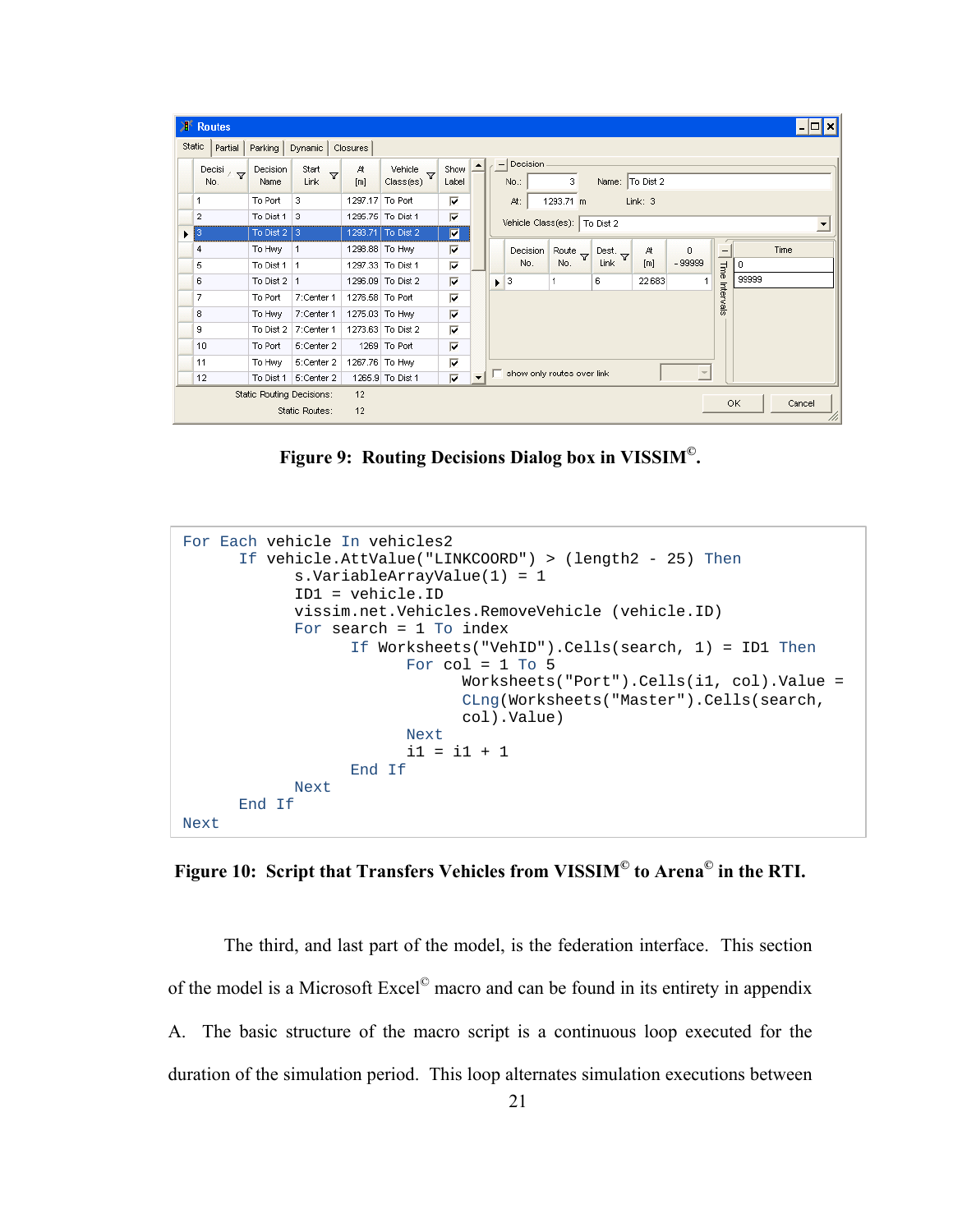VISSIM<sup>©</sup> and Arena<sup>©</sup>, running VISSIM<sup>©</sup> for a time step, and then Arena<sup>©</sup> for the same time step. The VISSIM $^{\circ}$  time step is defined in the macro and the federation clock is synced to the simulation clock of VISSIM©.

The portion of the script that removes a vehicle in VISSIM<sup>©</sup> and recreates it in Arena $\degree$  is located in [Figure 10](#page-31-2). The variable 'vehicles 2' is a collection of vehicles located on link number 2. The script cycles through every vehicle starting at the beginning of the link (where the x-coordinate starts at 0). This is repeated for each VISSIM© link that interfaces with Arena©. For each vehicle, it checks to see if the vehicle is located within 25 meters of the end of the link, where the variable 'length2' in [Figure 10](#page-31-2) has been set to be the length of VISSIM link number 2. If there is a vehicle in the last 25 meters, the following line 's.VariableArrayValue(1) = 1' triggers Arena's SIMAN language and changes the value of variable number 1 to the value of 1, i.e., the previously defined switch variable for the appropriate port or distribution center gate. This is the cue that is sent to Arena© to create a vehicle at its respective location (i.e. that a truck is entering the port or distribution center from the roadway network), each location having a unique variable number. The variable, 'ID1', collects the ID of the vehicle being transferred. Once the identity of the vehicle is known, it is removed from VISSIM©.

 If a vehicle is removed, the next nested loop in [Figure 10](#page-31-2) searches for the location in Excel<sup>®</sup> when this particular vehicle's ID was written upon entry into the VISSIM network. This is done by searching through the worksheet in Excel© that collected all of the vehicle identification numbers upon creation of vehicles in VISSIM<sup>©</sup>. Once it is found, the record number (which is the corresponding Excel<sup> $\odot$ </sup>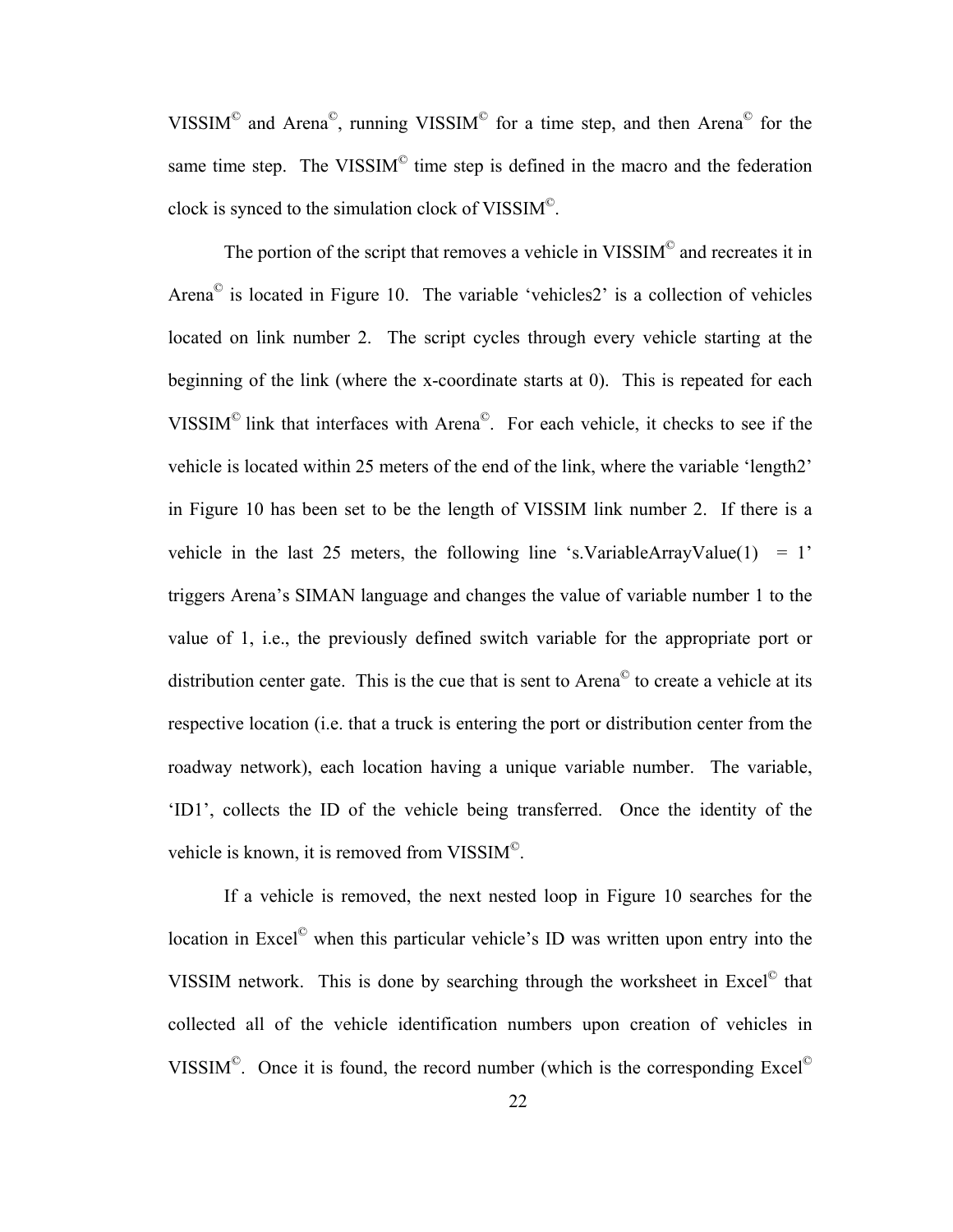<span id="page-33-0"></span>row number), is identical to the record number in the master database which contains all the Arena© attributes associated with this truck and the container it is carrying. These two record numbers are identical because every time an entity is written to the master database, a vehicle is created in VISSIM©, and its vehicle ID is written to the same field in a separate worksheet. This is depicted in steps 1 and 2 of the process shown in [Figure 11](#page-33-1). The information is then transferred to a unique worksheet corresponding to the location in Arena© in which the vehicle will be recreated and subsequently read from, as illustrated in step 3. The variable, 'i1', is the record number for the unique worksheet represented in step 3, and is only increased when information is added to this sheet, because Arena reads from a worksheet starting with record number 1 and advances one record number each time information is read.



<span id="page-33-1"></span>**Figure 11: Illustration of how the Database is Processed and Managed.**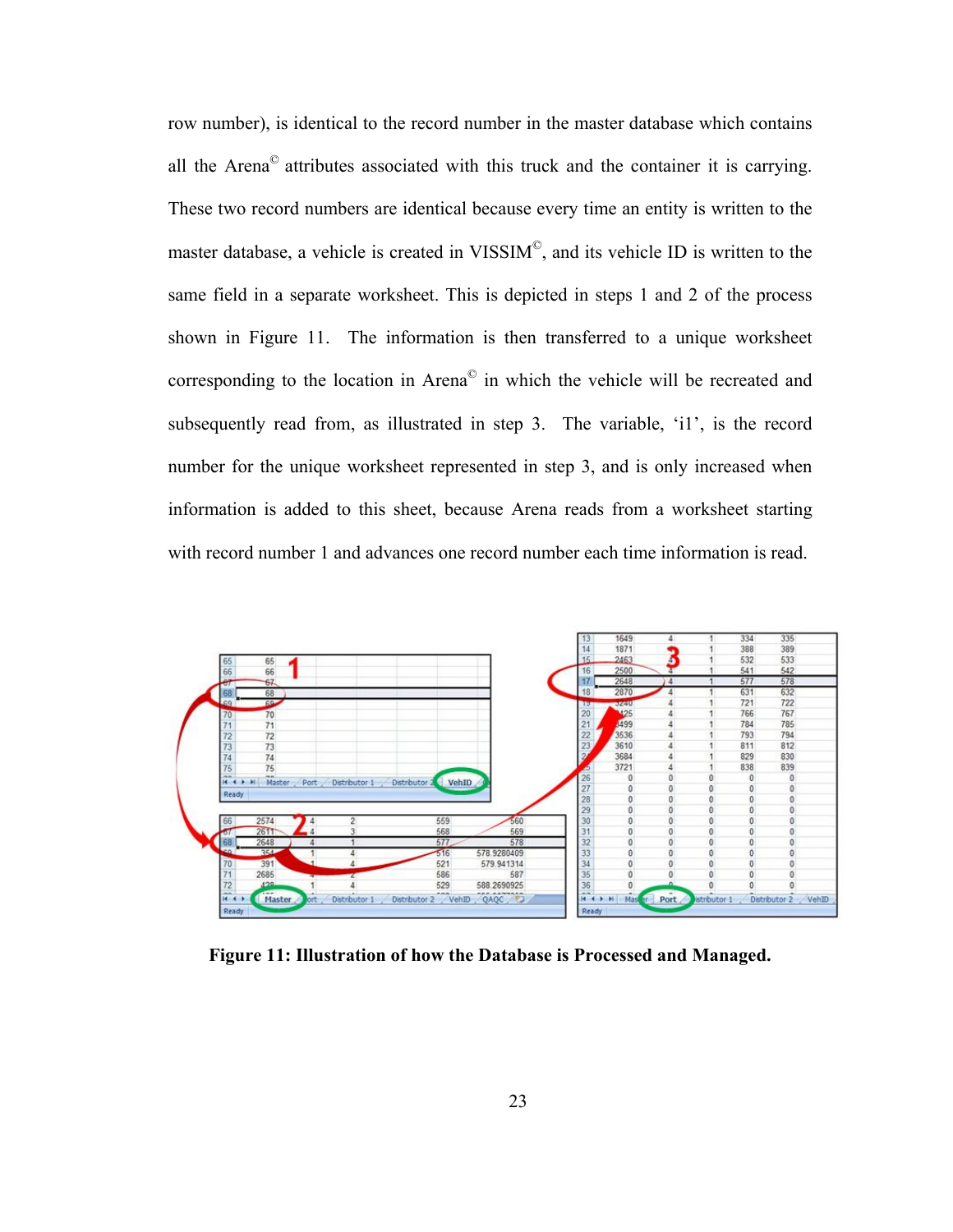The portion of the script that steps through Arena© and resets all of the dynamic variables is shown in Figure 12. The variable 'aTime' is set to the current time of the Arena© simulation clock and the variable 'fTime' is set to the time of the federation clock, which is synced to the VISSIM<sup>®</sup> simulation clock. The script continues to step through the Arena© simulation time until it reaches the VISSIM© simulation time. Once that condition is reached, all of the dynamic variables that could have been changed previously in the script to create entities in Arena are changed back to their initial state.

```
While Int(aTime) <= fTime 
      m.Step 
      m.Pause 
      aTime = s.RunCurrentTime 
Wend 
s.VariableArrayValue(1) = 0 
s.VariableArrayValue(2) = 0 
s.VariableArrayValue(3) = 0 
s.VariableArrayValue(4) = 0
```
**Figure 12: Portion of the Script that Steps Through Arena© and Resets Dynamic Variables.**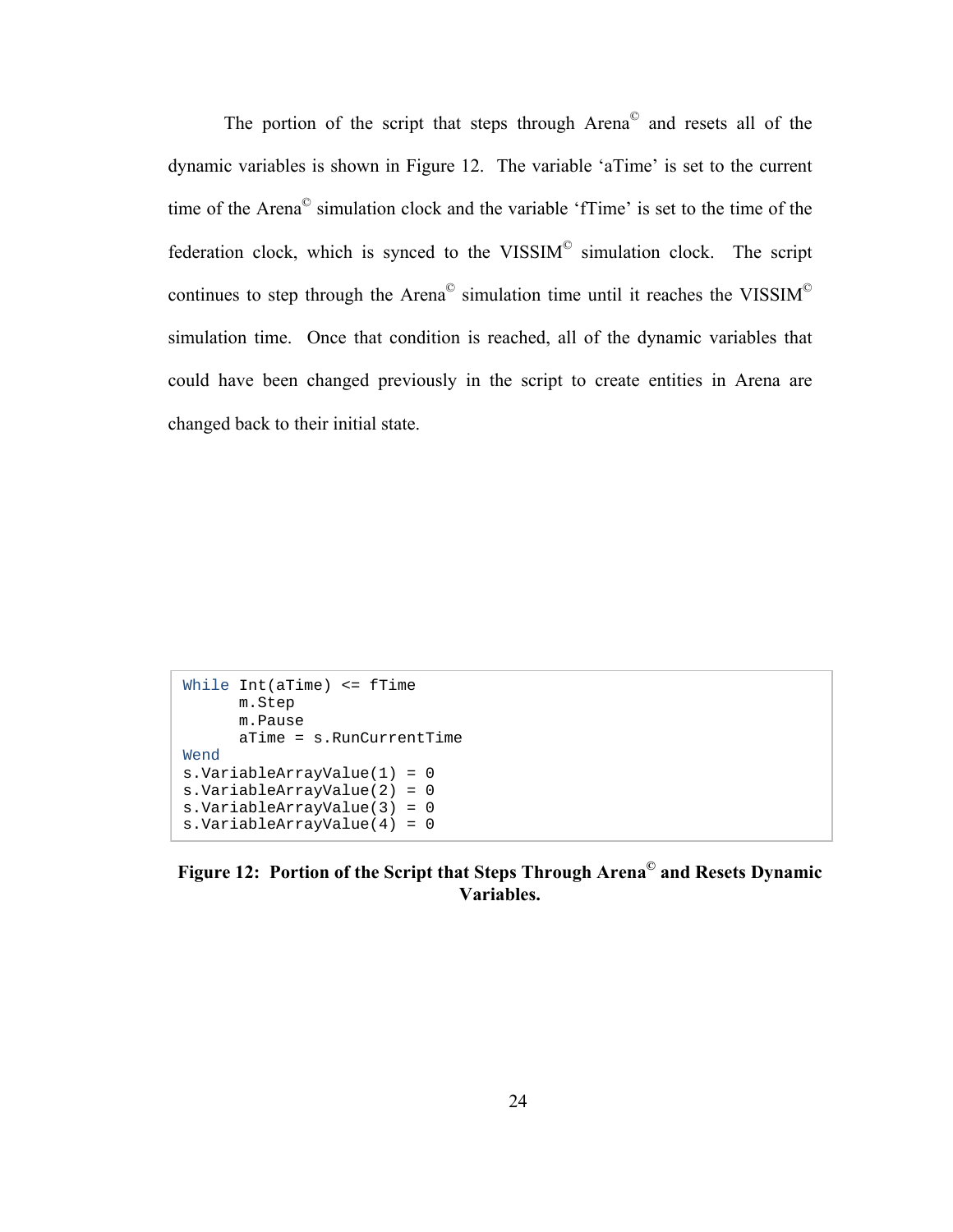```
Do While entity > 0 
      entity = Worksheets("Master").Cells(index, 1).Value 
      If index > 1 Then
            If entity = Worksheets("Master").Cells(index - 1, 
            1).Value & Worksheets("Master").Cells(index, 2) = 
            Worksheets("Master").Cells(index - 1, 2) Then
                    Worksheets("Master").Cells(index, 1).Value = "##" 
                    index = index + 1 
                    Exit Do 
            End If 
      End If 
      originID = Worksheets("Master").Cells(index, 2) 
      destinationID = Worksheets("Master").Cells(index, 3) 
      If entity > 0 Then 
            If originID = 1 Then
                    linkNum = 39 
              ElseIf originID = 2 Then
                    linkNum = 29 
             ElseIf originID = 3 Then
                    linkNum = 77 
              ElseIf originID = 4 Then
                   linkNum = 102 ElseIf originID = 5 Then
                    linkNum = 76 
             Else 
                    linkNum = 50 
             End If 
             If destinationID = 1 Then
                    vehType = 100 
             ElseIf destinationID = 2 Then
                    vehType = 200 
             ElseIf destinationID = 3 Then
                    vehType = 300 
              ElseIf destinationID = 5 Then
                    vehType = 800 
             Else 
                    vehType = 500 
             End If 
            Set vehicle = 
            vissim.net.Vehicles.AddVehicleAtLinkCoordinate(vehType, 
            50, linkNum, 1, 0) 
             Worksheets("VehID").Cells(index, 1) = vehicle.ID 
             Worksheets("VehID").Cells(index, 2) = fTime 
             index = index + 1End If 
Loop
```
<span id="page-35-1"></span>**Figure 13: Portion of the Script that Transfers Vehicles from Arena© to VISSIM©.**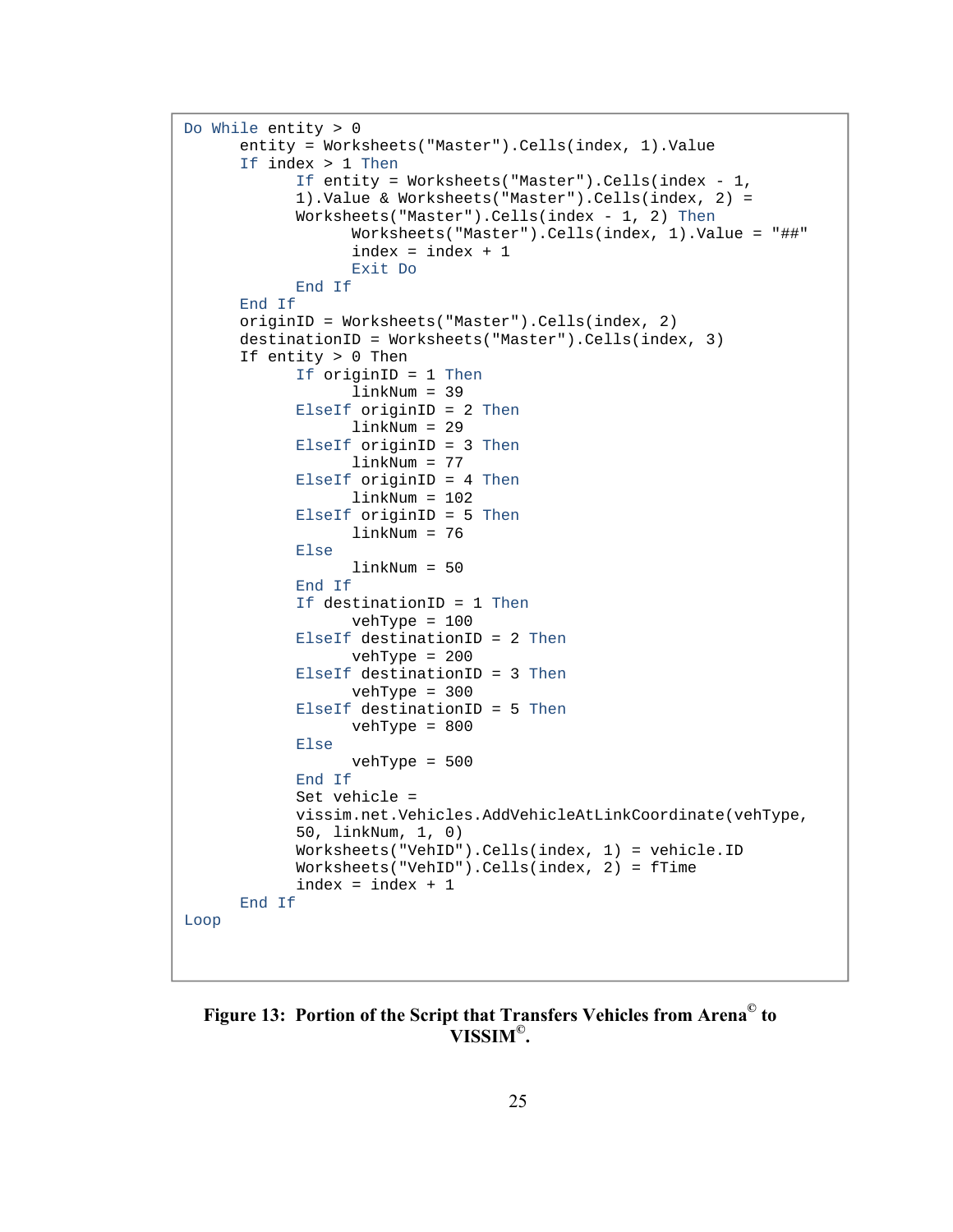The section of the code that detects entities leaving Arena and creates corresponding vehicles entering VISSIM© is shown in [Figure 13](#page-35-0). The 'index' variable starts off at a value of 1 and increases every time a new entity's information is read from the master database in the Excel workbook. If there is a new creation in the database, its information is used to create a new vehicle in VISSIM. Given the origin and destination locations from the database (determined in the Arena© modules), all of the parameters for the create vehicle command may be determined. The command, with its parameters, are as follows, "AddVehicleAtLinkCoordinate(Vehicle Type, Desired Speed, Link Number, Lane Number, X-Coordinate, Interaction)" [12]. The vehicle type is derived from the variable 'destinationID' and the link number is derived from the variable 'originID'. The vehicle speed is set to 50 km/hr. Once created, the vehicle identification number is written to Excel©, in a vehicle ID worksheet, in the same row as the truck or containers Arena© attributes in the master database worksheet. This, again, is how the script executes the operation between 1 and 2 in [Figure 11](#page-33-0) and the two record numbers are kept identical.

#### **2.2 Validating the Model**

The purpose of the initial validation tests was to ensure the reasonableness and adequacy of the federation framework. Validation is a continual process, and validating this initial, basic model, attempts to ensure that the model is functioning properly [14]. In these tests, several different simulation runs are conducted and the results examined. The first three validation runs sent 100 trucks from the highway to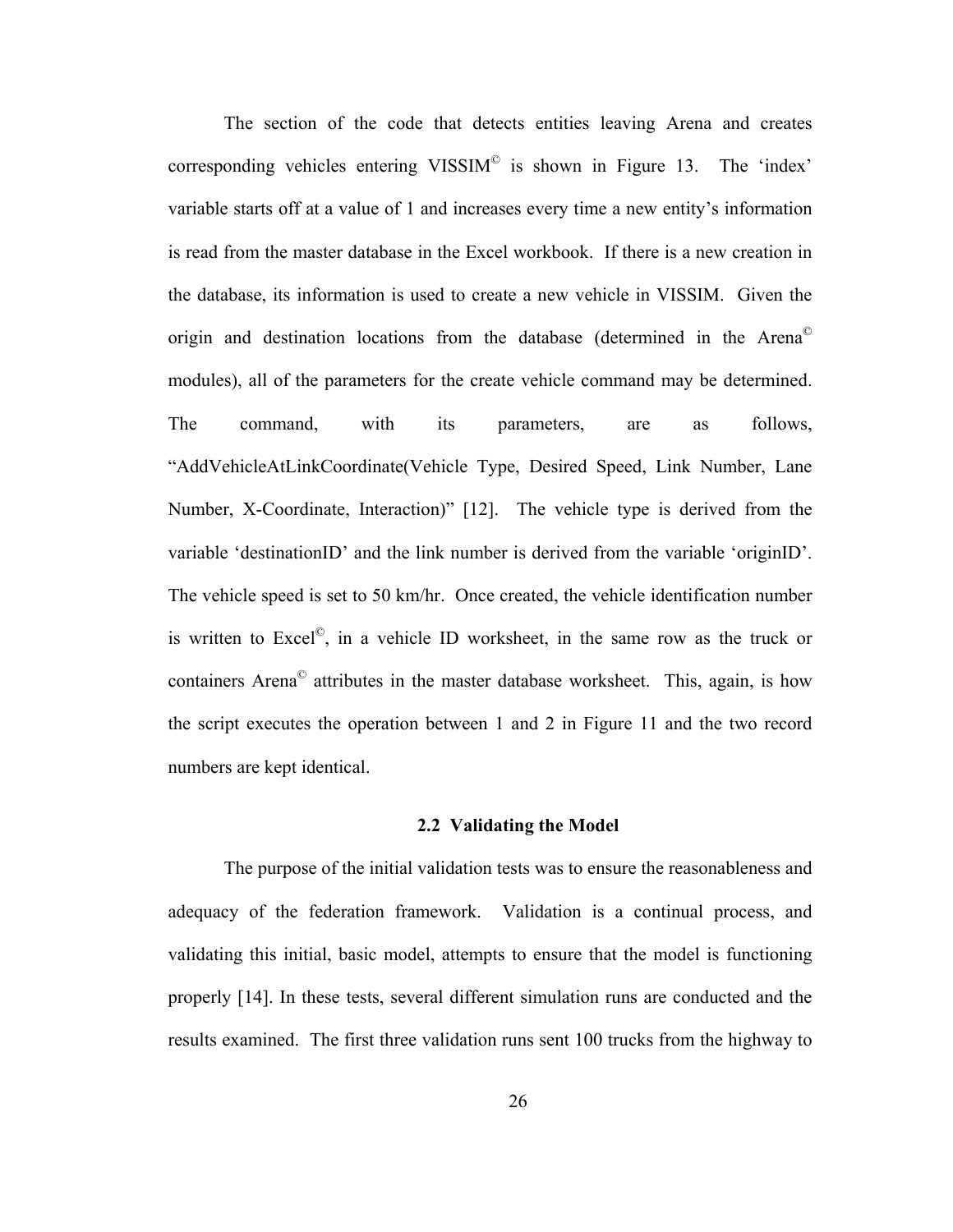the port, distributor 1, and distributor 2 respectively. A fourth validation run created 100 trucks where 50% are directed to the port and 25% each were sent to distributor 1 and 2 respectively. The fifth and sixth validation runs send a single truck to all locations in two different sequences. The results of these validation runs are presented in [Table 1.](#page-37-0)

<span id="page-37-0"></span>

| Run |       | Port   |       | Distributor 1 |       | Distributor 2 |       | <b>Highway</b> |  |
|-----|-------|--------|-------|---------------|-------|---------------|-------|----------------|--|
|     | Arena | VISSIM | Arena | VISSIM        | Arena | <b>VISSIM</b> | Arena | VISSIM         |  |
|     | 100   | 100    |       | 0             | 0     |               | 100   | 100            |  |
| 2   |       | 0      | 100   | 100           |       |               | 100   | 100            |  |
|     |       |        |       | 0             | 100   | 100           | 100   | 100            |  |
|     | 54    | 54     | 14    | 14            | 32    | 32            | 100   | 100            |  |
| 5   |       |        |       |               |       |               |       |                |  |
|     |       |        |       |               |       |               |       |                |  |

**Table 1: Validation results of the basic federation model.** 

In the basic model, all the truck traffic originates in the VISSIM<sup>®</sup> model; traffic may also depart from the VISSIM<sup> $\degree$ </sup> model at the "highway" link, representing trucks leaving the area for long distance hauling. The totals in the Arena columns are recorded from two sets of counters, one set located in the *vehicle input* module, and the other located at the end of the model logic directly preceding the *dispose* blocks. An equal number of vehicles are recorded at both entrances and exits of Arena<sup>©</sup> in each validation run, which means that for every vehicle that enters a specific location in the Arena© model, another one leaves that same location and additional vehicles are neither created nor destroyed in the process. The totals in the VISSIM© columns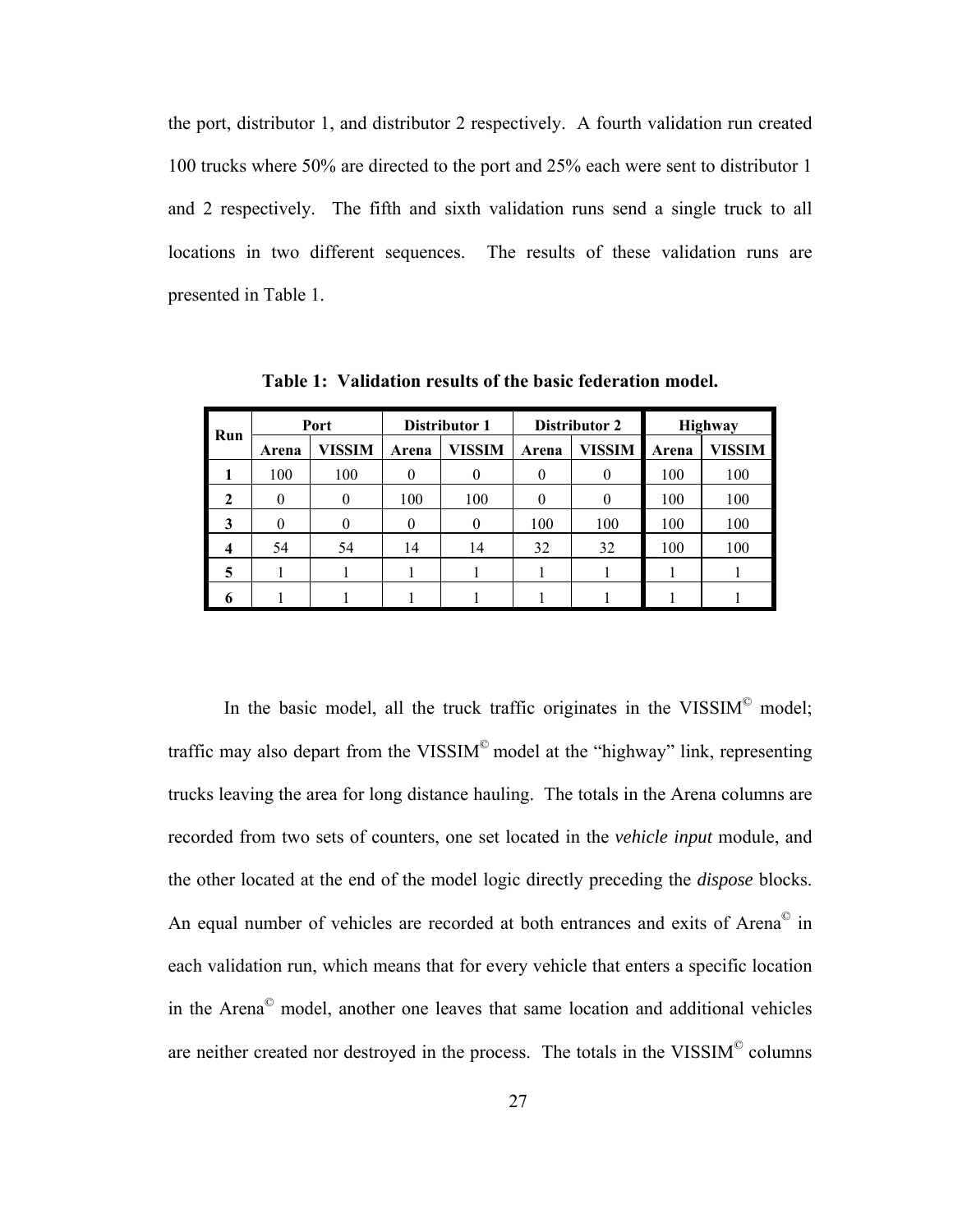are recorded by eight data collectors, two located at each of the four terminals of the basic model. In these tests, each pair of data collectors were also found to report an equal number of trucks, meaning that for every truck leaving the VISSIM© model, an equal number enter the VISSIM<sup>®</sup> network at the corresponding terminal. This implies that no vehicles are lost in the transition from VISSIM $^{\circ}$  to Arena $^{\circ}$  or from Arena<sup>©</sup> to VISSIM<sup>©</sup>.

In the first validation run, 100 trucks were created in Arena<sup> $\degree$ </sup> at the highway, and all were directed towards the port. In each run, 100 trucks are initially created and travel on the highway, enter the port and leave some time later, returning to the highway. All 100 trucks were created in the first 15 minutes of the 45 minute simulation period to give ample time for every vehicle to complete its course through the model before the end of the simulation. This process was continued in two additional runs, where the 100 trucks are sent to distributor 1 only and distributor 2 only, respectively.

 Validation run 4 was programmed to send 50% of the trucks generated to the Port, 25% to distributor 1 and 25% to distributor 2, and then have each truck return to the highway for long distance hauling. Arena© uses an algorithm to decide which vehicles go to which destination, and therefore the actual vehicle volumes are determined by a stochastic process. Since this was a test to ensure the model can handle scenarios where trucks will have different origin-destination pairs, the precision of assignment percentages in Arena© is not important. According to the results, over half of the vehicles do go to the port, approximately an eighth go to distributor 1 and approximately a third go to distributor 2. In addition to using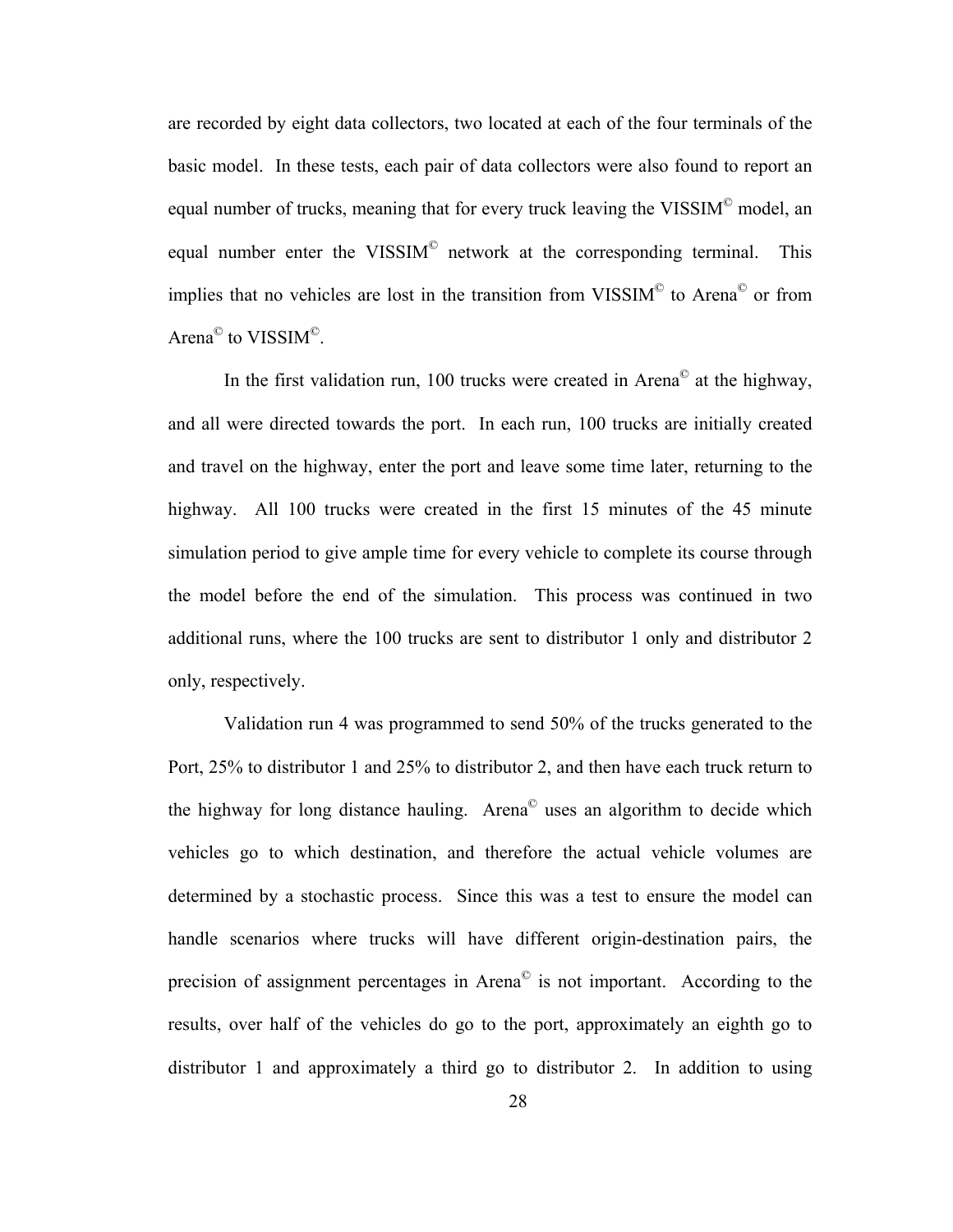validation 4 to check vehicle totals, the model outputs were checked to ensure that vehicles are properly directed to their correct destinations.

 This validation process follows the mapping procedure outlined in [Figure 11](#page-33-0). Each entity listed in the master database should also appear in its respective subdatabase specific to its destination ID. In the sub-databases, entities should be recorded in order of their arrival at the destination, which may not necessarily be the same order as their departure from their trip origin. Timestamps are included with every entry from Arena and VISSIM<sup>®</sup> and can be used to determine that all activity is occurring at its proper time. The outputs of this validation run are presented in Appendix B.

# **2.3 Applying the Conceptual RTI**

The principal ideas learned from a basic federation between Arena<sup>®</sup> and VISSIM©, can now be applied to a more realistic and more complex model of the Port of Savannah and the surrounding roadway network. A pre-existing model of the Port of Savannah in Arena© and a separately created model of the roadway network in VISSIM© were federated. The pre-existing Arena© model uses transporters to move the containers between the port and the distribution centers. These transporters will be replaced with the VISSIM<sup>©</sup> model, and several interfaces between the two models will be created. A flowchart of the complete federation is outlined in Figure 14.

There are five transfers between Arena<sup>©</sup> and VISSIM<sup>©</sup> in the Port of Savannah model, and they are marked by pairs of opposing arrows. There is one located at a gate at the port, one at each of three distribution centers, and one at an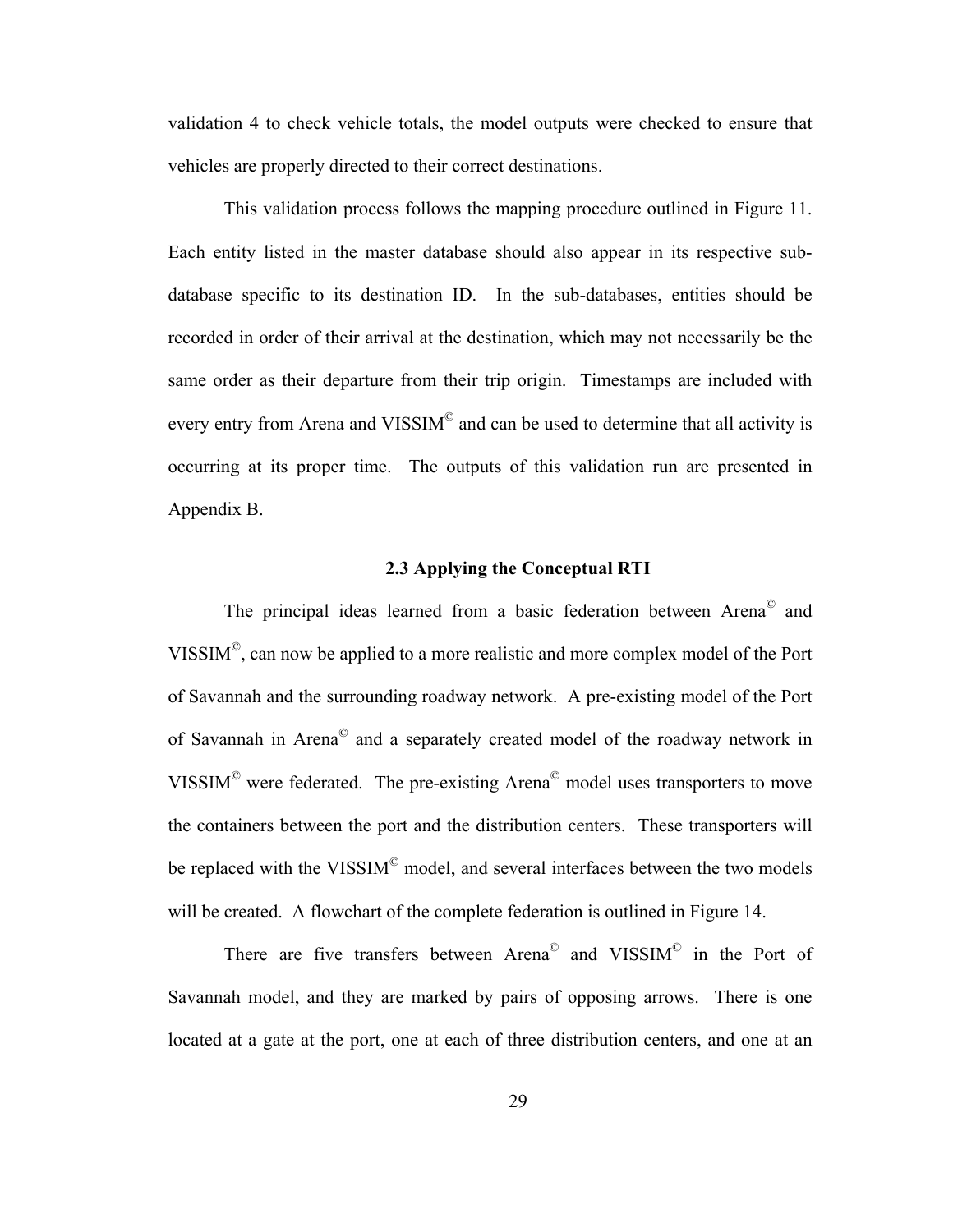access point to Interstate 16, labeled "Highway." The intersection marked on the map is the intersection of Bourne Avenue and Highway 21. The dashed line represents the boundary between the Arena© and VISSIM© domains.



**Figure 14: Map of the Federation between the Arena© Model and the VISSIM© Model.** 

The roadway depicted in Figure 14 is the actual VISSIM<sup>®</sup> network used. Background traffic is generated from four locations on the map. There is a signalized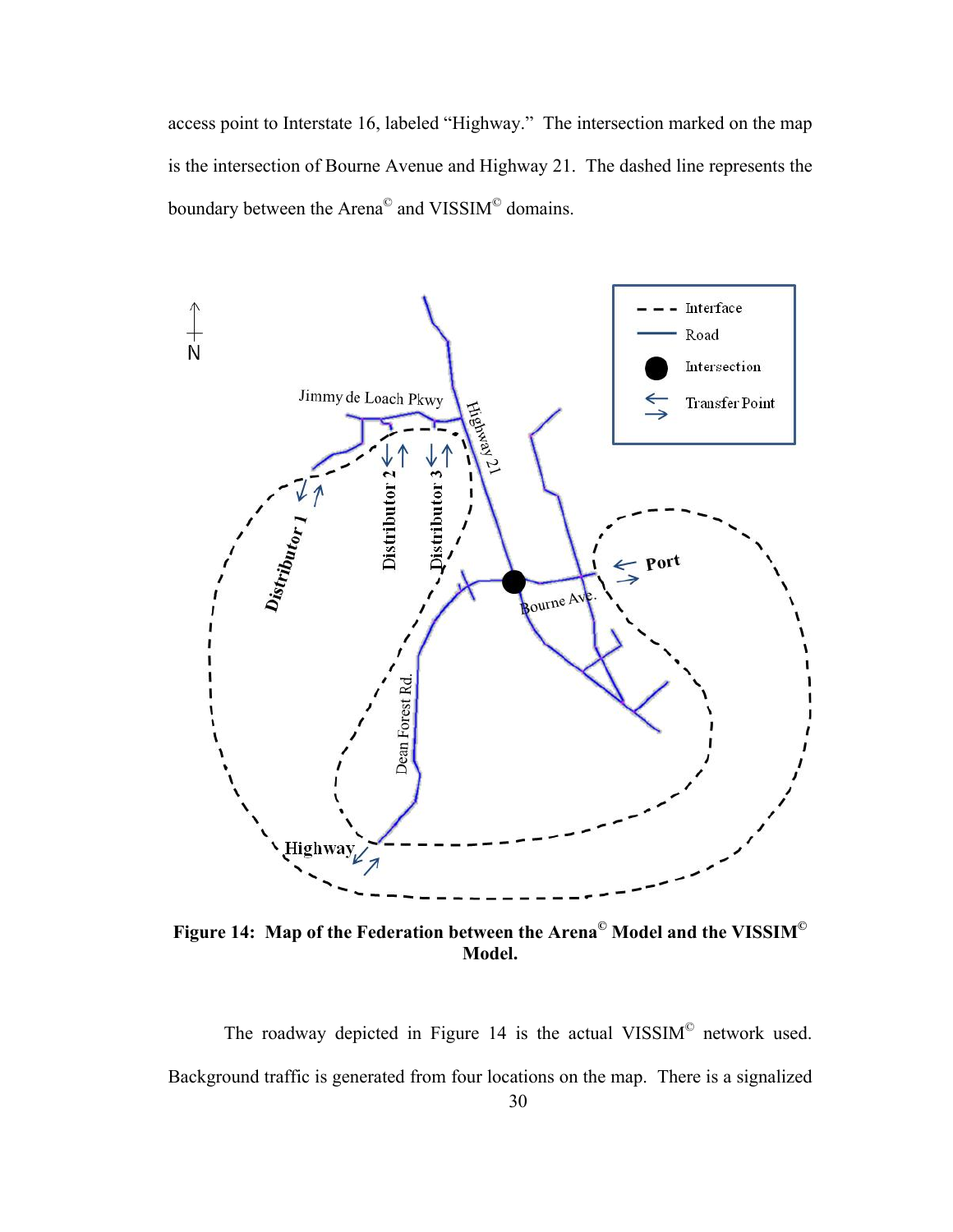intersection located at Bourne Ave. and Highway 21. For a majority of the network, the roads are two lanes in each direction. Trucks carrying containers are generated in Arena<sup>©</sup> and are placed into the VISSIM<sup>©</sup> network at the highway interface location. This is the main source of the truck supply for the port. Routing decisions are used in VISSIM© to direct each truck to its appropriate destination, as was done in the basic federated model. Six vehicle classes were used in this case, instead of the four used in the basic federation. This is due to the increase in locations included in the federation.

 The entities in this Arena© port simulation model represent containers, and information on each is written to Excel© when the container passes through the interface. The most important attributes recorded are unique container ID number, its origin and destination, the time it was first introduced into the Arena© model, and the final time when it is exited the Arena<sup> $\degree$ </sup> model. These attributes are later read by Arena<sup>©</sup> when the container makes its return back into the Arena<sup>©</sup> model. These attributes are tied to the unique vehicle number assigned to each vehicle in the VISSIM© network. The same bookkeeping principles were used in this federation as they were in the basic federated model.

 Trucks are not directly modeled in the large port model in Arena©. The original Arena© model used transporters to represent trucks, however, these were not able to be utilized in the federated model as they were not dynamically editable through COM. Thus, for the federated model, an index was created in the Arena© model that maintained a record of the number of trucks that would be available given the current container movements. This index increases when a container would no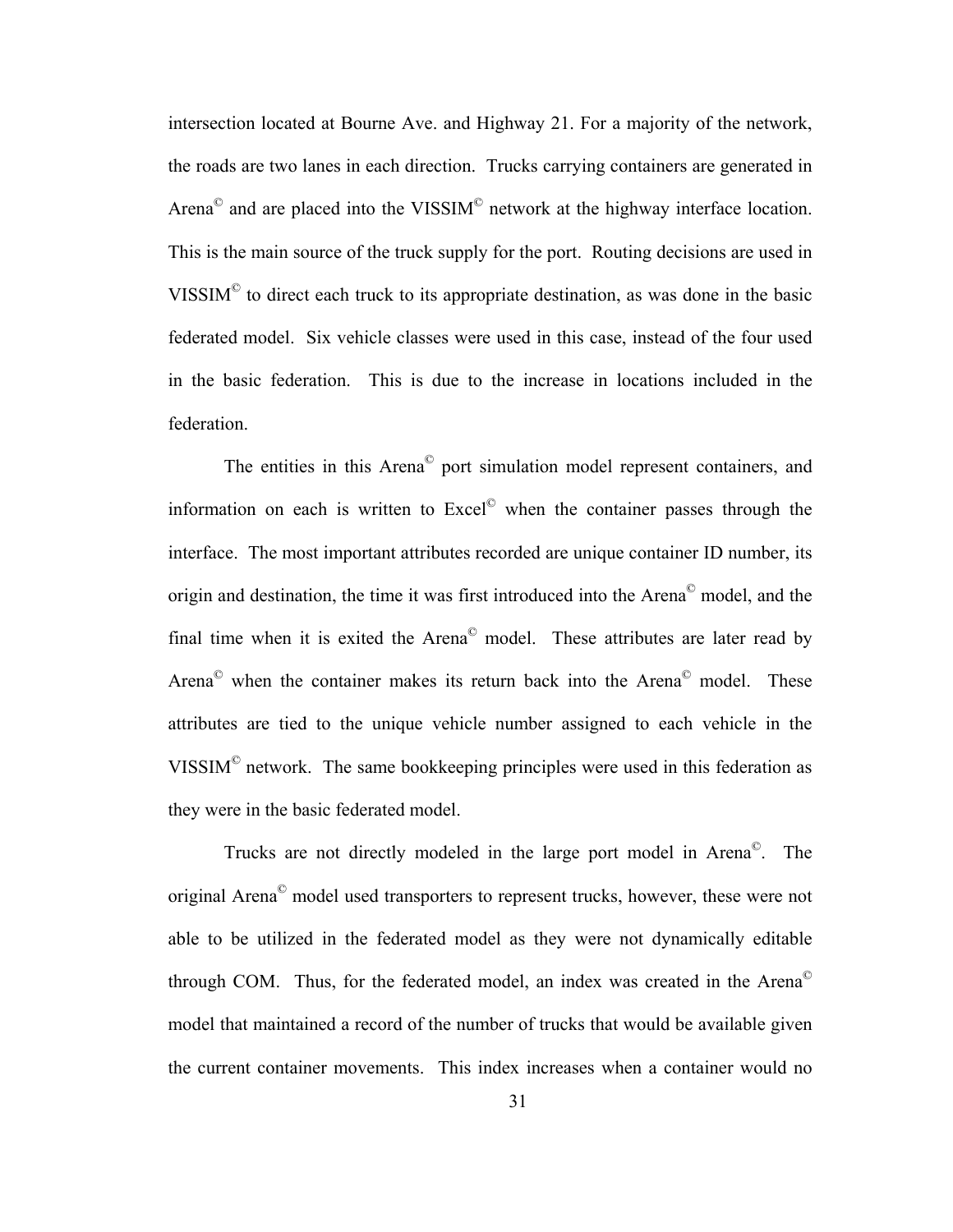longer require a truck, and decreases when a container requires a truck to be transported. If the truck availability index is zero, the container is held in a queue until one becomes available. Each location has its own index of available truck.

# **2.4 Chapter Summary**

 The methodology from concept to fruition has been described. An initial simplistic Arena© model was federated with a simple four-approach intersection in VISSIM©. This simple system of federates was validated to ensure the federation framework was adequate and was functioning properly. The lessons learned through the process of creating a simplistic federated system was applied to creating a more detailed system of the Port of Savannah. The results of this system are presented in Chapter 3 and are discussed in Chapter 4.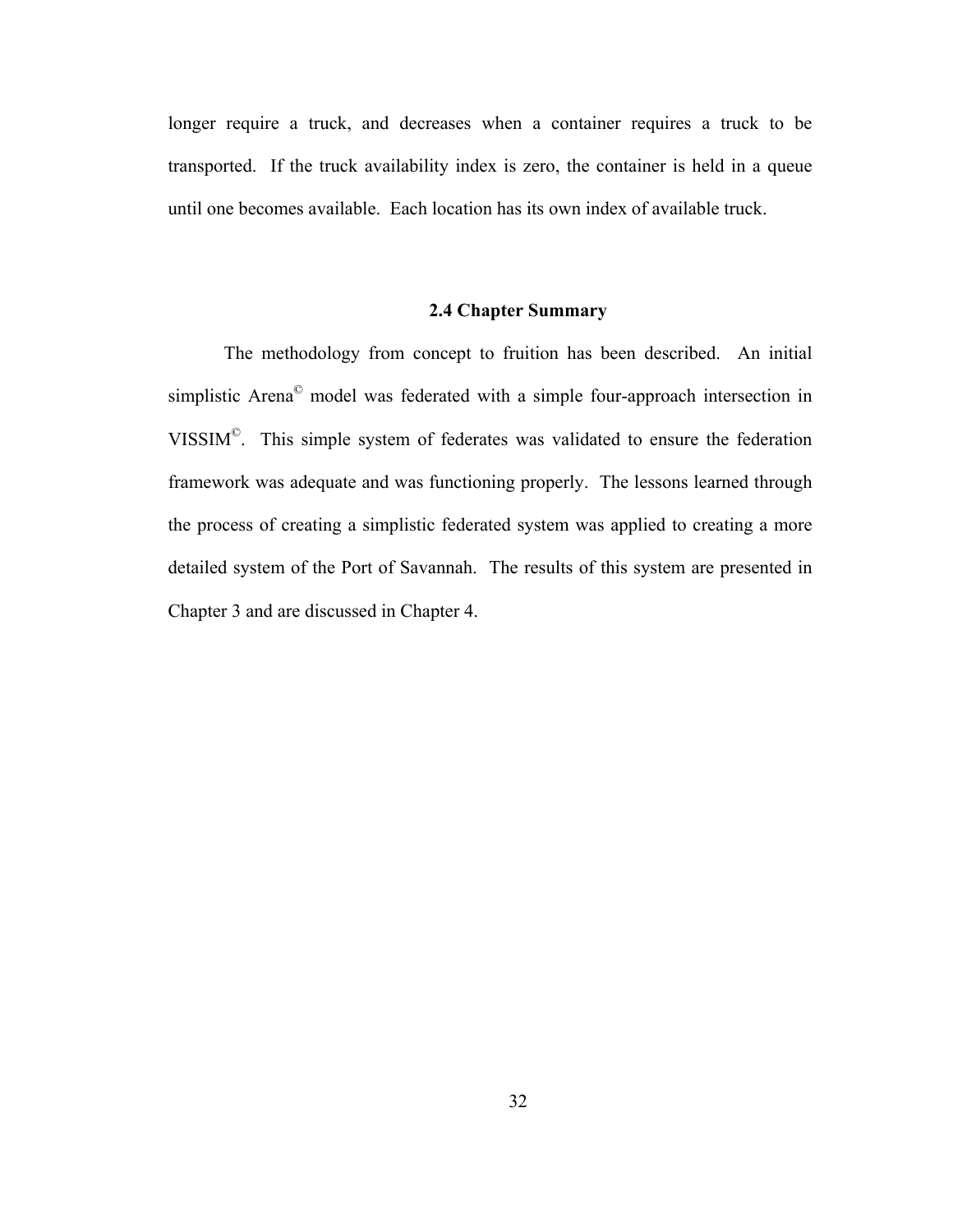### **CHAPTER 3**

# **RESULTS**

To demonstrate the advantages of running a federated simulation between VISSIM© and Arena©, rather than a single monolithic model, several experiments are designed. The results of these experiments will outline how each federate affects the other. The performance measures of the system will include delays experienced by the trucks on the roadway network, delays experienced by the containers at each location, and the average number of trucks available (as a resource) at each location.

 In an ideal situation, the model would be tested against real world data to ensure its accuracy. However, since real-world data is not readily available, a sampling of vehicle volumes and container volumes are used as a base study [14]. This selection did not alter the purpose of this research, since the experiments were chosen to demonstrate the flexibility and the interaction between the two federates within the model. The experiments are designed to observe how alterations in one federate (i.e. the VISSIM<sup>®</sup> model) will affect the other federate (i.e. the Arena<sup>®</sup> model).

The study consists of an analysis of four different scenarios, a base model and 3 experimental changes to the base model, to explore how different variations of vehicular traffic and container traffic affect each other. As discussed earlier, vehicles are introduced at four locations in the VISSIM<sup>®</sup> model. For the base model simulation runs, a stochastic volume of 500 vehicles was introduced at each input, serving as background roadway traffic. Containers are introduced into the Arena<sup>©</sup>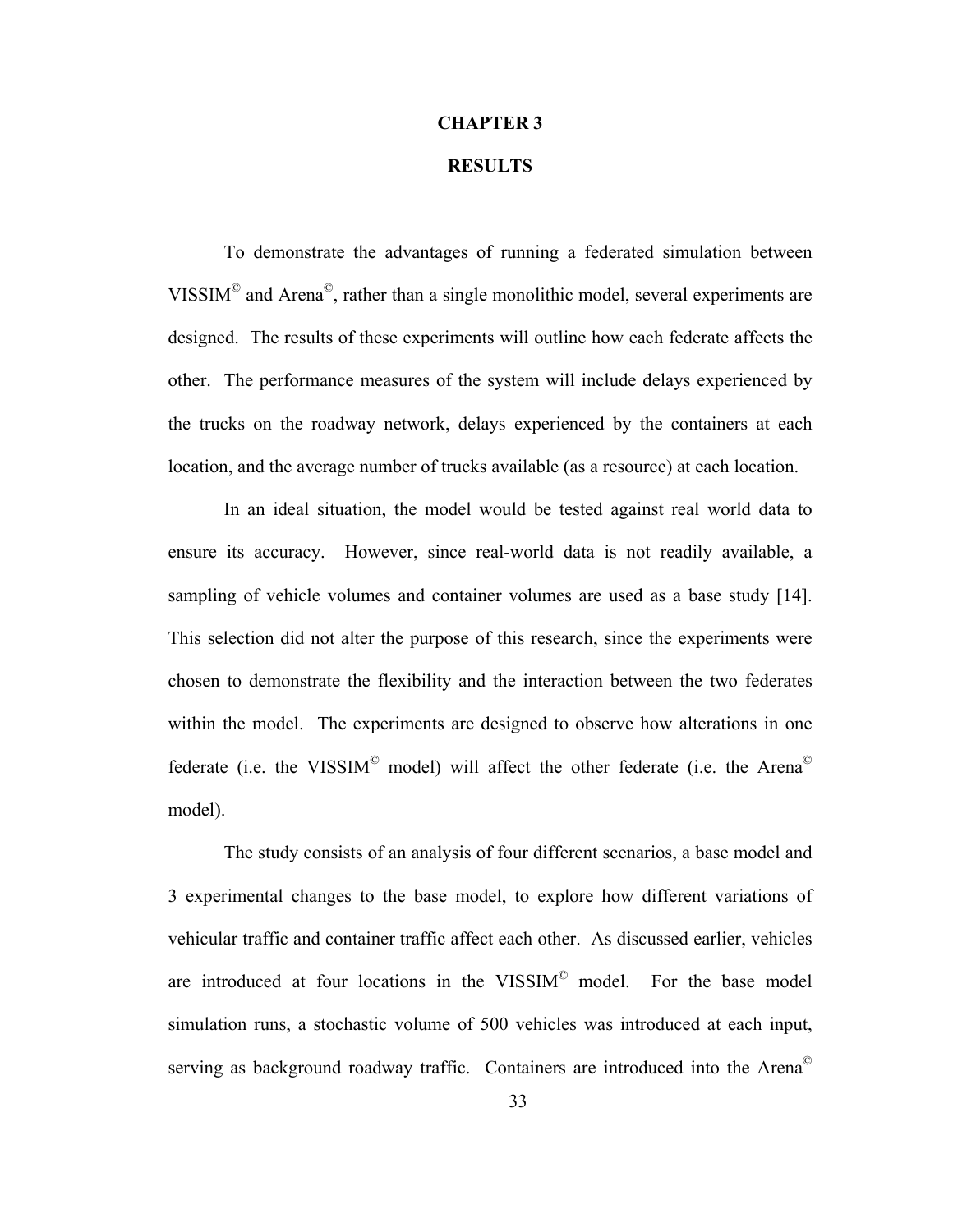model in three locations, coming off ocean going vessels, coming off trains, and coming from long distance hauling. In the port model, there are six berths for vessels to dock, with each vessel offloading between 25 and 75 containers (determined according to a uniform distribution), with a similar number to be loaded onto each ship prior to departure. Container arrival times from long distance trucking are modeled using an exponential distribution based on multiple parameters.

 The first experiment was designed to increase the base model background traffic volumes on the roadway network surrounding the port. In this test, the vehicle volumes are increased by 500% compared to the base case. This experiment is designed to determine how the port model will be impacted by the additional delays on the roadway network. This will be done by comparing the average time spent in the port by containers in this experiment to the base case simulations.

The second experiment was designed to increase the volume of container traffic through the port. This was simulated by duplicating containers as they came off of the ocean going vessels, and reassigning the duplicates with a new unique identifier. This essentially doubled the number of containers received from ships. This model explores how the roadway network reacts to demand changes from the port model. This experiment examines how the roadway network is impacted by increased port traffic, including an examination of any additional delays experienced by the containers on the port, and the factors contributing to this delay.

 The third experiment combines the increase of container traffic through the port and the increase of vehicular traffic volume in the surrounding roadway network in the same manner that was undertaken in experiment1 and experiment 2.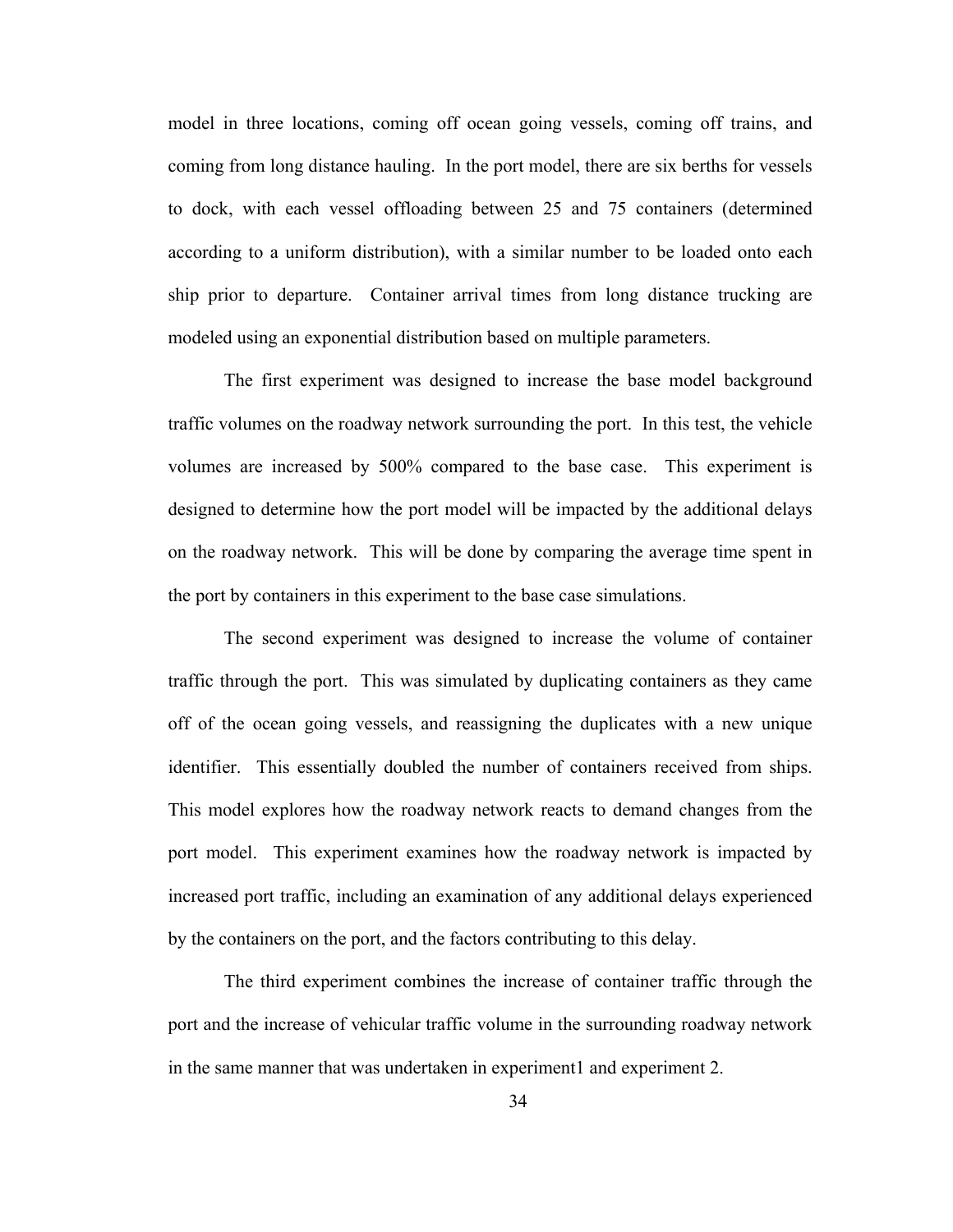For each experiment and the base case, three replicate trials were simulated. The random number seeds used in the replicate trials were kept constant between the experiments, but varied between the replicate runs. The random number seeds determine the stochasticity of the model and lead to variability among the results. [Table 2](#page-45-0) shows the random number seeds used for each experimental run. [Table 3](#page-45-1)  shows the initial truck conditions for each of the model runs.

<span id="page-45-0"></span>**Table 2: Random Seed Numbers used in the Simulations** 

|        | Run 1 | Replicate   Replicate   Replicate<br>Run 2 | Run 3 |  |
|--------|-------|--------------------------------------------|-------|--|
| VISSIM | 174   | 395                                        | 280   |  |
| Arena  | 14561 | 3579                                       | 1234  |  |

<span id="page-45-1"></span>

|               | Replicate<br>Run 1 | Replicate<br>Run 2 | Replicate<br>Run 3 | <b>AVG</b> |
|---------------|--------------------|--------------------|--------------------|------------|
| Port          | 30                 | 30                 | 30                 | 30         |
| Distributor 1 |                    |                    |                    |            |
| Distributor 2 |                    |                    |                    |            |
| Distributor 3 |                    |                    |                    |            |

 **Table 3: Number of Trucks at Commencement of Simulation** 

## **3.1 Base Case Model**

The base case simulation provides a reference point from which one may explore how variations in certain parameters will affect the outputs of the model. For each base case replicate run, an input of 500 vehicles is entered into the model at four locations in the VISSIM<sup>®</sup> model. Three replicates of the base case model are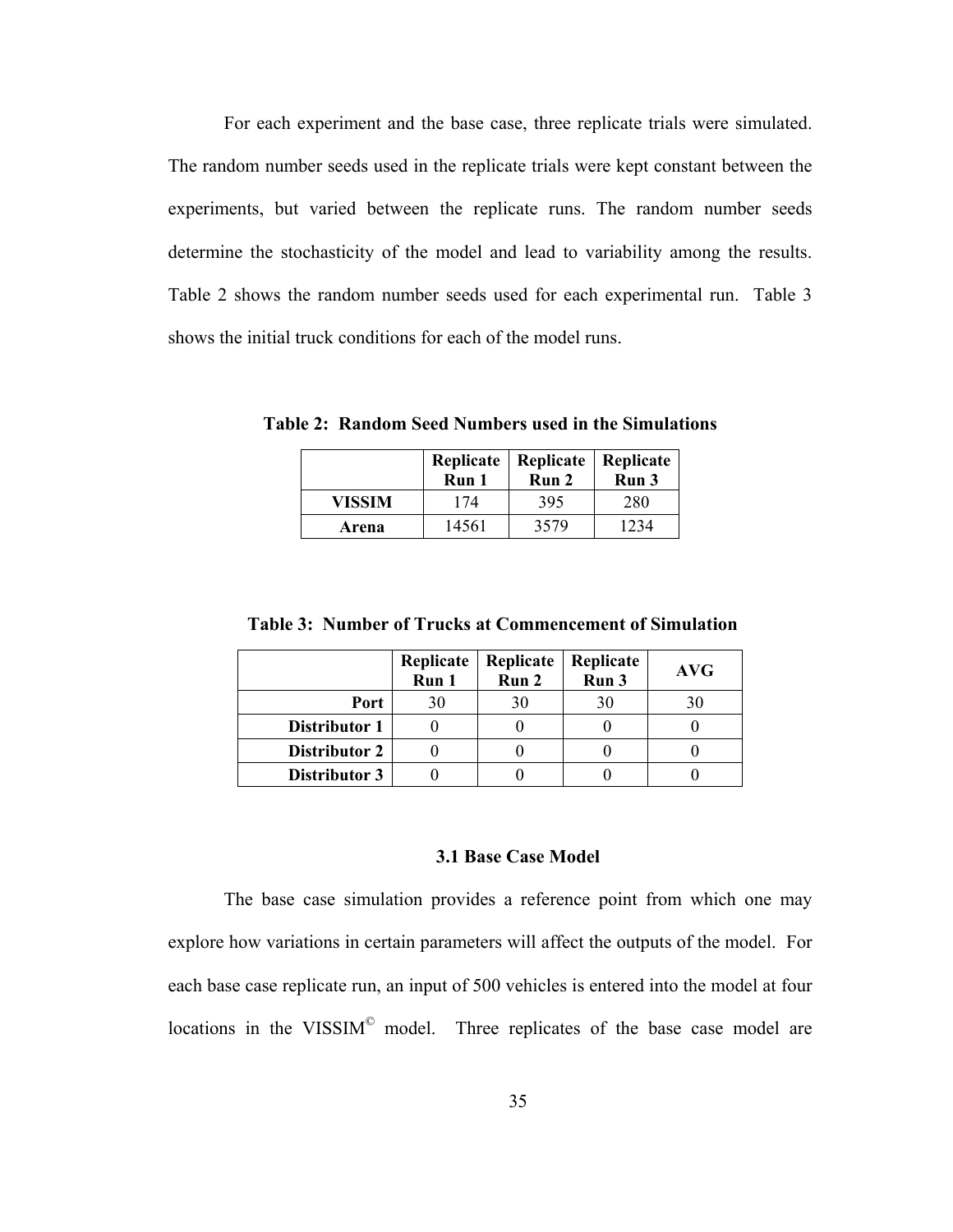simulated using three different random number seeds [\(Table 2\)](#page-45-0), and the results are presented in Tables 4 through 8.

|               | Replicate<br>Run 1 | Replicate<br>Run 2 | Replicate<br>Run 3 | <b>AVG</b> |
|---------------|--------------------|--------------------|--------------------|------------|
| Port          | 74.8               | 86.3               | 87.1               | 82.7       |
| Distributor 1 | 3.2                | 3.1                | 3.1                | 3.1        |
| Distributor 2 | 3.1                | 3.1                | 3.0                | 3.1        |
| Distributor 3 | 3.1                | 3.1                | 3.0                |            |

<span id="page-46-0"></span>**Table 4: Average Time (min) Spent by the Containers at each Location for the Base Case Model** 

|  |  |       |  | Table 5: Average Travel Time (min) between Locations for the Base Case |
|--|--|-------|--|------------------------------------------------------------------------|
|  |  | Model |  |                                                                        |

<span id="page-46-1"></span>

|                                  | <b>Replicate Run 1</b> | <b>Replicate Run 2</b> | <b>Replicate Run 3</b> | AVG  |
|----------------------------------|------------------------|------------------------|------------------------|------|
| Port $\rightarrow$ Distributor 1 | 13.5                   | 13.6                   | 13.6                   | 13.6 |
| Port $\rightarrow$ Distributor 2 | 11.2                   | 11.1                   | 11.1                   | 11 1 |
| Port $\rightarrow$ Distributor 3 | 91                     | 91                     | 91                     | 91   |
| Distributor $1 \rightarrow$ Port | 24.5                   | 23.5                   | 24.1                   | 24.0 |
| Distributor $2 \rightarrow$ Port | 21.3                   | 21                     | 20.8                   | 21.0 |
| Distributor $3 \rightarrow$ Port | 19                     | 18 6                   | 188                    |      |

<span id="page-46-2"></span>**Table 6: Average Number of Trucks Available at each Location for the Base Case Model** 

|               | Replicate<br>Run 1 | Replicate<br>Run 2 | Replicate<br>Run 3 | <b>AVG</b> |
|---------------|--------------------|--------------------|--------------------|------------|
| Port          | 112.89             | 116.63             | 38.33              | 89.29      |
| Distributor 1 | 64.54              | 13.20              | 20.84              | 32.86      |
| Distributor 2 | 11.18              | 13.58              | 13.82              | 12.86      |
| Distributor 3 | 14.10              | 14.63              | 18.33              | 15.69      |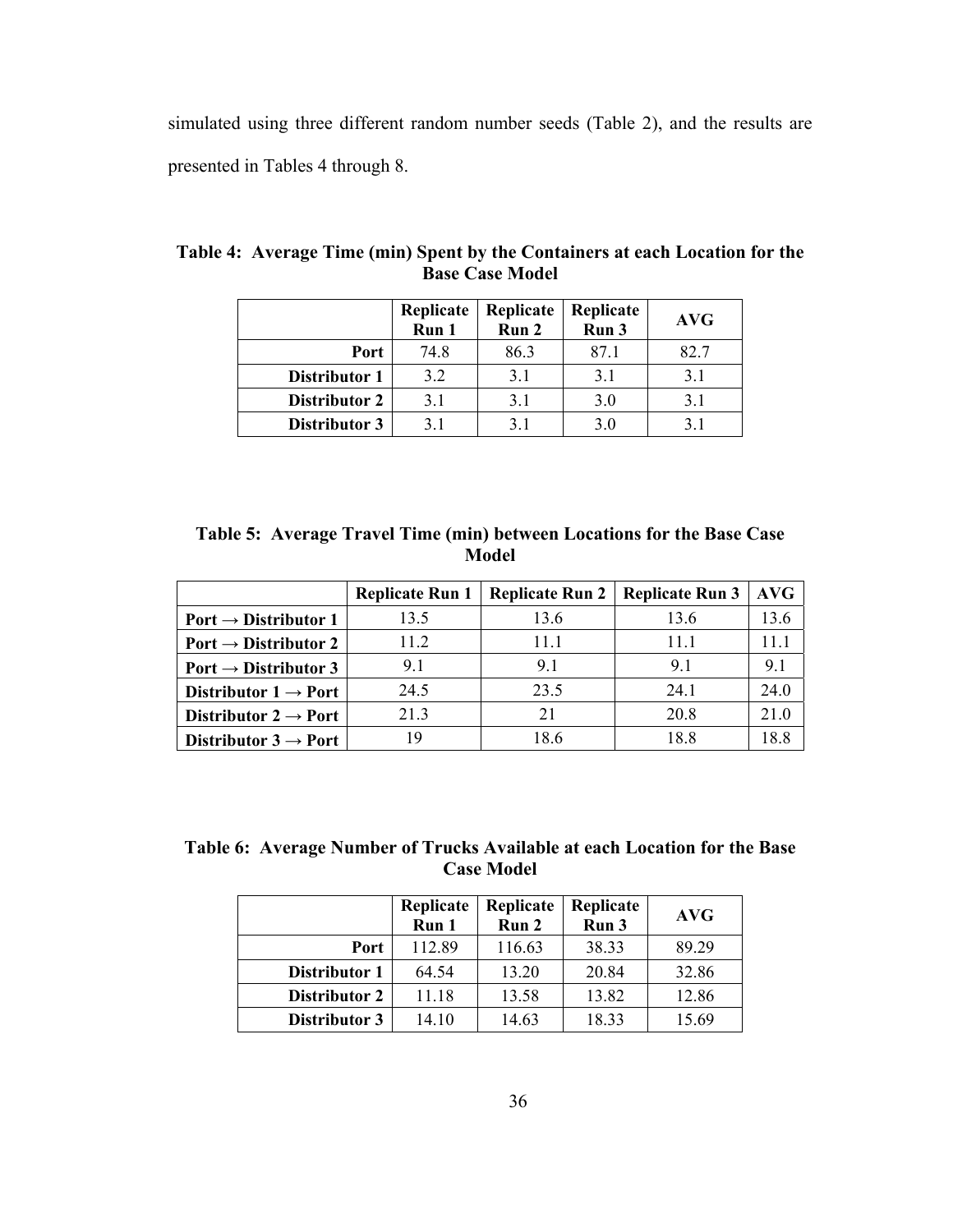|      | Run 1 | Replicate   Replicate   Replicate<br>Run 2 | Run 3 | <b>AVG</b> |
|------|-------|--------------------------------------------|-------|------------|
| Port | 97.5% | 97.5%                                      | 99.6% | 98.2%      |

<span id="page-47-0"></span>**Table 7: Percentage of Containers that Left the Port for the Base Case Model** 

**Table 8: Average Queue Length (ft) at the Intersection of Bourne Ave & Hwy. 21 for the Base Case Model** 

|           | Replicate<br>Run 1 | Replicate<br>Run 2 | Replicate<br>Run 3 | <b>AVG</b> |
|-----------|--------------------|--------------------|--------------------|------------|
| <b>NB</b> |                    |                    |                    |            |
| SB        |                    |                    |                    |            |
| EВ        |                    |                    |                    | 2.0        |
| WВ        |                    |                    |                    |            |

The results in [Table 4,](#page-46-0) the average time spent by each container at each location, are tabulated by calculating the average time spent in a particular location. The calculations from the port are determined for all containers coming off the vessels and destined for a location outside the port requiring truck transport. The calculations from the local distribution centers are a simple average of the time spent by each container at each location.

 The results in [Table 5](#page-46-1), the average travel time between locations, are directly measured from the outputs of the VISSIM© model. The difference in time from the timestamps created when vehicles entered and exited the VISSIM<sup>©</sup> model is averaged for each origin-destination pair.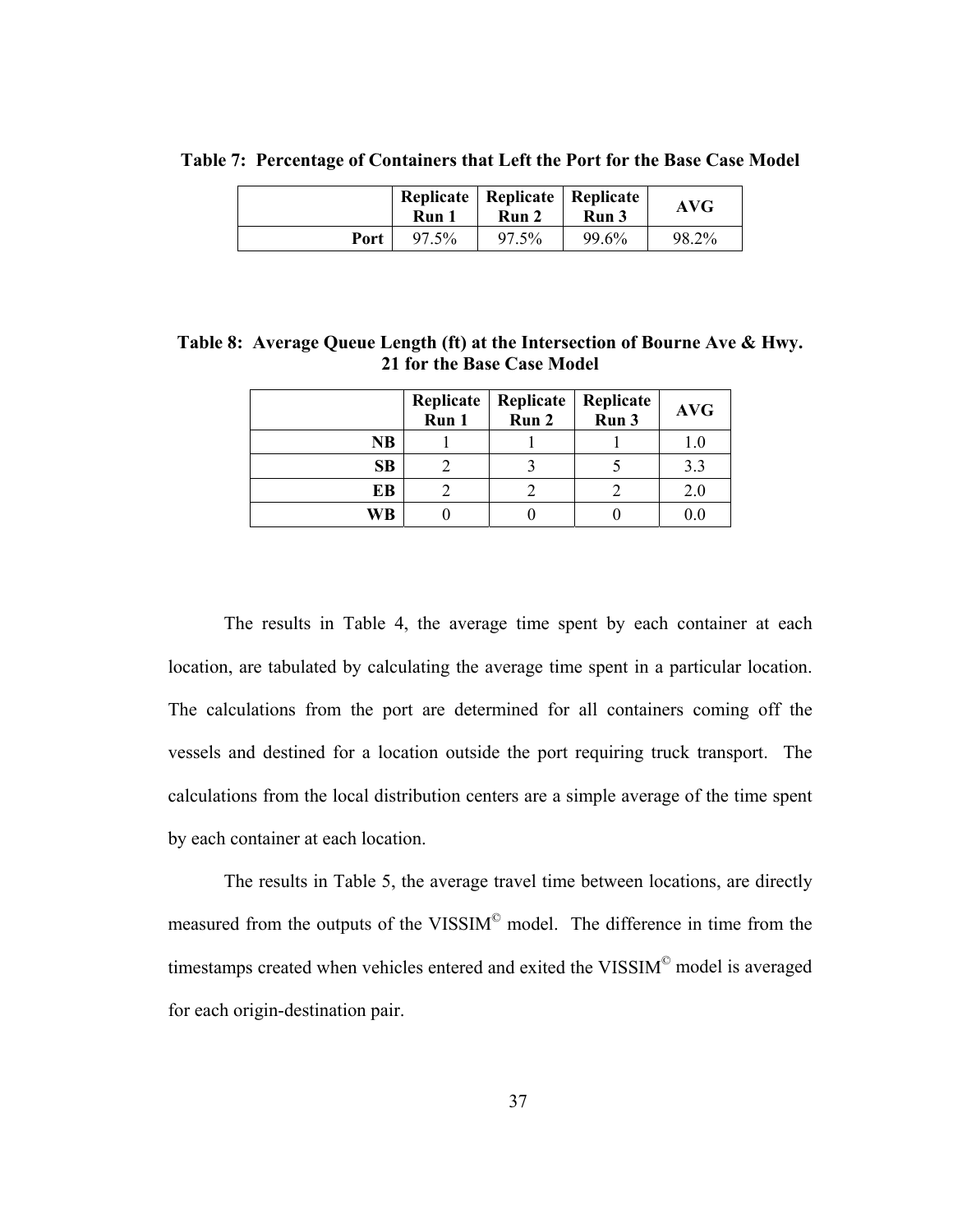The results in [Table 6](#page-46-2) show the availability of trucks at each location. An available truck is defined as a truck that has an empty chassis and is waiting for a container to be loaded onto it. At each timestep, the number of trucks available at each location is written to an Excel<sup>©</sup> spreadsheet. These values are averaged over the entire time period of eight hours.

The results in [Table 7](#page-47-0) shows the percentages of containers that leave the port compared with the total number of containers that enter the port from the vessels. In all experiments, there will be a number of containers that will not leave the port by the time the simulation is over, as containers that are unloaded from the ship near the end of the simulation time period may not have sufficient time to be loaded on a truck and leave the port. However, this is a measure that may be used to determine if port or roadway congestion results in additional containers being unable to leave the port. A decrease in this measure translates into an increase in temporarily stored containers on the port, which will require more space allocated at the port.

The same procedure was be used to calculate the results in experiments one, two, and three. These results will be presented in subsequent sections in this chapter and discussed in the next chapter.

#### **3.2 Experiment One: Increased Traffic Conditions**

The parametric changes in experiment 1 regard increases in the background traffic volume on the roadway network in VISSIM only. The results for this experiment are presented in Tables 9 through 13.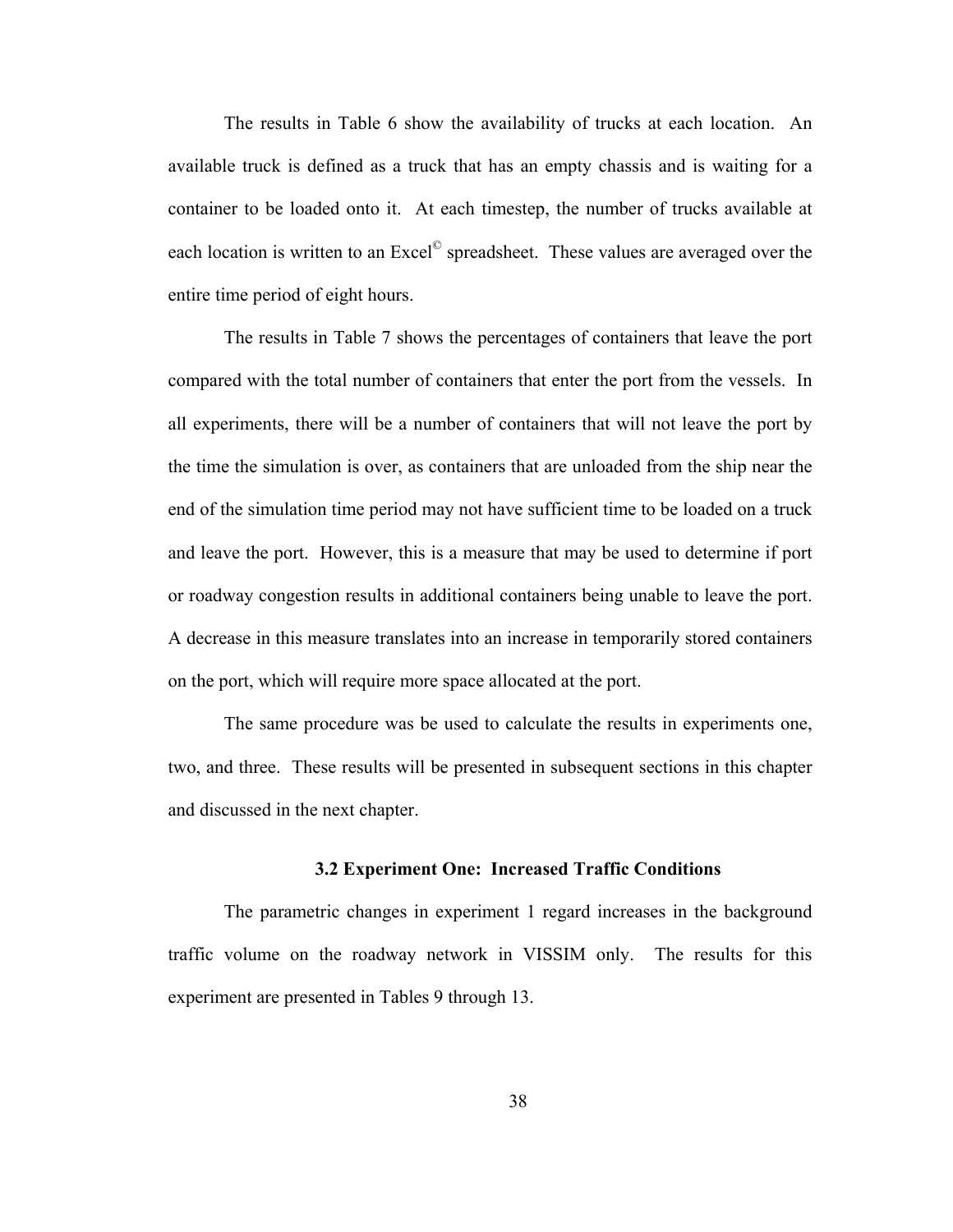|               | Replicate<br>Run 1 | Replicate<br>Run 2 | Replicate<br>Run 3 | <b>AVG</b> |
|---------------|--------------------|--------------------|--------------------|------------|
| Port          | 106.3              | 73.2               | 101.3              | 93.6       |
| Distributor 1 | 3.1                | 3.0                | 2.9                | 3.0        |
| Distributor 2 | 3.0                | 3.1                | 3.1                | 3.1        |
| Distributor 3 | 3.0                | 3.0                | 3.0                | 3 O        |

**Table 9: Average Time (min) Spent by the Containers at each Location for Experiment One** 

**Table 10: Average Travel Time (min) between Locations for Experiment One** 

|                                  | <b>Replicate Run 1</b> | <b>Replicate Run 2</b> | <b>Replicate Run 3</b> | <b>AVG</b> |
|----------------------------------|------------------------|------------------------|------------------------|------------|
| Port $\rightarrow$ Distributor 1 | 83                     | 817                    | 87.8                   | 84.2       |
| Port $\rightarrow$ Distributor 2 | 80.2                   | 817                    | 87.6                   | 83.2       |
| Port $\rightarrow$ Distributor 3 | 85.8                   | 80.1                   | 84.6                   | 83.5       |
| Distributor $1 \rightarrow$ Port | 167.3                  | 159.3                  | 200.6                  | 175.7      |
| Distributor $2 \rightarrow$ Port | 144.8                  | 140                    | 182.7                  | 155.8      |
| Distributor $3 \rightarrow$ Port | 72.6                   | 81 2                   | 86.4                   | 80.1       |

**Table 11: Average Number of Trucks Available at each Location for Experiment One** 

|                      | Replicate<br>Run 1 | Replicate<br>Run 2 | Replicate<br>Run 3 | <b>AVG</b> |
|----------------------|--------------------|--------------------|--------------------|------------|
| Port                 | 5.00               | 26.40              | 8.66               | 13.35      |
| Distributor 1        | 7.70               | 4.17               | 5.18               | 5.68       |
| <b>Distributor 2</b> | 3.72               | 4.56               | 7.19               | 5.16       |
| Distributor 3        | 4.49               | 6.29               | 9.44               | 6.74       |

**Table 12: Percentage of Containers that Left the Port for Experiment One** 

|      | Run 1 | Replicate   Replicate   Replicate<br>Run 2 | Run 3 | <b>AVG</b> |
|------|-------|--------------------------------------------|-------|------------|
| Port | 91.6% | 97.5%                                      | 91.1% | 93.4%      |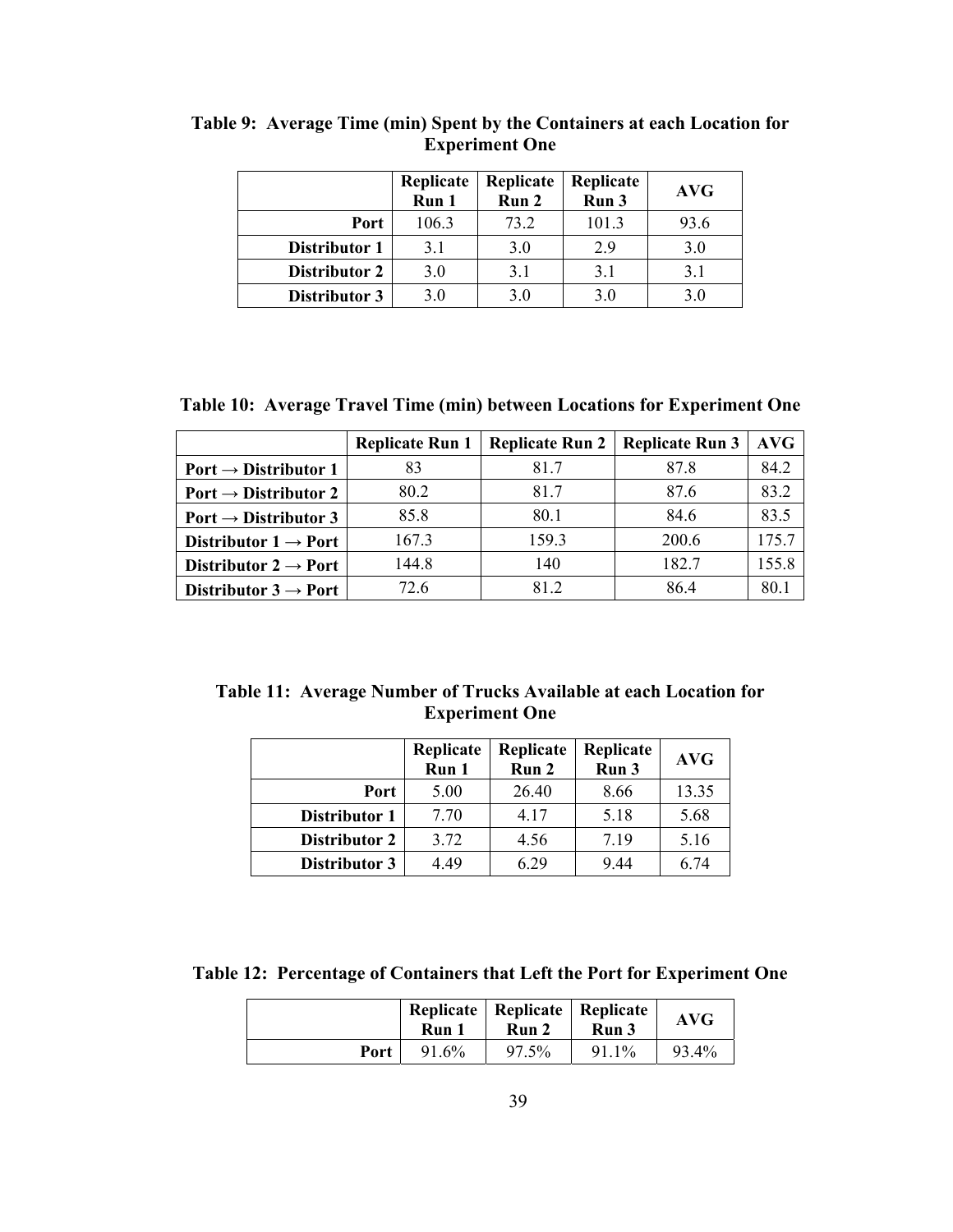|           | Replicate<br>Run 1 | Replicate<br>Run 2 | Replicate<br>Run 3 | <b>AVG</b> |
|-----------|--------------------|--------------------|--------------------|------------|
| <b>NB</b> | 145                | 146                | 145                | 145.3      |
| SB        | 99                 | 112                | 101                | 104.0      |
| EВ        | 114                | 123                | 116                | 117.7      |
| WB        |                    |                    |                    | 0.0        |

**Table 13: Average Queue Lengths (ft) at the Intersection of Bourne Ave & Hwy 21 for Experiment One** 

#### **3.3 Experiment Two: Increased Container Volumes at the Port**

The parametric changes in experiment 2 involve the increasing of container volumes through the port of Savannah coming off of vessels only. The results of this experiment are shown in Tables 14 through 20.

|               | Replicate<br>Run 1 | Replicate<br>Run 2 | Replicate<br>Run 3 | <b>AVG</b> |
|---------------|--------------------|--------------------|--------------------|------------|
| Port          | 67.9               | 83.5               | 110.0              | 87.1       |
| Distributor 1 | 3.0                | 3.1                | 3.1                | 3.1        |
| Distributor 2 | 3.0                | 3.0                | 3.2                | 3.1        |
| Distributor 3 | 3.0                | 3.0                | 3.1                | 3.0        |

**Table 14: Average Time (min) Spent by the Containers at each Location for Experiment Two** 

**Table 15: Average Travel Time (min) between Locations for Experiment Two** 

|                                  | <b>Replicate Run 1</b> | Replicate Run 2 | <b>Replicate Run 3</b> | <b>AVG</b> |
|----------------------------------|------------------------|-----------------|------------------------|------------|
| Port $\rightarrow$ Distributor 1 | 13.8                   | 13.6            | 13.6                   | 13.7       |
| Port $\rightarrow$ Distributor 2 | 11.2                   | 11.2            | 11 2                   | 11 2       |
| Port $\rightarrow$ Distributor 3 | 94                     | 93              | 92                     | 93         |
| Distributor $1 \rightarrow$ Port | 23.6                   | 24              | 23.5                   | 23.7       |
| Distributor $2 \rightarrow$ Port | 21.1                   | 21.8            | 21 2                   | 214        |
| Distributor $3 \rightarrow$ Port | 19 8                   | 191             | 19 2                   | 19.4       |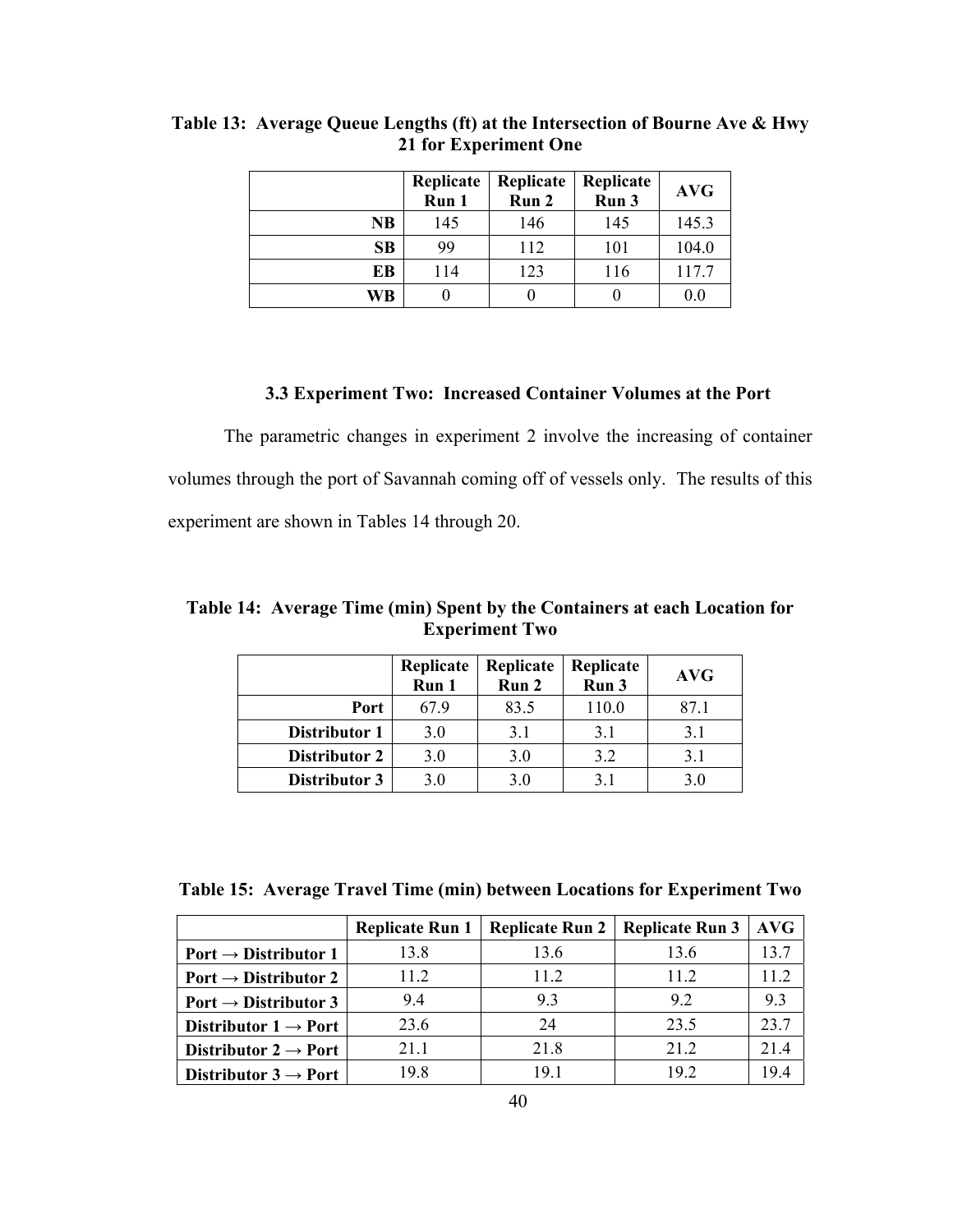|                      | Replicate | Replicate | Replicate | <b>AVG</b> |
|----------------------|-----------|-----------|-----------|------------|
|                      | Run 1     | Run 2     | Run 3     |            |
| Port                 | 40.79     | 30.77     | 14.40     | 28.65      |
| Distributor 1        | 26.17     | 26.75     | 29.09     | 27.34      |
| <b>Distributor 2</b> | 20.49     | 24.20     | 31.56     | 25.42      |
| Distributor 3        | 14.19     | 25.76     | 37.59     | 25.84      |

**Table 16: Average Number of Trucks Available at each Location for Experiment Two** 

**Table 17: Percentage of Containers that Left the Port for Experiment Two** 

|      | Run 1 | Replicate   Replicate   Replicate<br>Run 2 | Run 3 | <b>AVG</b> |
|------|-------|--------------------------------------------|-------|------------|
| Port | 78.1% | 86.6%                                      | 78.2% | 81.0%      |

**Table 18: Average Queue Length (ft) at the Intersection of Bourne Ave & Hwy 21 for Experiment Two** 

|    | Replicate<br>$\tilde{Run}$ 1 | Replicate<br>Run 2 | Replicate<br>Run 3 | <b>AVG</b> |
|----|------------------------------|--------------------|--------------------|------------|
| NB |                              |                    |                    |            |
| SB |                              |                    |                    |            |
| EB |                              |                    |                    | 2.0        |
| WВ |                              |                    |                    |            |

# **3.4 Experiment Three: Increases in Traffic Volume & Container Volume**

The parametric changes in experiment 3 include both increases to background traffic volume and increases to the container volume coming through the port of Savannah through vessels only. The results of this experiment are presented in Tables 19 through 23.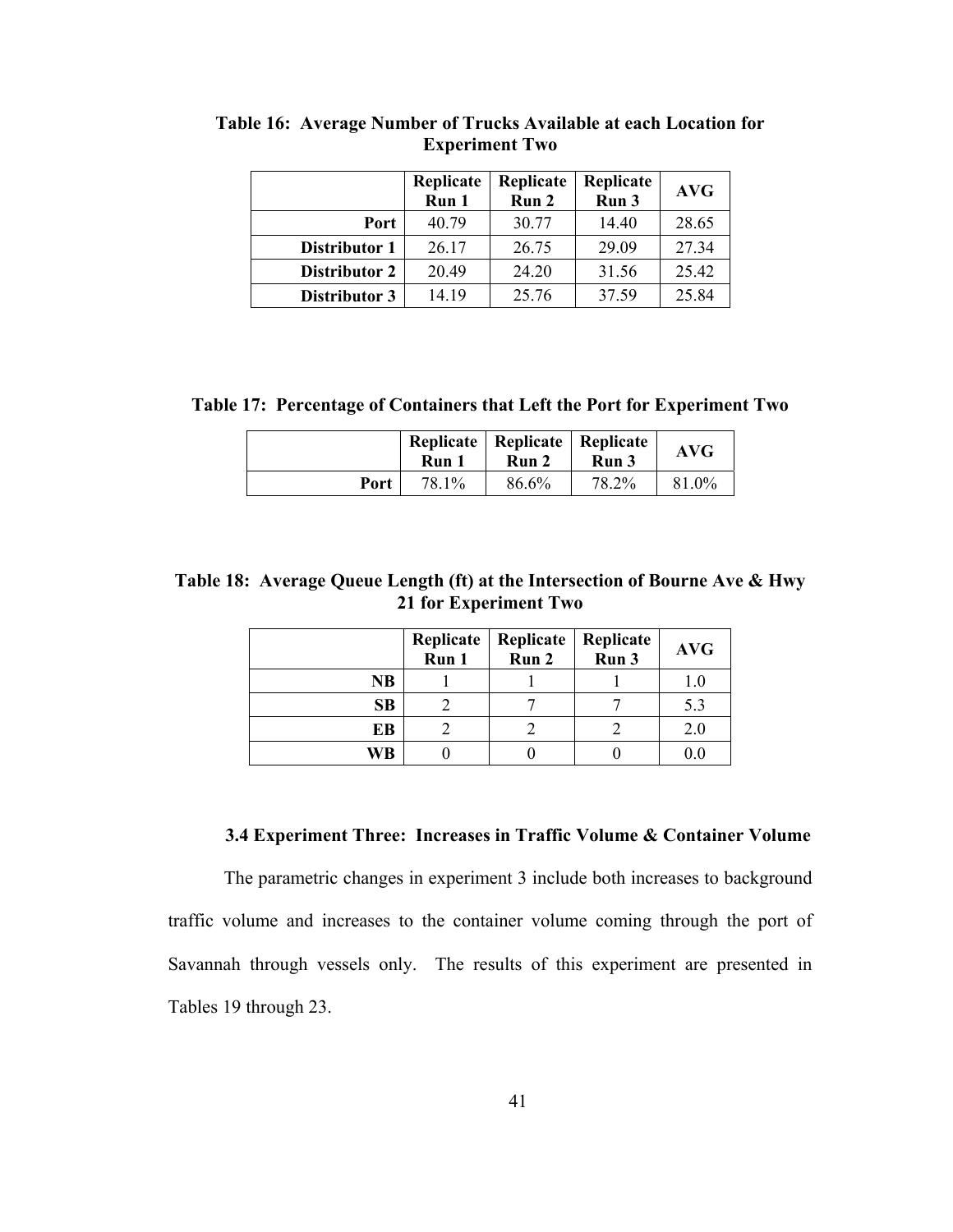|                      | Replicate<br>Run 1 | Replicate<br>Run 2 | Replicate<br>Run 3 | <b>AVG</b> |
|----------------------|--------------------|--------------------|--------------------|------------|
| Port                 | 191.1              | 104.5              | 144.4              | 146.7      |
| Distributor 1        | 2.9                | 3.0                | 2.8                | 2.9        |
| <b>Distributor 2</b> | 3.0                | 3.0                | 3.0                | 3.0        |
| Distributor 3        | 29                 | 2.9                | 3.0                | 2.9        |

**Table 19: Average Time (min) Spent by the Containers at each Location for Experiment Three** 

**Table 20: Average Travel Time (min) between Locations for Experiment Three** 

|                                  | <b>Replicate Run 1</b> | <b>Replicate Run 2</b> | <b>Replicate Run 3</b> | <b>AVG</b> |
|----------------------------------|------------------------|------------------------|------------------------|------------|
| Port $\rightarrow$ Distributor 1 | 81.4                   | 86.1                   | 829                    | 83.5       |
| Port $\rightarrow$ Distributor 2 | 77.2                   | 816                    | 812                    | 80.0       |
| Port $\rightarrow$ Distributor 3 | 75.9                   | 83.8                   | 77                     | 789        |
| Distributor $1 \rightarrow$ Port | 159.7                  | 177.7                  | 166.1                  | 167.8      |
| Distributor $2 \rightarrow$ Port | 141.2                  | 147.7                  | 150.7                  | 146.5      |
| Distributor $3 \rightarrow$ Port | 85.4                   | 82.8                   | 819                    | 83.4       |

**Table 21: Average Number of Trucks Available at each Location for Experiment Three** 

|                      | Replicate<br>Run 1 | Replicate<br>Run 2 | Replicate<br>Run 3 | <b>AVG</b> |
|----------------------|--------------------|--------------------|--------------------|------------|
| Port                 | 0.76               | 1.38               | 0.51               | 0.88       |
| Distributor 1        | 13.49              | 5.81               | 8.24               | 9.18       |
| <b>Distributor 2</b> | 6.17               | 9.57               | 5.86               | 7.20       |
| Distributor 3        | 5.35               | 13.52              | 9.11               | 9.33       |

**Table 22: Percentage of Containers that Left the Port for Experiment Three** 

|      | Run   | Replicate   Replicate   Replicate<br>Run 2 | Run 3 | <b>AVG</b> |
|------|-------|--------------------------------------------|-------|------------|
| Port | 52.2% | 65.1%                                      | 54.6% | 57.3%      |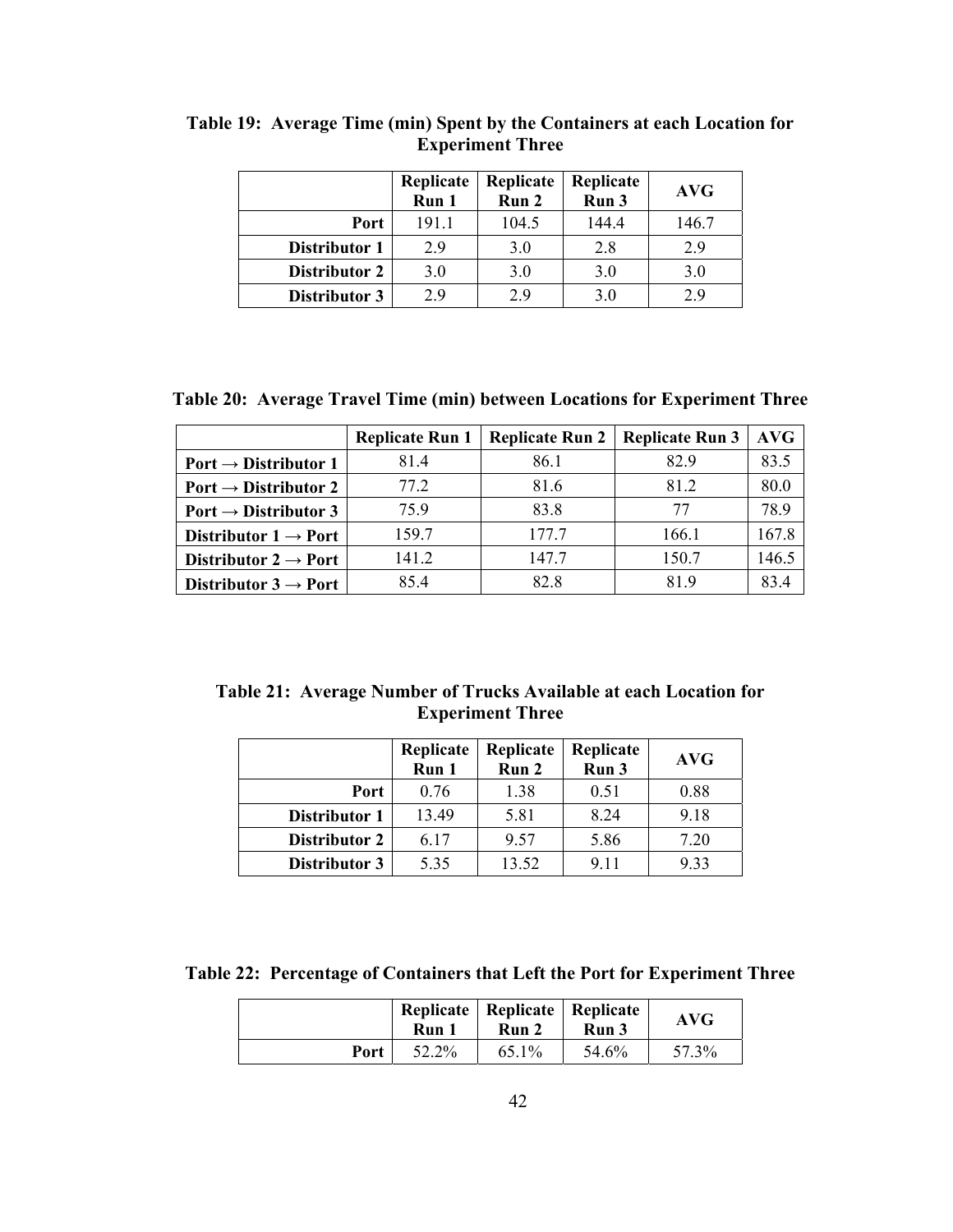|    | Replicate<br>Run 1 | Replicate<br>Run 2 | Replicate<br>Run 3 | <b>AVG</b> |
|----|--------------------|--------------------|--------------------|------------|
| NB | 145                | 145                | 145                | 145.0      |
| SB | 109                | 113                | 105                | 109.0      |
| EB | 106                | 121                | 120                | 115.7      |
| WB |                    | U                  |                    | 0.0        |

**Table 23: Average Queue Length (ft) at the Intersection of Bourne Ave & Hwy 21 for Experiment Three** 

# **3.5 Chapter Summary**

The federated system has now been tested in four different scenarios: the base case scenario, an increase in vehicular traffic in the VISSIM© federate, an increase in container volume in the Arena© federate, and increases to both vehicular traffic and container volume. Vehicular traffic inputs in VISSIM© were increased from 500 vehicles to 2,500 vehicles at four different locations in the network. Container volumes were doubled coming off of ocean going vessels in Arena©. Each experiment was replicated three times and run for a simulation period of eight hours. The results have been presented in this chapter and will be discussed in Chapter 4.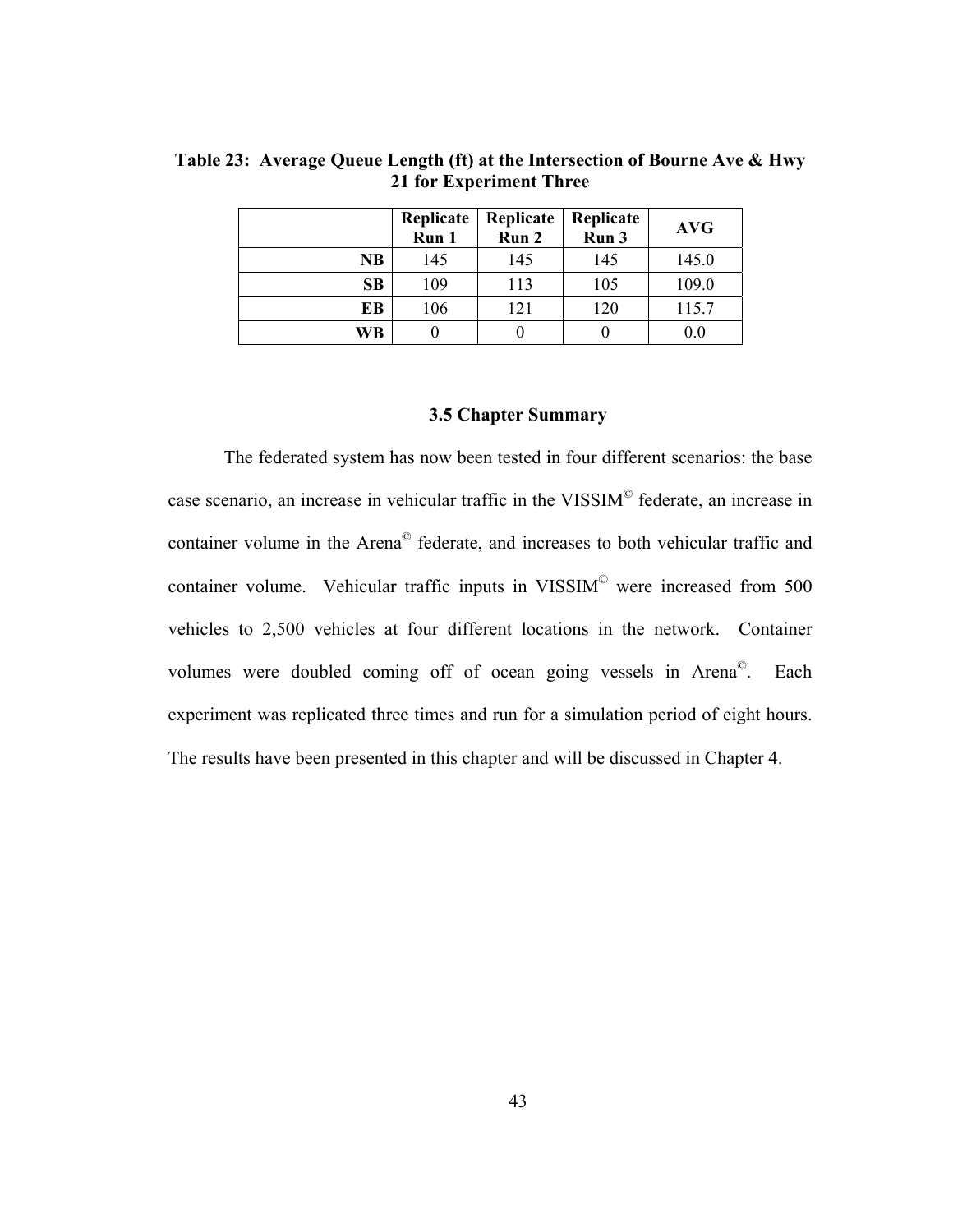## **CHAPTER 4**

## **DISCUSSION OF RESULTS AND CONCLUSION**

The results presented in Chapter 3 will be discussed and compared in this chapter. Tables 24 through 28 compare all of the results from experiments 1 through 3 against the baseline scenario. Tables 24 through 27 give the percent change between experiments 1 through 3 and the baseline scenario. Table 28 is a simple difference of the queue lengths at Bourne Ave. and Highway 21, measured in feet, comparing experiments 1 through 3 and the baseline scenario.

**Table 24: Percent Change of the Average Time Spent by the Containers at each Location** 

|                      | <b>Experiment</b> |          |          |
|----------------------|-------------------|----------|----------|
|                      |                   |          |          |
| Port                 | 13.12%            | 5.30%    | 77.25%   |
| Distributor 1        | $-4.26%$          | $-2.13%$ | $-7.45%$ |
| <b>Distributor 2</b> | $0.00\%$          | $0.00\%$ | $-2.17%$ |
| Distributor 3        | $-2.17%$          | $-1.09%$ | $-4.35%$ |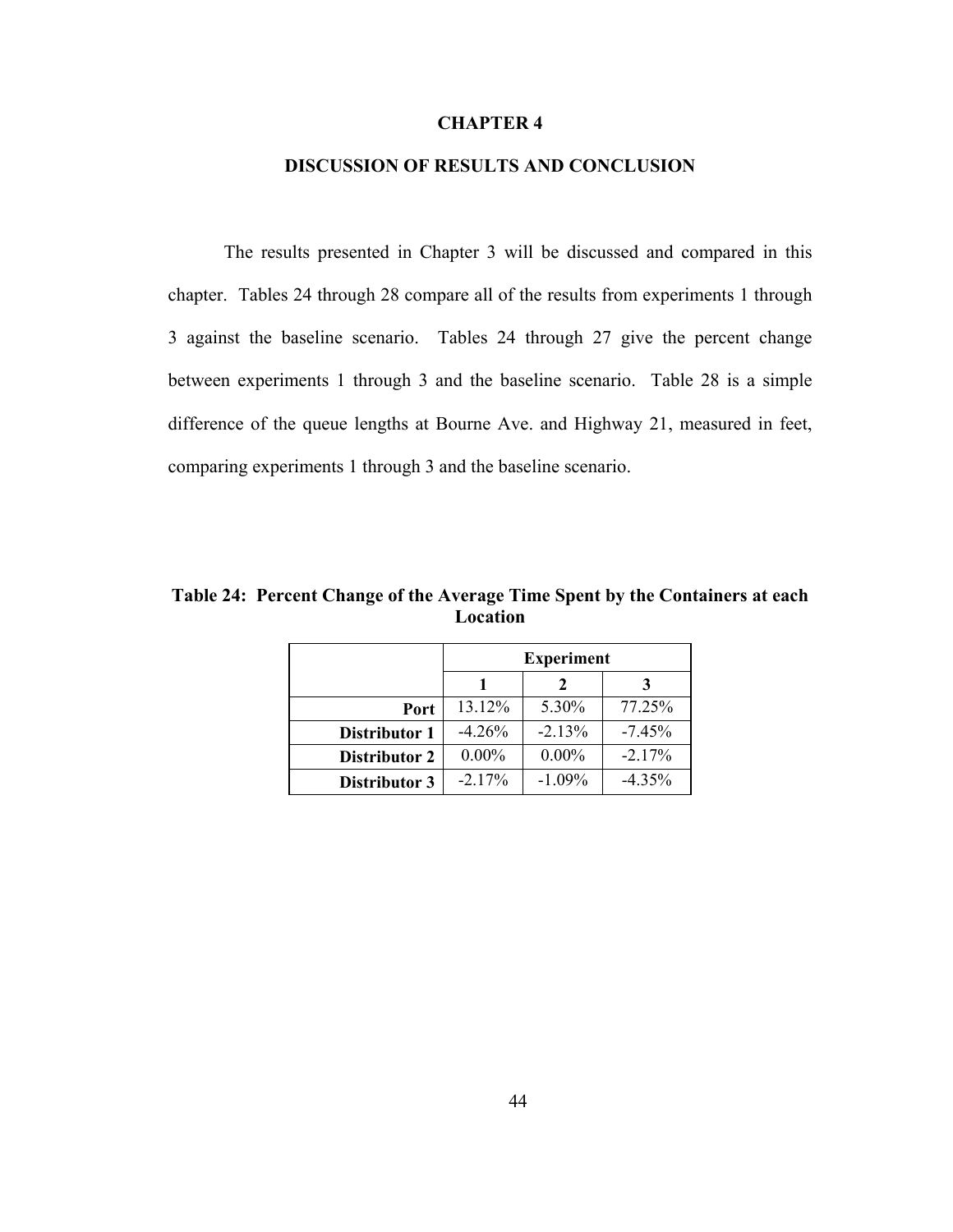|                                  | <b>Experiment</b> |               |         |
|----------------------------------|-------------------|---------------|---------|
|                                  | 1                 | $\mathcal{L}$ | 3       |
| Port $\rightarrow$ Distributor 1 | 520.39%           | 0.74%         | 515.23% |
| Port $\rightarrow$ Distributor 2 | 647.01%           | 0.60%         | 618.56% |
| Port $\rightarrow$ Distributor 3 | 817.58%           | 2.20%         | 767.03% |
| Distributor $1 \rightarrow$ Port | 631.21%           | $-1.39\%$     | 598.34% |
| Distributor $2 \rightarrow$ Port | 640.89%           | 1.58%         | 596.67% |
| Distributor $3 \rightarrow$ Port | 325.89%           | 3.01%         | 343.44% |

<span id="page-55-0"></span>**Table 25: Percent Change of the Travel Time between each Location** 

**Table 26: Percent Change of the Average Number of Available Trucks at each Location** 

|                      | <b>Experiment</b> |            |            |
|----------------------|-------------------|------------|------------|
|                      |                   | 2          |            |
| Port                 | $-85.04\%$        | $-67.91\%$ | $-99.01\%$ |
| Distributor 1        | $-82.70\%$        | $-16.80\%$ | $-72.07\%$ |
| <b>Distributor 2</b> | $-59.90\%$        | 97.63%     | $-44.02\%$ |
| Distributor 3        | $-57.04\%$        | 64.74%     | $-40.56%$  |

**Table 27: Percent Change of the Number of Containers that Left the Port** 

|      | <b>Experiment</b> |            |           |
|------|-------------------|------------|-----------|
|      |                   |            |           |
| Port | $-4.89\%$         | $-17.55\%$ | $-41.65%$ |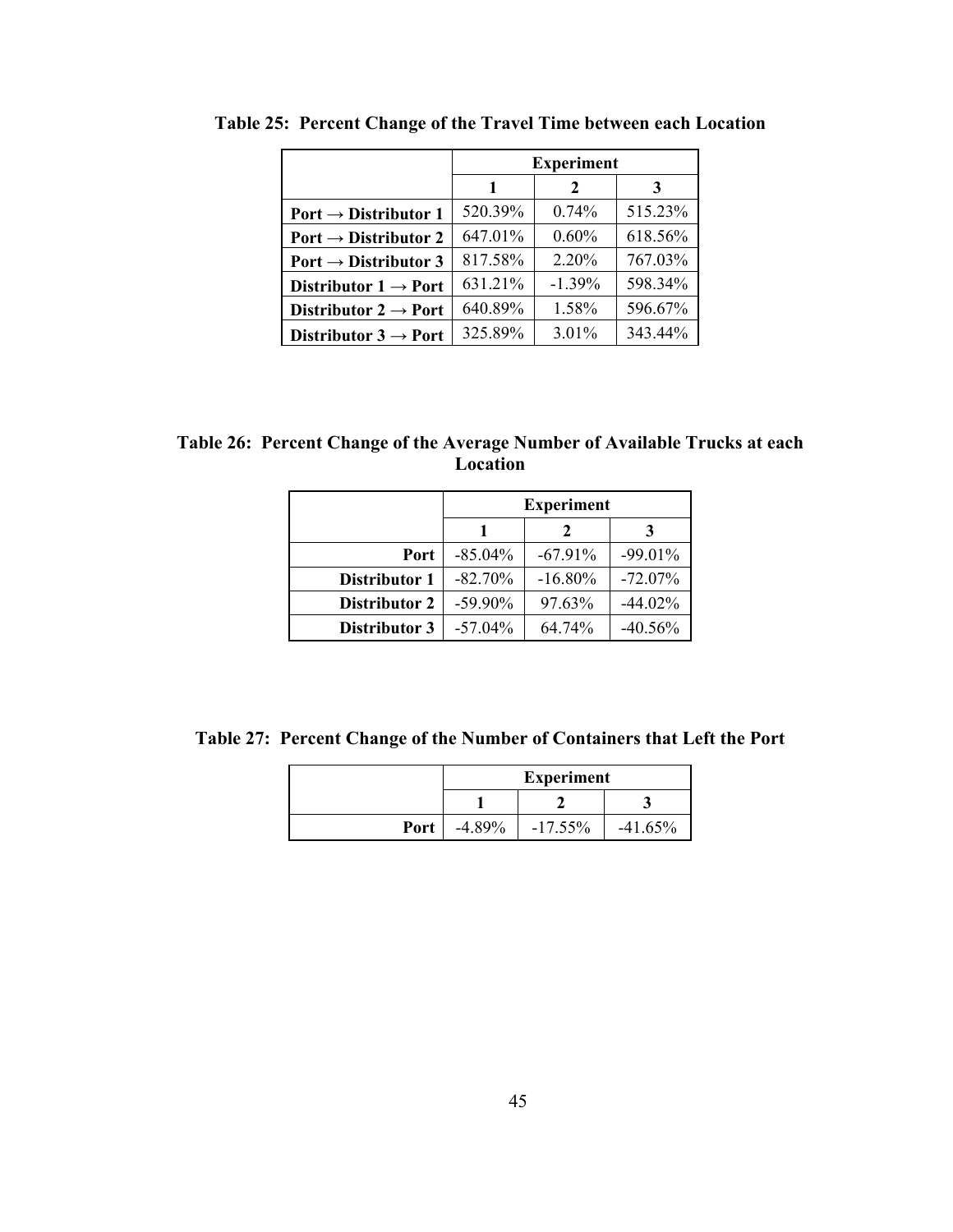|           | <b>Experiment</b> |  |     |
|-----------|-------------------|--|-----|
|           |                   |  |     |
| <b>NB</b> |                   |  |     |
| SB        | 144               |  | 144 |
| EB        | 101               |  | 106 |
| WB        | 116               |  | 114 |

<span id="page-56-0"></span>**Table 28: Change (ft) in Average Queue Length at the Intersection of Bourne Ave & Hwy 21** 

#### **4.1 Discussion of Experiment 1**

From the results, it is seen that as the background traffic increases in the VISSIM© model, it impedes the flow of trucks traveling between the Port of Savannah and the local distribution centers. This becomes apparent by observing the travel times recorded by the trucks in experiment 1. These travel times are found to be, on average, nearly six times longer than the travel times in the base case scenario. The increase in travel time is one measure of this congestion, but also an increase in the average queue lengths at Bourne Ave. and Highway 21 further confirms the increasing level of congestion. These queues increased from an average of 1 foot to 144 feet. The increased congestion diminishes the supply of trucks at the port to service the transport of containers between locations, as trucks are trapped in the roadway congestion. This impact is apparent in the measure of available trucks at each location. There is an 85% reduction in the average number of available trucks at the Port of Savannah when traffic on the surrounding roadway network is congested. This congestion results in an overall delay of the containers waiting to leave the Port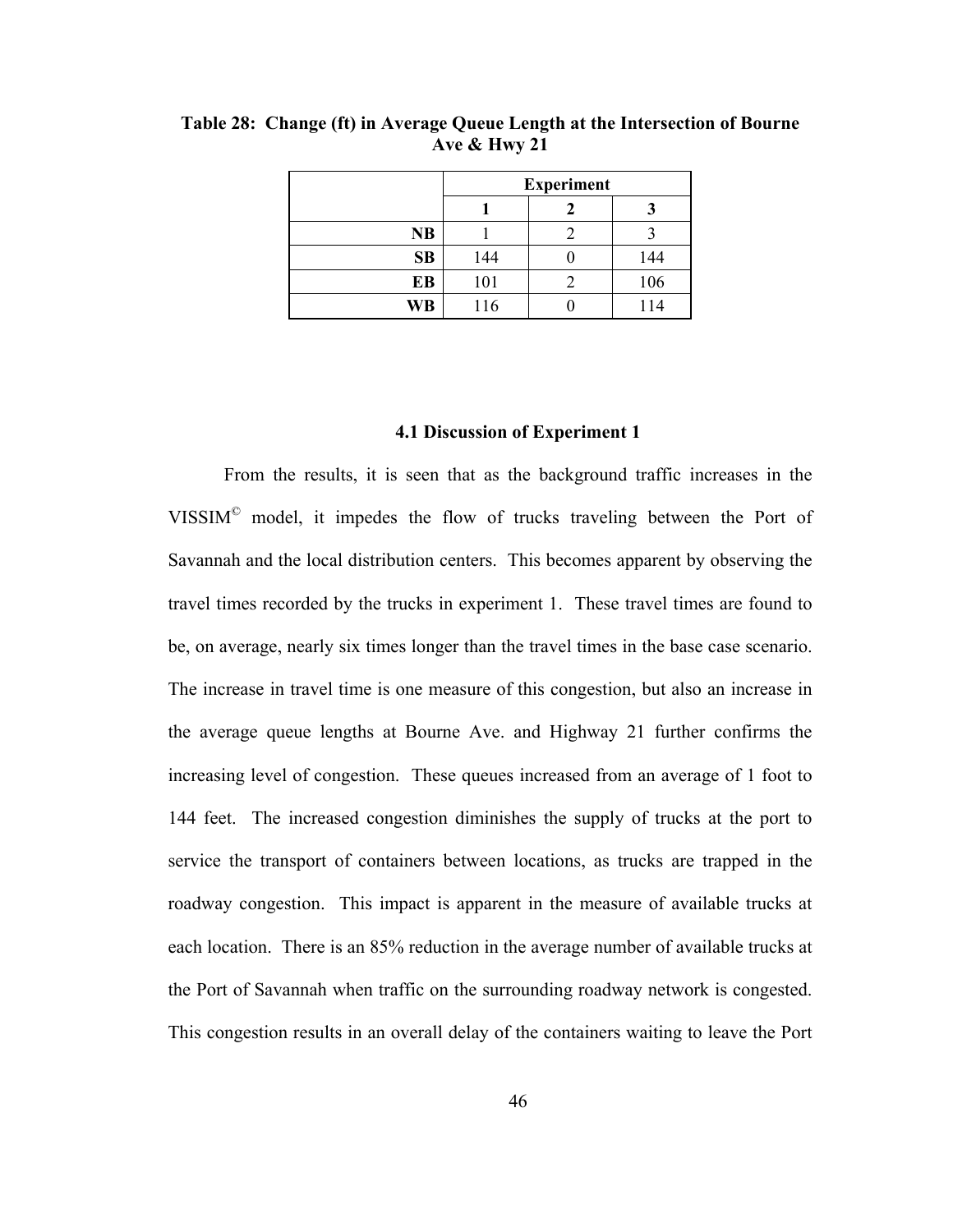of Savannah, which on average takes 13% longer than when there is less congestion in the surrounding roadway network as during the base case scenario.

This congestion in the surrounding roadway network does, in fact, impede the operations of the Port of Savannah. Consequences of the diminished supply of trucks as a resource will require the Port of Savannah to provide additional space to store containers waiting for transport outside of the port or additional roadway capacity in the surrounding area.

## **4.2 Discussion of Experiment 2**

As the number of containers entering the Port of Savannah doubles, the available truck stocks are depleted at a much faster rate. The experiment outputs show a significant decline in the average number of available trucks, with a reduction of 68% at the port. This resulted in an average 5.3% increase in the amount of time each container spent at the port compared with the base case scenario. The cause of this reduction is based almost entirely on their being an inadequate number of available trucks to service the higher container demand. There is no significant difference between the travel times between experiment 2 and the base case scenario, as is shown in [Table 25](#page-55-0), with an average of 1.12% increase in travel times. There are also no significant differences in average length of the queues measured at the intersection at Bourne Ave. and Highway 21, shown in [Table 28](#page-56-0).

However, in replicate 1 of experiment 2, there is an inconsistent decrease in the time spent by the containers at the Port of Savannah. An explanation of this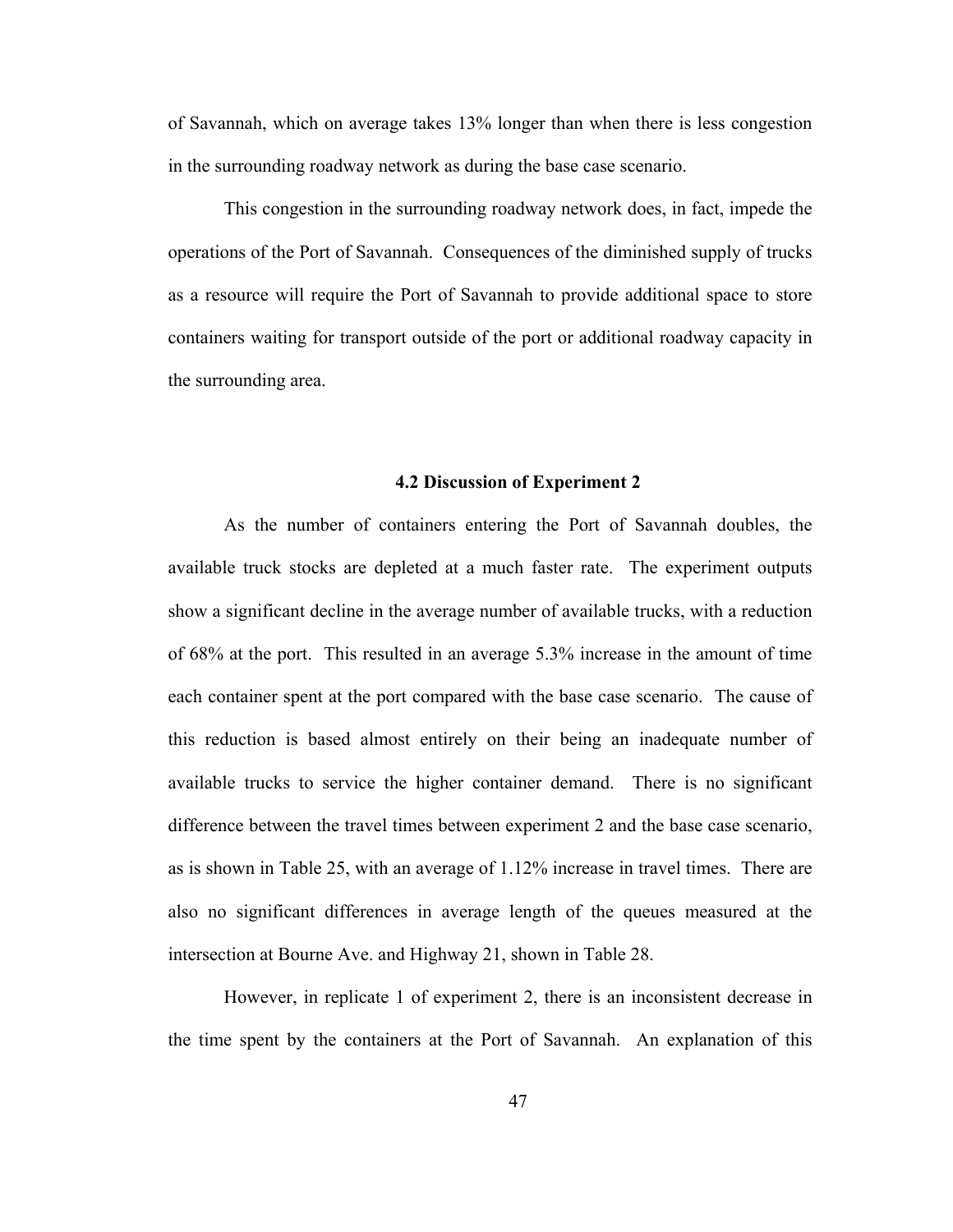situation is a result of the nature of the variability of the ship arrival times, which leads to variations in the container arrivals at the port. These different variations could lead to varying results. Periods of inactivity in the port could lead to excessive amounts of unused resources, where a more steady cycle would be more consistent in utilizing these resources.

 Figures 15 and 16 show the cycles of replicates 1 and 3 respectively for experiment 2. The container points represent discrete arrivals of vessels with the number of containers each of those vessels are carrying. The trucks line represents the fluctuation of the number of trucks at the port at any given time.



**Figure 15: Arrival Pattern of Trucks and Containers at the Port of Savannah for Run 1 of Experiment 2.**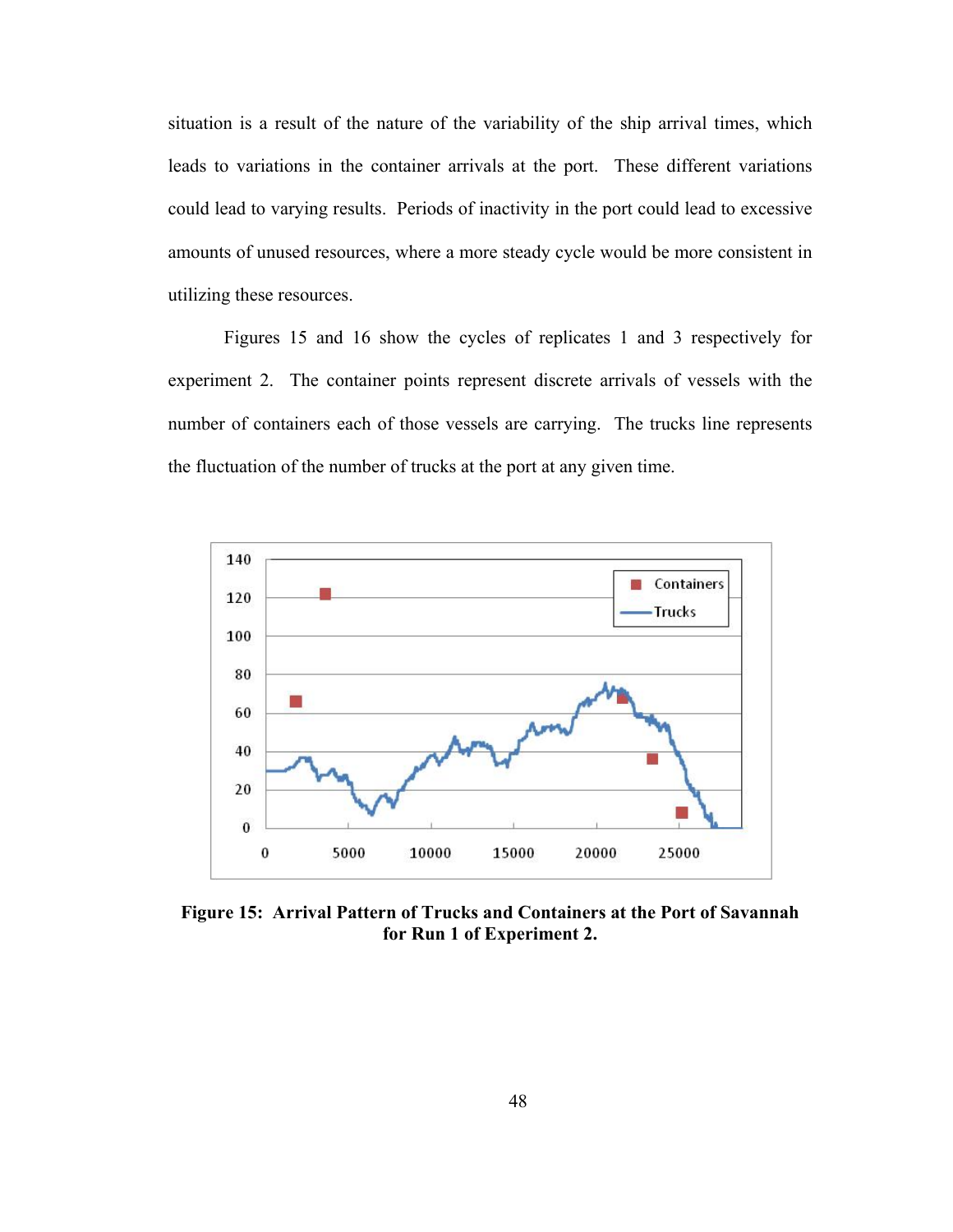

<span id="page-59-0"></span>**Figure 16: Arrival Pattern of Trucks and Containers at the Port of Savannah for Run 3 of Experiment 2.** 

Based on [Figure 16](#page-59-0), the arrival pattern of vessels entering the Port of Savannah is relatively uniform and there is a distinct cyclic pattern of truck availability at the port. Figure 15, alternatively, has a more scattered arrival pattern of vessels entering the port, resulting in a quickly diminishing supply of trucks followed by a slow buildup of available trucks due to a sustained period without new ship arrivals. This buildup creates a situation where containers do not have to wait for a truck to become available, and can be immediately dispatched to their destinations outside the port. However, near the end of the simulation three ships arrive in quick succession, rapidly depleting the available trucks. It is expected that if the simulation was run for a longer time frame, the container delays may significantly increase.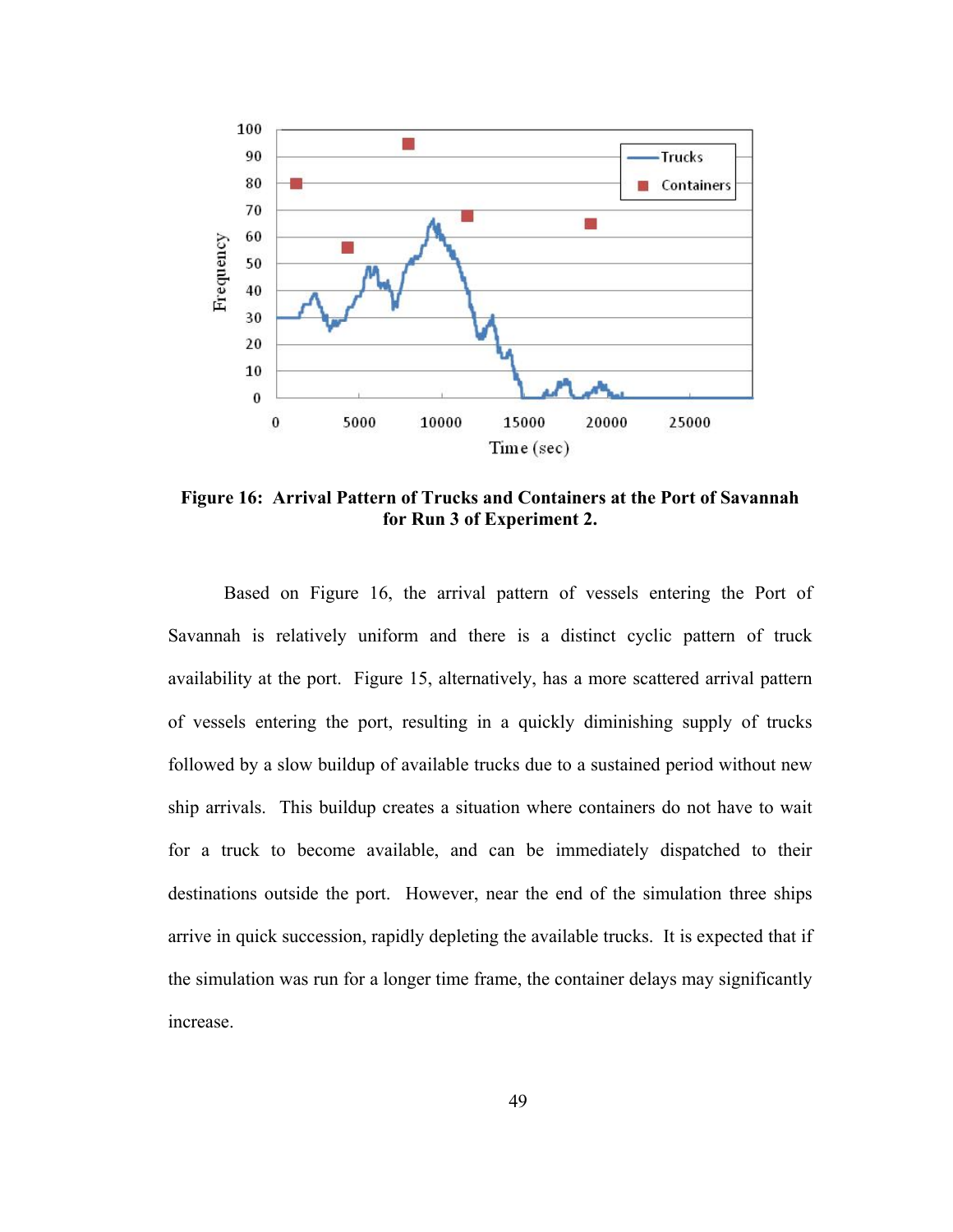Overall, the containers spend 5% more time at the port than in the base case scenario. With this additional delay at the port of Savannah, there is an 18% decline in the number of containers that are leaving the port compared with the baseline scenario.

## **4.3 Discussion of Experiment 3**

Experiment 3 combined the increases of vehicular traffic in the VISSIM© network (Experiment 1) and of the containers arriving by ship (Experiment 2). As significant impedances are observed in experiments 1 and 2, the results in experiment 3 should be more significant when the two factors are combined.

An impedance in the supply of trucks arriving at the port is created by the congestion on the roadway network. The delay at the port is exacerbated by the high volume of containers coming through the port from the cargo vessels. The relatively low supply of trucks is used at quicker pace than in experiments 1 and 2. There is a 99% reduction in the availability of trucks at the port compared with 85% and 68% in experiments 1 and 2 respectively.

This serious decline in the number of trucks at the port, available to transport the containers, leads to a significant increase in the amount of time the containers spend at the port. This dwell time rose by 77%, relative to the base case, compared to 13% and 5% for experiments 1 and 2 respectively. This additional delay resulted in a large increase in the number of containers that did not leave the port in the same eight hour period as the base case scenario. Of the containers that came through the Port of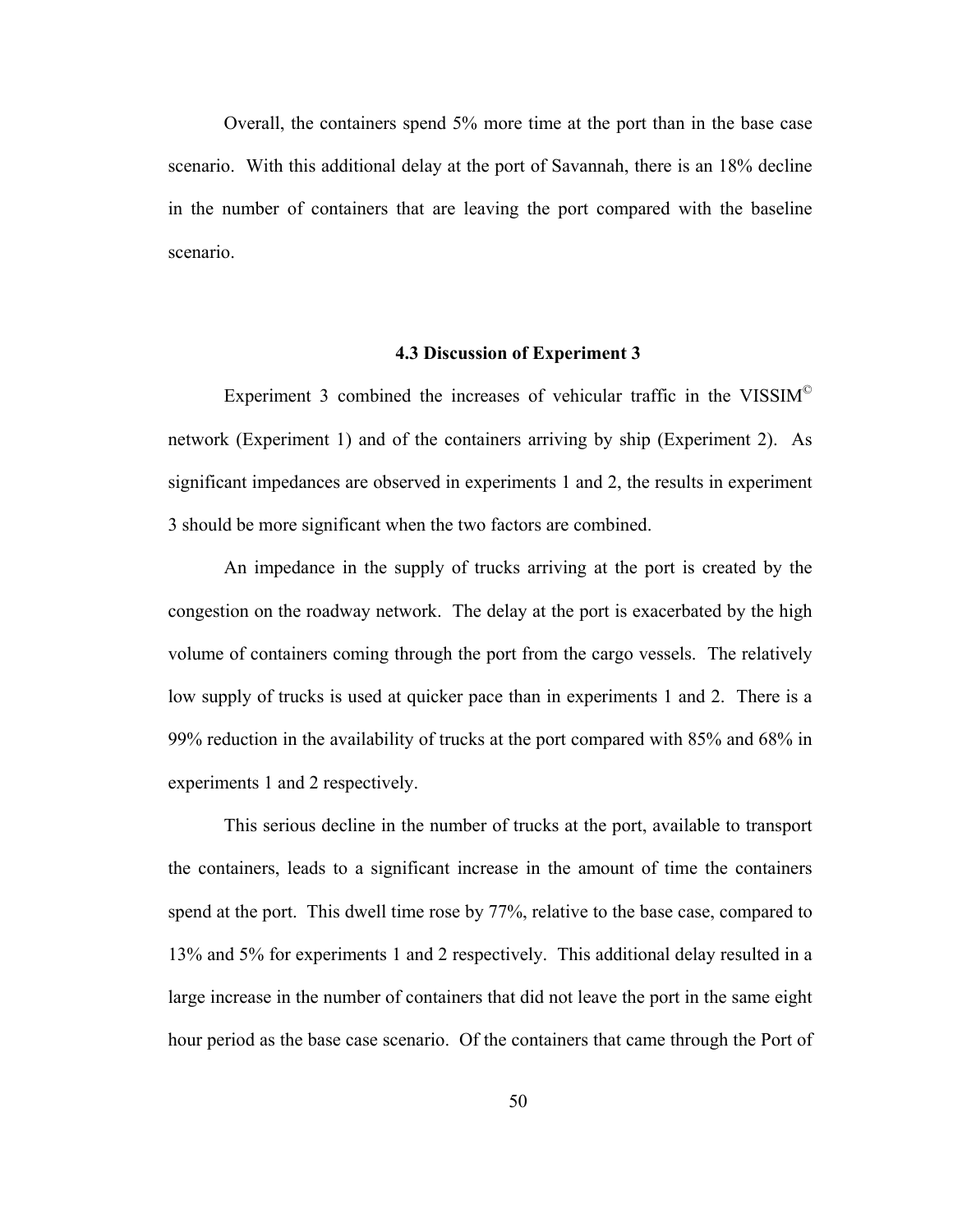Savannah during the simulation period, there is a 42% decline in the number of the containers that were able to obtain a truck and transport them to locations outside the port. This is a much larger decline than the 5% observed in experiment 1 and 18% in experiment 2.

There are no significant increases in travel time between experiment 3 and experiment 1, where background traffic was increased to congested conditions. Travel times for experiment 3 were also on average nearly six times longer than those in the base case scenario. The queue lengths at the intersection of Bourne Ave and Highway 21 also remained relatively consistent between experiments 1 and 3.

# **4.4 Conclusions**

The results from the simulation experiments make it apparent that federating between VISSIM<sup>©</sup> and Arena<sup>©</sup> produce a unique ability to capture the interactions between the port and the roadway network. This is most apparent in experiments 1 and 3, where the increase in VISSIM<sup> $\odot$ </sup> traffic significantly increases delays experienced by the containers at the Port of Savannah.

The results also make it clear that trucks are the limiting factor in the overall operations of the Port of Savannah. The results show that delay at the port is directly related to the availability of trucks at the port. The results also show, with an increase in travel time between local distribution centers and the port, there is a decrease in the availability of trucks.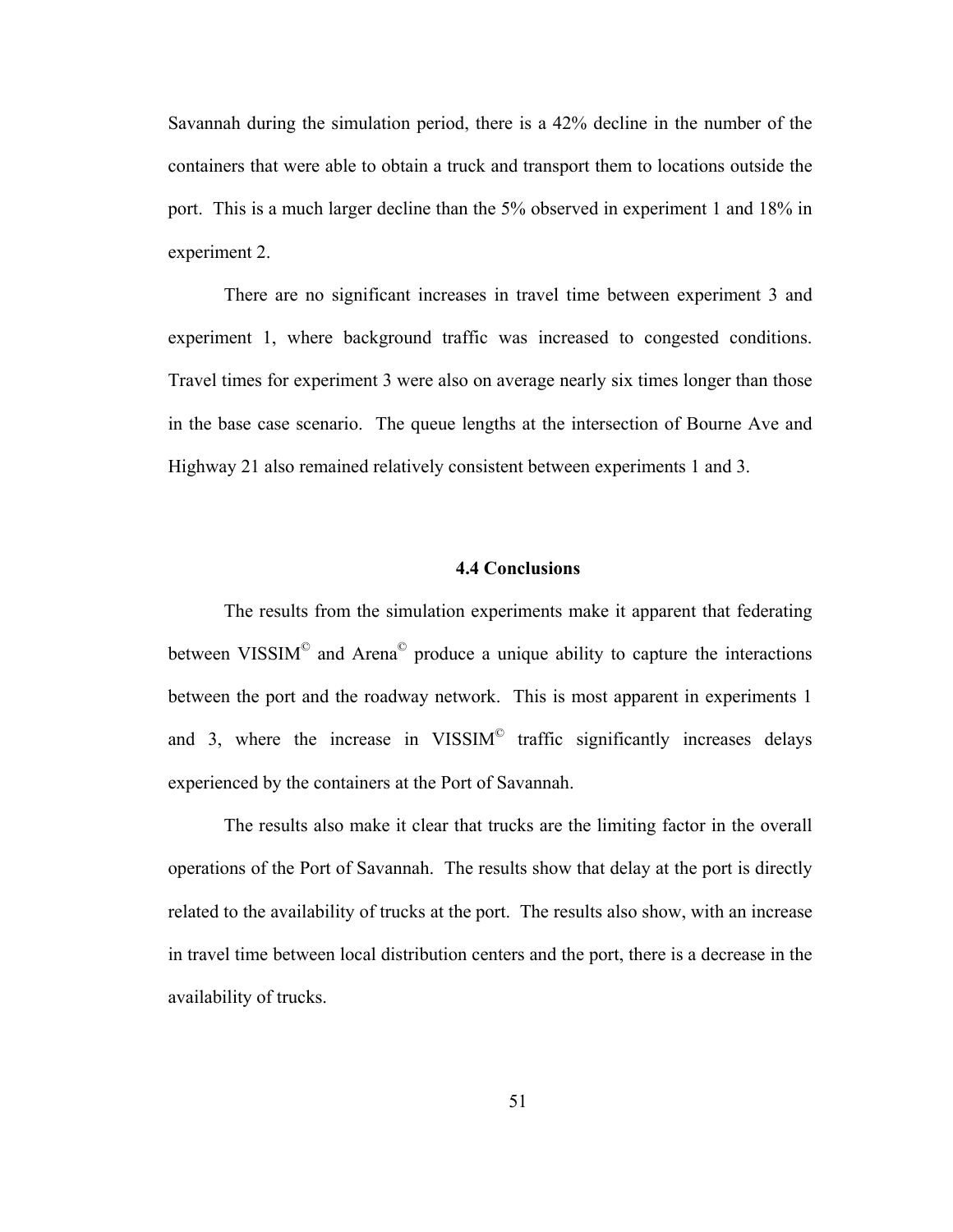The decrease in available trucks is also a determining factor for the increase in containers being temporarily stored at the port waiting for transport to other locations. This could be potentially burdensome for ports, especially the Port of Savannah, where the container traffic through the port is expected to increase. In experiment 3, a large percentage of the containers are expected to need temporary storage while they wait to be transported. This means the port will need to allocate additional space, in what is predicted to be an increasingly congested port, to store containers.

As seen in experiment 2, the unique arrival patterns produced in the discrete model severely impacted the conditions in the continuous simulator. This is an additional benefit of federating the two disparate simulators. Cyclical arrival patterns are not always consistent and are therefore not predictable, and alterations can severely impact the system, as shown in replicate 1 of experiment 2.

After looking at all of the results, it was determined that the Port of Savannah model did not reach stead state by the end of the simulation period of eight hours. As shown in Figures 15 and 16, the variability in the arrival patterns of ships affected the results of these simulations severely. It is very likely that the time spent by the containers at the port in replicate 1 in experiment 2 will begin to increase, as the truck availability approached zero near the end of the simulation period.

The benefits of running these two models concurrently are apparent in the results of the model. Arena©, which is used as a discrete logistics model, will not be able to appropriately simulate the conditions of the roadway network, and therefore not be able to produce realistic travel time results between the port and local distribution centers. VISSIM<sup> $\degree$ </sup> on the other hand, is not capable of modeling the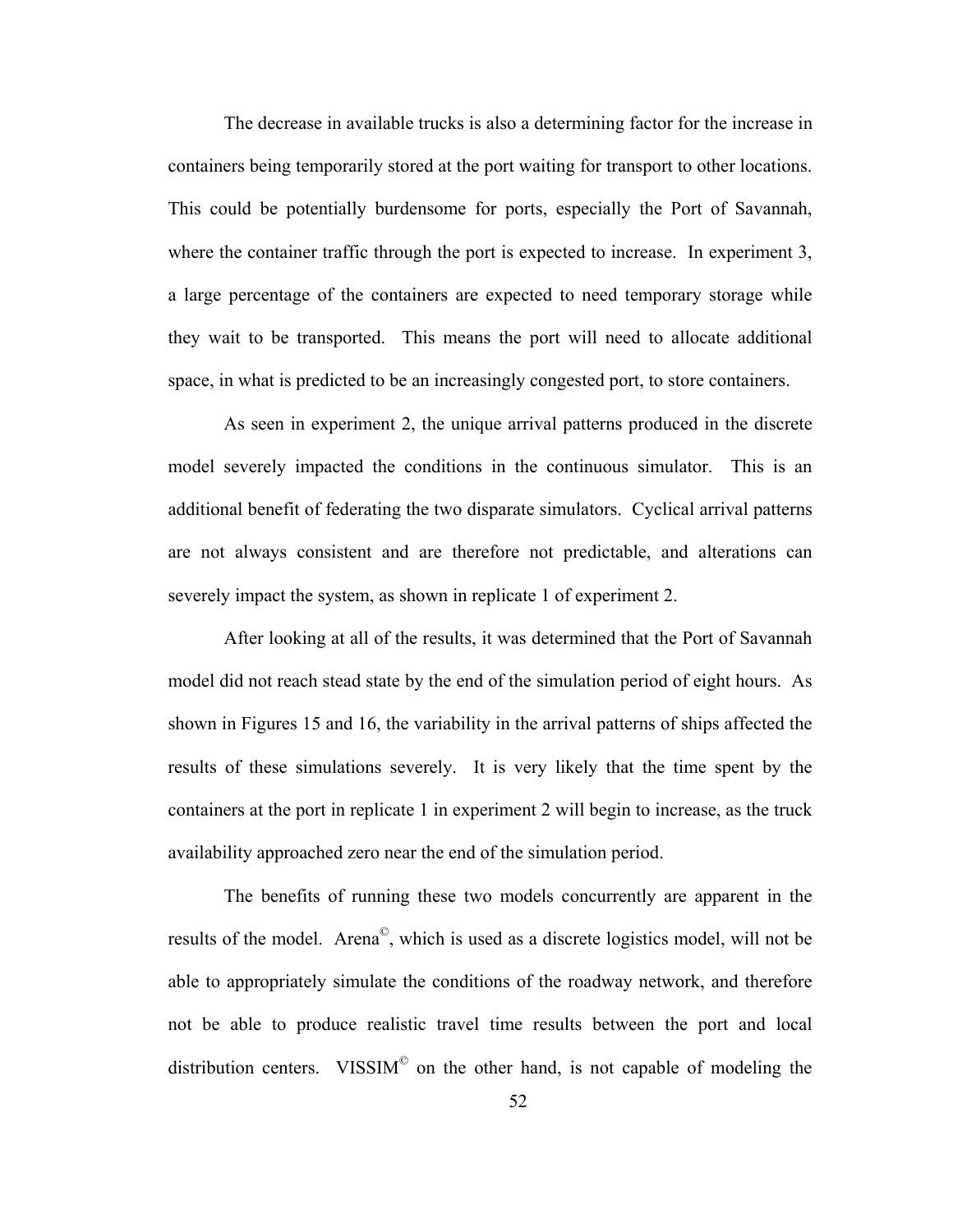operations of the port. By federating the two models, the federated system capitalizes on the strengths of each.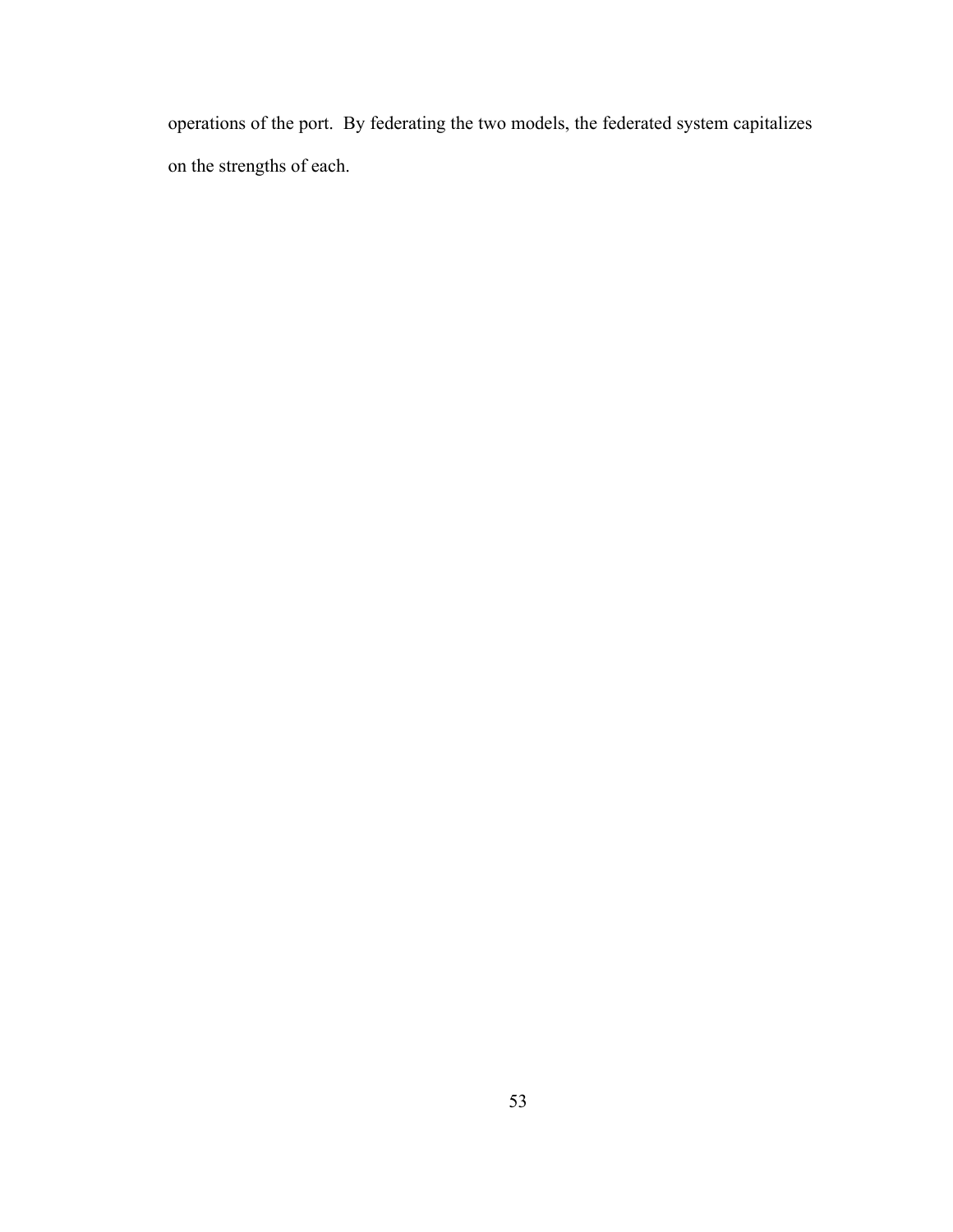#### **CHAPTER 5**

## **RECOMENDATIONS**

The principles of this research can lead the way towards future applications in the field of transportation engineering, especially those involving a multi-modal system. This prototype can also lead towards creating a true transportation run-time infrastructure that is HLA-compliant, and capable of federating transportation simulation models.

It is reasonable to say that the principles of this research are not unique to the Port of Savannah. For example, all seaports are multi-modal systems, and this prototype can be applied to any seaport around the world to model their entire system of operations. Integrating existing port models with arterial network models can provide a complete overview of the system.

In addition to seaports, any system with two or more behaviorally different functional areas that interact could benefit from this research. A second example could be a comprehensive airport model. Plane arrival and departures could be modeled using an air side simulator, the gateside or plane unloading modeled with a pedestrian type simulator, and the roadway network modeled in a transportation simulator. As the number of planes, passengers, or cargo increase at an airport, the impact on the roadway network around the airport could be captured. This interaction would be difficult to capture in independent runs of independent models, nor would all components be able to be simulated in a single monolithic model.

The primary purpose of this effort was to show that Arena<sup>©</sup> and VISSIM<sup>©</sup> can run concurrently with one another. There are many improvements that should be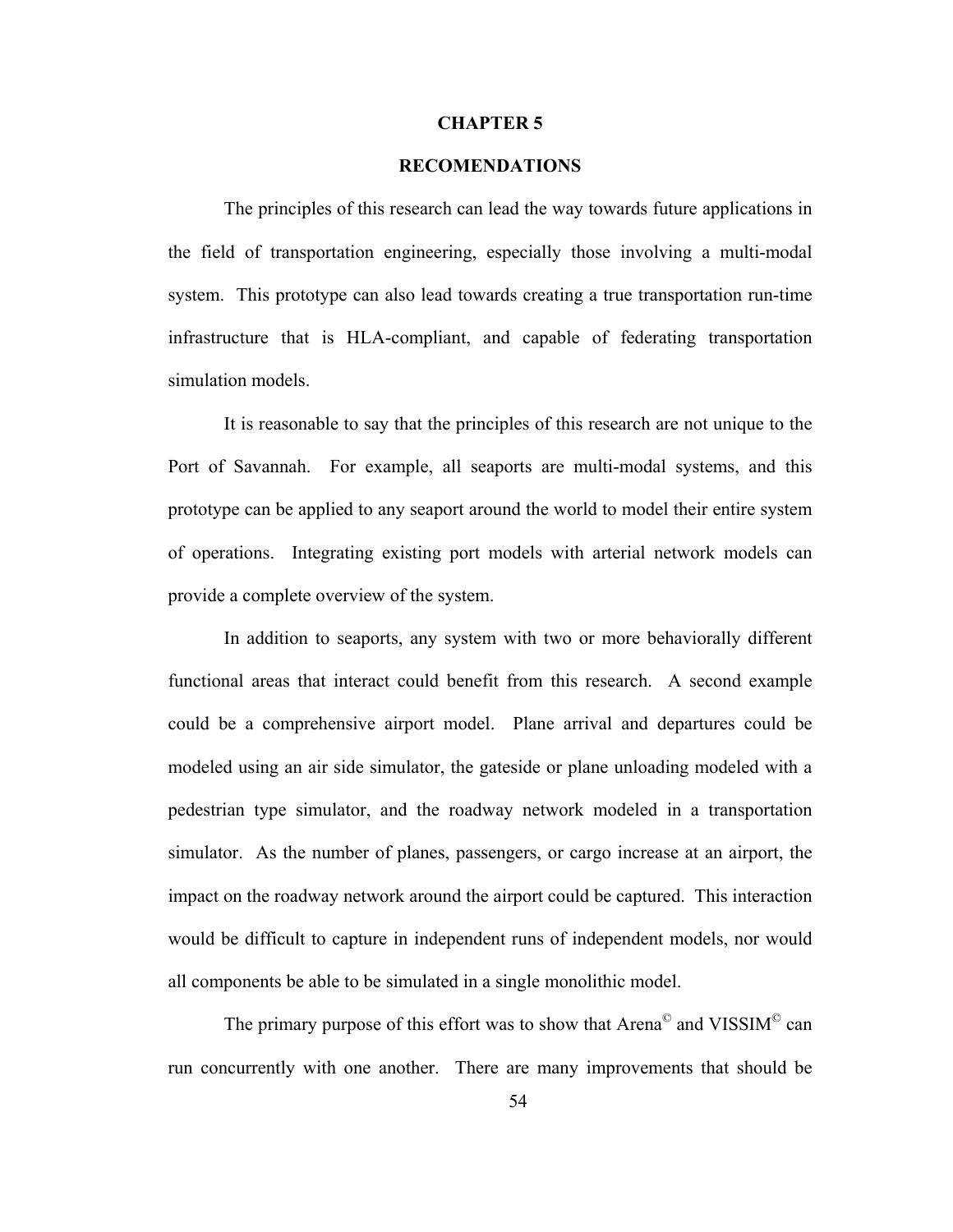made to this federated model. Specific to the Port of Savannah, the model should be improved to include all of the gates at the port, additional distributional centers, a rail model with additional rail cargo yards, and the inclusion of the local airport. The logistics of each of the distribution centers can also be implemented to provide a more realistic model of operations.

This model is a prototype and its future applications are very important to this research. This model could be easily modified and adapted to changing conditions. The user-created modules make it easy to add multiple transition locations between models. This is one of the primary principles of HLA, which is to promote interoperability and reusability [7].

 Several limitations do exist in this federation that will need to be rectified in continued research of federating disparate simulators. Of significant concern is the possibility that queues might spillback from one federate into the other. A transportation RTI will need to be able to detect queues and keep entities in one federate until access the other federate exists. For example, at the Port of Savannah it is possible that truck queues at the gate entrances might be sufficiently long to impact the VISSIM© network. However, this spillback would not be captured, with the VISSIM© model assuming truck departures immediately enter the port.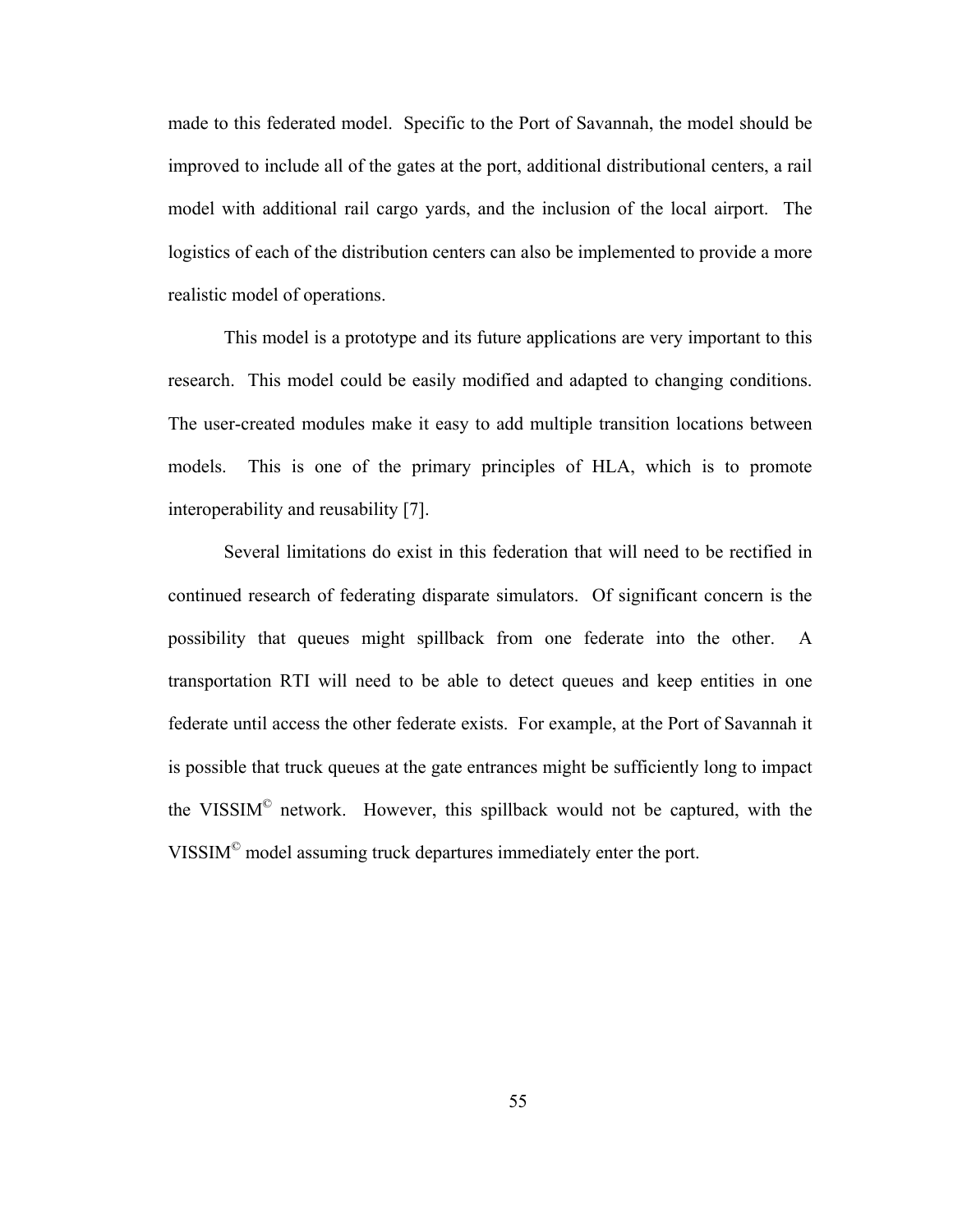### **APPENDIX-A**

Private Sub CommandButton1\_Click() Dim m As Model Dim s As SIMAN Dim vissim As vissim Dim simulation As simulation Dim net As net Dim vehicle As vehicle Dim links As links Dim link49 As link 'Port Dim link38 As link 'Distributor 1 Dim link28 As link 'Distributor 2 Dim link19 As link 'Distributor 3 Dim link75 As link 'Highway Dim link101 As link 'CSX Dim vehicles49 As Vehicles Dim vehicles38 As Vehicles Dim vehicles28 As Vehicles Dim vehicles19 As Vehicles Dim vehicles75 As Vehicles Dim vehicles101 As Vehicles Dim Time As Long Dim aTime As Long Dim fTime As Long Dim ID1 As Long Dim ID2 As Long Dim ID3 As Long Dim ID4 As Long Dim ID5 As Long Dim length49 As Long Dim length38 As Long Dim length28 As Long Dim length19 As Long Dim length75 As Long Dim length101 As Long Dim i1 As Long Dim i2 As Long Dim i3 As Long Dim i4 As Long Dim index As Long Dim search As Long Dim entity As Long Dim destinationID As Long Dim originID As Long Dim linkNum As Long Dim vehType As Long Dim col As Long Dim portTrucks As Long Dim csxTrucks As Long Dim dist1Trucks As Long Dim dist2Trucks As Long Dim dist3Trucks As Long Dim runs As Long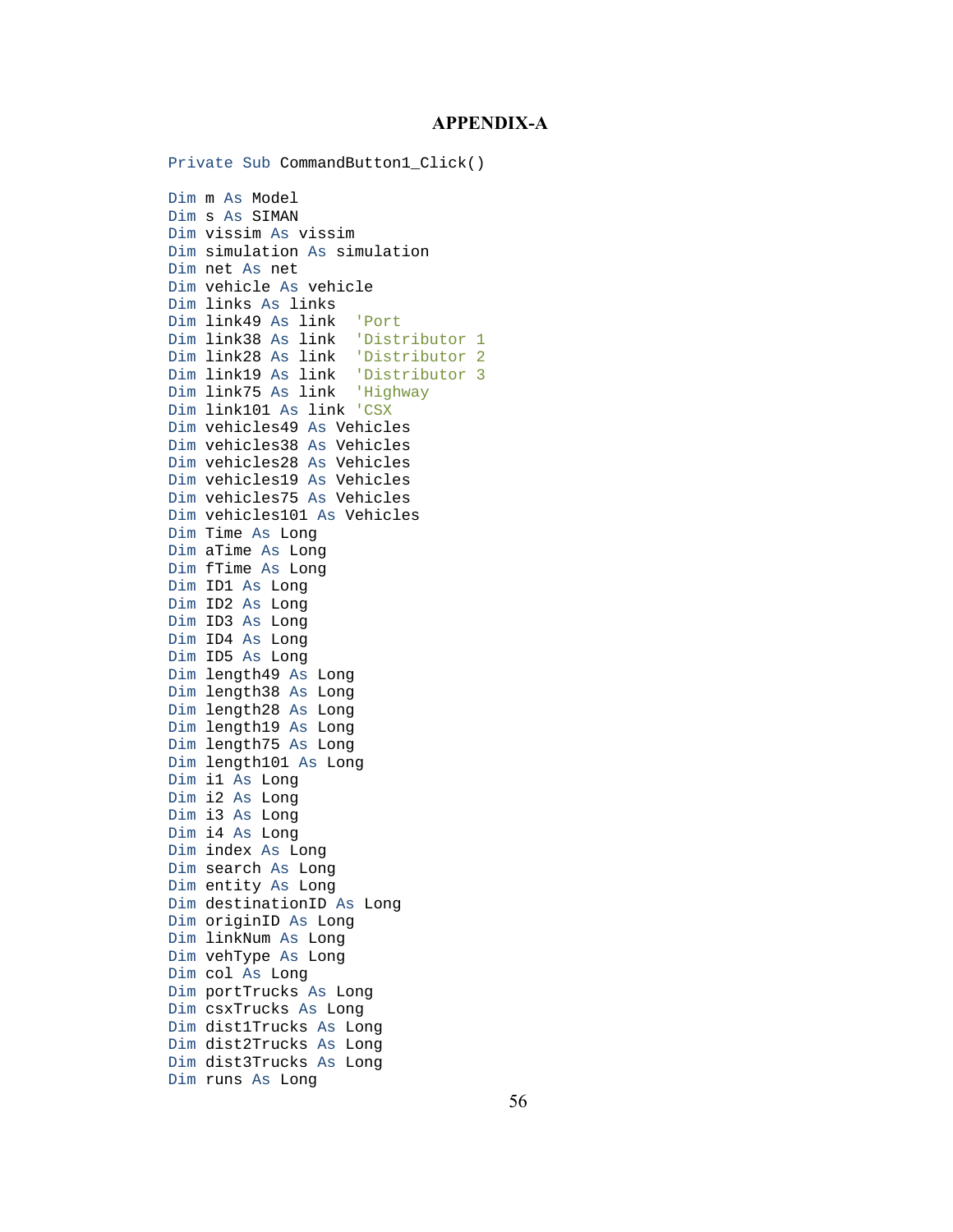```
Set vissim = CreateObject("vissim.vissim") 
vissim.LoadNet ("C:\Documents and Settings\gtg418r\Desktop\Savannah 
Port Federation\savannahRun1.inp") 
Set m = Arena.ActiveModel 
Set s = m.SIMANSet simulation = vissim.simulation 
simulation.Period = 28800 
simulation.Resolution = 1 
simulation.Speed = 1000 
simulation.RandomSeed = Worksheets("VISSIM").Cells(12, 4) 
Set links = vissim.net.links 
Set link49 = links.GetLinkByNumber(49) 
Set link38 = links.GetLinkByNumber(38) 
Set link28 = links.GetLinkByNumber(28) 
Set link19 = links.GetLinkByNumber(19) 
Set link75 = links.GetLinkByNumber(75) 
Set link101 = links.GetLinkByNumber(101) 
length49 = link49.AttValue("LENGTH") 
length38 = link38.AttValue("LENGTH") 
length28 = link28.AttValue("LENGTH") 
length19 = link19.AttValue("LENGTH") 
length75 = link75.AttValue("LENGTH") 
length101 = link101.AttValue("LENGTH") 
aTime = 0fTime = 0TD1 = 0ID2 = 0ID3 = 0ID4 = 0ID5 = 0variable12 = 0 
variable13 = 0 
variable14 = 0variable21 = 0 
variable24 = 0 
variable31 = 0variable34 = 0 
variable41 = 0 
variable42 = 0 
variable43 = 0 
i1 = 1i2 = 1i3 = 1i4 = 1index = 1Worksheets("Master").[A1:I5000].Value = 0 
Worksheets("Port").[A1:I5000].Value = 0 
Worksheets("Distributor 1").[A1:I5000] = 0 
Worksheets("Distributor 2").[A1:I5000] = 0 
Worksheets("Distributor 3").[A1:I5000] = 0 
Worksheets("CSX").[A1:I5000] = 0 
Worksheets("VehID").[A1:C5000] = ""
```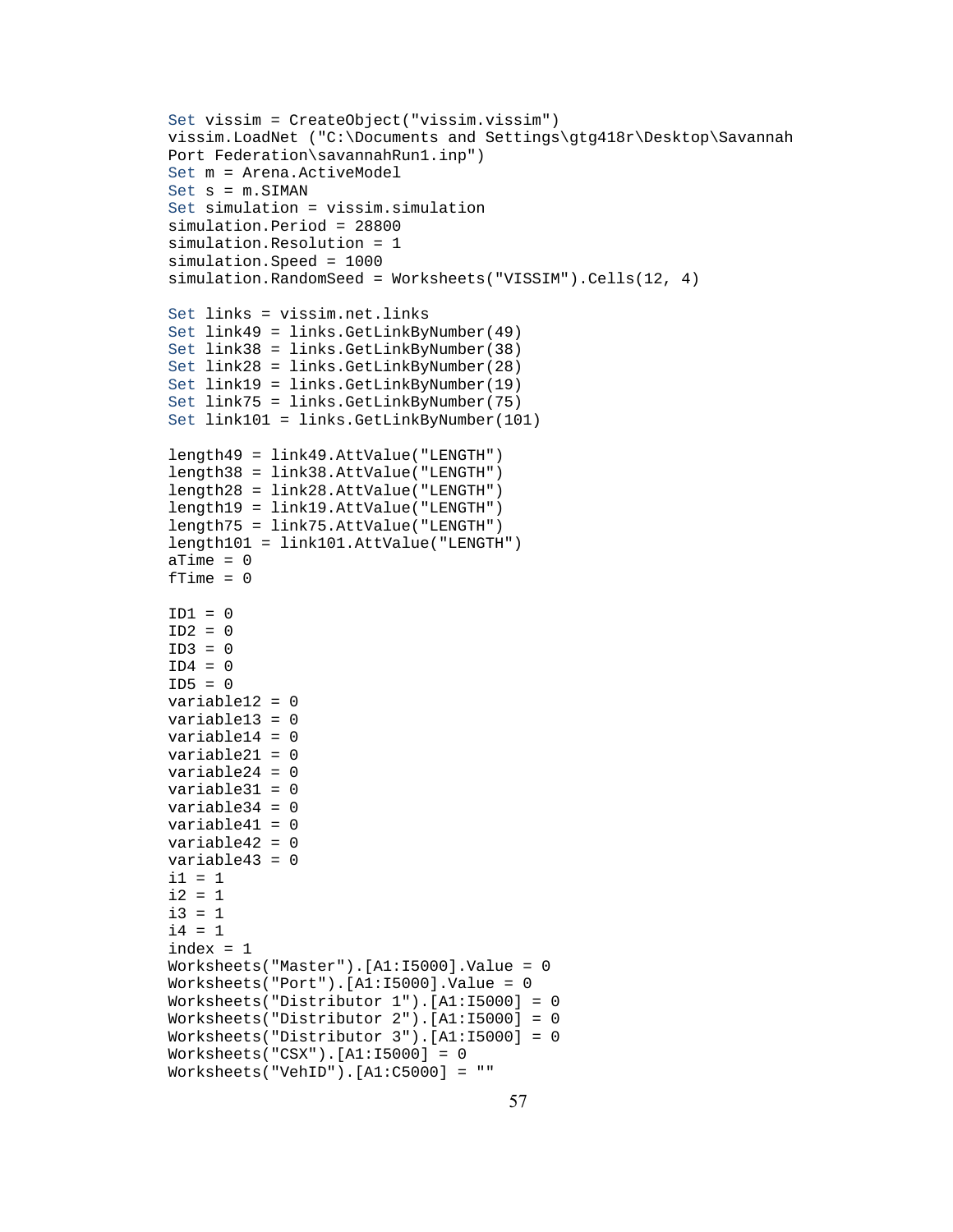```
portTrucks = 0 
csxTrucks = 0 
dist1Trucks = 0 
dist2Trucks = 0 
dist3Trucks = 0 
For Time = 1 To simulation.Period 
      simulation.RunSingleStep 
      fTime = vissim.simulation.AttValue("ELAPSEDTIME") 
      Set vehicles49 = link49.GetVehicles 
      Set vehicles38 = link38.GetVehicles 
      Set vehicles28 = link28.GetVehicles 
      Set vehicles19 = link19.GetVehicles 
      Set vehicles75 = link75.GetVehicles 
      Set vehicles101 = link101.GetVehicles 
      For Each vehicle In vehicles49 
             If vehicle.AttValue("LINKCOORD") > (length49 - 25) Then 
                    s.VariableArrayValue(2000) = 1 
                    ID1 = vehicle.ID 
                    vissim.net.Vehicles.RemoveVehicle (vehicle.ID) 
                    For search = 1 To index 
                         If Worksheets("VehID").Cells(search, 1) = 
                         ID1 Then
                                For col = 1 To 5 Worksheets("Port").Cells(i1, 
                                    col).Value = 
                                    Worksheets("Master").Cells(searh, 
                                    col).Value 
                                 Next 
                                 Worksheets("VehID").Cells(search, 3) = 
                                fTime 
                                 i1 = i1 + 1 
                          End If 
                    Next 
             End If 
       Next 
      For Each vehicle In vehicles38 
             If vehicle.AttValue("LINKCOORD") > (length38 - 25) Then 
                    s.VariableArrayValue(1010) = 1 
                    ID2 = vehicle.ID 
                    vissim.net.Vehicles.RemoveVehicle (vehicle.ID) 
                    For search = 1 To index 
                          If Worksheets("VehID").Cells(search, 1) = 
                         ID2 Then
                                For col = 1 To 5 Worksheets("Distributor 
                                     1").Cells(i2, col).Value = 
                                     Worksheets("Master").Cells(search, 
                                     col).Value 
                                 Next 
                                 Worksheets("VehID").Cells(search, 3) = 
                                fTime 
                                i2 = i2 + 1 End If 
                    Next
```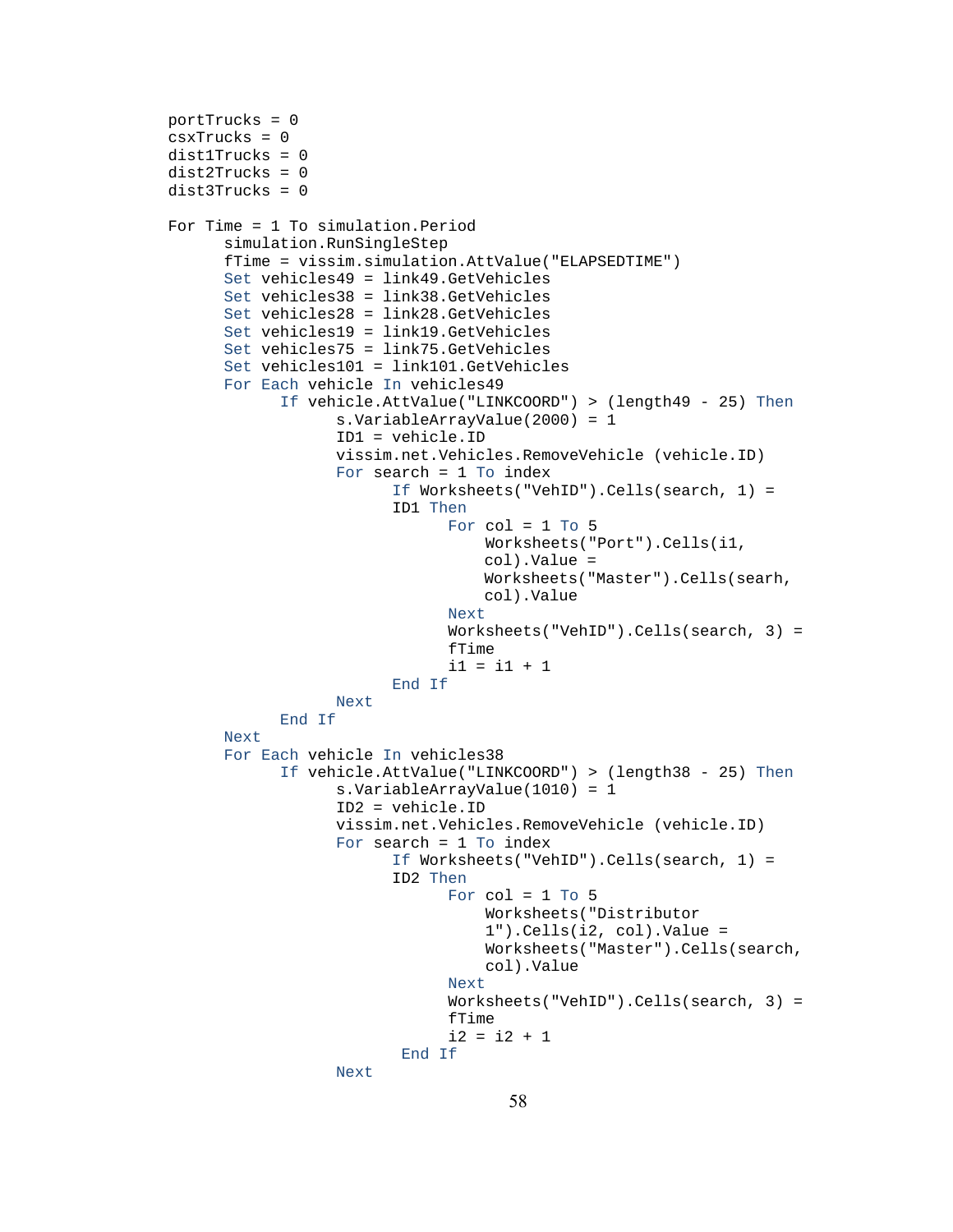```
End If 
Next 
For Each vehicle In vehicles28 
      If vehicle.AttValue("LINKCOORD") > (length28 - 25) Then 
              s.VariableArrayValue(1020) = 1 
             ID3 = vehicle.ID 
             vissim.net.Vehicles.RemoveVehicle (vehicle.ID) 
             For search = 1 To index 
                    If Worksheets("VehID").Cells(search, 1) = 
                   ID3 Then
                          For col = 1 To 5 Worksheets("Distributor 
                               2").Cells(i3, col).Value = 
                               Worksheets("Master").Cells(search, 
                               col).Value 
                          Next 
                           Worksheets("VehID").Cells(search, 3) = 
                          fTime 
                          i3 = i3 + 1 End If 
            Next 
      End If 
Next 
For Each vehicle In vehicles19 
      If vehicle.AttValue("LINKCOORD") > (length19 - 25) Then
              s.VariableArrayValue(1030) = 1 
              ID4 = vehicle.ID 
             vissim.net.Vehicles.RemoveVehicle (vehicle.ID) 
              For search = 1 To index 
                    If Worksheets("VehID").Cells(search, 1) = 
                   ID4 Then
                          For col = 1 To 5 Worksheets("Distributor 
                               3").Cells(i4, col).Value = 
                               Worksheets("Master").Cells(search, 
                               col).Value 
                          Next 
                           Worksheets("VehID").Cells(search, 3) = 
                          fTime 
                        i4 = i4 + 1 End If 
             Next 
      End If 
Next 
For Each vehicle In vehicles75 
      If vehicle.AttValue("LINKCOORD") > (length75 - 25) Then
              ID5 = vehicle.ID 
             vissim.net.Vehicles.RemoveVehicle (vehicle.ID) 
              For search = 1 To index 
                    If Worksheets("VehID").Cells(search, 1) = 
                   ID5 Then
                           Worksheets("VehID").Cells(search, 3) = 
                          fTime 
                    End If 
            Next
```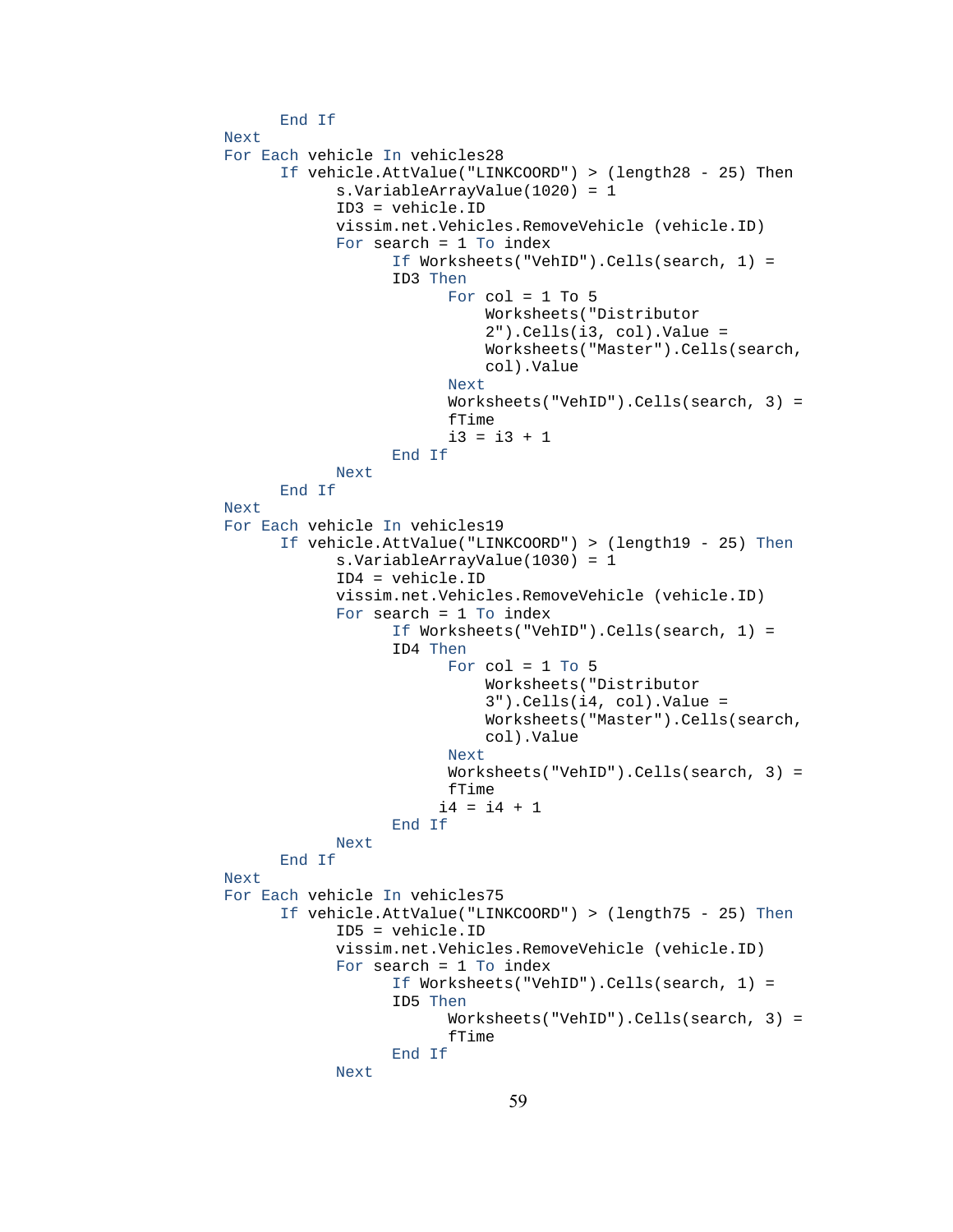```
End If 
Next 
While Int(aTime) <= fTime 
      m.Step 
       aTime = s.RunCurrentTime 
Wend 
Worksheets("Outputs").Cells(fTime + 1, 1) = fTime 
Worksheets("Outputs").Cells(fTime + 1, 2) = 
s.CounterValue(3000) 
Work sheets('Outputs').Cells(fTime + 1, 3) =s.CounterValue(1000) 
Worksheets("Outputs").Cells(fTime + 1, 4) = 
s.CounterValue(2000) 
Worksheets("Outputs").Cells(fTime + 1, 6) = 
s.VariableArrayValue(10000) 
Worksheets("Outputs").Cells(fTime + 1, 7) = 
s.VariableArrayValue(20000) 
Worksheets("Outputs").Cells(fTime + 1, 8) = 
s.VariableArrayValue(30000) 
Worksheets("Outputs").Cells(fTime + 1, 9) = 
s.VariableArrayValue(40000) 
Worksheets("Outputs").Cells(fTime + 1, 10) = 
s.VariableArrayValue(50000) 
Worksheets("Outputs").Cells(fTime + 1, 11) = 
s.VariableArrayValue(60000) 
s.VariableArrayValue(1010) = 0 
s.VariableArrayValue(1020) = 0 
s.VariableArrayValue(1030) = 0 
s.VariableArrayValue(2000) = 0 
entity = 1 
Do While entity > 0 
      entity = Worksheets("Master").Cells(index, 1).Value 
       If index > 1 Then
            If entity = Worksheets("Master").Cells(index - 1, 
            1).Value & Worksheets("Master").Cells(index, 2) = 
            Worksheets("Master").Cells(index - 1, 2) Then
                   Worksheets("Master").Cells(index, 1).Value = 
                   "##" 
                   index = index + 1 Exit Do 
             End If 
      End If 
       originID = Worksheets("Master").Cells(index, 2) 
       destinationID = Worksheets("Master").Cells(index, 3) 
       If entity > 0 Then
             If originID = 1 Then
                    linkNum = 39 
             ElseIf originID = 2 Then
                    linkNum = 29 
             ElseIf originID = 3 Then
                    linkNum = 77 
             ElseIf originID = 4 Then
                    linkNum = 102 
             ElseIf originID = 5 Then
                    linkNum = 76
```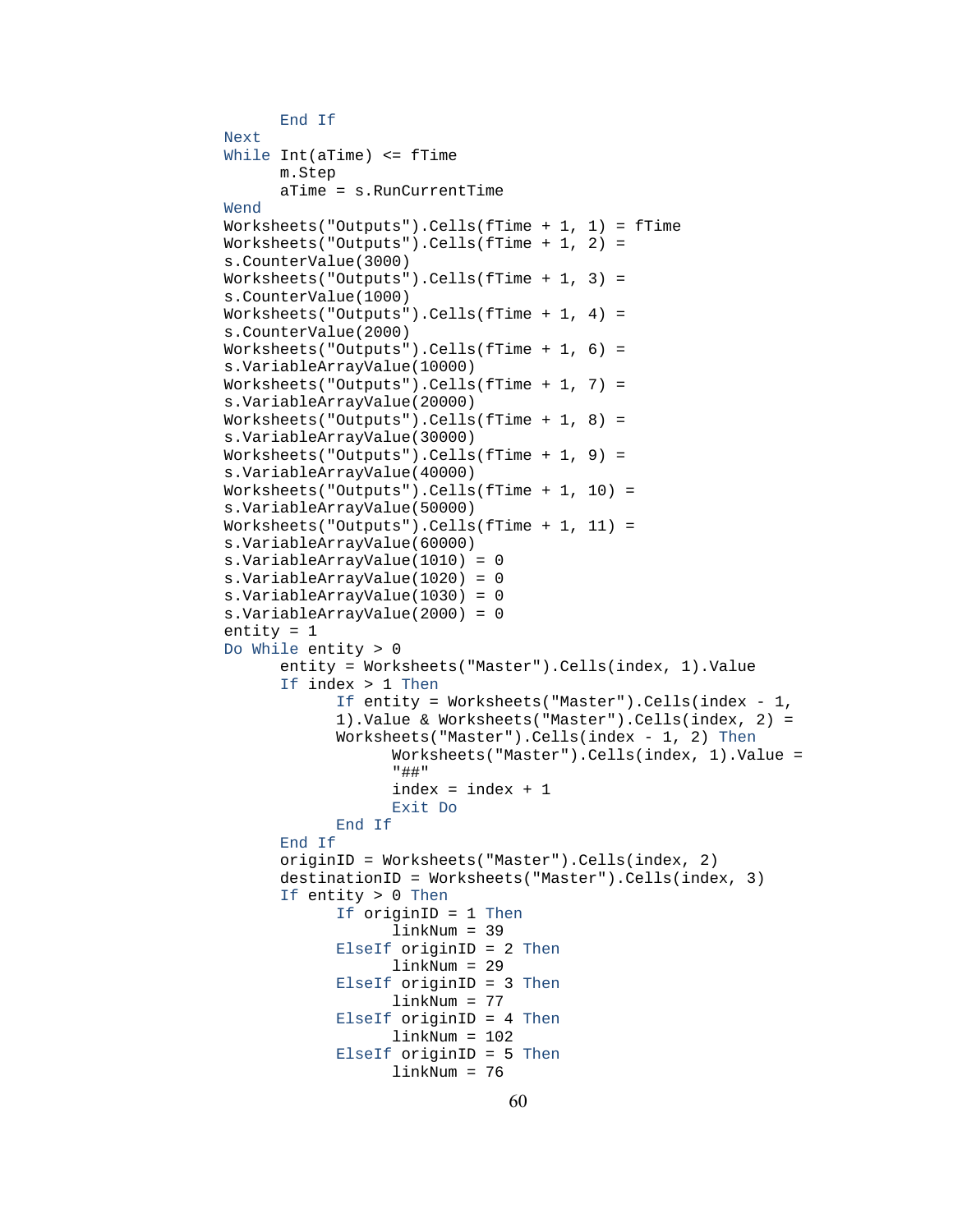```
 Else 
                           linkNum = 50 
                    End If 
                    If destinationID = 1 Then
                          vehType = 100 
                    ElseIf destinationID = 2 Then 
                          vehType = 200 
                    ElseIf destinationID = 3 Then
                          vehType = 300 
                    ElseIf destinationID = 5 Then
                          vehType = 800 
                    Else 
                          vehType = 500 
                    End If 
                   Set vehicle = 
                   vissim.net.Vehicles.AddVehicleAtLinkCoordinate(veh
                   Type, 50, linkNum, 1, 0) 
                    Worksheets("VehID").Cells(index, 1) = vehicle.ID 
                    Worksheets("VehID").Cells(index, 2) = fTime 
                   index = index + 1End If 
      Loop 
Next
```
End Sub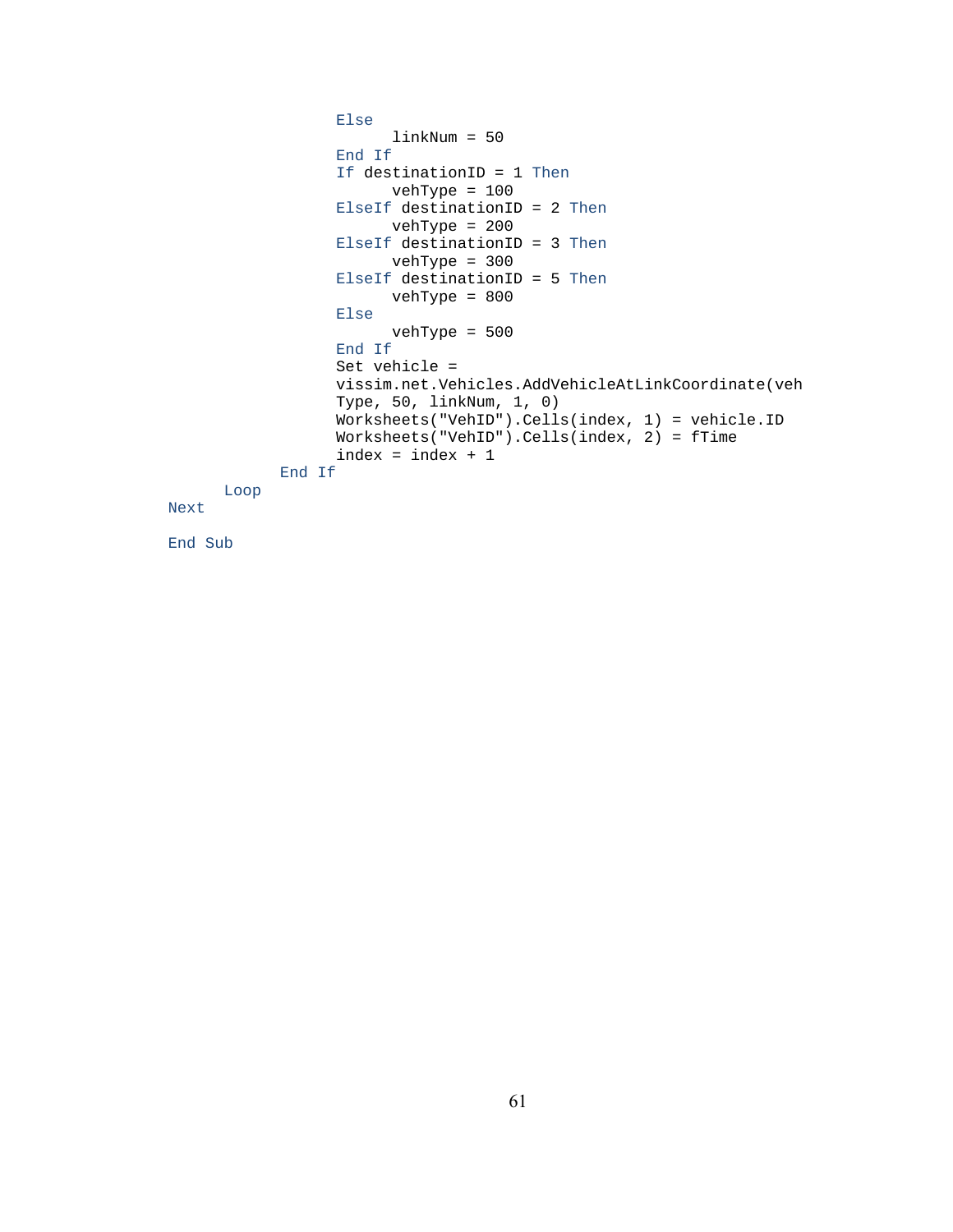## **APPENDIX-B**

<span id="page-72-0"></span>

|                  |                     |                         | <b>Destination</b> |                |                 |
|------------------|---------------------|-------------------------|--------------------|----------------|-----------------|
| <b>RN</b>        | <b>Container ID</b> | <b>Origin ID</b>        | ID                 | <b>Time In</b> | <b>Time Out</b> |
| $\mathbf 1$      | 3                   | 4                       | 1                  | 1              | $\overline{2}$  |
| $\overline{c}$   | 317                 | $\overline{\mathbf{4}}$ | 1                  | 10             | 11              |
| 3                | 354                 | 4                       | $\mathbf 1$        | 19             | 20              |
| 4                | 391                 | 4                       | $\mathbf 1$        | 28             | 29              |
| 5                | 428                 | 4                       | $\mathbf 1$        | 37             | 38              |
| 6                | 465                 | $\overline{\mathbf{4}}$ | 1                  | 46             | 47              |
| $\overline{7}$   | 502                 | $\overline{\mathbf{4}}$ | 3                  | 55             | 56              |
| 8                | 539                 | $\overline{\mathbf{4}}$ | $\overline{2}$     | 64             | 65              |
| $\boldsymbol{9}$ | 576                 | 4                       | 3                  | 73             | 74              |
| 10               | 613                 | $\overline{\mathbf{4}}$ | 3                  | 82             | 83              |
| 11               | 650                 | $\overline{\mathbf{4}}$ | $\mathbf 1$        | 91             | 92              |
| 12               | 687                 | $\overline{\mathbf{4}}$ | 3                  | 100            | 101             |
| 13               | 724                 | $\overline{\mathbf{4}}$ | 3                  | 109            | 110             |
| 14               | 761                 | 4                       | $\mathbf 1$        | 118            | 119             |
| 15               | 798                 | $\overline{\mathbf{4}}$ | $\mathbf 1$        | 127            | 128             |
| 16               | 835                 | 4                       | $\overline{2}$     | 136            | 137             |
| 17               | 872                 | $\overline{\mathbf{4}}$ | $\mathbf 1$        | 145            | 146             |
| 18               | 909                 | $\overline{\mathbf{4}}$ | 1                  | 154            | 155             |
| 19               | 946                 | 4                       | $\mathbf 1$        | 163            | 164             |
| 20               | 983                 | $\overline{\mathbf{4}}$ | 3                  | 172            | 173             |
| 21               | 1020                | $\overline{\mathbf{4}}$ | 3                  | 181            | 182             |
| 22               | 1057                | 4                       | 3                  | 190            | 191             |
| 23               | 1094                | $\overline{\mathbf{4}}$ | 3                  | 199            | 200             |
| 24               | 1131                | $\overline{\mathbf{4}}$ | 3                  | 208            | 209             |
| 25               | 1168                | $\overline{\mathbf{4}}$ | $\overline{2}$     | 217            | 218             |
| 26               | 1205                | $\overline{\mathbf{4}}$ | $\overline{2}$     | 226            | 227             |
| 27               | 1242                | 4                       | $\mathbf 1$        | 235            | 236             |
| 28               | 1279                | 4                       | 1                  | 244            | 245             |
| 29               | 1316                | 4                       | $\mathbf 1$        | 253            | 254             |
| 30               | 1353                | $\overline{\mathbf{4}}$ | 1                  | 262            | 263             |
| 31               | 1390                | 4                       | 3                  | 271            | 272             |
| 32               | 1427                | 4                       | $\mathbf 1$        | 280            | 281             |
| 33               | 1464                | 4                       | $\overline{c}$     | 289            | 290             |
| 34               | 1501                | 4                       | $\overline{2}$     | 298            | 299             |
| 35               | 1538                | 4                       | 1                  | 307            | 308             |
| 36               | 1575                | 4                       | 3                  | 316            | 317             |
| 37               | 1612                | 4                       | 3                  | 325            | 326             |
| 38               | 1649                | $\overline{\mathbf{4}}$ | $\mathbf 1$        | 334            | 335             |
| 39               | 1686                | 4                       | 3                  | 343            | 344             |
| 40               | 1723                | $\overline{\mathbf{4}}$ | 3                  | 352            | 353             |

## **Table 29: Master Database Worksheet**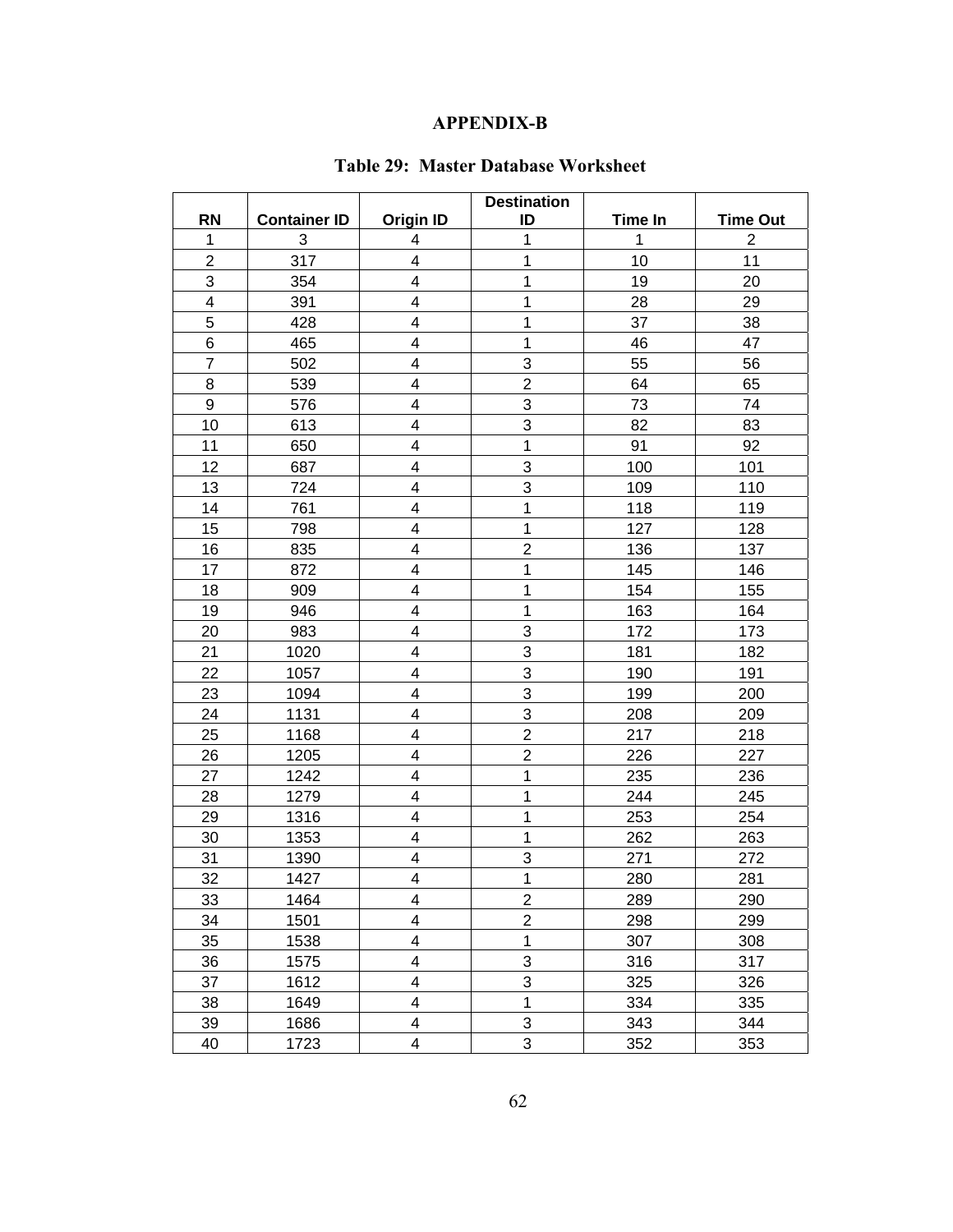|           | <b>Destination</b>  |                         |                         |                |                 |
|-----------|---------------------|-------------------------|-------------------------|----------------|-----------------|
| <b>RN</b> | <b>Container ID</b> | <b>Origin ID</b>        | ID                      | <b>Time In</b> | <b>Time Out</b> |
| 41        | 1760                | 4                       | $\overline{2}$          | 361            | 362             |
| 42        | 1797                | 4                       | 1                       | 370            | 371             |
| 43        | 1834                | 4                       | 1                       | 379            | 380             |
| 44        | 1871                | 4                       | $\mathbf 1$             | 388            | 389             |
| 45        | 1908                | 4                       | 1                       | 397            | 398             |
| 46        | 1945                | 4                       | 3                       | 406            | 407             |
| 47        | 1982                | 4                       | 3                       | 415            | 416             |
| 48        | 2019                | 4                       | $\mathbf{1}$            | 424            | 425             |
| 49        | 2056                | $\overline{\mathbf{4}}$ | $\overline{2}$          | 433            | 434             |
| 50        | 2093                | $\overline{\mathbf{4}}$ | 3                       | 442            | 443             |
| 51        | 2130                | $\overline{\mathbf{4}}$ | 1                       | 451            | 452             |
| 52        | 2167                | 4                       | 1                       | 460            | 461             |
| 53        | 2204                | 4                       | $\mathbf 2$             | 469            | 470             |
| 54        | 2241                | 4                       | 3                       | 478            | 479             |
| 55        | 2278                | $\overline{\mathbf{4}}$ | $\overline{2}$          | 487            | 488             |
| 56        | 2315                | 4                       | $\mathbf{1}$            | 496            | 497             |
| 57        | 2352                | $\overline{\mathbf{4}}$ | $\overline{2}$          | 505            | 506             |
| 58        | 2389                | 4                       | 3                       | 514            | 515             |
| 59        | 2426                | 4                       | 1                       | 523            | 524             |
| 60        | 2463                | $\overline{\mathbf{4}}$ | 1                       | 532            | 533             |
| 61        | 3                   | 1                       | $\overline{\mathbf{4}}$ | 480            | 540             |
| 62        | 2500                | $\overline{\mathbf{4}}$ | 1                       | 541            | 542             |
| 63        | 2533                | $\overline{\mathbf{4}}$ | $\mathbf 1$             | 550            | 551             |
| 64        | 502                 | 3                       | $\overline{\mathbf{4}}$ | 525            | 554             |
| 65        | 2574                | 4                       | 1                       | 559            | 560             |
| 66        | 2611                | 4                       | 3                       | 568            | 569             |
| 67        | 317                 | 1                       | $\overline{\mathbf{4}}$ | 513            | 576             |
| 68        | 2648                | $\overline{\mathbf{4}}$ | $\mathbf{1}$            | 577            | 578             |
| 69        | 354                 | 1                       | 4                       | 523            | 586             |
| 70        | 2685                | 4                       | 1                       | 586            | 587             |
| 71        | 539                 | $\mathbf 2$             | 4                       | 567            | 590             |
| 72        | 391                 | 1                       | $\overline{4}$          | 533            | 593             |
| 73        | 2722                | 4                       | 1                       | 595            | 596             |
| 74        | 428                 | 1                       | 4                       | 538            | 597             |
| 75        | 465                 | 1                       | 4                       | 545            | 600             |
| 76        | 576                 | 3                       | 4                       | 567            | 600             |
| 77        | 2759                | $\overline{\mathbf{4}}$ | 1                       | 604            | 605             |
| 78        | 613                 | 3                       | 4                       | 572            | 606             |
| 79        | 2796                | $\overline{\mathbf{4}}$ | $\overline{2}$          | 613            | 614             |
| 80        | 687                 | 3                       | $\overline{\mathbf{4}}$ | 580            | 621             |
| 81        | 2833                | $\overline{\mathbf{4}}$ | 1                       | 622            | 623             |

**[Table 24:](#page-72-0) (continued)**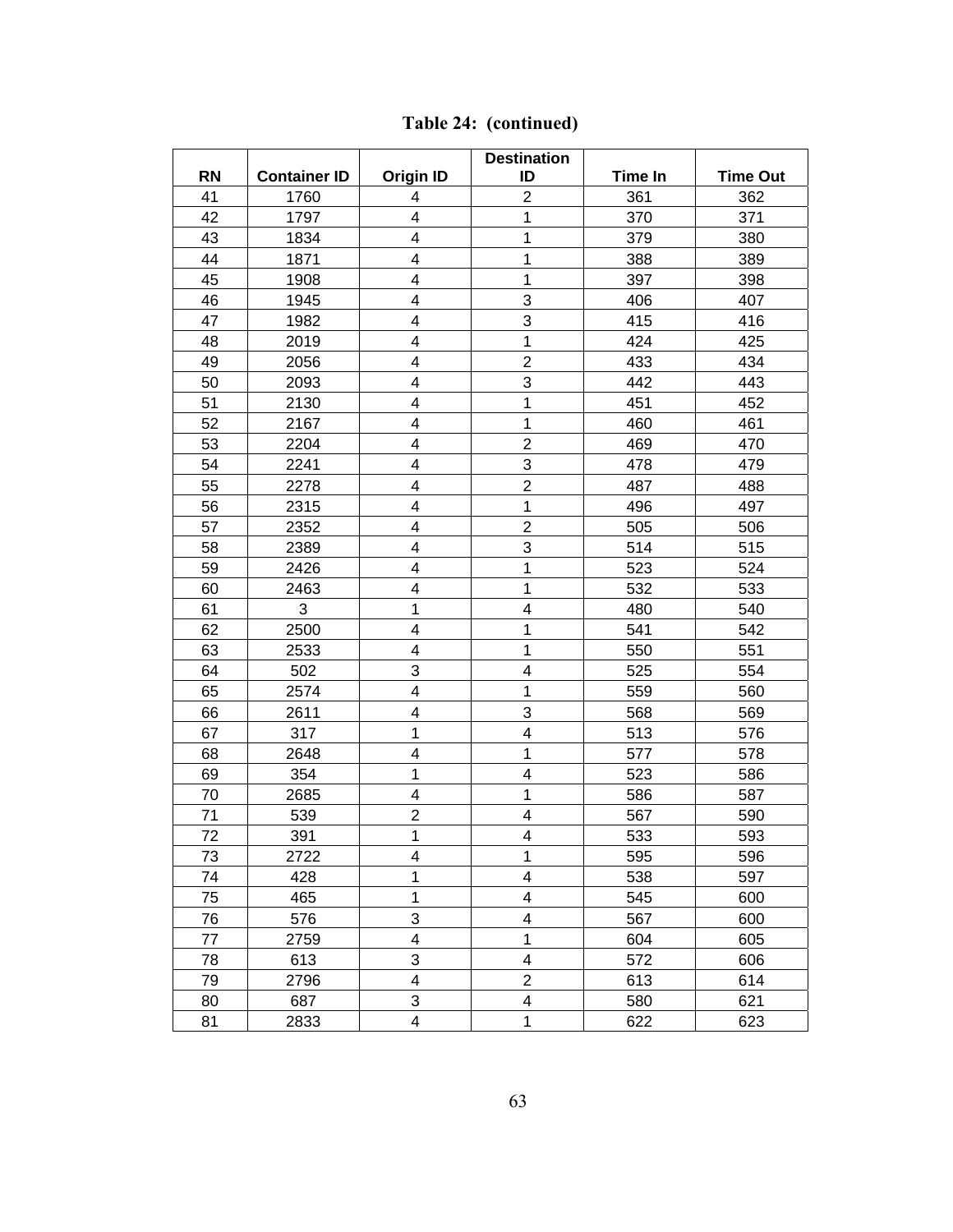|           |                     |                         | <b>Destination</b>      |                |                 |
|-----------|---------------------|-------------------------|-------------------------|----------------|-----------------|
| <b>RN</b> | <b>Container ID</b> | <b>Origin ID</b>        | ID                      | <b>Time In</b> | <b>Time Out</b> |
| 82        | 724                 | 3                       | 4                       | 590            | 627             |
| 83        | 2870                | 4                       | 3                       | 631            | 632             |
| 84        | 2907                | 4                       | $\mathbf 1$             | 640            | 641             |
| 85        | 650                 | 1                       | 4                       | 586            | 649             |
| 86        | 2944                | 4                       | 1                       | 649            | 650             |
| 87        | 835                 | $\overline{2}$          | 4                       | 633            | 653             |
| 88        | 2977                | $\overline{\mathbf{4}}$ | $\mathbf 1$             | 658            | 659             |
| 89        | 3018                | 4                       | $\mathbf 1$             | 667            | 668             |
| 90        | 3055                | 4                       | $\overline{2}$          | 676            | 677             |
| 91        | 983                 | 3                       | 4                       | 649            | 680             |
| 92        | 3092                | 4                       | $\mathbf{1}$            | 685            | 686             |
| 93        | 761                 | 1                       | $\overline{\mathbf{4}}$ | 633            | 688             |
| 94        | 798                 | $\mathbf 1$             | 4                       | 637            | 694             |
| 95        | 3129                | $\overline{\mathbf{4}}$ | 3                       | 694            | 695             |
| 96        | 3166                | 4                       | 1                       | 703            | 704             |
| 97        | 872                 | $\mathbf{1}$            | 4                       | 646            | 707             |
| 98        | 3203                | $\overline{\mathbf{4}}$ | $\mathbf 1$             | 712            | 713             |
| 99        | 909                 | 1                       | 4                       | 650            | 713             |
| 100       | 1057                | 3                       | 4                       | 687            | 714             |
| 101       | 1020                | 3                       | $\overline{\mathbf{4}}$ | 683            | 718             |
| 102       | 946                 | $\mathbf 1$             | $\overline{\mathbf{4}}$ | 661            | 720             |
| 103       | 1168                | $\overline{\mathbf{c}}$ | 4                       | 703            | 721             |
| 104       | 3240                | $\overline{\mathbf{4}}$ | 1                       | 721            | 722             |
| 105       | 1094                | 3                       | 4                       | 697            | 729             |
| 106       | 1205                | $\overline{2}$          | 4                       | 706            | 730             |
| 107       | 3277                | $\overline{\mathbf{4}}$ | 3                       | 730            | 731             |
| 108       | 1131                | 3                       | $\overline{\mathbf{4}}$ | 701            | 737             |
| 109       | 3314                | 4                       | 3                       | 739            | 740             |
| 110       | 3351                | 4                       | $\mathbf 1$             | 748            | 749             |
| 111       | 3388                | 4                       | 3                       | 757            | 758             |
| 112       | 3425                | 4                       | $\overline{\mathbf{c}}$ | 766            | 767             |
| 113       | 1242                | $\mathbf{1}$            | $\overline{\mathbf{4}}$ | 715            | 775             |
| 114       | 3462                | 4                       | 3                       | 775            | 776             |
| 115       | 1464                | $\overline{c}$          | 4                       | 765            | 782             |
| 116       | 3499                | $\overline{\mathbf{4}}$ | 1                       | 784            | 785             |
| 117       | 1501                | $\overline{2}$          | 4                       | 770            | 785             |
| 118       | 1390                | 3                       | 4                       | 752            | 790             |
| 119       | 3536                | $\overline{\mathbf{4}}$ | 1                       | 793            | 794             |
| 120       | 3573                | $\overline{\mathbf{4}}$ | 1                       | 802            | 803             |
| 121       | 3610                | $\overline{\mathbf{4}}$ | 3                       | 811            | 812             |
| 122       | 1279                | $\mathbf 1$             | 4                       | 753            | 817             |

**[Table 24:](#page-72-0) (continued)**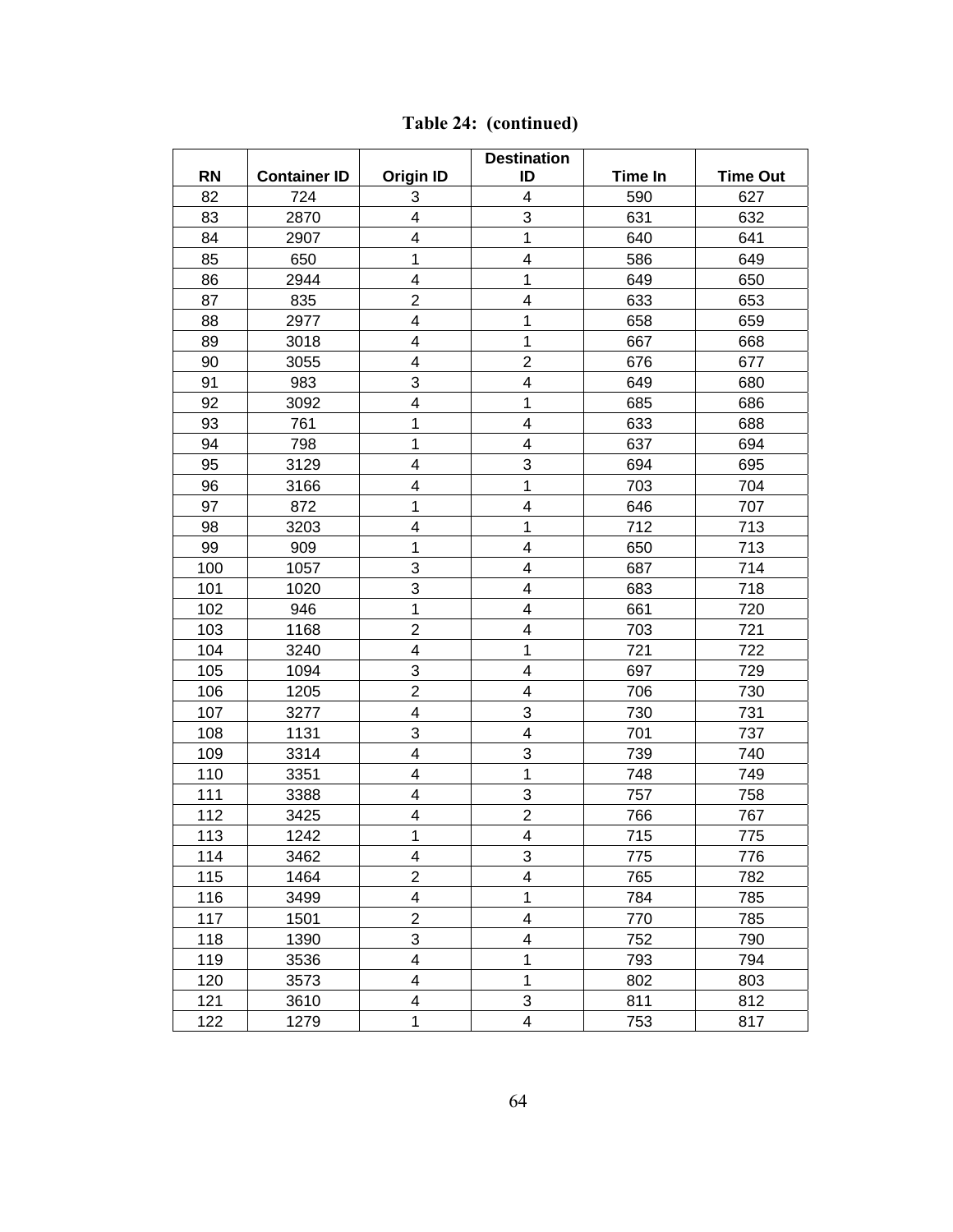|           |                     |                         | <b>Destination</b>      |         |                 |
|-----------|---------------------|-------------------------|-------------------------|---------|-----------------|
| <b>RN</b> | <b>Container ID</b> | <b>Origin ID</b>        | ID                      | Time In | <b>Time Out</b> |
| 123       | 1316                | 1                       | $\overline{\mathbf{4}}$ | 759     | 820             |
| 124       | 3647                | $\overline{\mathbf{4}}$ | 3                       | 820     | 821             |
| 125       | 1353                | 1                       | 4                       | 765     | 825             |
| 126       | 3684                | $\overline{\mathbf{4}}$ | $\mathbf 1$             | 829     | 830             |
| 127       | 1427                | 1                       | 4                       | 772     | 832             |
| 128       | 1575                | 3                       | 4                       | 805     | 836             |
| 129       | 1612                | 3                       | 4                       | 809     | 836             |
| 130       | 3721                | $\overline{\mathbf{4}}$ | 1                       | 838     | 839             |
| 131       | 1686                | 3                       | $\overline{\mathbf{4}}$ | 820     | 845             |
| 132       | 3758                | $\overline{\mathbf{4}}$ | 3                       | 847     | 848             |
| 133       | 3795                | 4                       | 3                       | 856     | 857             |
| 134       | 1723                | 3                       | 4                       | 825     | 861             |
| 135       | 3832                | $\overline{\mathbf{4}}$ | 3                       | 865     | 866             |
| 136       | 1538                | 1                       | 4                       | 813     | 871             |
| 137       | 3869                | $\overline{\mathbf{4}}$ | 1                       | 874     | 875             |
| 138       | 3906                | 4                       | 1                       | 883     | 884             |
| 139       | 1649                | 1                       | 4                       | 824     | 884             |
| 140       | 3943                | $\overline{\mathbf{4}}$ | $\mathbf 1$             | 892     | 893             |
| 141       | 1760                | $\overline{2}$          | 4                       | 867     | 895             |
| 142       | 1945                | 3                       | $\overline{\mathbf{4}}$ | 882     | 913             |
| 143       | 1982                | 3                       | 4                       | 890     | 926             |
| 144       | 1797                | 1                       | 4                       | 878     | 940             |
| 145       | 1834                | $\mathbf 1$             | 4                       | 882     | 942             |
| 146       | 2056                | $\overline{c}$          | 4                       | 931     | 950             |
| 147       | 1871                | 1                       | 4                       | 890     | 955             |
| 148       | 2204                | $\overline{2}$          | 4                       | 944     | 957             |
| 149       | 1908                | 1                       | 4                       | 898     | 961             |
| 150       | 2093                | 3                       | 4                       | 929     | 962             |
| 151       | 2241                | 3                       | 4                       | 949     | 978             |
| 152       | 2019                | 1                       | $\overline{\mathbf{4}}$ | 933     | 992             |
| 153       | 2130                | 1                       | 4                       | 941     | 996             |
| 154       | 2278                | $\overline{2}$          | 4                       | 987     | 1006            |
| 155       | 2167                | 1                       | 4                       | 951     | 1010            |
| 156       | 2352                | $\overline{2}$          | 4                       | 991     | 1011            |
| 157       | 2389                | 3                       | 4                       | 993     | 1029            |
| 158       | 2315                | 1                       | 4                       | 995     | 1058            |
| 159       | 2426                | 1                       | 4                       | 1008    | 1069            |
| 160       | 2463                | 1                       | 4                       | 1015    | 1076            |
| 161       | 2611                | 3                       | 4                       | 1050    | 1085            |
| 162       | 2500                | 1                       | 4                       | 1052    | 1112            |
| 163       | 2533                | 1                       | 4                       | 1060    | 1118            |

**[Table 24:](#page-72-0) (continued)**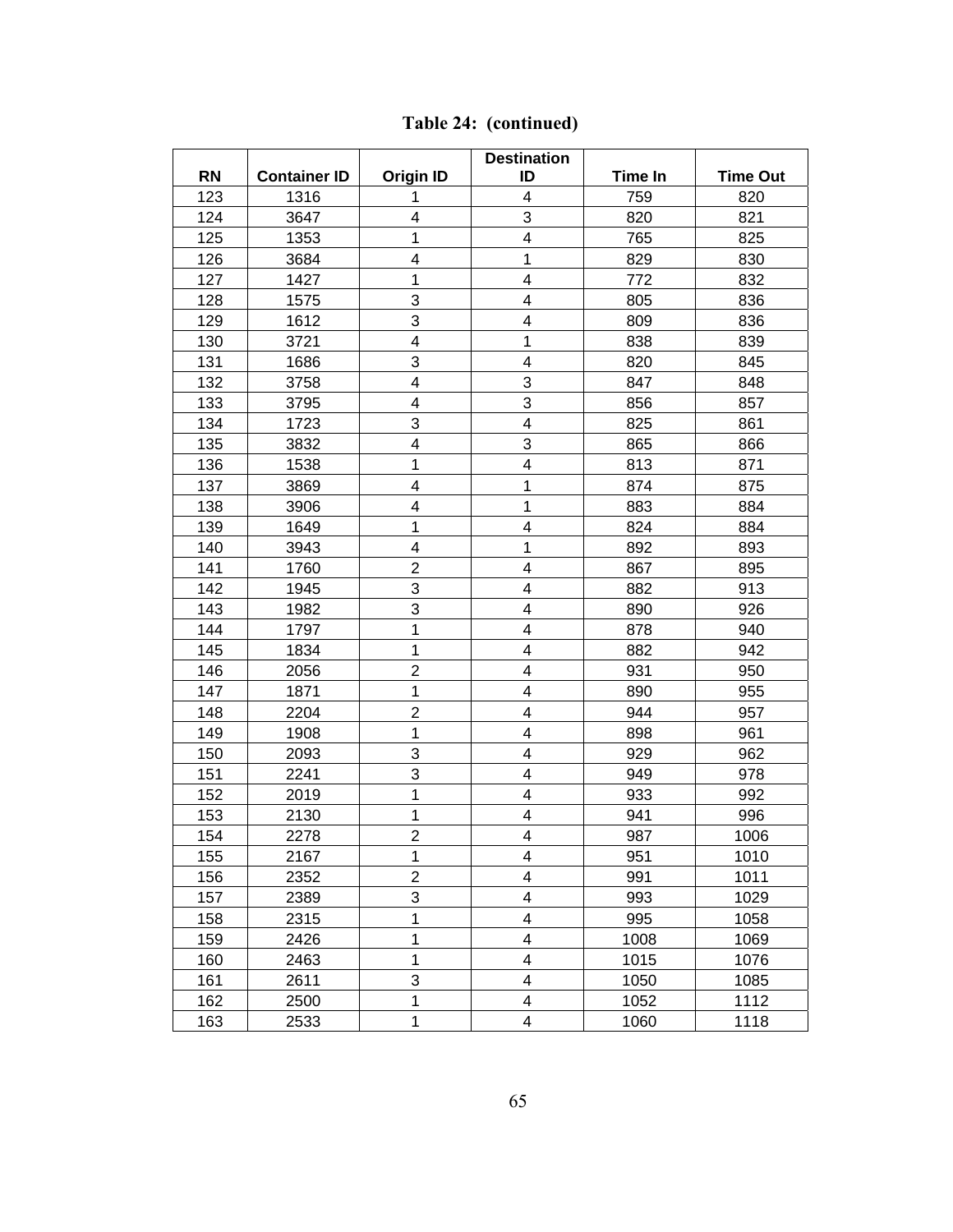|           |                     |                  | <b>Destination</b>      |                |                 |
|-----------|---------------------|------------------|-------------------------|----------------|-----------------|
| <b>RN</b> | <b>Container ID</b> | <b>Origin ID</b> | ID                      | <b>Time In</b> | <b>Time Out</b> |
| 164       | 2574                | 1                | 4                       | 1067           | 1128            |
| 165       | 2648                | $\mathbf 1$      | $\overline{\mathbf{4}}$ | 1071           | 1128            |
| 166       | 2796                | $\overline{c}$   | $\overline{4}$          | 1110           | 1130            |
| 167       | 2870                | 3                | $\overline{\mathbf{4}}$ | 1114           | 1136            |
| 168       | 2722                | $\mathbf 1$      | 4                       | 1082           | 1138            |
| 169       | 2685                | 1                | 4                       | 1078           | 1140            |
| 170       | 2759                | $\mathbf 1$      | 4                       | 1113           | 1175            |
| 171       | 2833                | 1                | $\overline{\mathbf{4}}$ | 1124           | 1189            |
| 172       | 2907                | 1                | $\overline{\mathbf{4}}$ | 1134           | 1194            |
| 173       | 2944                | 1                | $\overline{4}$          | 1138           | 1197            |
| 174       | 3055                | $\overline{2}$   | $\overline{\mathbf{4}}$ | 1174           | 1198            |
| 175       | 3129                | 3                | $\overline{\mathbf{4}}$ | 1177           | 1209            |
| 176       | 2977                | 1                | $\overline{4}$          | 1173           | 1233            |
| 177       | 3018                | $\mathbf 1$      | $\overline{\mathbf{4}}$ | 1180           | 1241            |
| 178       | 3092                | $\mathbf{1}$     | $\overline{\mathbf{4}}$ | 1186           | 1249            |
| 179       | 3166                | 1                | 4                       | 1193           | 1251            |
| 180       | 3425                | $\overline{c}$   | $\overline{\mathbf{4}}$ | 1241           | 1258            |
| 181       | 3203                | 1                | $\overline{\mathbf{4}}$ | 1201           | 1260            |
| 182       | 3277                | 3                | $\overline{\mathbf{4}}$ | 1226           | 1261            |
| 183       | 3314                | 3                | $\overline{\mathbf{4}}$ | 1229           | 1265            |
| 184       | 3388                | 3                | 4                       | 1239           | 1268            |
| 185       | 3462                | $\overline{3}$   | $\overline{4}$          | 1249           | 1282            |
| 186       | 3240                | 1                | $\overline{\mathbf{4}}$ | 1236           | 1297            |
| 187       | 3351                | $\overline{1}$   | 4                       | 1246           | 1305            |
| 188       | 3610                | 3                | $\overline{\mathbf{4}}$ | 1296           | 1319            |
| 189       | 3647                | 3                | $\overline{\mathbf{4}}$ | 1303           | 1335            |
| 190       | 3499                | $\mathbf 1$      | 4                       | 1296           | 1354            |
| 191       | 3536                | 1                | $\overline{\mathbf{4}}$ | 1300           | 1361            |
| 192       | 3573                | $\mathbf{1}$     | 4                       | 1306           | 1369            |
| 193       | 3684                | $\mathbf 1$      | 4                       | 1318           | 1379            |
| 194       | 3795                | 3                | $\overline{\mathbf{4}}$ | 1351           | 1384            |
| 195       | 3758                | 3                | $\overline{\mathbf{4}}$ | 1347           | 1385            |
| 196       | 3832                | 3                | $\overline{4}$          | 1361           | 1388            |
| 197       | 3721                | 1                | 4                       | 1353           | 1413            |
| 198       | 3869                | $\mathbf{1}$     | $\overline{\mathbf{4}}$ | 1364           | 1422            |
| 199       | 3906                | 1                | $\overline{\mathbf{4}}$ | 1375           | 1434            |
| 200       | 3943                | $\mathbf{1}$     | 4                       | 1383           | 1443            |

**[Table 24:](#page-72-0) (continued)**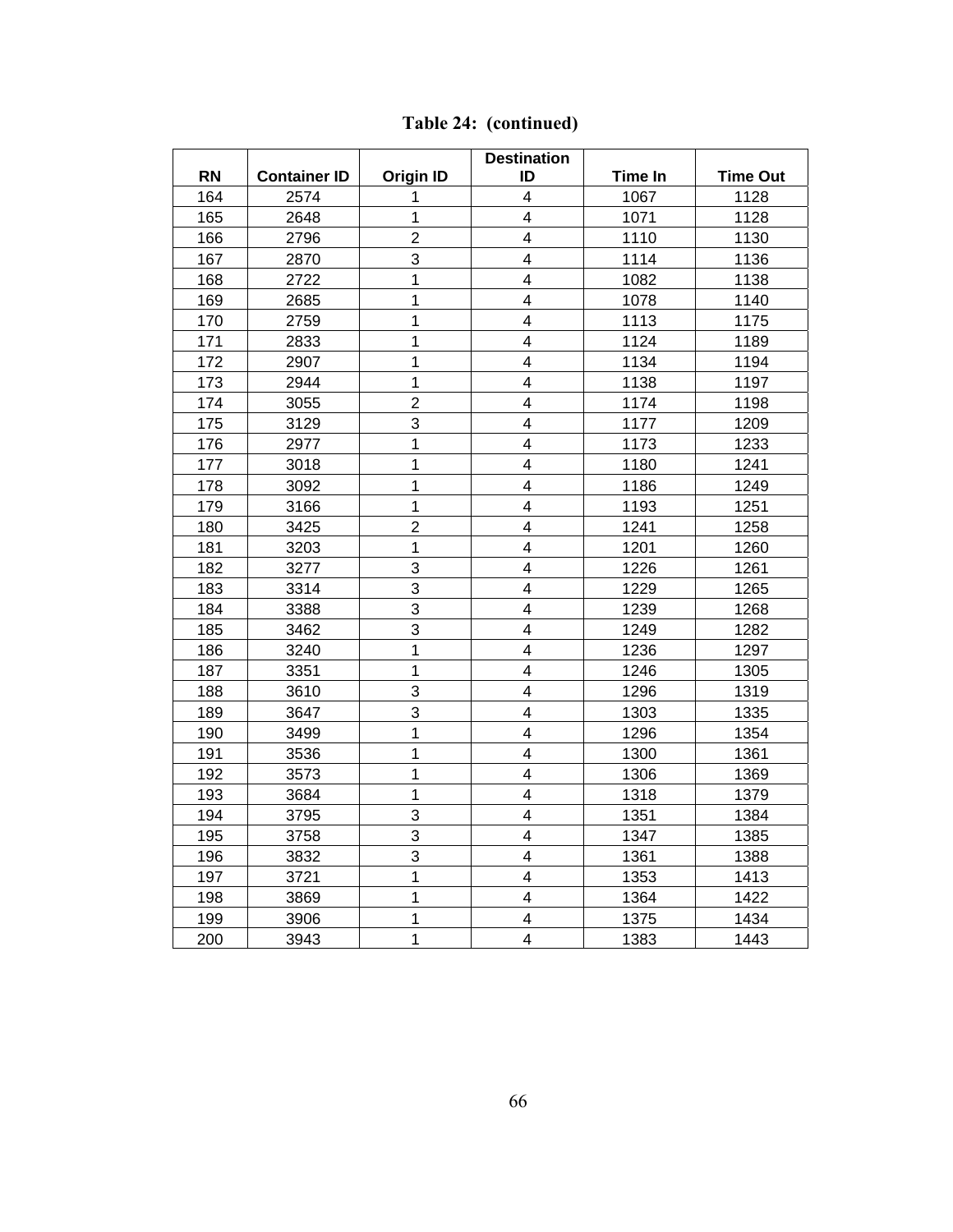<span id="page-77-0"></span>

|                |                     |                         | <b>Destination</b> |                |                 |
|----------------|---------------------|-------------------------|--------------------|----------------|-----------------|
| <b>RN</b>      | <b>Container ID</b> | <b>Origin ID</b>        | ID                 | <b>Time In</b> | <b>Time Out</b> |
| 1              | 3                   | 4                       | 1                  | 1              | $\overline{2}$  |
| $\overline{2}$ | 317                 | 4                       | 1                  | 10             | 11              |
| 3              | 354                 | 4                       | $\mathbf 1$        | 19             | 20              |
| 4              | 391                 | 4                       | 1                  | 28             | 29              |
| 5              | 428                 | $\overline{\mathbf{4}}$ | 1                  | 37             | 38              |
| 6              | 465                 | $\overline{\mathbf{4}}$ | 1                  | 46             | 47              |
| $\overline{7}$ | 650                 | $\overline{\mathbf{4}}$ | 1                  | 91             | 92              |
| 8              | 761                 | 4                       | $\mathbf 1$        | 118            | 119             |
| 9              | 798                 | 4                       | 1                  | 127            | 128             |
| 10             | 872                 | $\overline{\mathbf{4}}$ | 1                  | 145            | 146             |
| 11             | 909                 | $\overline{\mathbf{4}}$ | 1                  | 154            | 155             |
| 12             | 946                 | $\overline{\mathbf{4}}$ | 1                  | 163            | 164             |
| 13             | 1242                | $\overline{\mathbf{4}}$ | 1                  | 235            | 236             |
| 14             | 1279                | 4                       | 1                  | 244            | 245             |
| 15             | 1316                | $\overline{\mathbf{4}}$ | $\mathbf 1$        | 253            | 254             |
| 16             | 1353                | $\overline{\mathbf{4}}$ | 1                  | 262            | 263             |
| 17             | 1427                | $\overline{\mathbf{4}}$ | 1                  | 280            | 281             |
| 18             | 1538                | $\overline{\mathbf{4}}$ | 1                  | 307            | 308             |
| 19             | 1649                | 4                       | 1                  | 334            | 335             |
| 20             | 1797                | 4                       | 1                  | 370            | 371             |
| 21             | 1834                | $\overline{\mathbf{4}}$ | 1                  | 379            | 380             |
| 22             | 1871                | 4                       | 1                  | 388            | 389             |
| 23             | 1908                | 4                       | 1                  | 397            | 398             |
| 24             | 2019                | 4                       | 1                  | 424            | 425             |
| 25             | 2130                | $\overline{\mathbf{4}}$ | 1                  | 451            | 452             |
| 26             | 2167                | 4                       | 1                  | 460            | 461             |
| 27             | 2315                | 4                       | $\mathbf 1$        | 496            | 497             |
| 28             | 2426                | $\overline{\mathbf{4}}$ | 1                  | 523            | 524             |
| 29             | 2463                | 4                       | 1                  | 532            | 533             |
| 30             | 2500                | $\overline{\mathbf{4}}$ | 1                  | 541            | 542             |
| 31             | 2533                | $\overline{\mathbf{4}}$ | 1                  | 550            | 551             |
| 32             | 2574                | 4                       | 1                  | 559            | 560             |
| 33             | 2648                | $\overline{\mathbf{4}}$ | $\mathbf 1$        | 577            | 578             |
| 34             | 2685                | $\overline{\mathbf{4}}$ | 1                  | 586            | 587             |
| 35             | 2722                | 4                       | 1                  | 595            | 596             |
| 36             | 2759                | 4                       | 1                  | 604            | 605             |
| 37             | 2833                | $\overline{\mathbf{4}}$ | 1                  | 622            | 623             |
| 38             | 2907                | 4                       | 1                  | 640            | 641             |
| 39             | 2944                | $\overline{\mathbf{4}}$ | $\mathbf 1$        | 649            | 650             |
| 40             | 2977                | $\overline{\mathbf{4}}$ | $\mathbf 1$        | 658            | 659             |

**Table 30: Port of Savannah Database Worksheet**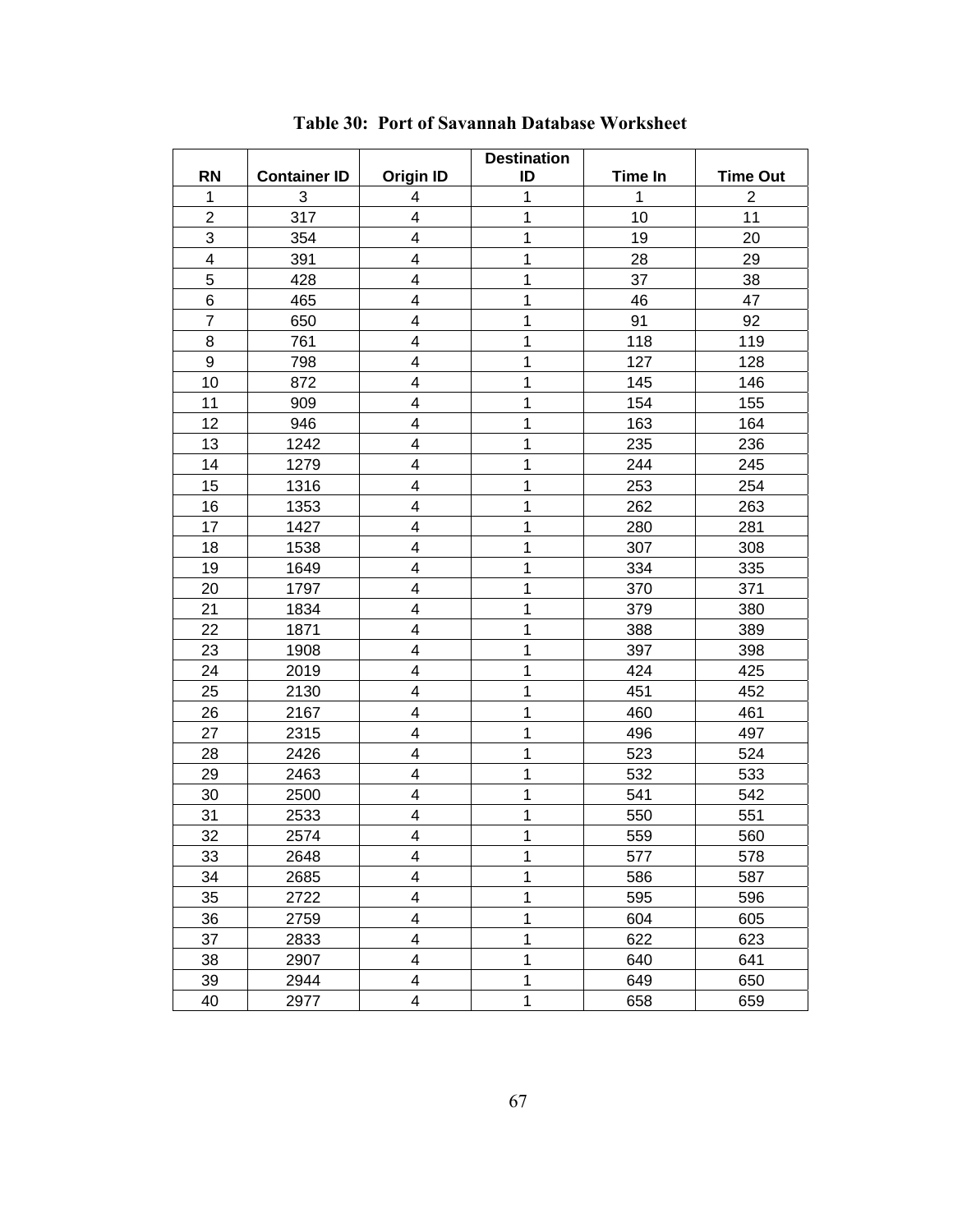| <b>RN</b> | <b>Container ID</b> | <b>Origin ID</b> | <b>Destination</b><br>ID | Time In | <b>Time Out</b> |
|-----------|---------------------|------------------|--------------------------|---------|-----------------|
|           |                     |                  |                          |         |                 |
| 41        | 3018                | 4                |                          | 667     | 668             |
| 42        | 3092                | 4                |                          | 685     | 686             |
| 43        | 3166                | 4                |                          | 703     | 704             |
| 44        | 3203                | 4                |                          | 712     | 713             |
| 45        | 3240                | 4                |                          | 721     | 722             |
| 46        | 3351                | 4                |                          | 748     | 749             |
| 47        | 3499                | 4                |                          | 784     | 785             |
| 48        | 3536                | 4                |                          | 793     | 794             |
| 49        | 3573                | 4                |                          | 802     | 803             |
| 50        | 3684                | 4                |                          | 829     | 830             |
| 51        | 3721                | 4                |                          | 838     | 839             |
| 52        | 3869                | 4                |                          | 874     | 875             |
| 53        | 3906                | 4                |                          | 883     | 884             |
| 54        | 3943                | 4                |                          | 892     | 893             |

**[Table 25:](#page-77-0) (continued)** 

**Table 31: Distribution Center 1 Database Worksheet** 

| <b>RN</b>      | <b>Container ID</b> | <b>Origin ID</b> | <b>Destination</b><br>ID | Time In | <b>Time Out</b> |
|----------------|---------------------|------------------|--------------------------|---------|-----------------|
|                |                     |                  |                          |         |                 |
|                | 539                 | 4                | 2                        | 64      | 65              |
| $\overline{2}$ | 835                 | 4                | 2                        | 136     | 137             |
| 3              | 1168                | 4                | $\overline{2}$           | 217     | 218             |
| 4              | 1205                | 4                | 2                        | 226     | 227             |
| 5              | 1464                | 4                | 2                        | 289     | 290             |
| 6              | 1501                | 4                | $\overline{2}$           | 298     | 299             |
| 7              | 1760                | 4                | $\overline{2}$           | 361     | 362             |
| 8              | 2056                | 4                | $\overline{2}$           | 433     | 434             |
| 9              | 2204                | 4                | $\overline{2}$           | 469     | 470             |
| 10             | 2278                | 4                | $\overline{2}$           | 487     | 488             |
| 11             | 2352                | 4                | $\overline{2}$           | 505     | 506             |
| 12             | 2796                | 4                | $\overline{2}$           | 613     | 614             |
| 13             | 3055                | 4                | 2                        | 676     | 677             |
| 14             | 3425                | 4                | $\overline{2}$           | 766     | 767             |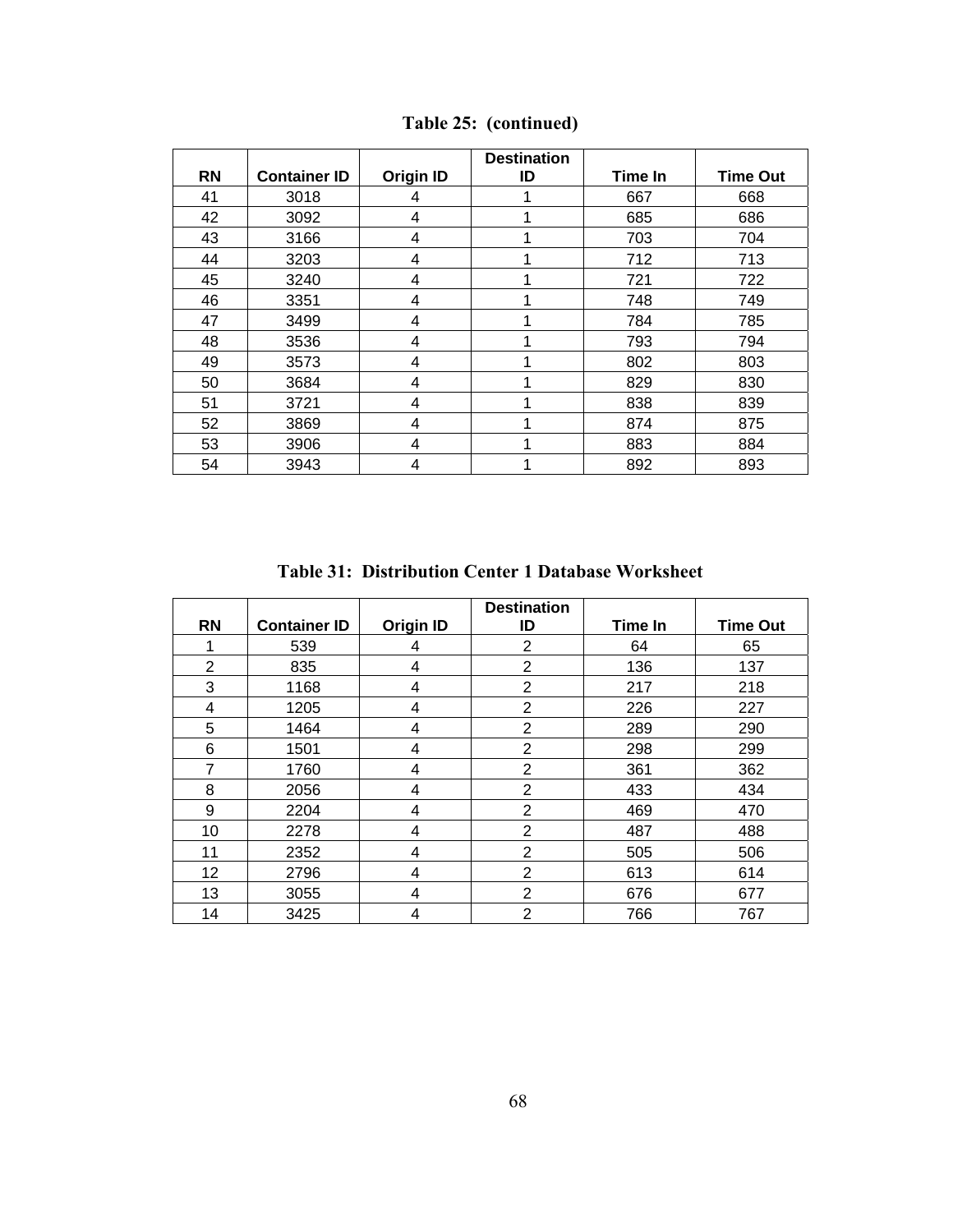|                |                     |                         | <b>Destination</b> |                |                 |
|----------------|---------------------|-------------------------|--------------------|----------------|-----------------|
| <b>RN</b>      | <b>Container ID</b> | <b>Origin ID</b>        | ID                 | <b>Time In</b> | <b>Time Out</b> |
| $\mathbf{1}$   | 502                 | 4                       | 3                  | 55             | 56              |
| $\overline{2}$ | 576                 | $\overline{\mathbf{4}}$ | 3                  | 73             | 74              |
| 3              | 613                 | $\overline{\mathbf{4}}$ | 3                  | 82             | 83              |
| 4              | 687                 | 4                       | 3                  | 100            | 101             |
| 5              | 724                 | 4                       | 3                  | 109            | 110             |
| 6              | 983                 | $\overline{\mathbf{4}}$ | 3                  | 172            | 173             |
| $\overline{7}$ | 1020                | $\overline{\mathbf{4}}$ | $\overline{3}$     | 181            | 182             |
| 8              | 1057                | $\overline{\mathbf{4}}$ | 3                  | 190            | 191             |
| 9              | 1094                | $\overline{\mathbf{4}}$ | $\overline{3}$     | 199            | 200             |
| 10             | 1131                | $\overline{\mathbf{4}}$ | $\overline{3}$     | 208            | 209             |
| 11             | 1390                | 4                       | 3                  | 271            | 272             |
| 12             | 1575                | 4                       | 3                  | 316            | 317             |
| 13             | 1612                | 4                       | 3                  | 325            | 326             |
| 14             | 1686                | $\overline{\mathbf{4}}$ | 3                  | 343            | 344             |
| 15             | 1723                | $\overline{\mathbf{4}}$ | 3                  | 352            | 353             |
| 16             | 1945                | $\overline{\mathbf{4}}$ | $\overline{3}$     | 406            | 407             |
| 17             | 1982                | $\overline{\mathbf{4}}$ | 3                  | 415            | 416             |
| 18             | 2093                | $\overline{\mathbf{4}}$ | 3                  | 442            | 443             |
| 19             | 2241                | $\overline{\mathbf{4}}$ | $\overline{3}$     | 478            | 479             |
| 20             | 2389                | 4                       | 3                  | 514            | 515             |
| 21             | 2611                | $\overline{\mathbf{4}}$ | 3                  | 568            | 569             |
| 22             | 2870                | $\overline{\mathbf{4}}$ | 3                  | 631            | 632             |
| 23             | 3129                | $\overline{\mathbf{4}}$ | 3                  | 694            | 695             |
| 24             | 3277                | $\overline{\mathbf{4}}$ | $\overline{3}$     | 730            | 731             |
| 25             | 3314                | $\overline{\mathbf{4}}$ | 3                  | 739            | 740             |
| 26             | 3388                | $\overline{\mathbf{4}}$ | 3                  | 757            | 758             |
| 27             | 3462                | $\overline{\mathbf{4}}$ | 3                  | 775            | 776             |
| 28             | 3610                | $\overline{\mathbf{4}}$ | 3                  | 811            | 812             |
| 29             | 3647                | $\overline{\mathbf{4}}$ | 3                  | 820            | 821             |
| 30             | 3758                | 4                       | 3                  | 847            | 848             |
| 31             | 3795                | $\overline{\mathbf{4}}$ | 3                  | 856            | 857             |
| 32             | 3832                | $\overline{\mathbf{4}}$ | 3                  | 865            | 866             |

**Table 32: Distribution Center 2 Database Worksheet**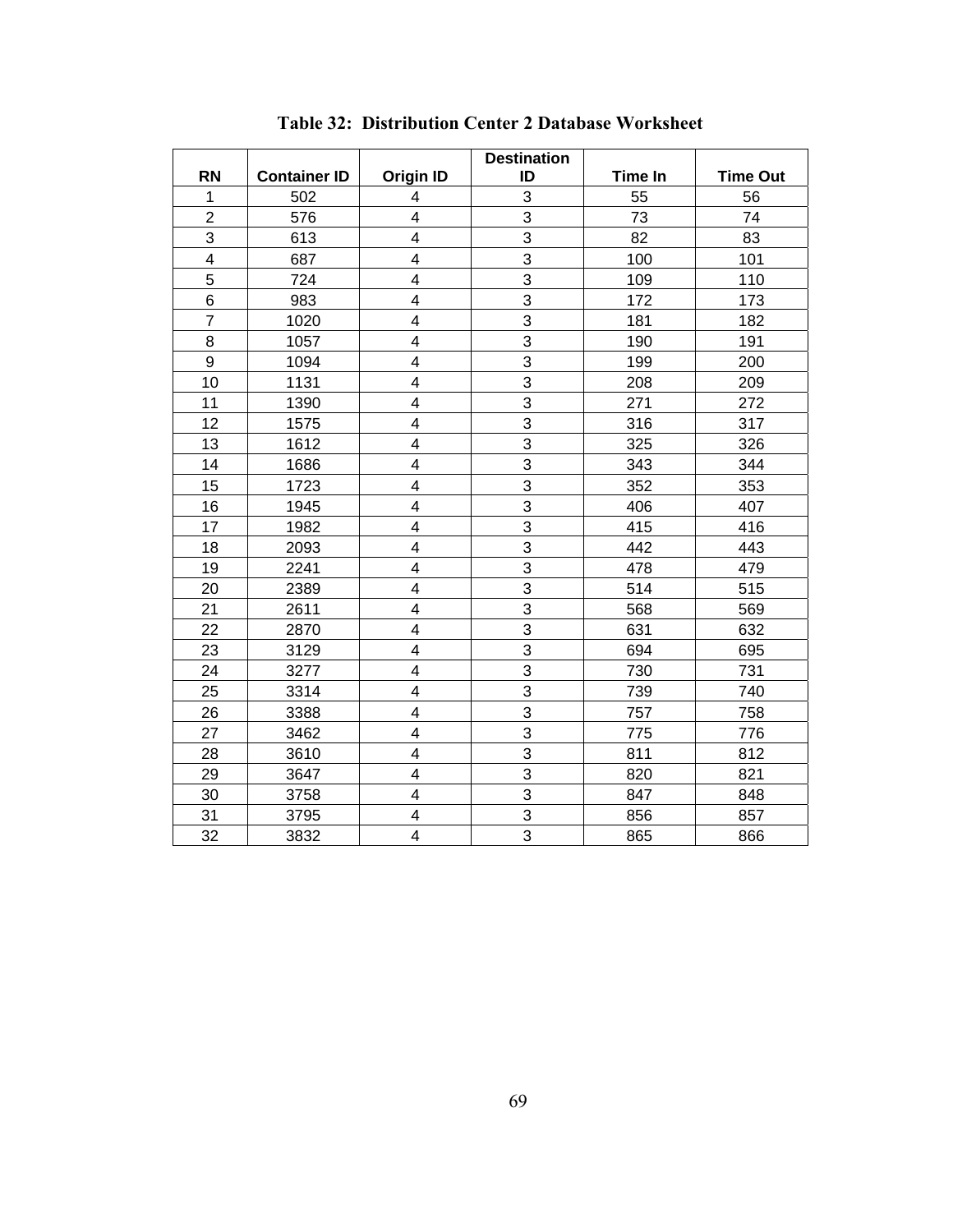|                         | <b>Vehicle</b>          |                |                 |
|-------------------------|-------------------------|----------------|-----------------|
| <b>RN</b>               | ID                      | Time In        | <b>Time Out</b> |
| 1                       | $\mathbf{1}$            | $\overline{2}$ | 480             |
| $\overline{\mathbf{c}}$ | $\overline{\mathbf{c}}$ | 11             | 513             |
| 3                       | 3                       | 20             | 523             |
| $\overline{\mathbf{4}}$ | 4                       | 29             | 533             |
| 5                       | 5                       | 38             | 538             |
| 6                       | 6                       | 47             | 545             |
| $\overline{7}$          | $\overline{7}$          | 56             | 525             |
| 8                       | 8                       | 65             | 567             |
| 9                       | 9                       | 74             | 567             |
| 10                      | 10                      | 83             | 572             |
| 11                      | 11                      | 92             | 586             |
| 12                      | 12                      | 101            | 580             |
| 13                      | 13                      | 110            | 590             |
| 14                      | 14                      | 119            | 633             |
| 15                      | 15                      | 128            | 637             |
| 16                      | 16                      | 137            | 633             |
| 17                      | 17                      | 146            | 646             |
| 18                      | 18                      | 155            | 650             |
| 19                      | 19                      | 164            | 661             |
| 20                      | 20                      | 173            | 649             |
| 21                      | 21                      | 182            | 683             |
| 22                      | 22                      | 191            | 687             |
| 23                      | 23                      | 200            | 697             |
| 24                      | 24                      | 209            | 701             |
| 25                      | 25                      | 218            | 703             |
| 26                      | 26                      | 227            | 706             |
| 27                      | 27                      | 236            | 715             |
| 28                      | 28                      | 245            | 753             |
| 29                      | 29                      | 254            | 759             |
| 30                      | 30                      | 263            | 765             |
| 31                      | 31                      | 272            | 752             |
| $\frac{32}{2}$          | 32                      | 281            | 772             |
| 33                      | 33                      | 290            | 765             |
| 34                      | 34                      | 299            | 770             |
| 35                      | 35                      | 308            | 813             |
| 36                      | 36                      | 317            | 805             |
| 37                      | 37                      | 326            | 809             |
| 38                      | 38                      | 335            | 824             |
| 39                      | 39                      | 344            | 820             |
| 40                      | 40                      | 353            | 825             |
|                         |                         |                |                 |

<span id="page-80-0"></span>**Table 33: Vehicle ID Database Worksheet**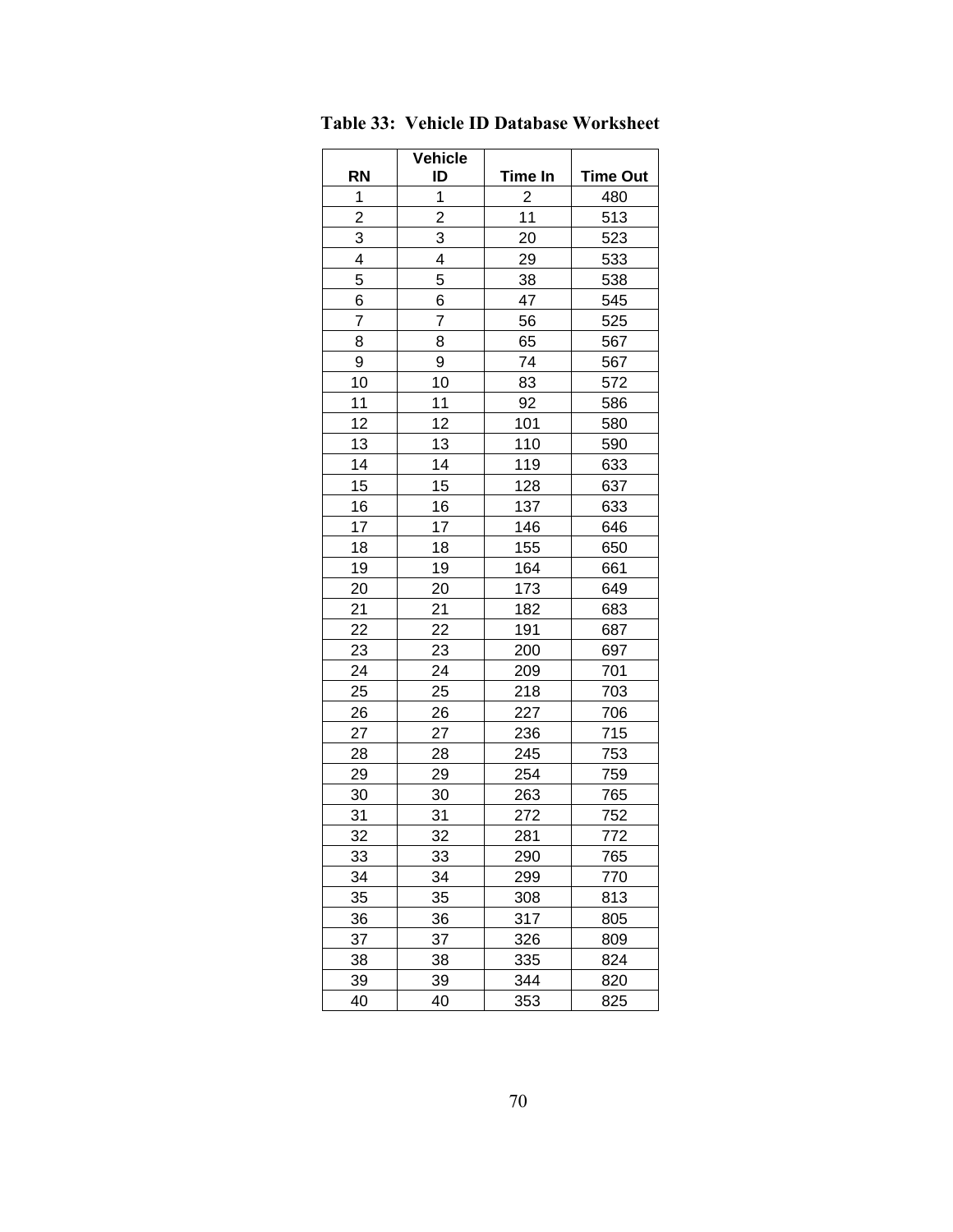|           | <b>Vehicle</b> |         |                 |
|-----------|----------------|---------|-----------------|
| <b>RN</b> | ID             | Time In | <b>Time Out</b> |
| 41        | 41             | 362     | 867             |
| 42        | 42             | 371     | 878             |
| 43        | 43             | 380     | 882             |
| 44        | 44             | 389     | 890             |
| 45        | 45             | 398     | 898             |
| 46        | 46             | 407     | 882             |
| 47        | 47             | 416     | 890             |
| 48        | 48             | 425     | 933             |
| 49        | 49             | 434     | 931             |
| 50        | 50             | 443     | 929             |
| 51        | 51             | 452     | 941             |
| 52        | 52             | 461     | 951             |
| 53        | 53             | 470     | 944             |
| 54        | 54             | 479     | 949             |
| 55        | 55             | 488     | 987             |
| 56        | 56             | 497     | 995             |
| 57        | 57             | 506     | 991             |
| 58        | 58             | 515     | 993             |
| 59        | 59             | 524     | 1008            |
| 60        | 60             | 533     | 1015            |
| 61        | 61             | 540     | 1016            |
| 62        | 62             | 542     | 1052            |
| 63        | 63             | 551     | 1060            |
| 64        | 64             | 554     | 1023            |
| 65        | 65             | 560     | 1067            |
| 66        | 66             | 569     | 1050            |
| 67        | 67             | 576     | 1076            |
| 68        | 68             | 578     | 1071            |
| 69        | 69             | 586     | 1093            |
| 70        | 70             | 587     | 1078            |
| 71        | 71             | 590     | 1062            |
| 72        | 72             | 593     | 1099            |
| 73        | 73             | 596     | 1082            |
| 74        | 74             | 597     | 1115            |
| 75        | 75             | 600     | 1119            |
| 76        | 76             | 600     | 1085            |
| 77        | 77             | 605     | 1113            |
| 78        | 78             | 606     | 1108            |
| 79        | 79             | 614     | 1110            |
| 80        | 80             | 621     | 1112            |
| 81        | 81             | 623     | 1124            |

**[Table 28:](#page-80-0) (continued)**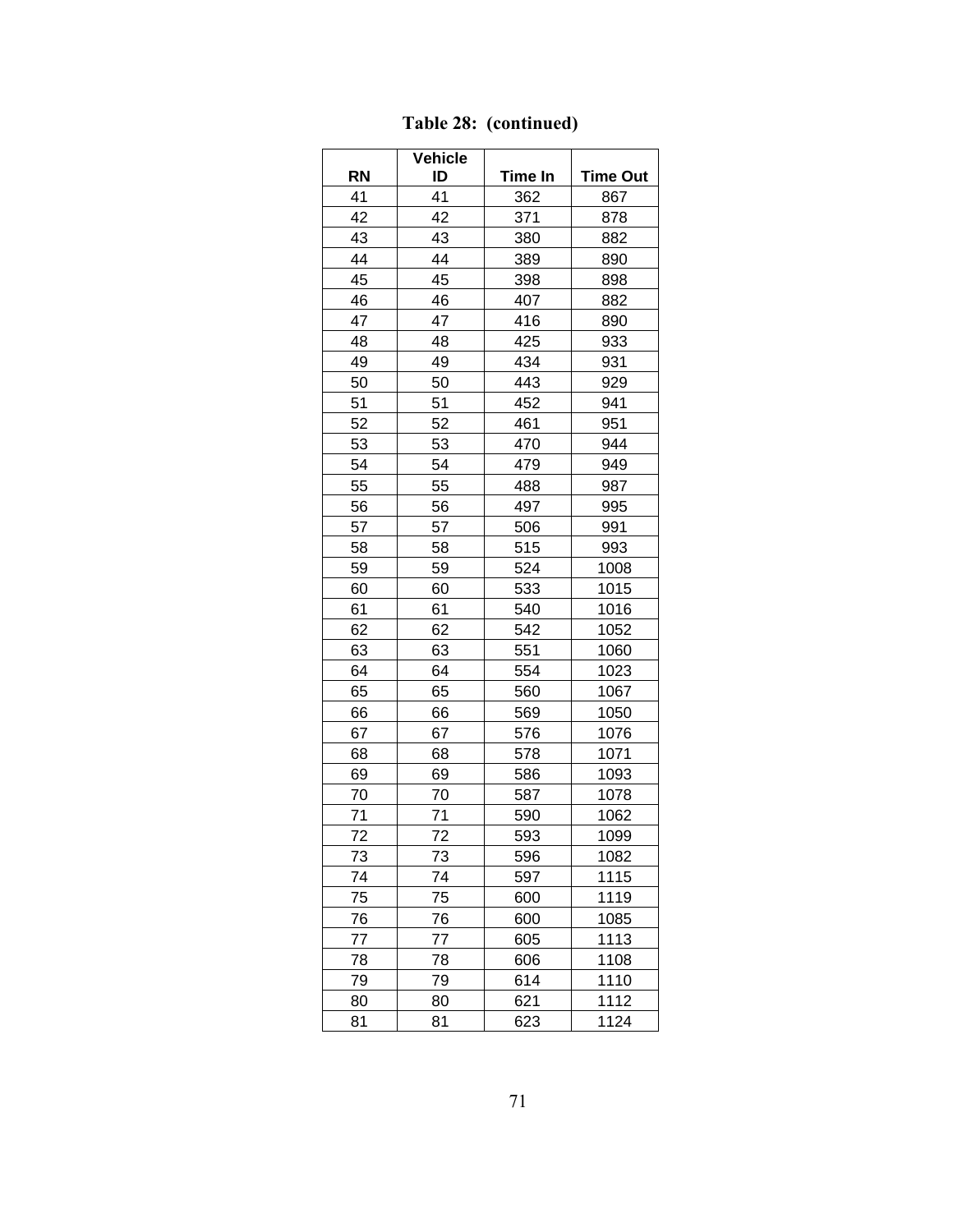|           | <b>Vehicle</b> |         |                 |
|-----------|----------------|---------|-----------------|
| <b>RN</b> | ID             | Time In | <b>Time Out</b> |
| 82        | 82             | 627     | 1123            |
| 83        | 83             | 632     | 1114            |
| 84        | 84             | 641     | 1134            |
| 85        | 85             | 649     | 1136            |
| 86        | 86             | 650     | 1138            |
| 87        | 87             | 653     | 1127            |
| 88        | 88             | 659     | 1173            |
| 89        | 89             | 668     | 1180            |
| 90        | 90             | 677     | 1174            |
| 91        | 91             | 680     | 1150            |
| 92        | 92             | 686     | 1186            |
| 93        | 93             | 688     | 1196            |
| 94        | 94             | 694     | 1211            |
| 95        | 95             | 695     | 1177            |
| 96        | 96             | 704     | 1193            |
| 97        | 97             | 707     | 1224            |
| 98        | 98             | 713     | 1201            |
| 99        | 99             | 713     | 1232            |
| 100       | 100            | 714     | 1201            |
| 101       | 101            | 718     | 1217            |
| 102       | 102            | 720     | 1237            |
| 103       | 103            | 721     | 1192            |
| 104       | 104            | 722     | 1236            |
| 105       | 105            | 729     | 1228            |
| 106       | 106            | 730     | 1244            |
| 107       | 107            | 731     | 1226            |
| 108       | 108            | 737     | 1241            |
| 109       | 109            | 740     | 1229            |
| 110       | 110            | 749     | 1246            |
| 111       | 111            | 758     | 1239            |
| 112       | 112            | 767     | 1241            |
| 113       | 113            | 775     | 1261            |
| 114       | 114            | 776     | 1249            |
| 115       | 115            | 782     | 1254            |
| 116       | 116            | 785     | 1296            |
| 117       | 117            | 785     | 1289            |
| 118       | 118            | 790     | 1267            |
| 119       | 119            | 794     | 1300            |
| 120       | 120            | 803     | 1306            |
| 121       | 121            | 812     | 1296            |
| 122       | 122            | 817     | 1316            |

**[Table 28:](#page-80-0) (continued)**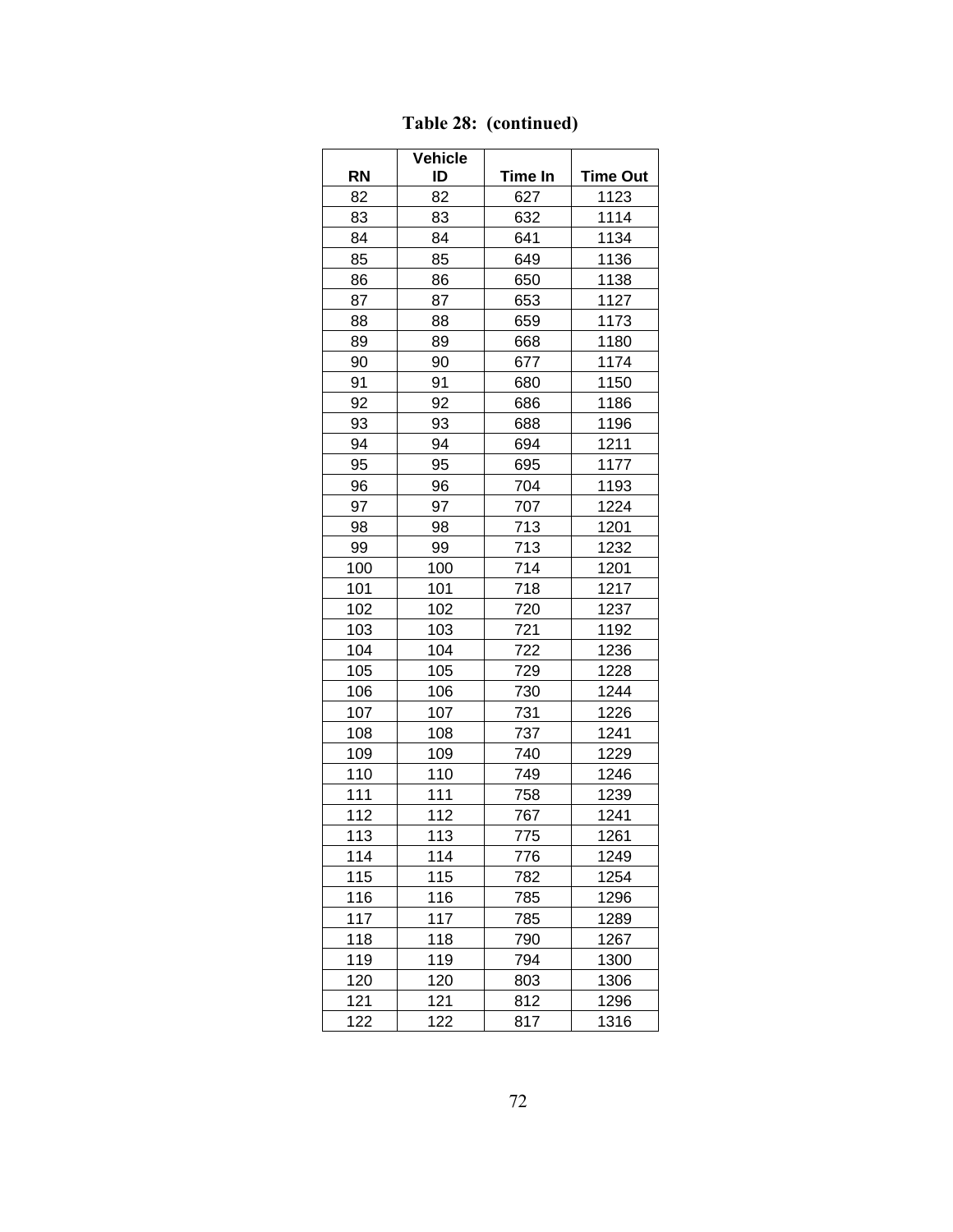|           | <b>Vehicle</b> |         |                 |
|-----------|----------------|---------|-----------------|
| <b>RN</b> | ID             | Time In | <b>Time Out</b> |
| 123       | 123            | 820     | 1325            |
| 124       | 124            | 821     | 1303            |
| 125       | 125            | 825     | 1334            |
| 126       | 126            | 830     | 1318            |
| 127       | 127            | 832     | 1356            |
| 128       | 128            | 836     | 1319            |
| 129       | 129            | 836     | 1344            |
| 130       | 130            | 839     | 1353            |
| 131       | 131            | 845     | 1350            |
| 132       | 132            | 848     | 1347            |
| 133       | 133            | 857     | 1351            |
| 134       | 134            | 861     | 1362            |
| 135       | 135            | 866     | 1361            |
| 136       | 136            | 871     | 1378            |
| 137       | 137            | 875     | 1364            |
| 138       | 138            | 884     | 1375            |
| 139       | 139            | 884     | 1386            |
| 140       | 140            | 893     | 1383            |
| 141       | 141            | 895     | 1369            |
| 142       | 142            | 913     | 1393            |
| 143       | 143            | 926     | 1400            |
| 144       | 144            | 940     | 1436            |
| 145       | 145            | 942     | 1453            |
| 146       | 146            | 950     | 1421            |
| 147       | 147            | 955     | 1457            |
| 148       | 148            | 957     | 1428            |
| 149       | 149            | 961     | 1469            |
| 150       | 150            | 962     | 1445            |
| 151       | 151            | 978     | 1462            |
| 152       | 152            | 992     | 1496            |
| 153       | 153            | 996     | 1515            |
| 154       | 154            | 1006    | 1477            |
| 155       | 155            | 1010    | 1520            |
| 156       | 156            | 1011    | 1482            |
| 157       | 157            | 1029    | 1505            |
| 158       | 158            | 1058    | 1556            |
| 159       | 159            | 1069    | 1569            |
| 160       | 160            | 1076    | 1575            |
| 161       | 161            | 1085    | 1563            |
| 162       | 162            | 1112    | 1616            |
| 163       | 163            | 1118    | 1630            |

**[Table 28:](#page-80-0) (continued)**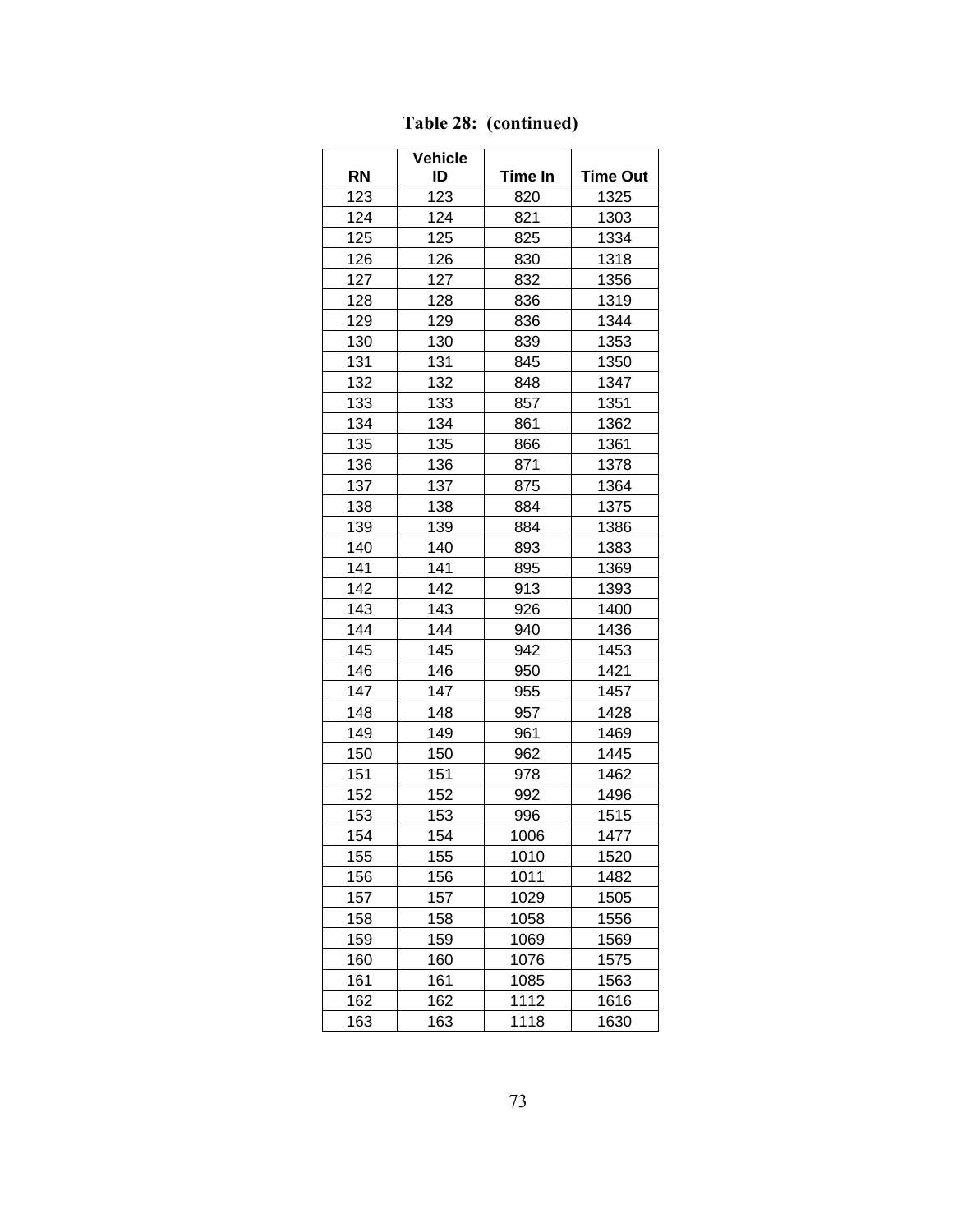|           | <b>Vehicle</b> |         |                 |
|-----------|----------------|---------|-----------------|
| <b>RN</b> | ID             | Time In | <b>Time Out</b> |
| 164       | 164            | 1128    | 1634            |
| 165       | 165            | 1128    | 1638            |
| 166       | 166            | 1130    | 1601            |
| 167       | 167            | 1136    | 1623            |
| 168       | 168            | 1138    | 1642            |
| 169       | 169            | 1140    | 1646            |
| 170       | 170            | 1175    | 1677            |
| 171       | 171            | 1189    | 1693            |
| 172       | 172            | 1194    | 1698            |
| 173       | 173            | 1197    | 1703            |
| 174       | 174            | 1198    | 1669            |
| 175       | 175            | 1209    | 1686            |
| 176       | 176            | 1233    | 1736            |
| 177       | 177            | 1241    | 1749            |
| 178       | 178            | 1249    | 1753            |
| 179       | 179            | 1251    | 1758            |
| 180       | 180            | 1258    | 1730            |
| 181       | 181            | 1260    | 1783            |
| 182       | 182            | 1261    | 1743            |
| 183       | 183            | 1265    | 1762            |
| 184       | 184            | 1268    | 1772            |
| 185       | 185            | 1282    | 1777            |
| 186       | 186            | 1297    | 1796            |
| 187       | 187            | 1305    | 1814            |
| 188       | 188            | 1319    | 1804            |
| 189       | 189            | 1335    | 1820            |
| 190       | 190            | 1354    | 1856            |
| 191       | 191            | 1361    | 1867            |
| 192       | 192            | 1369    | 1879            |
| 193       | 193            | 1379    | 1887            |
| 194       | 194            | 1384    | 1860            |
| 195       | 195            | 1385    | 1874            |
| 196       | 196            | 1388    | 1892            |
| 197       | 197            | 1413    | 1916            |
| 198       | 198            | 1422    | 1924            |
| 199       | 199            | 1434    | 1930            |
| 200       | 200            | 1443    | 1935            |

**[Table 28:](#page-80-0) (continued)**